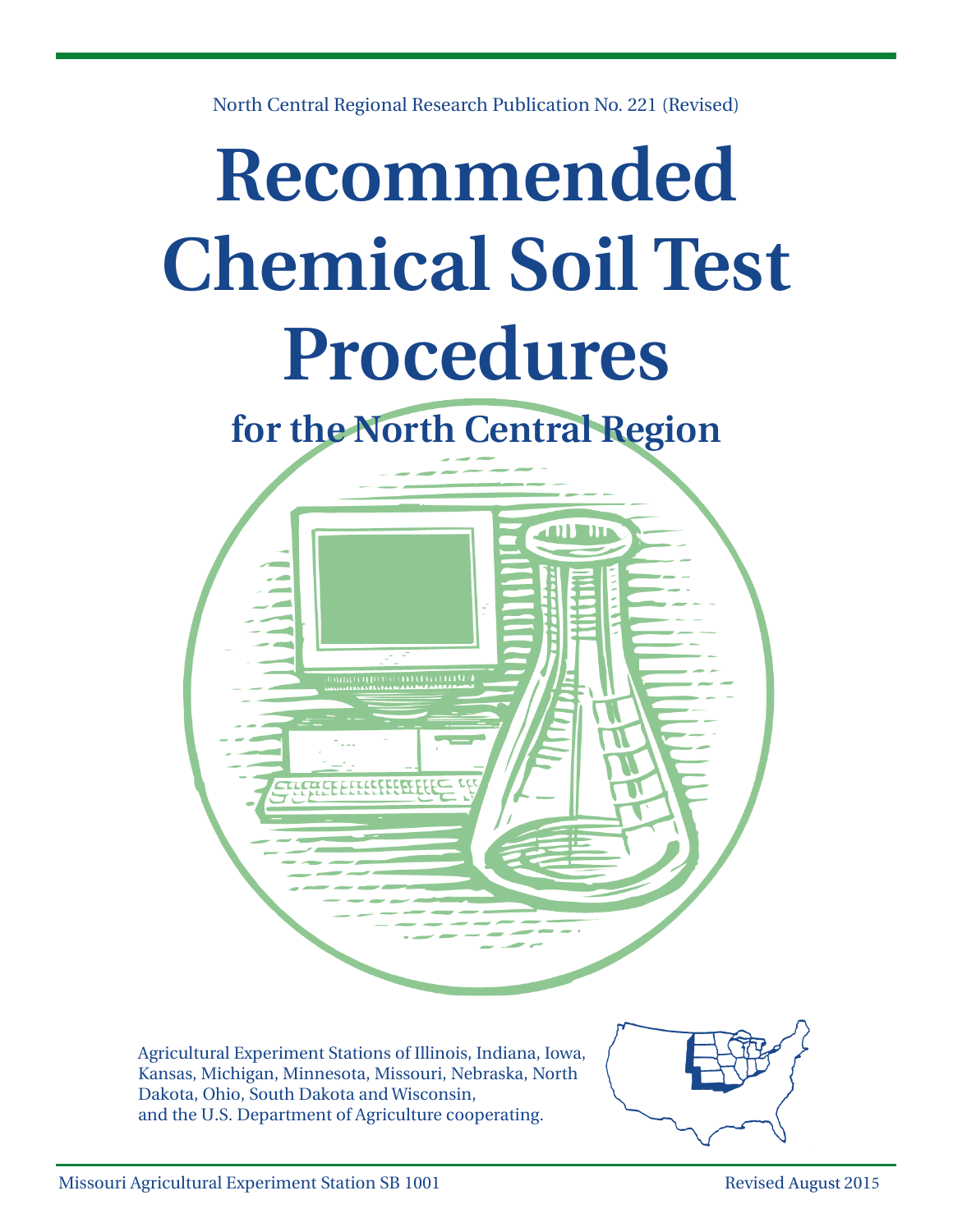## **Foreword**

Over the past 60 years, the NCERA-13 Soil Testing and Plant Analysis Committee members have worked at standardizing the procedures of Soil Testing Laboratories with which they are associated. There have been numerous sample exchanges and experiments to determine the influence of testing method, sample size, soil extractant ratios, shaking time and speed, container size and shape, and other laboratory procedures on test results. As a result of these activities, the committee arrived at the recommended procedures for soil tests.

Experiments have shown that minor deviations in procedures may cause significant differences in test results. It is to the advantage of all laboratories that the credibility of soil testing be enhanced. The adoption of these recommended procedures by all laboratories is critical toward improving the image of soil testing and, hopefully, the integrity of fertilizer recommendations based on soil tests. Calibration studies conducted by the North Central Agricultural Experiment Stations over the past six decades have been used to calibrate these recommended procedures.

NCERA-13 wants it clearly understood that the publication of these tests and procedures in no way implies that the goal has been reached. Research and innovation on methods of soil testing should continue. The committee strongly encourages increased research efforts to devise better, faster, less expensive and more accurate soil tests. With the high cost of fertilizer, and with the many soil related environmental concerns, it is more important than ever that fertilizer be applied only where needed and in the amount of each element needed for the response goal. The best hope of attaining the goal is better soil tests and better correlations with plant response. NCERA-13 stands ready to evaluate promising new soil tests, and with clear justification will move quickly to revise their recommendations.

| M.B. Russell      | 1966-68   |
|-------------------|-----------|
| R.R. Davis        | 1969-74   |
| Clive Donoho, Jr. | 1975-83   |
| Leo Walsh         | 1984-90   |
| Ben Jones         | 1991-92   |
| H.R. Lund         | 1993      |
| Jim Brown         | 1994      |
| Robert Gast       | 1995      |
| Don Holt          | 1996      |
| Boyd Ellis        | 1997-98   |
| Kevin McSweeney   | 1999-2006 |
| Ken Grafton       | 2007-2012 |
|                   |           |

#### Past Administrative Advisors of NCERA-13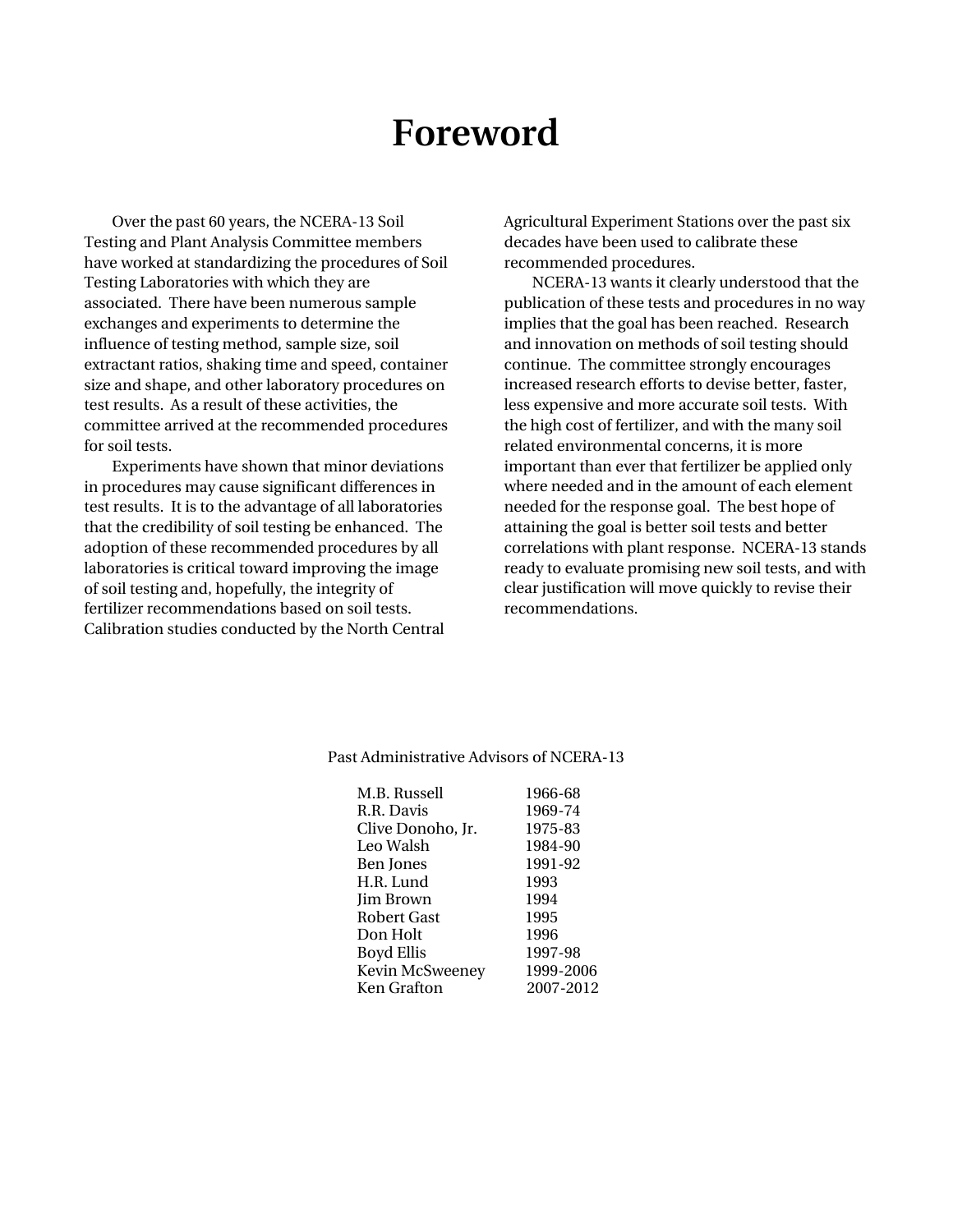# **Contents**

|                 |                                                                                          | ii   |
|-----------------|------------------------------------------------------------------------------------------|------|
|                 |                                                                                          | iii  |
| <b>Chapters</b> |                                                                                          |      |
| 1.              | R.H. Gelderman and A.P. Mallarino                                                        | 1.1  |
| 2.              | T.R. Peck                                                                                | 2.1  |
| 3.              | Laboratory Factors of Importance to Soil Extraction (Revised January 1998)<br>R. Eliason | 3.1  |
| 4.              | I. Peters. M. Nathan and C. Laboski                                                      | 4.1  |
| 5.              | R.H. Gelderman and D. Beegle                                                             | 5.1  |
| 6.              | K. Frank, D. Beegle and J. Denning                                                       | 6.1  |
| 7.              | D. Warncke and I.R. Brown                                                                | 7.1  |
| 8.              | D.W. Franzen                                                                             | 8.1  |
| 9.              | Micronutrients: Zinc, Iron, Manganese and Copper (Revised January 1998)<br>D.A. Whitney  | 9.1  |
|                 | M.E. Watson                                                                              | 10.1 |
|                 | R.H. Gelderman, J.L. Denning and R.J. Goos                                               | 11.1 |
|                 | S.M. Combs and M.V. Nathan                                                               | 12.1 |
|                 | D.A. Whitney                                                                             | 13.1 |
|                 | D. Warncke                                                                               | 14.1 |
|                 | <b>B.</b> Hoskins                                                                        | 15.1 |
|                 | <b>Glossary of Soil Testing Terms (Revised January 1998)</b>                             |      |

**D. Warncke and K. Frank**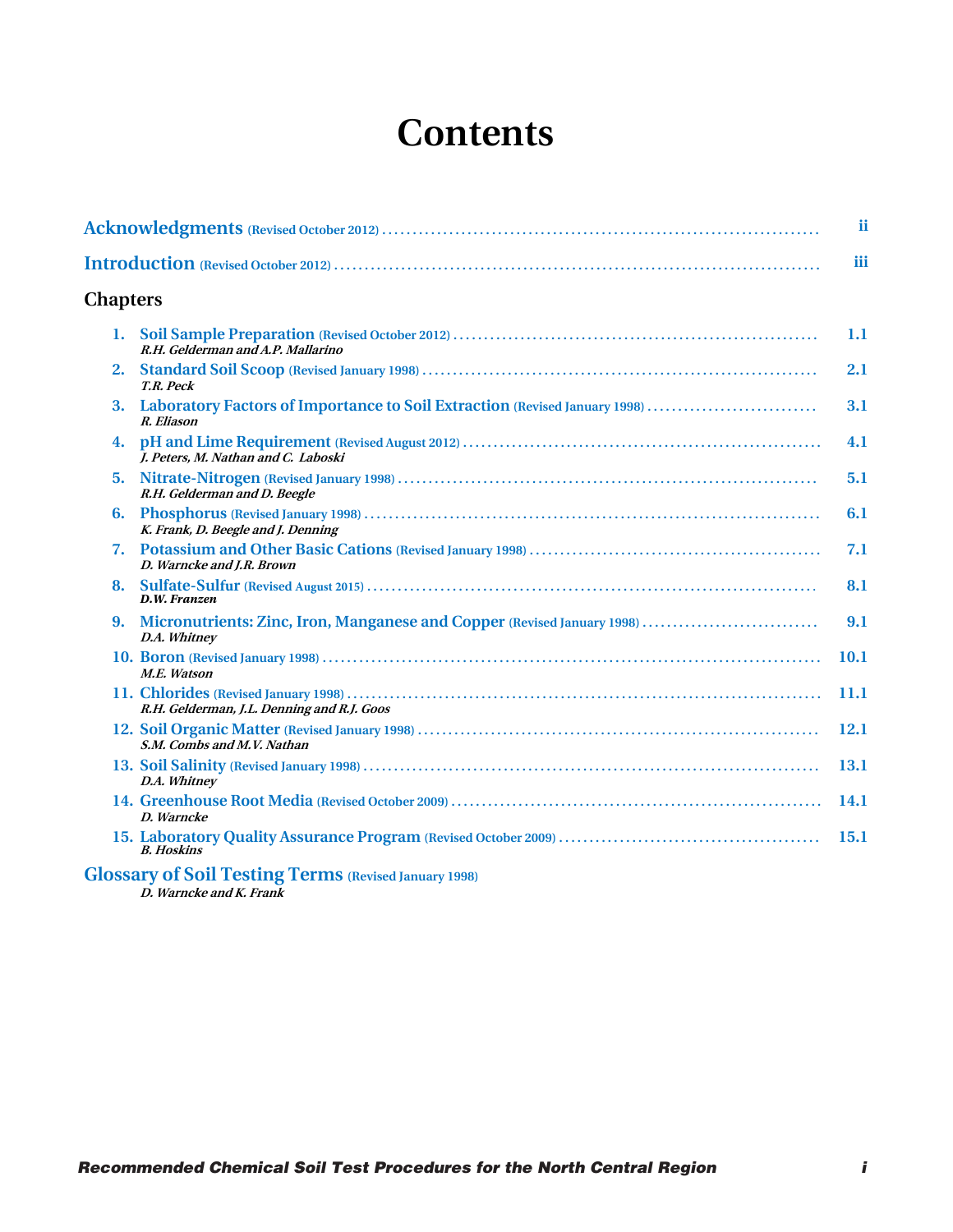# **Acknowledgments**

## Official NCERA-13 Representatives

<span id="page-3-0"></span>This publication is sponsored by the Agricultural Experiment Stations of Illinois, Indiana, Iowa, Kansas, Michigan, Minnesota, Missouri, Nebraska, North Dakota, Ohio, South Dakota and Wisconsin. The 2011-12 official Representatives are listed below.

Ken Grafton, Administrative Advisor Manjula Nathan and Ron Gelderman, Editors

> Illinois ─ Indiana ─ Brad Joern Iowa ─ Antonio Mallarino Kansas ─ Dave Mengel Michigan ─ Jon Dahl Minnesota ─ Dan Kaiser Missouri ─ Manjula Nathan Nebraska ─ Tim Shaver North Dakota ─ David Franzen Ohio ─ Steve Culman South Dakota ─ Ron Gelderman Wisconsin ─ John Peters

## Authorship

The authors and co-authors of the chapters in this edition of Recommended Chemical Soil Test Procedures for the North Central Region are official representatives to the NCERA-13 committee with the following exceptions:

R. Eliason ─ University of Minnesota Soil Testing and Research Analytical Laboratory R. J. Goos ─ Soil Science Department, North Dakota State University B. Hoskins ─ Plant, Soil and Environmental Sciences, University of Maine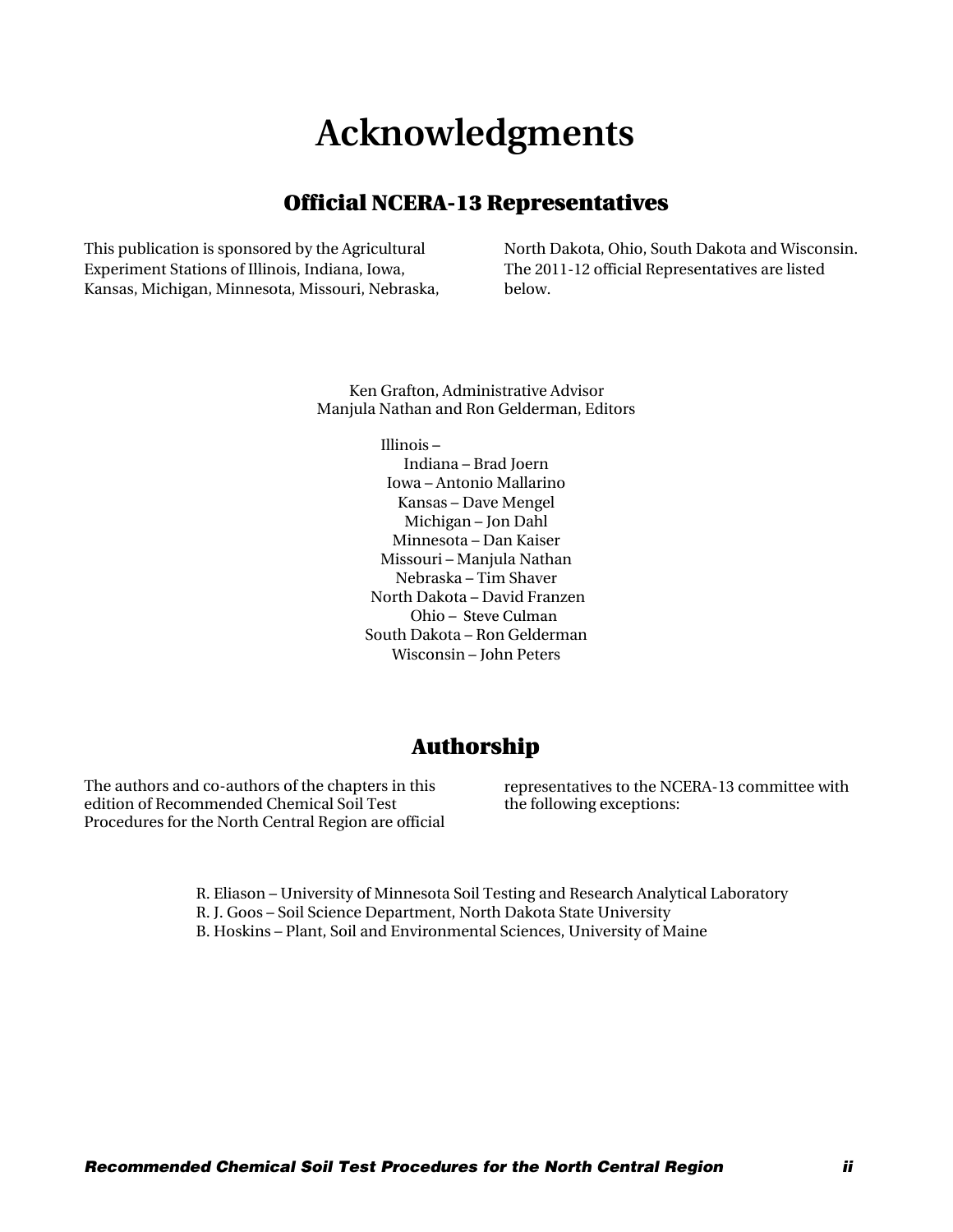# **Introduction**

## 2012 Revision

*M.V. Nathan and R. Gelderman*

<span id="page-4-0"></span>The NCERA-13 representatives decided to update the Recommended Soil Test Procedures for the North Central Region and publish an online

version. As chapters are revised the online version will be updated.

## 1997 Revision

*J.R. Brown*

This publication was revised in 1980 and 1988under the leadership of Bill Dahnke who was the North Dakota representative to the NCR-13 commit-tee until his retirement. His introduction to those two revisions is included below without change.

The NCR-13 committee on Soil Testing and Plant Analysis asked me to serve as editor for this revision, which I deemed an honor and a climax to my activities in soil testing and soil fertility since1963. The committee made some changes in this edition, which includes the addition of the Mehlich 3 extractant to the recommended phosphorus procedures (Chapter 6), a chapter on Quality Assurance and Quality Control (Chapter

15), a glossary, and changes of a lesser nature in other chapters.

Users of this edition should read Dr. Dahnke's comments carefully and spend some time reflecting upon them. Time has passed and some tend to underestimate the importance of efforts put into soil testing during the past 100 years. The contributions of those such as Emil Truog (Wis.), Roger Bray (Ill.), R.A. "Prof." Olson (Neb.), E. O. McLean (Ohio), E. R.Graham (Mo.), John Grava (Minn.), Stan Barber (Ind.)Touby Kurtz (Ill.), and many others in the North Central Region made to our understanding of soil test measurements and plant growth relationships must not be discounted. Learning is a progressive activity; we must never forget that.

## 1980 and 1988 Edition

*W.C. Dahnke*

For more than a century, soil and plant scientists have been developing methods for determining the levels of plant-available nutrients in soils. One of the first quick soil tests for "active" (available) nutrients was that of Daubeny (1) in 1845. It involved extracting the soil with carbonated water. His suggested test, however, was never put to practical use because of analytical difficulties. The first known fertilizer recommendations based on a soil test were made by Dr. Bernard Dyer (2) in 1894. He recommended that phosphate fertilizer be applied to soils releasing less than  $0.01\%$  P<sub>2</sub>O<sub>5</sub> (.0044% P) when extracted with 1% citric acid.

Since 1845, many extracting solutions have been suggested and tried. Some of the tests have proved to be very successful in spite of the fact that many different chemical forms of each nutrient occur in the soil, each having a different level of availability to plants.

Research efforts in developing soil testing as a useful guide to soil management have been extensive in soils and agronomy departments in the region. In most departments one or more

prominent soils scholars have been associated with soil testing research over considerable periods of time. This, plus the fact that many soils in this region are amenable to corrective management, has resulted in the extensive use of soil testing in the NCR-13 region.

The preliminary work for this bulletin was done several years ago when a soil sample exchange was conducted among the member states. The results of this exchange indicated that differences in procedure were possibly causing significant differences in soil test results. A cooperative study among several of the states was conducted to determine the importance of procedural differences. For example, temperature, time and speed of shaking, and shape of extraction vessel were found to have an influence on the amount of phosphorus and potassium extracted (see Chapter 4). Soil scoops of the same volume but different depth and diameter were found to influence the amount of soil they hold. To solve this variability problem, a standard soil scoop was suggested and is described in Chapter 2.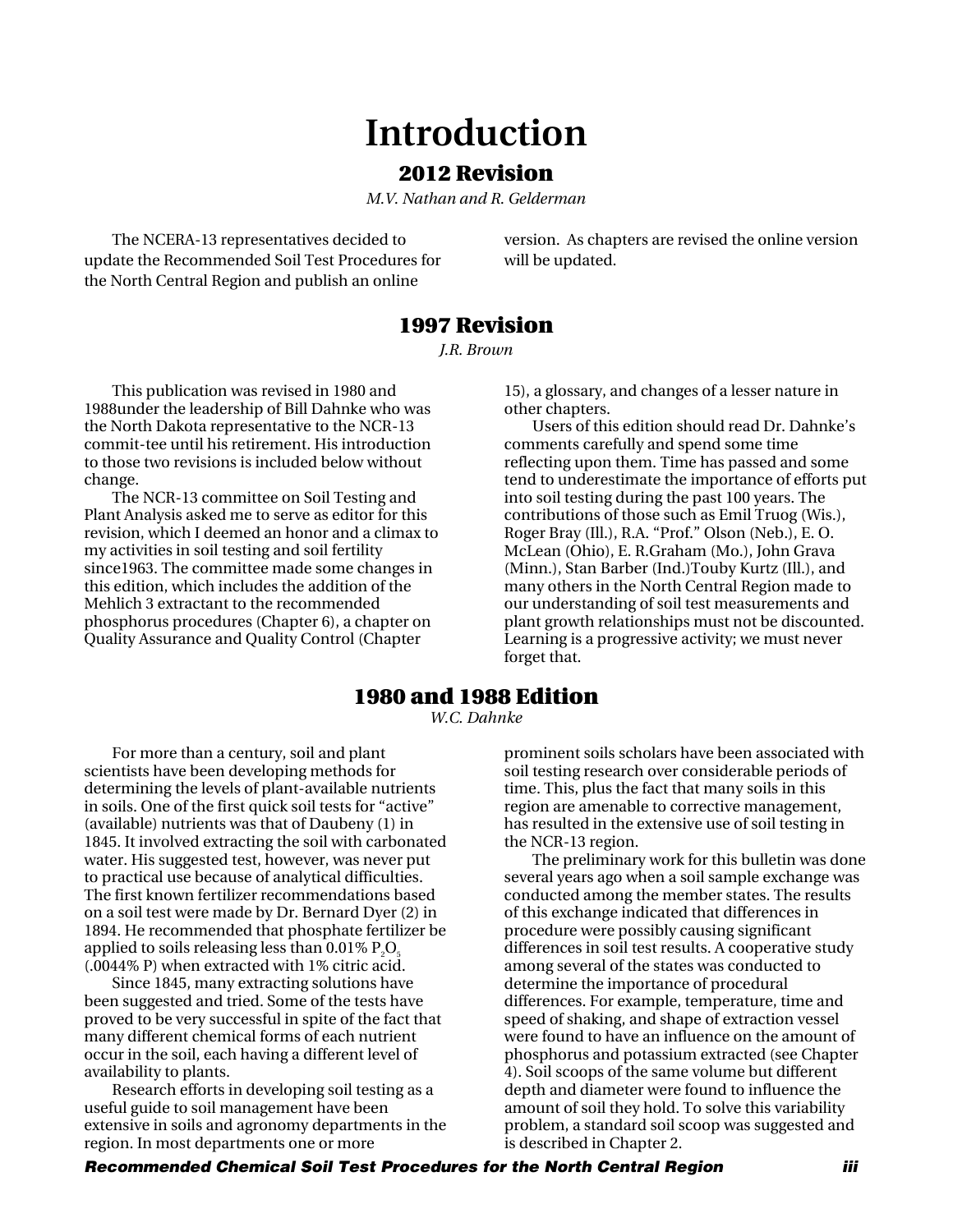Another purpose of this bulletin is to describe the detailed procedures based partly on the above studies for soil pH, lime requirement, phosphorus, potassium nitrate-nitrogen, calcium, magnesium, CEC, zinc, iron, manganese, copper, boron, chloride, sulfate-sulfur, soil organic matter, soluble salts and greenhouse media. We believe that use of these procedures by all public, private and industrial soil testing laboratories in our region will do much to reduce any confusion connected with soil testing and thus lend greater credibility to its role in the fertility management of soils.

The intent of the NCR-13 committee is to encourage continued work on procedures for these as well as other plant nutrients. As a new soil test or innovation is developed, it will be studied; and, if it offers improvements over a procedure in this bulletin, it will be adopted in place of or as an alternative to the one described herein. In addition to our research on soil testing procedures we plan to spend a substantial amount of time on soil test interpretation and fertility recommendations.

A word of caution to readers of this bulletin: A soil test is only as successful and usable for a region as the degree to which it is correlated and calibrated for the soils and crops of the area. The procedures described in this bulletin are especially suited to our region. Do not assume that they will work in your area without doing the necessary research.

## **References**

- 1. Daubeny, Charles. 1845. VII. Memoir on the rotation of crops, and on the quantity of inorganic matters abstracted from the soil by various plants under different circumstances. Royal Soc. of London, Philosophical Transactions 135:179-253.
- 2. Dyer, Bernard. 1894. On the analytical determination of probably available mineral plant food in soil. J. Chem. Soc. (London) 65:115-167.

#### **Reference to Commercial Products or Manufacturers**

*Note:* Reference to commercial products or manufacturers' names throughout this publication does not constitute an endorsement by the authors but, for the convenience of the reader, indicates the relative type of equipment needed.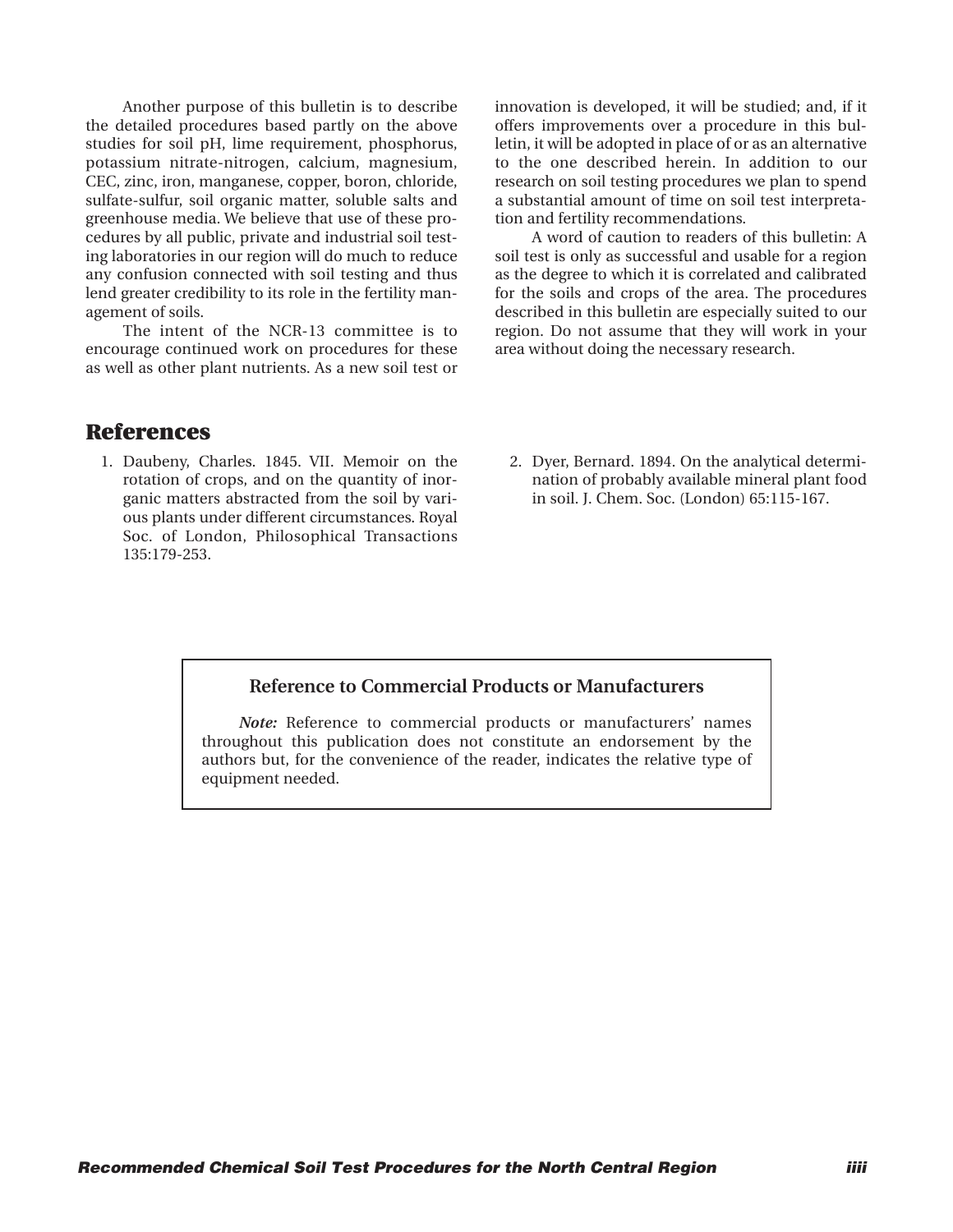## *Chapter 1*

## **Soil Sample Preparation**

*Revised October 2012* 

R.H. Gelderman and A.P. Mallarino

<span id="page-6-0"></span>Ideally, a soil should be tested without disturbing or altering it chemically or mechanically in the process of sample preparation. This would require testing in situ, which is not technically feasible or practical today. For the convenience of handling and to provide a homogenous mix for subsampling, soil samples are usually dried and pulverized. Subsamples of the dry, pulverized soils are either weighed or measured by volume. Galvanized containers, cast iron mortars, rubber stoppers, brass screens and a variety of other tools can contribute to contamination with iron, zinc and other micronutrients, and should not be used.

Sample handling before analysis can affect soil test results. Early research showed that drying can result in increased release of exchangeable potassium (K) in many soils and in fixation in others (1, 14, 19). Potassium fixation tends to occur in recently fertilized soils at higher test levels. Early studies showed the extent of reversion on rewetting varies among soils and is seldom complete, and recent studies confirm this result (12). Increased temperature usually increases but may not affect or decrease the soil-test K or exchangeable K levels as has been shown for several soils of the north-central region  $(3, 10, 11)$ , Indiana  $(5)$ , Iowa  $(15)$ , and South Dakota (7). Dowdy and Hutcheson (6) found that illite was the main source of K release on drying and that fixation could be attributed to vermiculite or montmorillonite. The K release on drying and the reversion on rewetting may be controlled with organic additives (18), but this procedure has had few evaluations in practical soil testing and recent research showed it resulted in poorer correlations with yield response than K extracted from undried, dried, or rewetted soil samples (12).

Drying and method of drying may also affect the results of tests for mineralizable N (13), P (17), S (4, 17, 21), Zn (9) and perhaps other micronutrients, but the correlations between the test results and the uptake of nutrients by plants have not been shown to be significantly affected by drying temperatures usually recommended for routine testing ( $\leq 40^{\circ}$ C).

A method of processing and testing undried soil samples was developed and put into use in the Iowa State University Soil Testing Laboratory primarily because of the effects of drying on soil test K results along with early regional work that showed extracting K from undried soil was better correlated with plant K uptake and yield than K extracted from dried soils. This method also was used for Ca, Mg, P, and pH because results were comparable to the dry method as long as the ratio of dry soil equivalent to extracting solution volume is maintained as well as the molarity of the extraction compounds. This procedure was included among sample handling procedures recommended by the NCR-13 regional committee during the 1980s.

Although drying and grinding processes are avoided, disadvantages of this method include the need for moisture proof containers, cold storage, and finding practical ways of handling moist samples. Because of the difficulties of handling moist soil samples and most correlation and calibration studies had been done on air-dried soils, the testing of undried soil was not adopted widely and the Iowa State University laboratory discontinued it in 1989. Therefore, the moist handling procedure was excluded from the previous version (1998) of this chapter in the NCR-13 methods publication.

However, research since the middle 2000s has confirmed the superiority of testing undried samples for K with Iowa soils (2, 16). Technical advances make the sample handling procedures easier and more practical today. Therefore, both the traditional method of preparing dry soil samples and a method based on field-moist samples are presented here.

## **Recommended Procedure for Handling Dry Soil Samples**

#### **Drying**

Moist, well-mixed samples may be transferred to paper bags, cardboard boxes, and aluminum or plastic trays of convenient size. The open sample container is then placed in a drying rack or cabinet equipped with exhaust fans to expedite air movement and moisture loss. If heat is necessary, the temperature of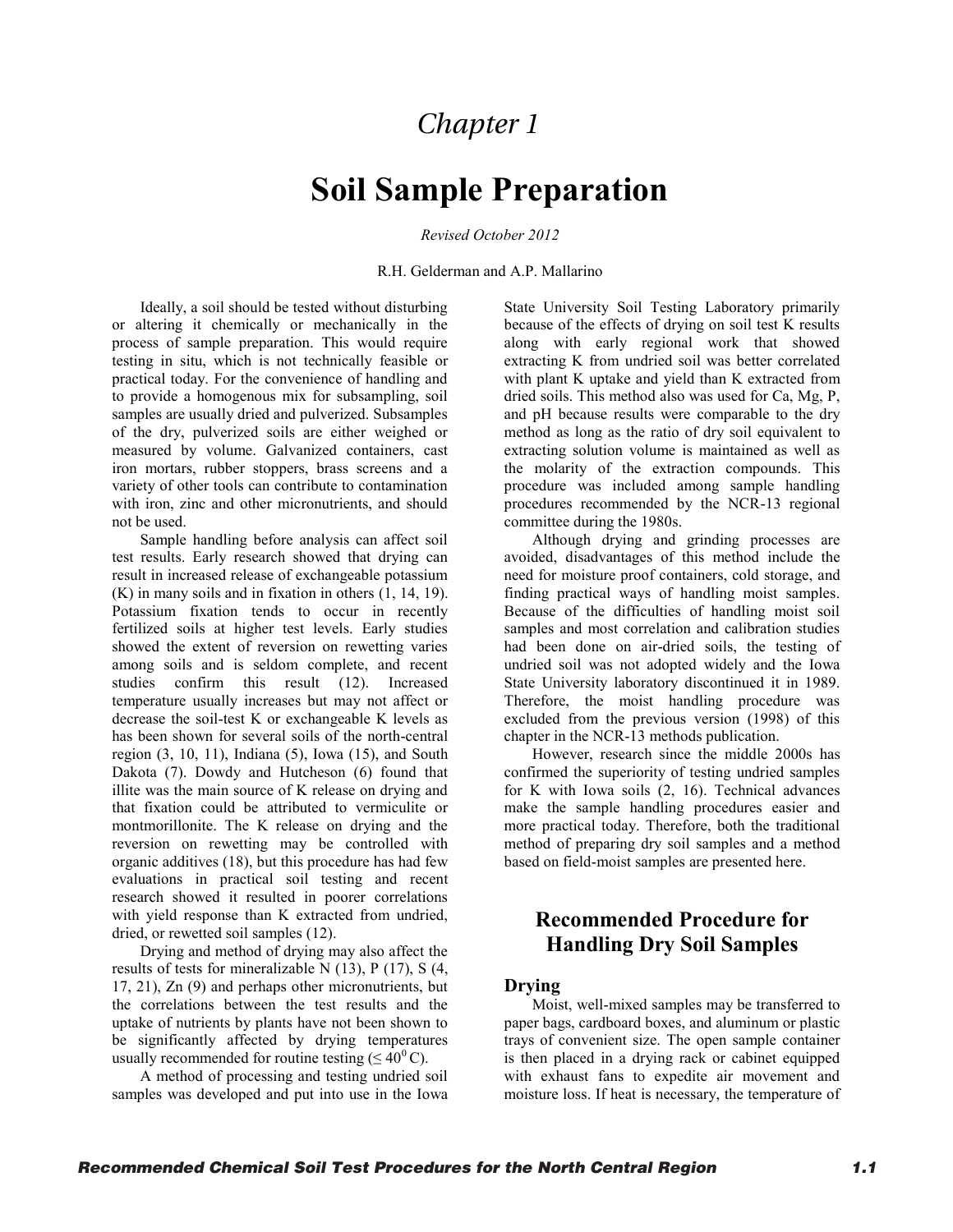the cabinet should not exceed 40°C (104°F). This is especially critical for K analysis, which can be significantly influenced by drying temperatures. If nitrate analyses are involved, the soil should be air dried or frozen within 12 hours of sampling. Air dry samples should feel dry and not stick to crushers and sieves. The time needed to air dry soils may vary from 2-48 hours depending on soil, soil moisture, air temperature, air movement and humidity, precrushing, soils and the amount and thickness of the soil being dried.

Where sample volume is not adequate to justify artificial drying, samples may be spread on clean surfaces, such as paper or plastic plates or trays. Initial crushing of soil clods will decrease the time required for drying at room temperatures.

Microwave drying is a relatively rapid method to dry a few soil samples. For moisture determination, the method works well (8). However, microwave drying appears to change many nutrient test results as compared to air-drying (20; Malo and Gelderman, unpublished) and is not recommended.

#### **Crushing and Sieving**

The nature of the analyses to be conducted, plus presence of rocks or limestone concretions, dictates initial steps to soil crushing. Crush samples designated for particle-size analyses with a wooden rolling pin after removing all stony material from the soil. Crush other samples with a flail-type grinder, a power-driven mortar and pestle, or some other crusher which is designed to minimize contamination through carryover from one sample to another.

If micronutrient analyses are to be performed, it is essential that all surfaces coming into contact with the soil be stainless steel, plastic or wooden, preferably in the order listed. Samples should be crushed until a major portion of the sample will pass a U.S. No. 10 (2 mm opening) sieve. Crushing to pass a finer mesh sieve may be desirable for analyses utilizing less than one gram of soil.

## **Recommended Procedures for Handling Moist Soil Samples**

As noted in the introduction section of this chapter, soil-test K can be significantly influenced by drying soil samples. Previous references showed these changes are not constant for all soils and site conditions; consequently, a direct correlation or "correction factor" between dry soil K and moist soil K is not possible. The two moist sample handling procedures described here have been standardized and implemented in Iowa for many years, and recent

moist sample exchanges between Iowa State University and a private lab showed the procedures have repeatability comparable to dried samples (16). Development of the relationships between moist soil K and plant response to added K under field conditions has only been completed for Iowa soils. Using moist soil samples for other nutrients besides K (Bray-1 P, Mehlich-3 P, and ammonium acetate or Mehlich-3 extractable Ca and Mg) has shown a satisfactory one to one relationship to the dry method<br>for Iowa soils (16). In addition, several for Iowa soils (16). In addition, several micronutrients using various extracting procedures are also being evaluated at this time. *Therefore, the use of moist soil samples for soil testing and their interpretations, as for any sample handling procedure or testing method, should be limited to nutrients and soils for which peer reviewed research exists.*

#### **Receiving and Storing**

Undried soil samples should be sent in plasticlined paper bags to prevent drying of the soil. Store the samples in a refrigerated room  $(1 \text{ to } 5 \text{ °C})$  until the analyses are completed.

#### **Sample Mixing and Measurement**

**Direct Method:** This method is practical for use mainly with coarse-textured to loamy soils or when the slurry method cannot be used; i.e., in soils consisting of undecomposed plant debris and in peat soils which absorb their own weight of water or more. Pass the moist soil through a screen with 2-mm openings (mesh 10 or 0.079 inches) and mix well, or use a mechanical homogenizer. Determine the moisture percentage in the soil in a small subsample. To estimate soil moisture by a weight loss method, use the same dryer/oven setting ( $\leq 40$  °C) used for handling dry samples or other methods that approximately estimate soil moisture. After moisture is determined, weigh subsamples for analysis to include the proper dry soil equivalent for the desired test. For undecomposed organic debris and spongy peat samples, measure out volumes equal to the volume occupied by the standard scoop (see Chapter 2) selected for each test. However, for these samples weighing may be more practical and produce better results.

**Slurry Method:** Screening undried soil samples to achieve the desired degree of fineness and mixing to obtain small representative subsamples takes time and may be nearly impossible in some fine-textured wet or dry and compacted soils. When extracting solutions are added to large clods of undried soils of high clay and organic matter content, the clods fail to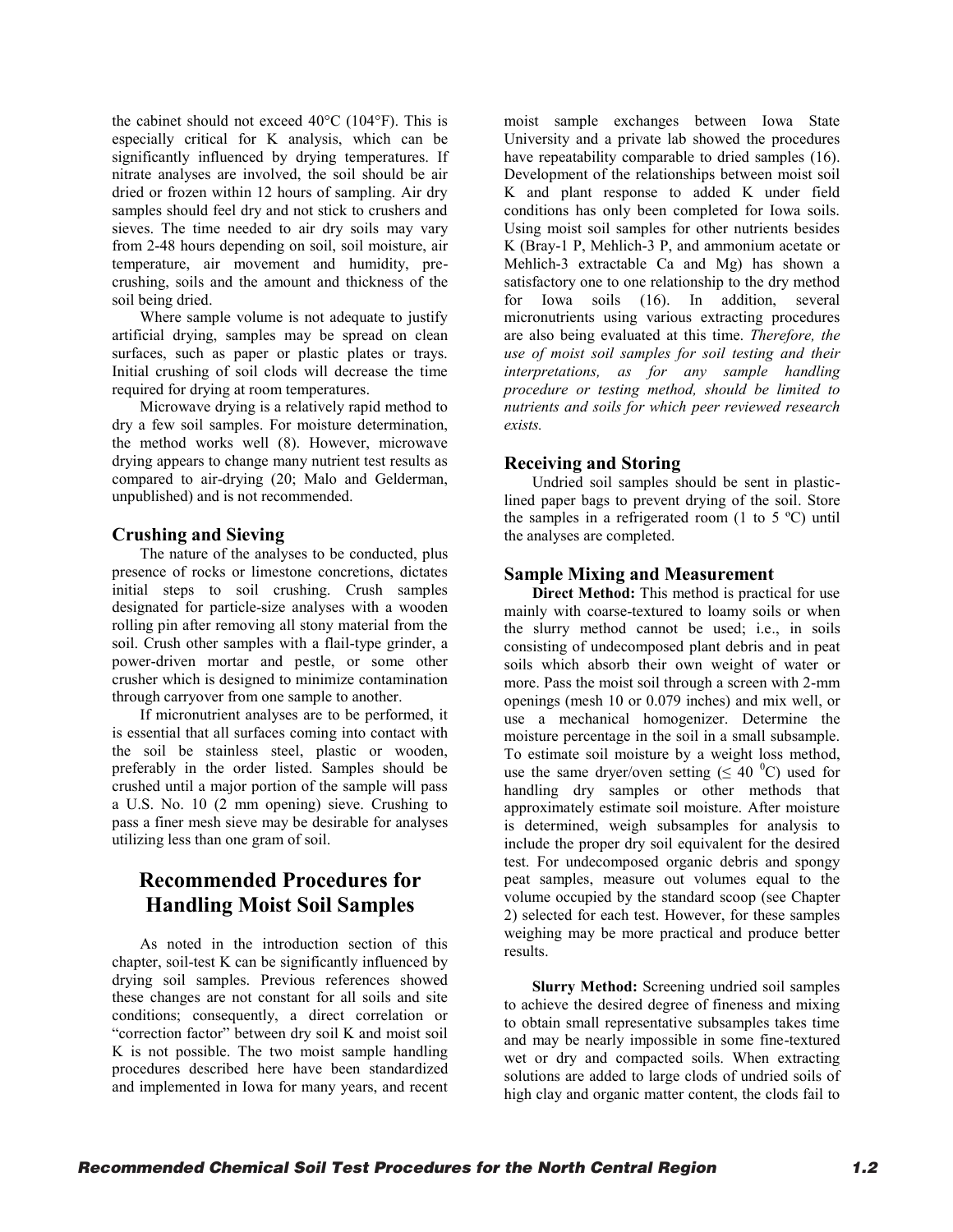adequately disperse during the time course of extraction and the results frequently are not reproducible. This slurry method evolved from attempts by J. J. Hanway and K. Eik and the Iowa State Soil Testing Laboratory in the 1970s to overcome the shortcomings of the direct method.

Pass the moist soil sample through a 6- to 7-mm (1/4 inch) screen and mix it thoroughly or use a mechanical homogenizer. Take a small subsample to determine soil moisture as described for the direct method. Add moist soil into a mixing cylinder or suitable container and enough distilled water to provide a total of 200 grams of water to 100 grams of equivalent dry soil (a 1:2 soil/water ratio). Stir the soil and water in the cylinders with electrical stirrers or other means until all clods are broken up and a uniform suspension of soil in water is attained.

Automated systems for preparing the slurry and taking the subsample for analysis are being used commercially. The manual procedure used by the Iowa State University Soil Testing Laboratory employed a set of rotating cylinders oriented at about 45 degrees so that a suitable subsample of slurry could be taken for analysis while the slurry was being agitated. Use this procedure, or other suitable means, to draw off slurry subsamples using a calibrated automatic pipette in the amounts of equivalent dry soil needed for each analysis. Prior to sample preparation for testing, calibrate the container rotation speed, standardize the place from where the slurry aliquot is taken, and calibrate the pipettes to sample the needed amount of dry soil equivalent for the different tests.

A lower proportion of water than a 2:1 ratio makes slurry stirring and subsampling more difficult and more susceptible to error. Dry soil/water ratios up to 1:3 have worked as well as a 1:2 ratio, and may result in easier slurry subsampling with very finetextured soils but require more concentrated extracting solutions. Different soil to water ratios do not affect the test result as long as the amount of water and soil in the subsample taken for analysis is known. However, different ratios may produce more or less consistent results depending on the equipment and procedures used to prepare the slurry and take subsamples.

The molarity of compounds of all extracting solutions must be adjusted for the amount of soil and water in the suspension subsamples used for the analyses to maintain the recommended dry soil: extracting solution ratios. A simple example for K testing by the ammonium-acetate extractant should be useful. For the common dried-based K test, the "Potassium and Other Basic Cations" chapter suggests to extract 2 grams of dry soil with 20 mL of 1-*M* ammonium-acetate solution (a 1:10 soil:solution ratio). Assuming the slurry was prepared as described above (a 1:2 equivalent dry soil:water ratio) and the calibrated pipette slurry subsample is 6 mL and contains 2 grams of dry soil and 4 mL water; add to an extraction flask. To maintain the same soil:solution ratio and molarity as for the common dry test and to account for the 4 mL of water in the 6 mL slurry subsample, add 16 mL of a 1.25-*M* ammonium acetate solution to the extraction flask.

The precision of the slurry method, as measured by coefficient of variation, is comparable to the precision of dry methods using scooped subsamples, as long as the procedure to take slurry subsamples is calibrated properly. As for the dry soil scooping procedure, care should be taken that lab technicians are properly trained to minimize bias when subsampling.

## **References**

- 1. Attoe, O.J. 1947. Potassium fixation and release in soils occurring under moist and dry conditions. Soil Sci. Soc. Amer. Proc. 11:145- 149.
- 2. Barbagelata, P.A., and A.P. Mallarino. 2013. Field correlation of potassium soil test methods based on dried and field-moist soil samples for corn and soybean. Soil Sci. Soc. Amer. J. 77 (in press).
- 3. Barber, S.A., et al. 1961. North Central Regional potassium studies: II. greenhouse experiments with millet. North Central Regional Publication No. 123. Indiana Agr. Exp. Stn. Res. Bul. RB 717.
- 4. Barrow, J.J. 1961. Studies on the mineralization of sulfur from soil organic matter. Aust. J. Agr. Res. 12:306-319.
- 5. Burns, A.L., and S.A. Barber. 1961. The effect of temperature and moisture on exchangeable potassium. Soil Sci. Soc. Amer. Proc. 25:349- 352.
- 6. Dowdy, R.J., and T.B. Hutcheson, Jr. 1963. Effects of exchangeable potassium level and drying on release and fixation of potassium by soils as related to clay mineralogy. Soil Sci. Soc. Amer. Proc. 27:31-34.
- 7. Gallais, S, and R. Gelderman. 1998. The influence of time of drying and temperature of drying on soil test K results. Soil PR 98-13. In Soil/Water Research 1998 Progress Report. SDSU Plant Science Dep. Tech. Bull. 99. Brookings, SD.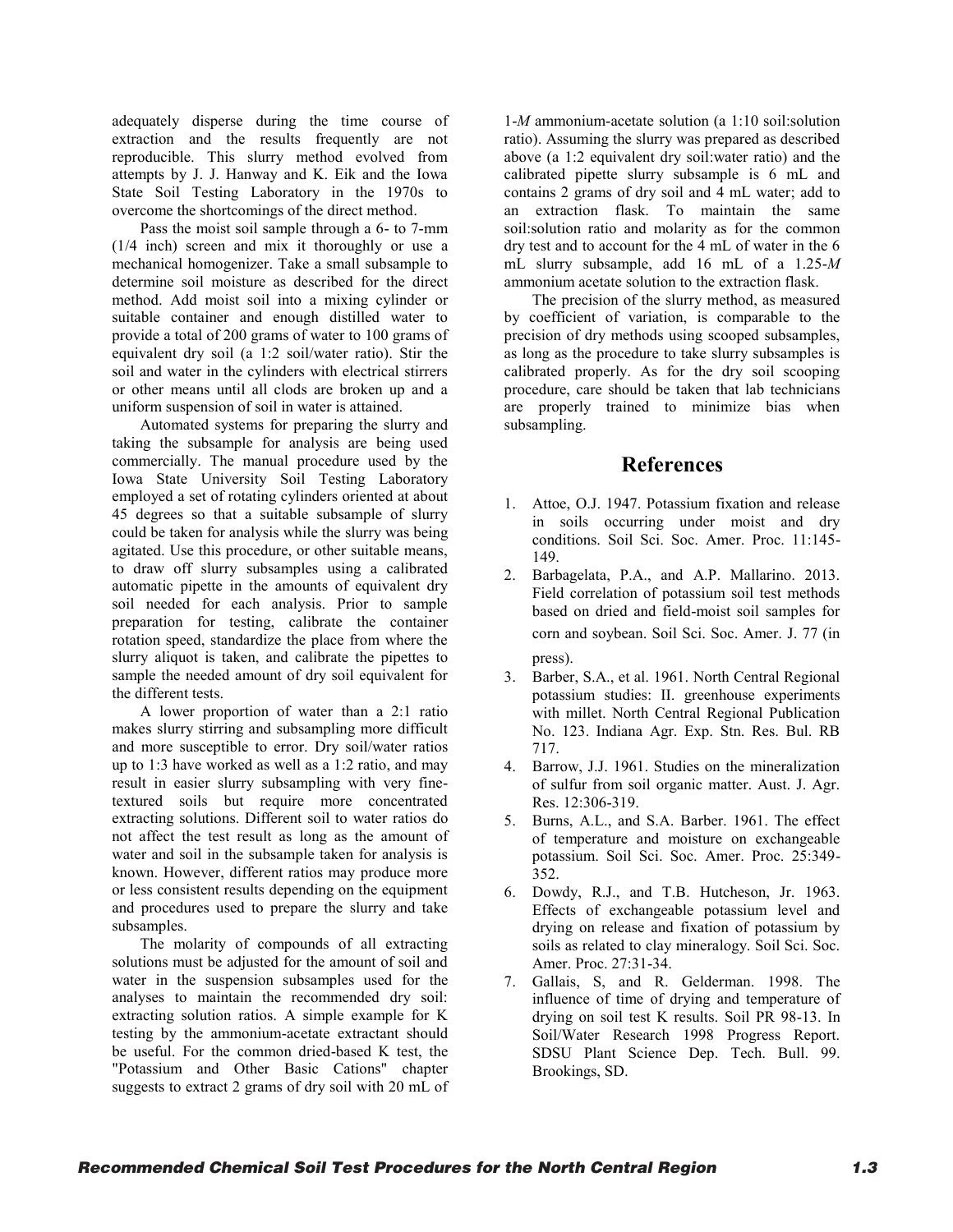- 8. Gee, G.W., and M.E. Dodson. 1981. Soil water content by microwave drying: A routine procedure. Soil Sci. Soc. Amer. J. 45:1234-1237.
- 9. Gogan, W.G. 1975. Zinc availability in some Iowa soils as measured by soil and plant analyses and crop response. Unpublished Ph.D. Thesis. Library, Iowa State University.
- 10. Hanway, J.J., et al. 1961. North Central Regional potassium studies: I. Field studies with alfalfa. North Central Regional Publication No. 124. Iowa Agr. Home Econ. Exp. Sta. Res. Bul. 494.
- 11. Hanway, J.J., et al. 1962. North Central Regional potassium studies: III. Field studies with corn. North Central Regional Publication No. 135. Iowa Agr. Home Econ. Exp. Stn. Res. Bul. 503.
- 12. Hill, B.E., 2009. Soil sample handling for routine analysis of plant-available soil potassium. Unpublished M.S. Thesis. Library, Iowa State University, Ames.
- 13. Kenney, D.R., and J.M. Bremner. 1966. Comparison and evaluation of laboratory methods of obtaining an index of soil nitrogen availability. Agron. J. 58:498-503.
- 14. Luebs, R.E., G. Stanford, and A.D. Scott. 1956. Relation of available potassium to soil moisture. Soil Sci. Soc. Amer. Proc. 20:45-50.
- 15. Mallarino, A.P., P.A. Barbagelata, M.W. Clover, C.X., Villavicencio, and L.B. Thompson. 2011. Factors determining high temporal soil-test potassium variation and soil sampling and testing alternatives. p. 3-14. In NCERA-13 Committee (eds.) North Central Region Soil and Plant Analyst Workshop. Proceed. Feb. 23-24, 2011. Bettendorf, IA.
- 16. Mallarino, A.P., R.R Oltmans, and L.B. Thompson. 2012. Testing field-moist soil for potassium and other nutrients – what's it all about? In North Central Extension-Industry Soil Fertility Conference. Vol. 28. Nov, 14-15, 2012. Des Moines, IA.
- 17. Searle, P.L., and G.P. Sparling. 1987. The effect of air-drying and storage conditions on the amounts of sulphate and phosphate extracted from a range of New Zealand topsoils. Commun. Soil Sci. Plant Anal. 18:725-739.
- 18. Scott, A.D., and T.E. Bates. 1962. Effect of organic additions on the changes in exchangeable potassium observed on drying soils. Soil Sci. Soc. Amer. Proc. 26:209-210.
- 19. Steenkamp, J.L. 1927. The effect of dehydration of soils upon their colloid constituents: I. Soil Sci. 25:163-182.
- 20. Thien, S.J., D.A. Whitney, and D.L. Karlen. 1878. Effect of microwave radiation drying on

soil chemical and mineralogical analysis. Commun. Soil Sci. Plant Anal. 9:231-241.

21. Widdowson, J.P., and J.J. Hanway. 1970. Available sulfur status of some representative Iowa soils. Iowa Agr. Home Econ. Exp. Stn. Res. Bul. 579.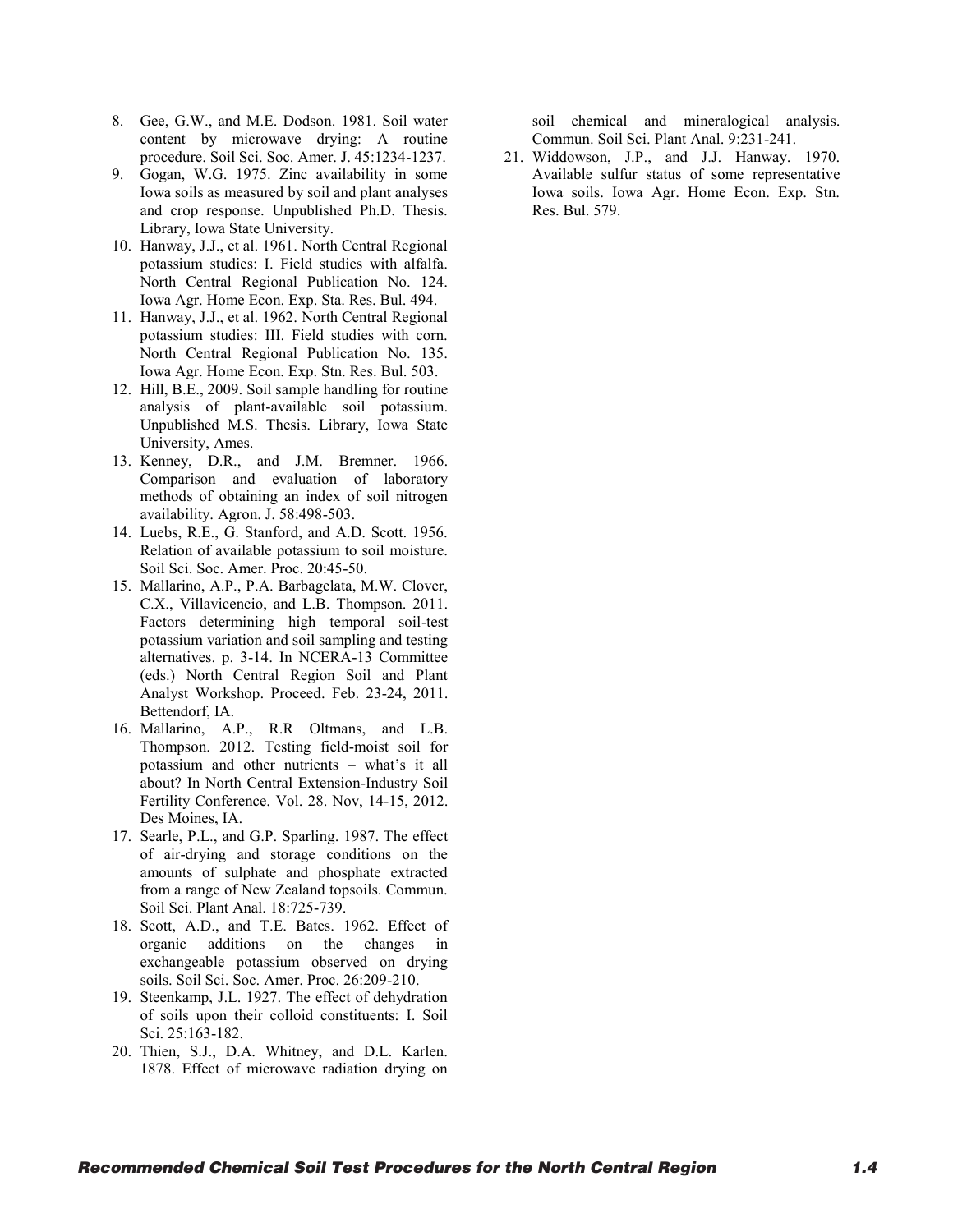# *Chapter 2* **Standard Soil Scoop**

#### *T. R. Peck*

<span id="page-10-0"></span>For the purpose of this section, "soil testing" is restricted to the popular usage: rapid chemical analysis for assaying the fertility status of soil. Farmer use of soil testing is enhanced when laboratories provide rapid service. Therefore, testing techniques must be designed for expeditious handling of large numbers of samples without compromising requirements of a successful soil test (1, 2).

One step in soil testing is measuring an amount of soil from which the analysis will be performed. Controversy exists concerning the merits of using a measured volume of soil versus using a predetermined weight. Where a volume measurement of sample is taken, the results may be expressed either on a direct volume basis or on a corrected weight/volume basis. Because differences existed in the test values of soil samples exchanged among member laboratories using the "same" methods, an NCR-13 committee was established to evaluate the impact of sample measurement in 1965.

It became apparent early in the study that each of the different measurement techniques had its strong and weak points, and adoption of a standard technique would be a compromise between variations in **soil bulk density** and the fact that plants grow in a **volume** of soil, not a weight of soil.

## **Weight vs. Volume Measurement**

Weight measurement offers the advantage of precision in determining sample size. It has the disadvantage of requiring more time, greater initial expense for weighing equipment and a larger work space area. In addition, an estimation of soil bulk density or measurement to correct for soil variation is required (unless appropriate compensation is made in the test calibration). Most research soil analyses are made on weighed samples.

Volume measurement is the technique most commonly used in soil testing. It has the advantage of being rapid, low cost, requires little space and integrates bulk density into the sample measurement. It has the disadvantage of reduced precision between replicate volume samples. Test results from volume sample measurements may be expressed in two ways: (a) some volume unit, or (b) a weight/volume

basis. Reporting soil analysis on a strictly volume basis, e.g., mg/dm<sup>3</sup>, is suggested by Mehlich  $(3)$ . The weight-volume basis of reporting has been the conventional reporting method under the U.S. measurement system.

The concept of the weight-volume basis is that a scoop of an appropriate size will hold a unit amount of the typical soil weighing 2 million pounds per acre to a depth of 6<sup>23</sup> inches. As one changes to the metric system these convenient, conventional reporting units may have conversion disadvantages.

## **The Historical Scoop**

An initial study in 1965 showed that measurement scoops of two sizes were predominant in use among the 13 member states. These sizes were approximately 0.85 cc and 1.0 cc per gram of "typical soil." Scoop construction varied greatly, consisting of modified kitchen measuring spoons, calibrated copper tubing caps and machined brass scoops. The basis for calibrating scoops was undocumented and vague. Conditions of wear and shape varied greatly, contributing further to disarray in soil measurement.

A search into the heritage of the two scoop sizes showed that the 1.0 cc scoop was introduced in the late 1950s in Illinois during a modernization<sup>1</sup> of the soil testing program, and the 0.85 cc size scoop was used by developers of early soil testing methods. The magnitude of the variations in test results was not as serious as variations in scoop size due to the small degree of dissociation of nutrient forms measured by available tests.

## **NCR-13 Scoop Development**

In 1967, the NCR-13 representatives using volume measurement elected to adopt a standard size, stainless-steel scoop to minimize the following problems: contamination<sup>2</sup> of soil samples, wear of the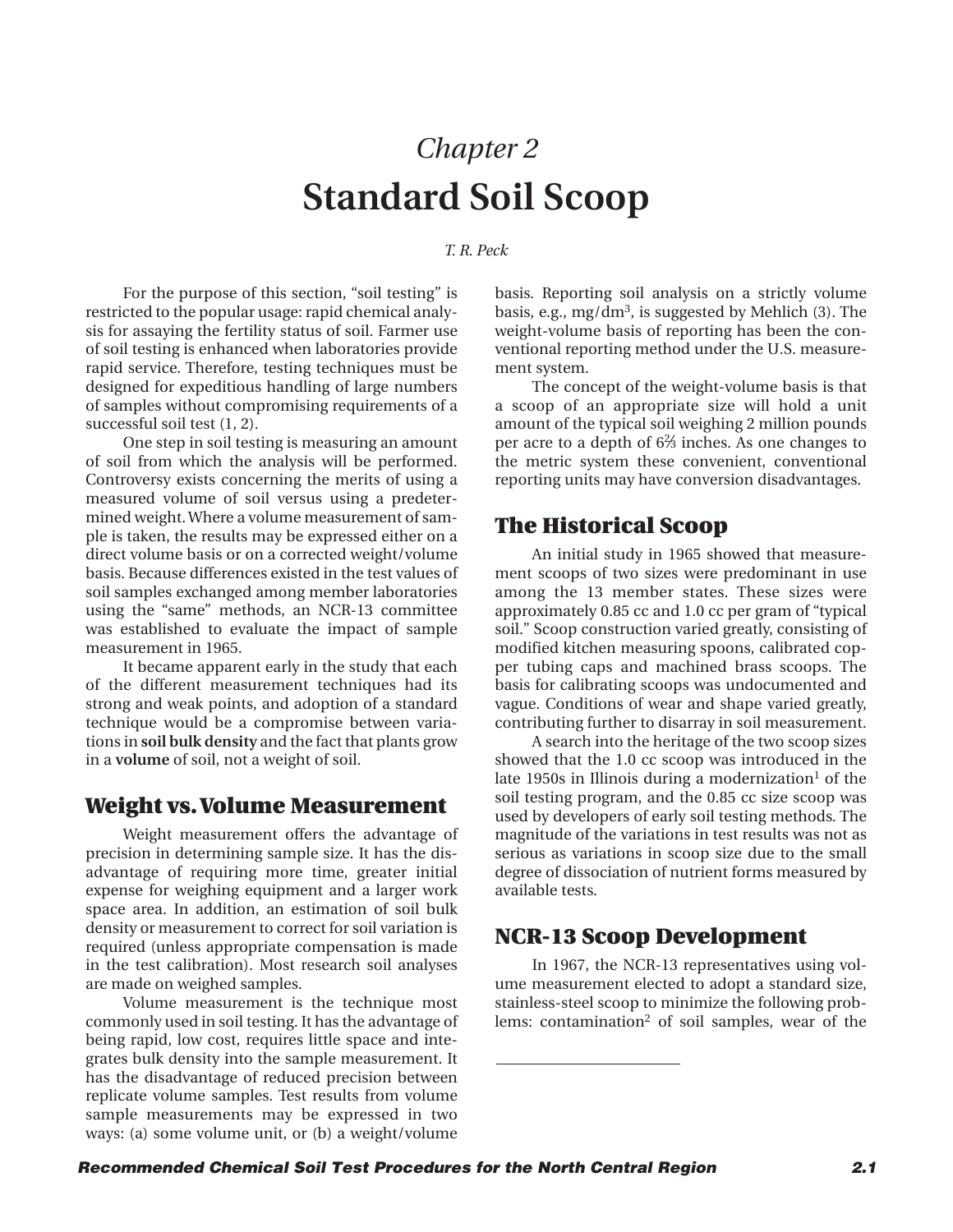scoop and variation among laboratories. The committee members also decided to continue using the weight-volume basis of reporting soil test levels since soil testing with these terms has appreciable farm acceptance in the North Central Region. The usual layman term is "pounds per acre," and conversion to the metric system can be pp2m or ppm, designated with an asterisk to indicate scoop measurement.

Studies show that the 0.85 cc size scoop approximates a 1 gram measure of typical soil. This is an empirical conclusion arrived at from the observation of several hundred volume/weight measurements on a wide range of soils. The typical soil is defined as a medial silt-loam texture with 2.5 percent organic matter crushed to pass a 10-mesh screen. Bulk density of crushed, typical soil approximates 1.18, which compared with 1.32 for undisturbed soil. Experience with the 0.85 cc scoop shows that soil test results on a sample measured with such a scoop, when compared to a weighed sample analysis, differ by a factor equal to the difference in bulk density of the soil samples.

Table 1 shows the specifications for standard soil scoops as adopted by the NCR-13 Regional Soil Testing and Plant Analysis Committee. The scoops are illustrated in Figure 1. The relationship of pulverized soil scoop weight with unpulverized field bulk density is shown in Figure 2. There is close agreement between the scoop design and soil mass contained in the normal range of bulk density.

## **Procedure for Using Scoop**

Suggested procedure for using a soil scoop to measure soil is as follows:

- 1. Stir the pulverized and screened soil sample with a spatula to loosen soil prior to measuring.
- 2. Dip into the center of the soil sample with the scoop, filling it heaping full.
- 3. Hold the scoop firmly. Tap the handle three times with a spatula from a distance of 2 to 3 inches.
- 4. Hold the spatula blade perpendicular to the top of the scoop and strike off excess soil.
- 5. Empty the scoop into an extraction vessel for the soil test.3
- 6. Calculate the analytical result using the scoop size (Table 1) as the assumed weight of soil and report soil test value in units of pounds per acre (acre will be understood to represent a volume of soil measuring 43,560 square feet to a depth of 62 ⁄3 inches and weighing 2 million pounds).

**Table 1. NCR-13 standard soil scoop specifications (manufactured from stainless steel).**

| Scoop             | Scoop    | Outside       | Inside                | Inside             |  |
|-------------------|----------|---------------|-----------------------|--------------------|--|
| Size <sup>1</sup> | Capacity | Diameter      | Diameter <sup>2</sup> | Depth <sup>2</sup> |  |
| g                 | CС       | in.           | in.                   | in.                |  |
| 1                 | 0.85     | 5⁄8           | 1/2                   | 17/64              |  |
| 2                 | 1.70     | $\frac{3}{4}$ | 5⁄8                   | 22/64              |  |
| 5                 | 4.25     |               | $\frac{7}{8}$         | 28/64              |  |
| 10                | 8.51     |               | 11/8                  | 3464               |  |
|                   |          |               |                       |                    |  |

1Grams of soil in terms of the typical soil weighing 2 million Ib./acre to a depth of 6<sup>2</sup>/<sub>3</sub> inch layer.

2Note the inside depth is approximately equal to one-half the inside diameter.



**Figure 1. NCR-13 standard soil scoops.**



**Figure 2. Relationship of pulverized soil scoop weight with unpulverized field bulk density.**

## **Summary**

Choice of a routine, rapid and accurate technique for measuring soil amounts for soil testing is an arbitrary one. In the experience of the NCR-13 com-

*<sup>3</sup>Scooping technique can be evaluated by weighing scoop contents. Precision not to exceed plus or minus 10 percent should be expected.*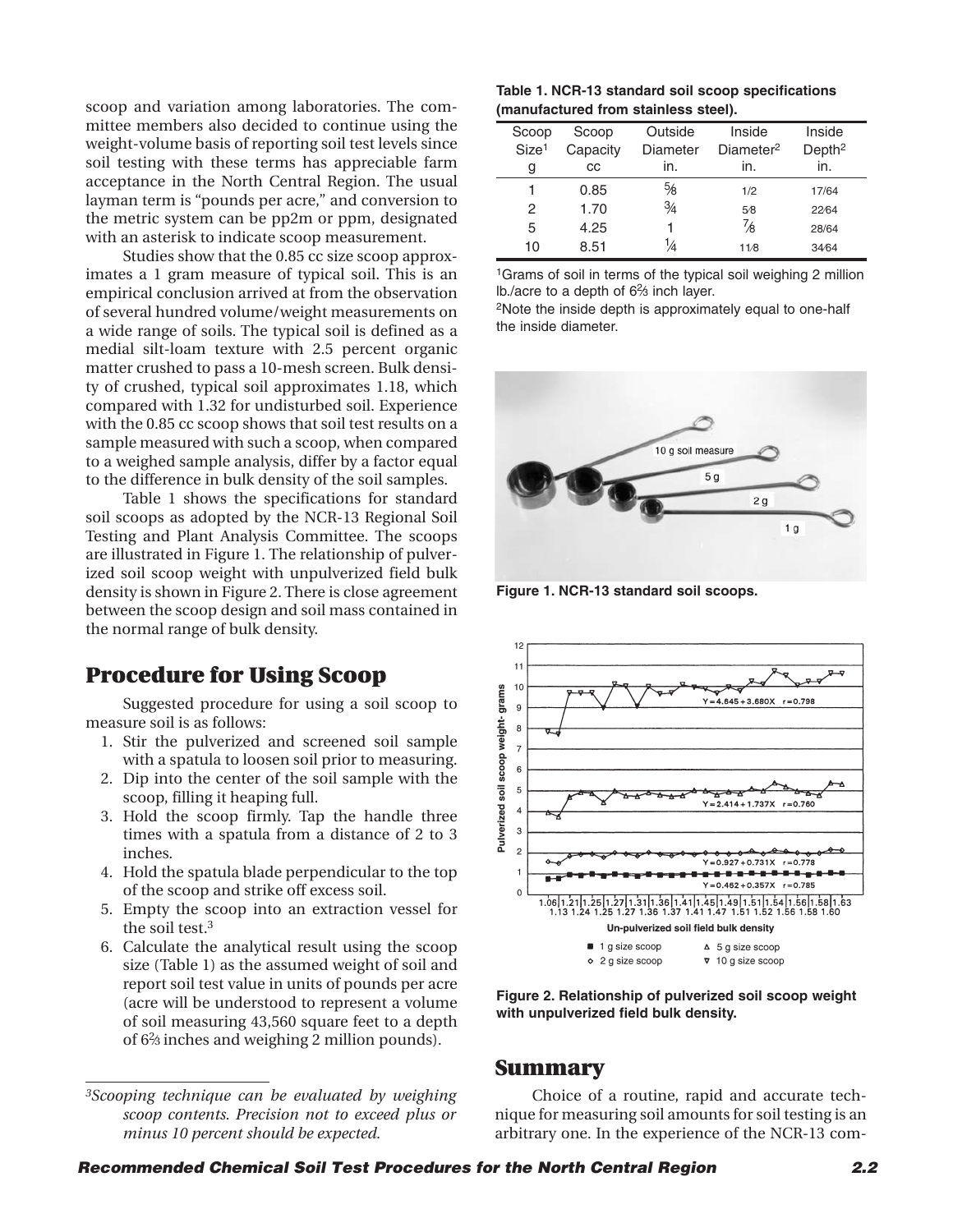mittee, use of a scoop of the proposed size and shape will give soil test results comparable to weighed samples corrected for bulk density with a precision of plus or minus 10 percent.

*Note:* Information about the source of NCR-13 Standard Soil Scoops is available from the Illinois Soil Testing Association. Write to: Mowers Soil Testing Plus, Inc. P.O. Box 518, 117 E. Main, Toulon, IL 61483, or call: (309)286-2761.

## **References**

- 1. Bray, R.H. 1948. Requirements for successful soil tests. Soil Sci. 66(2):83-89.
- 2. Melsted, S.W., and T.R. Peck. 1973. The principles of soil testing. p.13-21. *In* Walsh, L.M. and J.D. Beaton (ed.) Soil testing and plant analysis. Rev. Ed. Soil Sci. Soc. of Amer., Madison, Wis.
- 3. Mehlich, A. 1972. Uniformity of expressing soil test results: A case for calculating results on a volume basis. Comm. Soil Sci. Plant Anal. 3(5):417-424.

#### **Reference to Soil Scoops**

*Note:* Reference to a scoop or scooping in the procedures of this publication implies use of the appropriate NCR-13 scoop described in Chapter 2.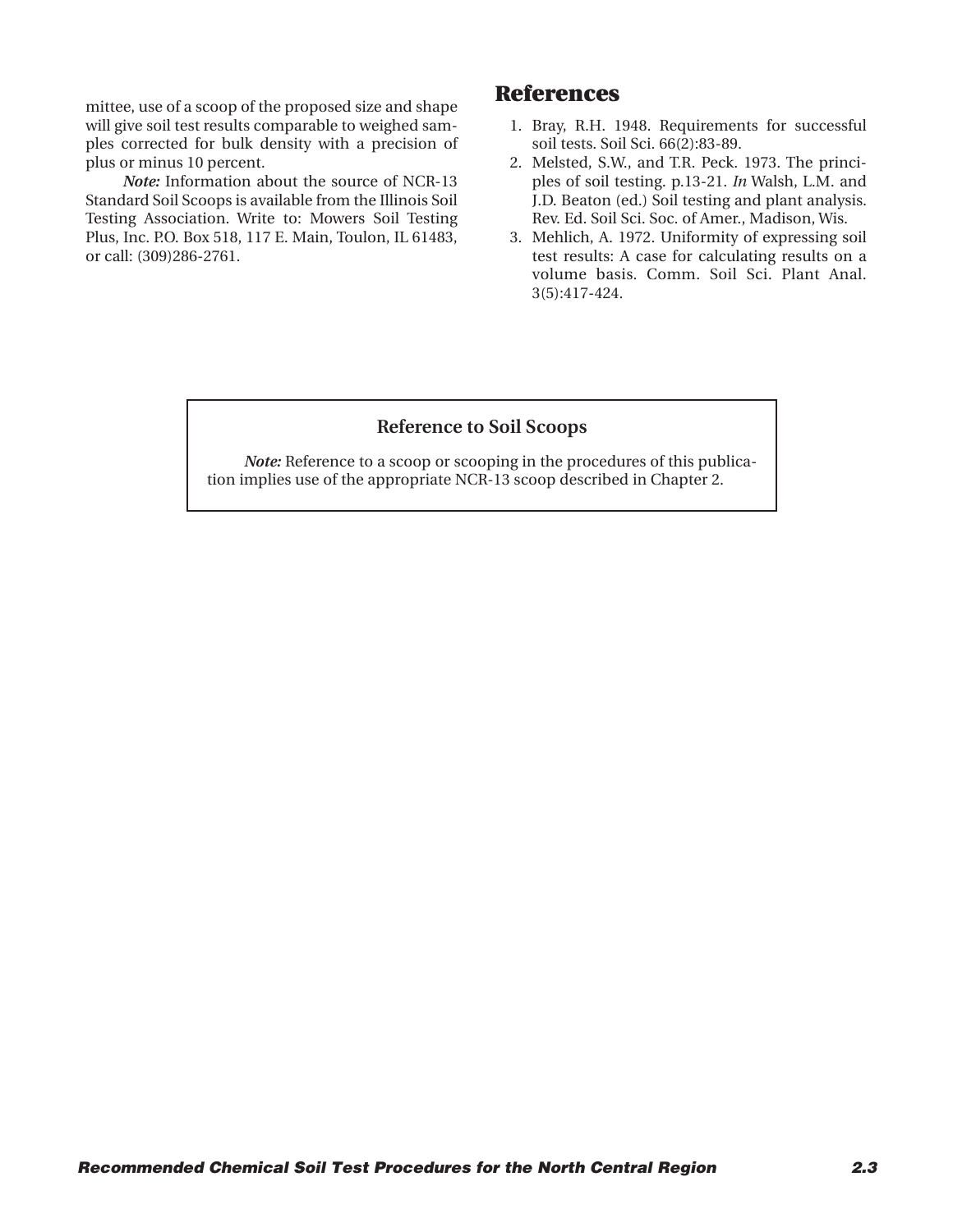## *Chapter 3*

# <span id="page-13-0"></span>**Laboratory Factors of Importance to Soil Extraction**

*R. Eliason*

One of the responsibilities of the NCR-13 committee is to standardize soil testing procedures for the North Central Region. These procedures include the chemical methods for extracting plant nutrients from the soil and their subsequent analysis by means that are accurate and free from interferences. However, sometimes overlooked are the details of exactly how those extractions are performed in a laboratory that is processing large numbers of samples under time pressure. This includes factors such as the means of shaking, rate of reciprocation, type of extraction vessel, extraction time and laboratory temperature. Although these factors are sometimes not given a lot of attention, they can have a significant impact on the test results. As laboratories work to improve the accuracy and reproducibility of their testing, it is important that they examine these factors and the impact they may have on test results. The more agreement that exists in this area, the better chance there will be for uniformity of test results across laboratories.

In the pursuit of consistency among laboratories, some of the following points should be considered when examining the techniques used in extracting plant nutrients by the recommended standard procedures:

## **Extraction Vessel Shape**

Studies by Grava (1) have shown that Erlenmeyer flasks are preferred to ensure adequate mixing of the extracting solution and soil. The size of the flasks used in a particular test is determined by the volume of the extracting solution needed. The guideline to follow is that the flask should be about one-fourth full for best agitation. Wheaton bottles or similar straight sided bottles are discouraged due to the risk of variable and inadequate mixing.

## **Shaking vs. Stirring**

Stirring has sometimes been used in place of shaking for mixing soil with an extracting solution. Grava (1) found this is acceptable if a stirring rate of 500 rpm is used. Agboola and Omueti (2) found that stirring extracted more P than shaking with the Bray

P-1 test and felt shaking to be a better method for careful work.

## **Shaking Rates (Reciprocating Platform)**

Studies by Munter (3) did not show large differences in extractability of nutrients with variable shaking rates over the range of 160 to 260 epm (excursions per minute). A study by Stone (4) reported lower sodium bicarbonate extractable phosphorus (P) with rates of 140 epm. Grava (1) recommended a shaking rate of 160 to 240 epm when using Erlenmeyer flasks. This recommendation was also endorsed by Munter.

## **Extraction Time**

Each test has a recommended extraction (shaking/reflux) time that should be strictly followed. A number of studies have shown that for some tests, an extraction time other than the recommended time can have significant effects on the amount of nutrient extracted. For example, with the DTPA test, it has been found that shaking 15 minutes beyond the 2 hour recommended shaking time can result in a significant increase in the amount of micronutrients extracted for some soils (Unpublished data, Univ. of Minn., 1995). As demonstrated by Grava (1), it is inadvisable for laboratories to cut corners by reducing shaking times, especially for P and potassium (K). A study by Agboola and Omueti (2) paralleled the results of Bray and Kurtz (5) showing that Bray P-1 reached an equilibrium after 5 minutes, declined at 10 minutes of shaking and again increased at 20 minutes. These variations point out the importance of consistency in extraction time.

In addition, McGeehan et al. (6) have found that reflux and cooling times can strongly affect the results of the hot water extractable boron (B) soil test. They found that increased reflux time resulted in higher extractable B values, while increased cooling time decreased extractable B values. This points out the importance of following the recommended 5 minute reflux time and to carefully standardize the cooling time for this test. McGeehan et al. recommend a 10-minute cooling period.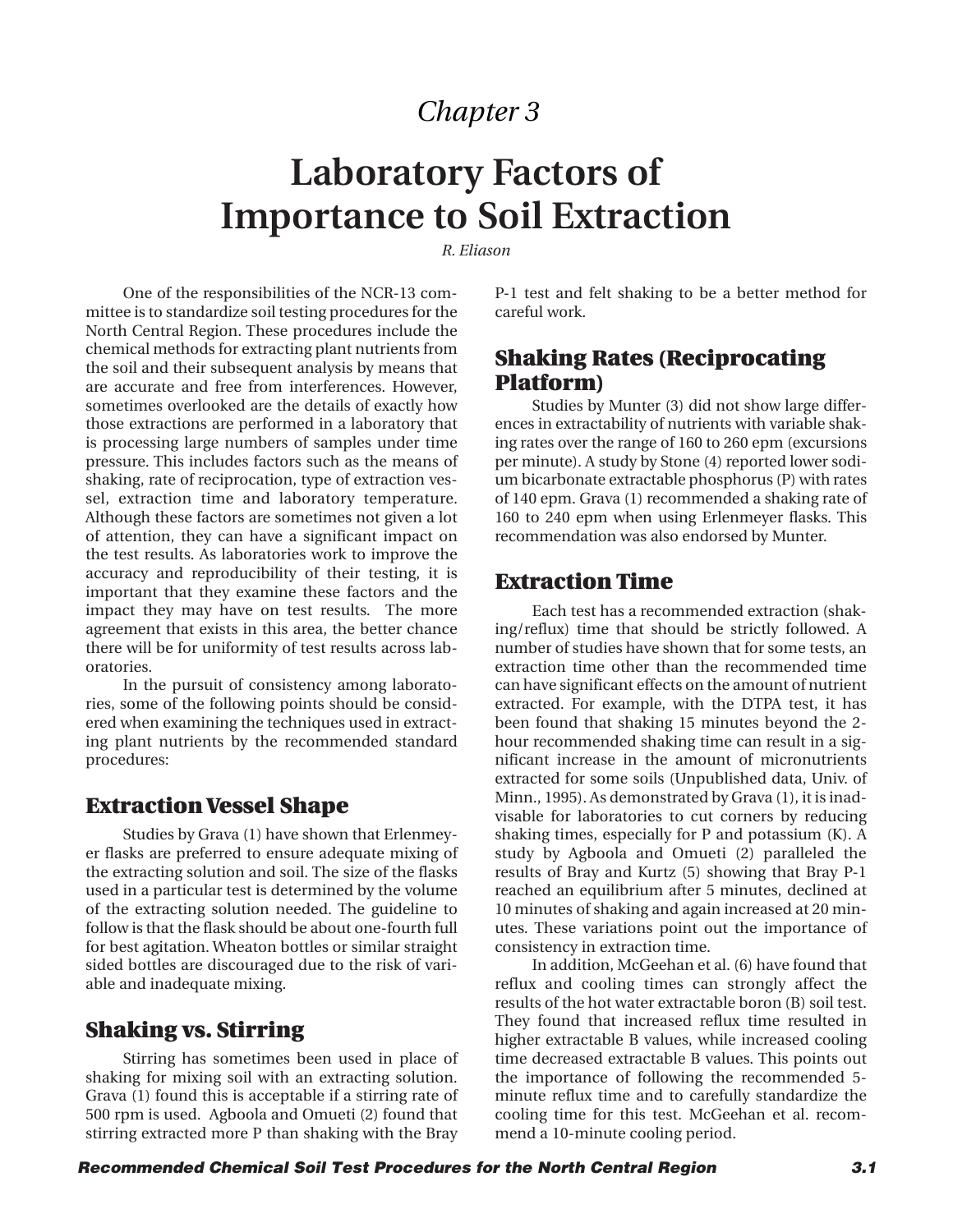## **Laboratory Temperature**

The temperature of the laboratory is an often overlooked factor in laboratory analysis. There are several areas where this can have an impact. One area is in pH measurements. If pH reference buffers are not the same temperature as the samples or if the measurements are not temperature compensated, the error can be as much as 0.05 pH units for every 4°C change in temperature (7). It is recommended that all solutions be at ambient laboratory temperature. (This applies to all other soil tests as well.) Don't use reference buffers or calibration standards still cold from the refrigerator or distilled water directly from a cold tap. Make sure the pH meter is properly adjusted for temperature.

The extractability of nutrients has also been found to vary with changes in the ambient laboratory temperature. Stone (4) reported that the temperature of extraction was an important factor in sodium bicarbonate extractable P, the extractable P increasing with temperature over the range of 14 to 33°C. Olsen (8) found that sodium bicarbonate extractable P increased 0.43 ppm P with each 1°C increase in ambient temperature between 20 to 30°C. Munter (3) also reported strong temperature effects on Bray 1 extractable P, with P levels increasing as much as 126 percent with a temperature increase from 24 to 35°C. For this reason, Munter strongly recommended that laboratory temperatures be maintained between 24 to 27°C for routine extraction.

## **Summary**

Although perfect agreement between laboratories on all aspects of processing soil samples may not be realistic, consideration of the above test parameters deserve attention when procedures are established for any laboratory. Consistency should be an overriding consideration for any technique, with considerable effort placed on mechanisms that allow for close control of even the small details in the procedure. Above all, closely follow the recommendations given in the procedure. This will provide the best opportunity for agreement of test results between laboratories.

## **References**

- 1. Grava, J. 1980. Importance of soil extraction techniques. p. 9-11. *In* W. C. Dahnke et al. (ed.), Recommended soil test procedures for the North Central Region (revised). North Central Regional Publication 221. ND Agric. Exp. Stn. Bull. 499 (revised).
- 2. Agboola A. A., and J. A. I. Omueti, 1980. Effect of some modification of extraction technique on extractable P in soils of southwest Nigeria. Comm. Soil Sci. Plant Anal., 11:653-675.
- 3. Munter, R. C. 1988. Laboratory factors affecting the extractability of nutrients. p. 8-10. *In* W. C. Dahnke (ed.), Recommended soil test procedures for the North Central Region. North Central Regional Publ. 221 (revised). ND Agric. Exp. Stn. Fargo, N.D.
- 4. Stone, B. 1971. Effect of temperature and shaking rate on sodium bicarbonate soluble phosphorus. Can. J. Soil Sci. 51: 312-313.
- 5. Bray, R. H. and L. T. Kurtz. 1945. The determination of total, organic and available phosphorus in soils. Soil Sci. 59:39-45.
- 6. McGeehan, S. L., K. Topper, and D. V. Naylor. 1989. Sources of variation in hot water extraction and colorimetric determination of soil boron. Comm. Soil Sci. Plant Anal., 20 (17&18):1777-1786.
- 7. Frant, M. S., Orion Research, Inc. 529 Main Street, The Schrafft Center, Boston, Mass. 02129.
- 8. Olsen, S. R., Cole, C. V., Watanabe, F. S., and L. A. Dean. 1954. Estimation of available phosphorus in soils by extraction with sodium bicarbonate. USDA, Circ. 939. U.S. Government Printing Office, Washington, D.C.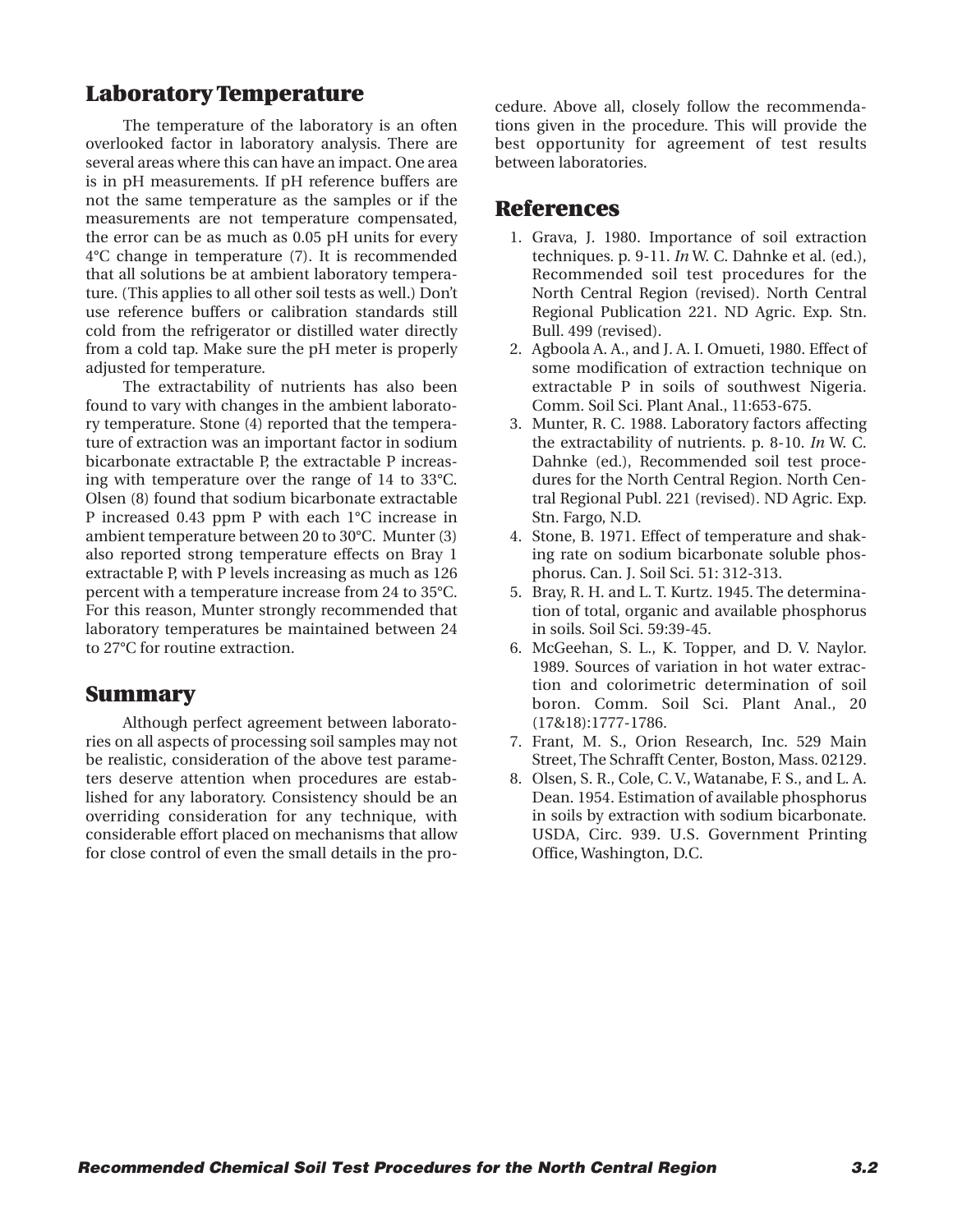## *Chapter 4*

# **pH and Lime Requirement**

J. B. Peters, M. V. Nathan and C. A. M. Laboski

This chapter has been revised from the 1998 version to include the use of the Sikora pH buffer (11) and Modified Woodruff pH buffer test methods.

Soil pH is a measure of hydronium ion  $(\mathrm{H}_{_{3}O^{+}}$  or, more commonly, H<sup>+</sup>) activity in a soil suspension. This property influences many aspects of crop production and soil chemistry, including availability of nutrients and toxic substances, activity and diversity of microbial populations, and activity of certain pesticides. Soil pH is defined as the negative logarithm (base  $10$ ) of the H<sup>+</sup> activity (moles per liter) in the soil solution. As the activity of H<sup>+</sup> in the soil solution increases, the soil pH value decreases. Soils with pH values below 7 are referred to as "acid"; pH values above 7 are referred to as "alkaline"; soils at pH 7 are referred to as "neutral." In most soils, the soil pH is buffered by several components of the solid phase, including hydroxyl aluminum monomers and polymers, soil organic matter, and undissolved carbonates in soils. Lime requirement tests, which generate recommendations for effecting relatively long-term changes in soil pH, are designed to account for soil buffering capacity.

## Soil pH Determination

Soil pH is usually measured potentiometrically in slurry using an electronic pH meter  $(4)$ . A H<sup>+</sup> sensitive electrode and a reference electrode are required with combination electrodes that contain the H<sup>+</sup> sensitive electrode and the reference electrode being most commonly used. Instructions for the correct pH meter operation are provided by the manufacturer. Several precautions should be taken when measuring pH of a soil/liquid slurry. Electrodes should be checked and maintained frequently to prevent surface residue buildup, which may affect the measurement. However, rinsing between each soil sample is not usually necessary.

Electrodes should be protected to prevent insertion to the very bottom of the slurrycontaining vessel. If this is not done, abrasion of the sensing surfaces will occur, decreasing the life of the electrode and leading to inaccurate pH readings. All meters should be calibrated routinely at two points with buffer solutions of known pH before measuring the pH of a soil sample. One point of calibration should be at pH 7.0, while the other point should be chosen based on the range of soil pH normally encountered by the laboratory. A laboratory testing mainly acid soils should calibrate across the acid range (second point at pH 4, for example), while a laboratory testing mainly alkaline soils should calibrate across the alkaline range (second point at pH 9 or 10).

Reference and/or combination electrodes for measuring soil pH should be chosen carefully because flow rates at the liquid junction can affect the accuracy of soil pH readings. Laboratories should use a set of reference soil samples of known pH to evaluate the performance of electrodes. Such samples should be stored and handled under carefully controlled conditions to prevent changes in soil properties over time. The reference soil pH of these samples should be determined using the average reading of several meters over several days. Electrodes that have been calibrated with clear buffer solutions, but fail to produce pH readings of the reference soils consistent with established values, should be discarded. However, the properties of the reference soils must not have changed.

Soil pH is normally measured in a soil/water slurry. The presence of soluble salts in a soil sample will affect pH. For that reason, some analysts prefer to measure pH in a mixture of soil and 0.01 M CaCl<sub>2</sub> (2,10). The excess salt in this solution masks the effects of differential soluble salt concentrations in individual samples. Below are procedures for each method.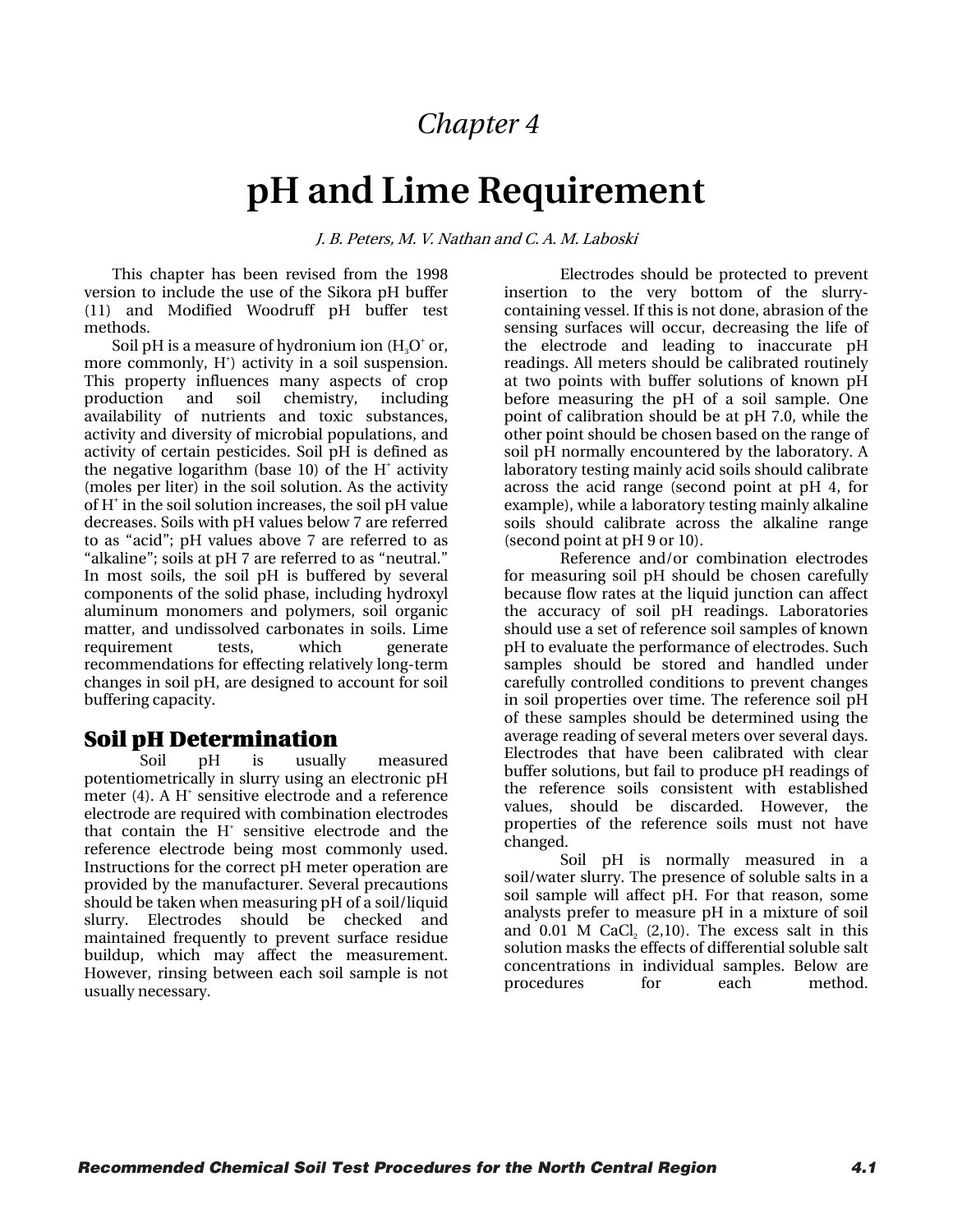## **Equipment**

- 1. NCR-13, standard 5 g or 10 g soil scoop
- 2. pH meter with appropriate electrode(s)
- 3. Pipettes
- 4. 1 oz. paper cups or equivalent

## **Reagents**

- 1. Distilled or deionized water
- 2.  $0.01$  or  $1.0$  M CaCl<sub>2</sub>
- 3. Appropriate buffer solutions for calibrating the pH meter

## **Procedure**

- 1. Calibrate the pH meter over the appropriate range using the manufacturer's instructions.
- 2. Use the scoop to measure a 5 g soil sample into a paper cup or plastic vial.
- 3. Add 5 distilled or deionized water to the sample.

Note – Alternatively 10 g soil and 10 mL of distilled water can be used.

- 4. Stir vigorously for 5 seconds and let stand for 10 minutes.
- 5. Place electrode in the slurry, swirl carefully and read the pH immediately. Ensure that the electrode tips are in the swirled slurry and not in the overlying solution.
- 6. For the CaCl, measurement, add one drop of 1.0 M CaCl, solution (two drops if the  $10$ g:10 mL option is chosen) to the previous sample, or prepare a sample as in Steps 2 and 3, using 0.01 M CaCl, instead of water. Stir vigorously and let stand 30 minutes, with occasional stirring. Read the pH as in Step 5.

## Lime Requirement Determination

## **SMP Method**

<span id="page-16-0"></span>The SMP buffer method described below was designed for soils with large lime requirements and significant reserves of exchangeable aluminum (10). The procedure may be inaccurate on low lime requirement soils  $\left(\frac{2}{7}T/A\right)$ , soils with organic matter contents greater than 10 percent, sandy soils or soils with a predominance of kaolinite and hydroxy oxides of aluminum and iron in their clay fractions (5). For most North Central Region soils, however, the SMP method appears to yield satisfactory results. For more precise determination of very low lime requirements, the double-buffer

modification of the SMP procedure ( 6, 7) may prove useful.

## **Equipment**

- 1. Equipment needed for pH determination
- 2. Mechanical shaker
- 3. SMP buffer solution (below)

## **Reagents**

## **SMP Buffer Solution (Bulk Preparation)**

- 1. Weigh into an 18 L bottle:
	- a.  $32.4$  g paranitrophenol<sup>1</sup>;
	- b. 54.0 g potassium chromate;
	- c. 955.8 g calcium chloride dihydrate.
- 2. Add 9 L distilled or deionized water, shaking vigorously during addition.
- 3. Weigh 36.0 g calcium acetate into a separate container and dissolve in 5 L of distilled or deionized water.
- 4. Combine solutions 2 and 3, shaking during mixing and every 15 to 20 minutes for 2 to 3 hours.
- 5. Add 45 mL triethanolamine, shaking during addition and periodically thereafter until completely dissolved (may take up to 8 hours). A magnetic stirrer can be use as an alternative to periodic shaking.
- 6. Dilute to 18 L with distilled or deionized water, adjust to pH 7.50 using 15 percent NaOH, and filter. To minimize air bubbles, avoid excessive agitation of the solution after pH adjustment.
- 7. Store in a container with the air inlet protected by drierite and ascarite to prevent contamination by water vapor and carbon dioxide.

## **Measuring Soil-SMP Buffer pH**

- 1. Add 10 mL of SMP buffer solution to the soil/water slurry saved from the pH determination.
- 2. Place in a mechanical shaker, close tightly, shake at 250 excursions per minute for 10 minutes, and let stand for 30 minutes. (Fifteen minutes shaking and 15 minutes standing is also acceptable. See Table 1.)
- 3. Swirl and read the pH. Read to the nearest 0.01 pH unit, particularly if using the double-buffer option described below.<sup>[1](#page-16-0)</sup>

<sup>1</sup> Safety considerations for paranitrophenol: May cause eye irritation and irreversible eye injury; may be absorbed through skin in harmful amounts; harmful if ingested.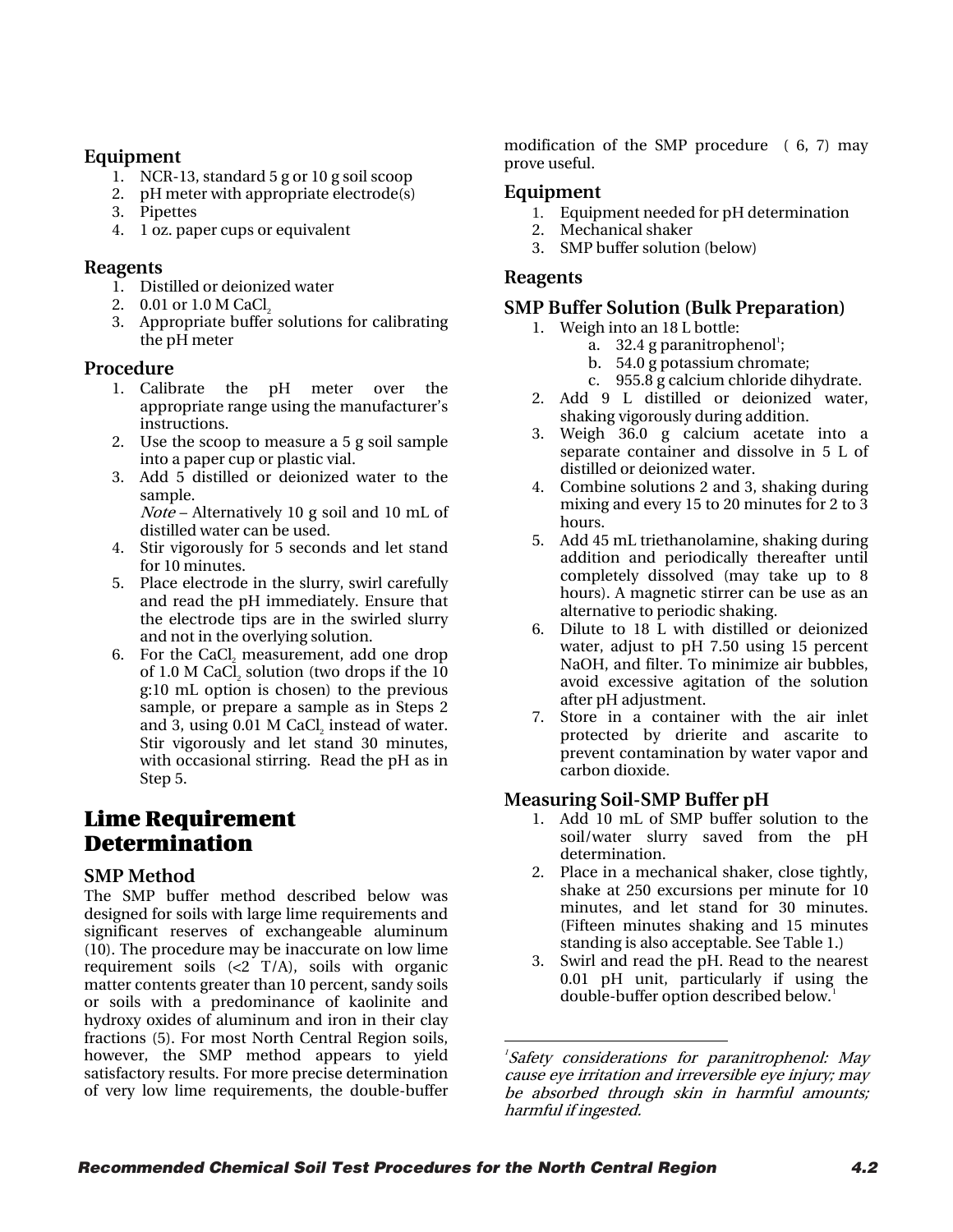4. Use the resulting soil-buffer pH to determine the lime requirement. The general relationship of lime requirement for mineral soils and SMP soil-buffer pH is given in Table 2. An example of the relationship between lime requirement and soil pH for organic soils is shown in Table 3 (12). Many states have developed their own equations for calculating the lime requirement using a combination of factors including the SMP buffer pH. It is recommended that you contact your appropriate land grant university to determine how the lime requirement is calculated for the soils in your state.

## **Double-Buffer Option of the SMP Test**

A double-buffer option for the SMP test has been developed which may improve the accuracy of predicting lime needs of soils with low lime requirements (6, 7). This procedure essentially develops the lime requirement/buffer pH relationship for each individual soil sample rather than using a generalized relationship. It can be run as a simple add-on procedure to the standard SMP method. In contrast to the standard single-buffer method, certain properties of each batch of buffer should be determined precisely before using the double-buffer procedure. These properties (See Preliminary Steps.) may vary from one batch to the next, and their determination should be included in every preparation.

#### **Preliminary Steps**

- 1. Prepare an HCl solution of sufficient concentration that 1 mL will lower the pH of 10 mL of SMP buffer from pH 7.50 to pH 6.00. This solution should be approximately 0.21 M.
- 2. Titrate 10 mL of the pH 7.50 SMP buffer with HCl (from Step 1, above) to determine the meq acidity neutralized per unit change in pH. Record this value as  $a_i$ . It should be approximately 0.137 meq.
- 3. Add 1 mL HCl (prepared in Step 1) to 10 mL of the pH 7.50 buffer, mix, let stand 30 minutes, and titrate with HCl to determine meq acidity neutralized per unit change in  $pH$ . Record the value as  $a<sub>z</sub>$ . This should be about 0.129 meq.

#### **Procedure for Double-Buffer Option**

- 1. Record the buffer pH from the standard SMP test as  $pH$ .
- 2. Add 1 mL of the HCl solution (prepared in Preliminary Step 1.) to the soil-buffer mix and repeat the 10-minute shaking and 30-

minute standing (or 15-minute shaking and 15-minute standing).

- 3. Read the pH of this mixture and record as  $pH_{2}$ .
- 4. Calculating the lime requirement
	- a. Calculate the acidity to be neutralized to achieve desired pH in meq/5 g sample:  $a_f = [(7.5 - pH_1)a_1 - (6 - pH_2)a_2]$  [(pH<sub>f</sub>  $pH<sub>2</sub>)/(pH<sub>1</sub> - pH<sub>2</sub>)] + (6 - pH<sub>2</sub>) a<sub>2</sub>$  $a<sub>f</sub>$  = acidity to be neutralized  $pH<sub>f</sub>$  = desired  $pH$
	- b. (All other values defined in previous procedures.)Calculate the lime requirement as follows:  $LR (meq/100g) = 33.8a<sub>s</sub> - 0.86$

For 6-2/3-inch furrow slice (2 million lb soil/acre): LR (tons CaCO<sub>3</sub>/acre) =  $16.9$  a<sub>s</sub>  $-0.43$ For 8-inch furrow slice (2.4 million lb soil/acre):

LR (tons  $CaCO_{3}/ace$ ) =  $20.3a_{6} - 0.52$ 

*Note:* All values for constants are based on averages across a wide range of soils. As with the standard SMP Method, constants derived from calibrations on local soils may be more accurate than those presented here.

## Sikora Buffer Method

Since the SMP buffer contains two hazardous chemicals (paranitrophenol and chromium), an alternative to the SMP buffer was developed. The Sikora buffer was developed to mimic the SMP buffer such that new lime recommendation equations would not need to be developed in every state, assuming that pertinent state agencies were satisfied with the performance of SMP in making a lime recommendation (11). The primary advantage to a lab is to reduce the amount of hazardous waste that needs to be disposed of and, more importantly to increase safety of laboratory workers.

This method covers the determination of soil pH in water using a 1:1 soil:solution ratio and in a buffer solution with a 1:1:1 soil:water:buffer ratio. Soil pH is measured in water using a pH meter with a combination reference-glass electrode. For those soils with a pH below the level that is considered acceptable for acid-sensitive crops, a Sikora buffer solution with a pH of  $7.70 \pm 0.01$  is added and the Sikora-pH is measured. Depression of buffer pH by the soil gives an indication of the soil's pH buffering capacity. High salt concentrations depress soil pH by displacement of exchangeable  $H^*$  and  $Al^{3*}$  into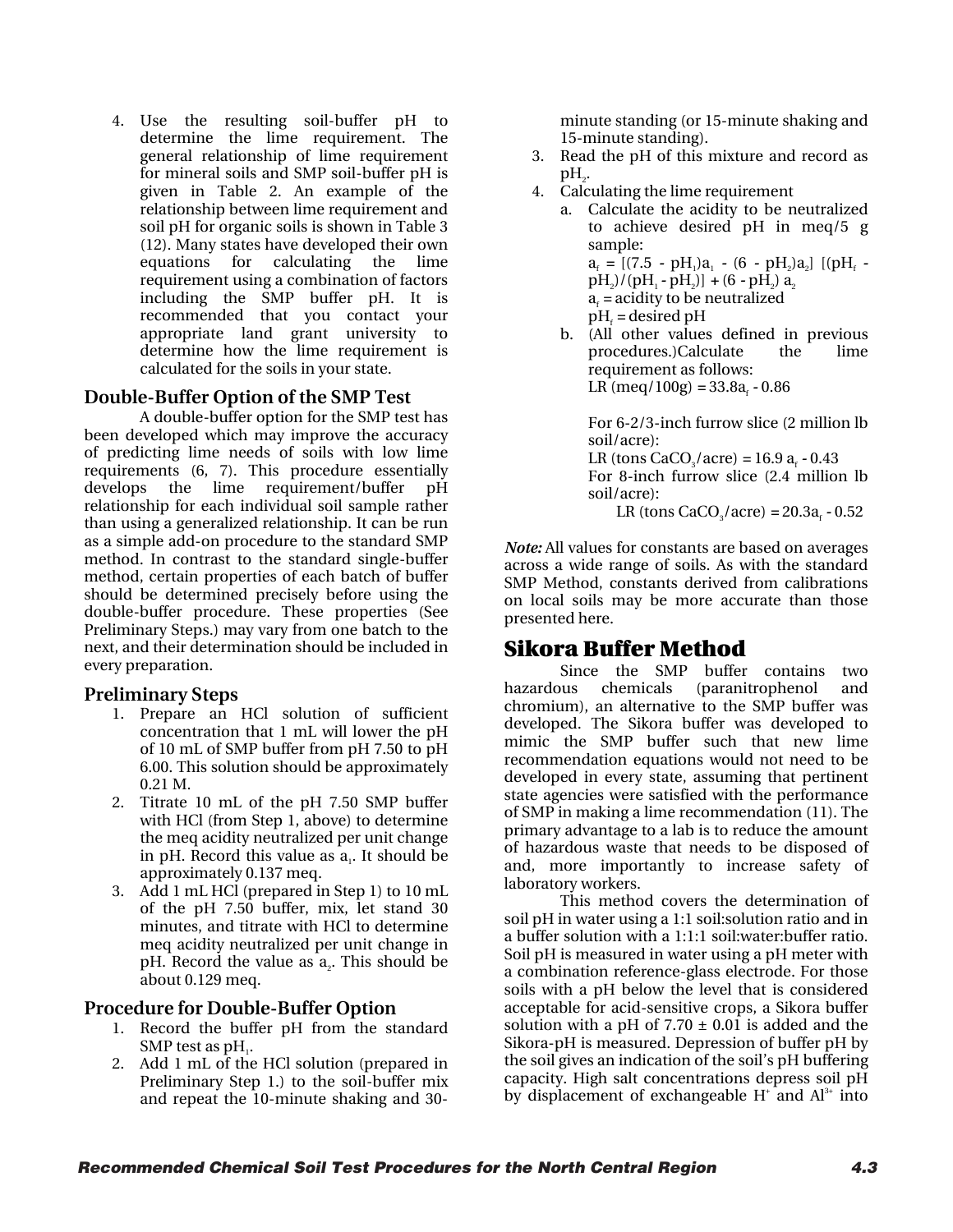solution. In states where soil salinity is a problem, pH is often measured in 0.01 M CaCl<sub>2</sub>.

#### **Equipment**

1. Soil scoop calibrated to hold 10 g of lightcolored silt loam soil

- 2. Plastic vials with caps, 13-dram (45 mL)
- 3. Time-controlled oscillating shaker set at
- 180 oscillations per minute
- 4. Pipettes (10 mL)

5. Dispenser system capable of dispensing 10 mL

6. pH meter with combination reference-glass electrode

#### **Reagents**

#### **Sikora buffer solution**

- 1. For every liter of solution, dissolve 149 g of potassium chloride (KCl, mw: 74.55) in approximately 750 mL of deionized water. Add 5.11mL of glacial acetic acid (CH3COOH, mw: 60.05). Stir thoroughly.
- 2. Add 6.70 g MES (2-(N-morpholino) ethanesulfonic acid monohydrate) (C6H13NO4S·H2O, mw: 213.25). Stir until dissolved. Add 0.936 g of imidazole (C3H4N2, mw: 68.08) and stir until dissolved. Add 9.23 mL triethanolamine [(HOCH2CH2)3N, mw: 149.19]. Stir thoroughly. Add 5 mL sodium hydroxide (40% NaOH) [w/w]). Stir thoroughly.
- 3. Adjust the volume to 1 liter by adding deionized water.
- 4. Allowing time for the solution pH to stabilize, add drops of 40% NaOH (w/w) or 50% HCl (v/v) to achieve a pH of  $7.70 \pm 0.01$ . Place 50 mL of the buffer in a beaker and measure pH. The pH should be 7.70± 0.01.
- 5. Add 50 mL of deionized water to the buffer, stir, and measure pH. The pH should be  $7.53 \pm 0.03$ .
- 6. Add 5 mL of the 0.5 M HCl to the 1:1 dilution buffer, stir, and measure pH. The pH should be  $5.68 \pm 0.06$ .

#### **Procedure**

- 1. Place a 10 g scoop of soil into a 13-dram vial or equivalent.
- 2. Add 10 mL of deionized water by means of constant suction pipette or similar apparatus.
- 3. Stir and let stand at least 10 minutes.
- 4. Stir each sample and allow electrode to sit until pH meter equilibrates. Read the pH

with the pH meter. This is the water pH of the soil.

- 5. If the water pH of the soil is at or above the cut-off level for your state, it will not be necessary to proceed further with the Sikora buffer test. For example, Wisconsin uses pH 6.6 or above as the water pH level where no buffer pH test is performed. Samples with a pH below the cut-off level will need further testing with the Sikora buffer.
- 6. Sikora buffer test: Add 10 mL of Sikora buffer solution to the sample with a bottletop dispenser or similar apparatus set at 10 mL.
- 7. Cap the sample vial and place in a horizontal position on an oscillating shaker. It is important that the vial be placed in a horizontal position for thorough sample mixing.
- 8. Shake the sample for 10 minutes.
- 9. Read the pH with the combination glass electrode making sure all of the soil is in the buffer solution. This is the Sikora pH. It is not necessary to stir the sample just before reading the pH so long as it is read within an hour after the final shaking.

#### **Calculations**

In most cases, the Sikora pH value can be substituted for the SMP value, and the same lime requirement calculations can be used. It is recommended that you contact the land grant university in your state to find out how the lime requirement is calculated in your state using the Sikora buffer pH value. For example, Wisconsin developed new lime requirement equations after switching to Sikora from SMP, but other states used the existing SMP calculations and simply substituted the Sikora value (3).

# **Quality Control**

**Standardization of pH meter**<br>The pH meter must be standardized with buffer solutions of known pH. For soil testing, buffers at 4.0 and 7.0 are usually used because these buffers are readily available and this pH range covers most soils that are likely to require liming. Standard buffers can be obtained from most chemical supply companies.

In addition to standardizing the pH meter at pH 4.0 and 7.0 with buffers, it is essential to check a standard soil of known pH.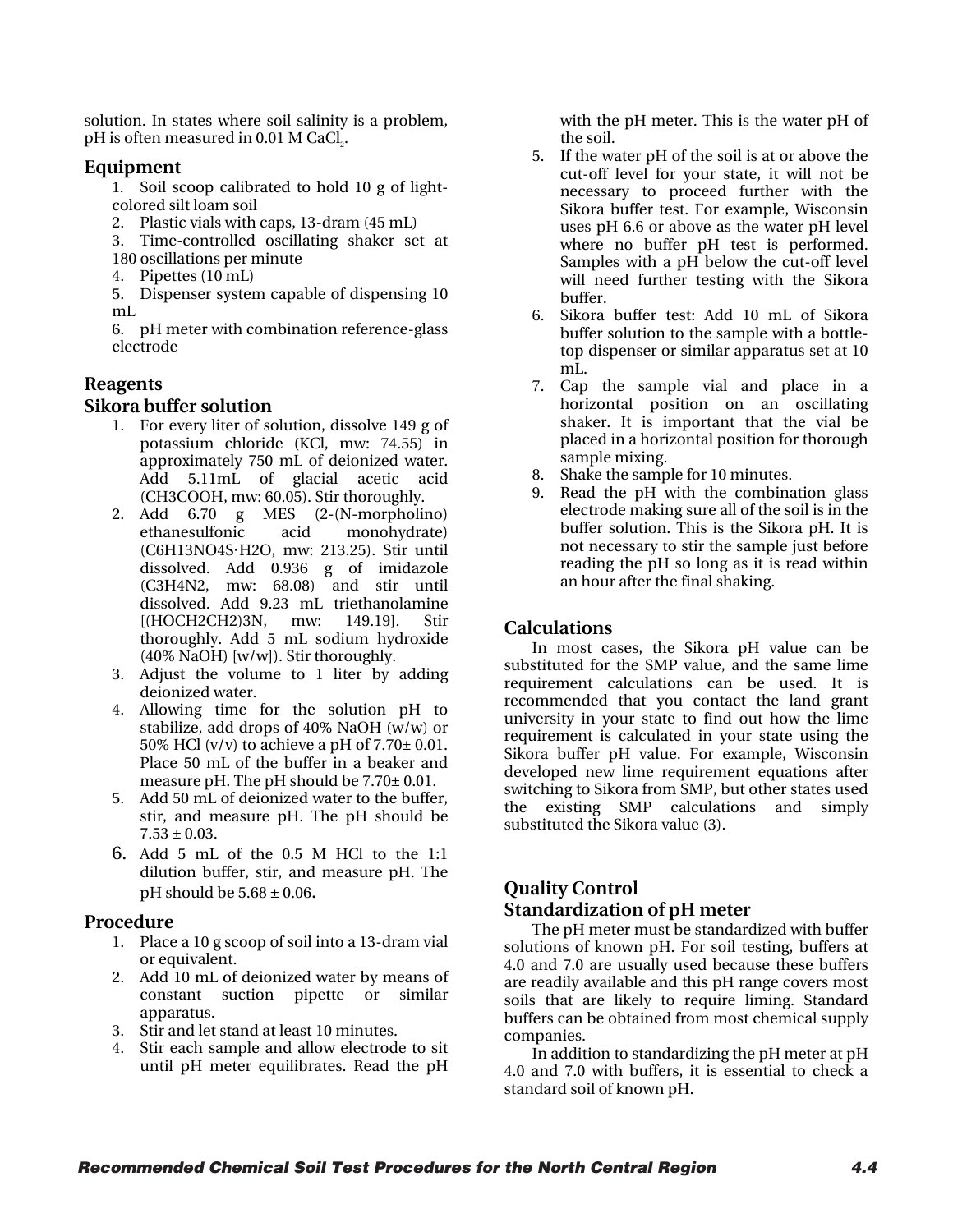## Modified Woodruff Buffer Method

The original Woodruff buffer was first developed in 1947 (11). In early 1960s, Woodruff modified his buffer to more accurately reflect the contribution of aluminum. In addition, Woodruff formulated his modified buffer to retain the ease of calculation as in the original method. Unfortunately, he did not publish his modified buffer method, which was adopted by labs in Missouri and Nebraska. Brown et al. 1977 originally published the modified Woodruff buffer method in a University of Missouri Extension circular and in Brown and Cisco (1)

#### **Equipment**

- 1. Balance or 5 g scoop.
- 2. Cup or beaker, 30 mL capacity (glass, plastic or paper).
- 3. Dispensers, 5 mL.
- 4. Shaker, stirrer or glass rod.
- 5. pH meter, line or battery operated, with a glass electrode and a calomel reference electrode (or a combination electrode)

#### **Reagents**

- 1.  $0.01M$  CaCl<sub>2</sub>
- 2. calcium acetate  $(Ca(C,H_3O_2))$
- 3. calcium hydroxide  $(Ca(OH)_2)$ <br>4. paranitrophenol
- 4. paranitrophenol
- 5. salicylic acid  $(C_7H_6O_3)$
- 6. 6N NaOH
- 7. 6N HCl
- 8. pH 7.0 Buffer solution
- 9. pH 4.0 Buffer solution

## **Modified Woodruff Buffer Solution**

Dissolve 10 g calcium acetate (Ca  $(C,H_2O_2)$ ) and 4.0 g calcium hydroxide (Ca  $(OH)_{2}$ ) in 500 mL cool distilled water. Heat (70°C) 200 mL distilled water and dissolve 12.0 g paranitrophenol in the hot water. Add 10.0 g salicylic acid  $(C<sub>z</sub>H<sub>s</sub>O<sub>z</sub>)$  to the acetate-hydroxide solution and mix vigorously for a minute or two. Pour in the paranitrophenol solution and mix. (Delay in adding the paranitrophenol solution will cause undesirable side reactions.) Bring the resulting solution to 1 liter and adjust the pH to  $7.0 \pm 0.05$  with 6N NaOH or 6N HCl.

#### **Procedure**

Weigh or scoop 5 g of soil into a 50 mL container. Add 5 mL of 0.01M CaCl, solution. (If pH is desired, determine pH on the sample after shaking in the shaker for 30 minutes). Add 5 mL of the Woodruff buffer solution , shake for 30-minutes in the shaker and determine buffer pH on a pH meter set at pH 7.00 with the Woodruff buffer solution.

#### **Calculation**

- 1. The buffer solution is at pH 7.0 when added to the soil. pH 7.0 - pH $_{h}$  = pH depression.  $(pH_h : Buffer pH)$
- 2.  $10 \times pH$  depression = neutralizable acidity (NA) in meq per 100 g soil.

## **Effects of Storage**

- 1. Air-dry soil may be stored in closed containers for several months with no effect on  $\rm pH_{s}.$
- 2. The electrodes should be stored according to the manufacturer's instructions.
- 3. The buffer solution should be stored in a container protected from air.

## **Interpretation**

The lime requirement of the soil depends upon the neutralizable acidity of the soil and the neutralizing value of the limestone used. Consult the appropriate extension publication for the correct interpretation.

| Table 1. Effects of shaking and standing time     |
|---------------------------------------------------|
| following shaking on average soil-buffer pH of 15 |
| U.S. soils.                                       |

| Shaking<br>Time | <b>Standing Time</b> |      |      |      |  |  |
|-----------------|----------------------|------|------|------|--|--|
| min             |                      |      | min  |      |  |  |
|                 | 0                    | 15   | 30   | 45   |  |  |
|                 |                      | DН   |      |      |  |  |
| 5               | 6.32                 | 6.24 | 6.20 | 6.21 |  |  |
| 10              | 6.30                 | 6.27 | 6.19 | 6.22 |  |  |
| 15              | 6.25                 | 6.19 | 6.21 | 6.19 |  |  |
| 20              | 6.21                 | 6.20 | 6.14 | 6.20 |  |  |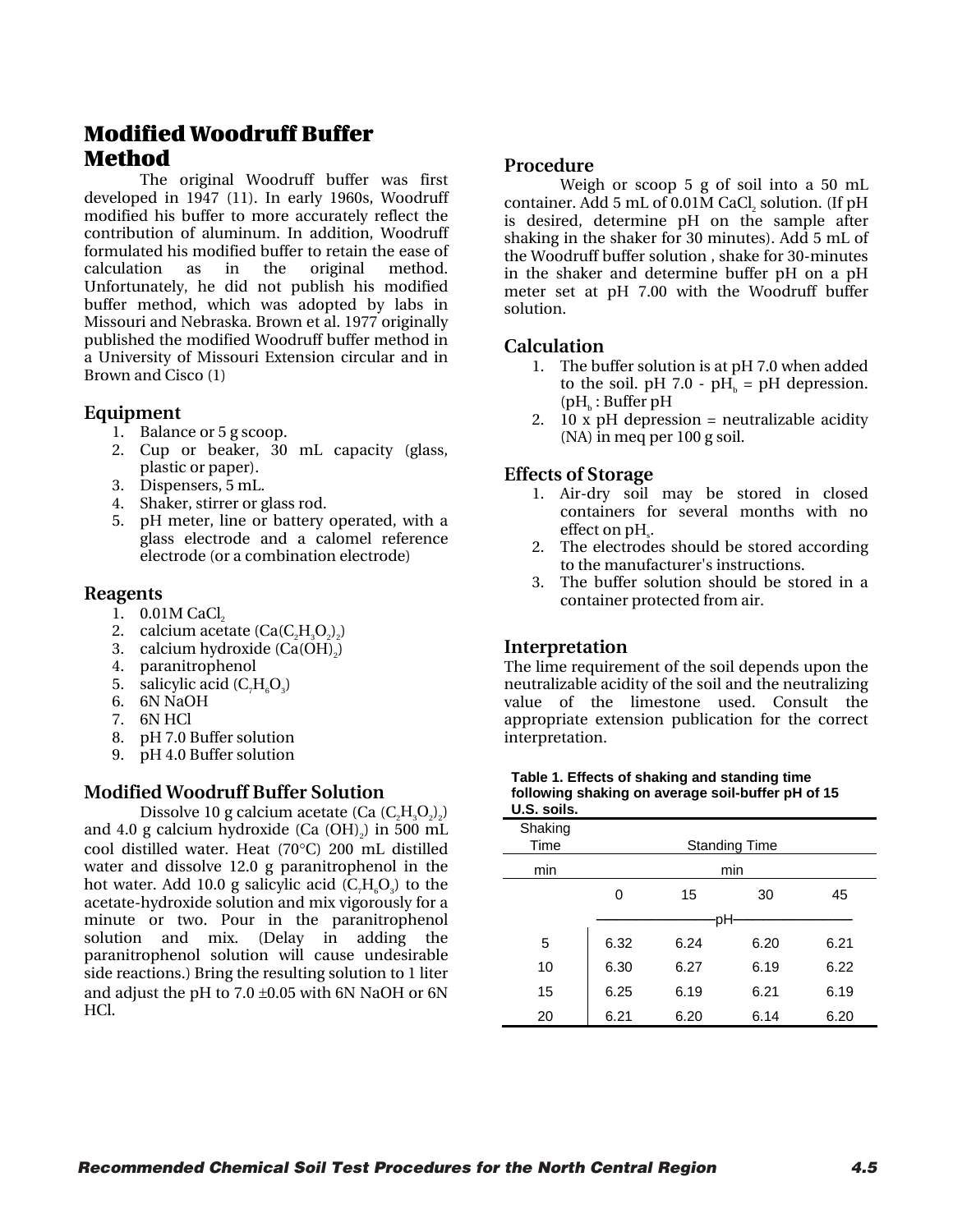|             | Desired soil pH          |                       |                                  |      |  |  |  |  |
|-------------|--------------------------|-----------------------|----------------------------------|------|--|--|--|--|
| Soil-buffer | Mineral soils-           |                       |                                  |      |  |  |  |  |
| pH          | 7.0<br>6.5<br>7.0<br>6.0 |                       |                                  |      |  |  |  |  |
|             | Pure                     |                       | Ag-ground limestone <sup>1</sup> |      |  |  |  |  |
|             | CaCO <sub>3</sub>        |                       |                                  |      |  |  |  |  |
|             |                          | tons/acre 8" of soil- |                                  |      |  |  |  |  |
| 6.8         | 1.1                      | 1.4                   | 1.2                              | 1.0  |  |  |  |  |
| 6.7         | 1.8                      | 2.4                   | 2.1                              | 1.7  |  |  |  |  |
| 6.6         | 2.4                      | 3.4                   | 2.9                              | 2.4  |  |  |  |  |
| 6.5         | 3.1                      | 4.5                   | 3.8                              | 3.1  |  |  |  |  |
| 6.4         | 4.0                      | 5.5                   | 4.7                              | 3.8  |  |  |  |  |
| 6.3         | 4.7                      | 6.5                   | 5.5                              | 4.5  |  |  |  |  |
| 6.2         | 5.4                      | 7.5                   | 6.4                              | 5.2  |  |  |  |  |
| 6.1         | 6.0                      | 8.6                   | 7.2                              | 5.9  |  |  |  |  |
| 6.0         | 6.8                      | 9.6                   | 8.1                              | 6.6  |  |  |  |  |
| 5.9         | 7.7                      | 10.6                  | 9.0                              | 7.3  |  |  |  |  |
| 5.8         | 8.3                      | 11.7                  | 9.8                              | 8.0  |  |  |  |  |
| 5.7         | 9.0                      | 12.7                  | 10.7                             | 8.7  |  |  |  |  |
| 5.6         | 9.7                      | 13.7                  | 11.6                             | 9.4  |  |  |  |  |
| 5.5         | 10.4                     | 14.8                  | 12.5                             | 10.2 |  |  |  |  |
| 5.4         | 11.3                     | 15.8                  | 13.4                             | 10.9 |  |  |  |  |
| 5.3         | 11.9                     | 16.9                  | 14.2                             | 11.6 |  |  |  |  |
| 5.2         | 12.7                     | 17.9                  | 15.1                             | 12.3 |  |  |  |  |
| 5.1         | 13.5                     | 19.0                  | 16.0                             | 13.0 |  |  |  |  |
| 5.0         | 14.2                     | 20.0                  | 16.9                             | 13.7 |  |  |  |  |
| 4.9         | 15.0                     | 21.1                  | 17.8                             | 14.4 |  |  |  |  |
| 4.8         | 15.6                     | 22.1                  | 18.6                             | 15.1 |  |  |  |  |

| Table 2. Amounts of lime required to bring mineral |  |
|----------------------------------------------------|--|
| soils to indicated pH according to soil-buffer pH. |  |

**Table 3. Example of lime required to bring organic soils to desired pH as used by Indiana, Ohio and Michigan (8).**

| Organic Soils  |                        |  |  |  |  |  |
|----------------|------------------------|--|--|--|--|--|
| 5.3 Desired pH |                        |  |  |  |  |  |
| Soil pH        | Tons/Acre <sup>1</sup> |  |  |  |  |  |
| 5.2            | 0.0                    |  |  |  |  |  |
| 5.1            | 0.7                    |  |  |  |  |  |
| 5.0            | 1.3                    |  |  |  |  |  |
| 4.9            | 2.0                    |  |  |  |  |  |
| 4.8            | 2.6                    |  |  |  |  |  |
| 4.7            | 3.2                    |  |  |  |  |  |
| 4.6            | 3.9                    |  |  |  |  |  |
| 4.5            | 4.5                    |  |  |  |  |  |
| 4.4            | 5.1                    |  |  |  |  |  |

1 These values are based on liming to 8 in. of depth with agricultural limestone and a neutralizing value of 90%. Adjustments in the application rate should be made for liming materials with different particle sizes, neutralizing values and depths of incorporation.

<sup>1</sup> Ag-ground lime of 90% plus total neutralizing power (TNP) or  $CaCO<sub>3</sub>$  equivalent, and fineness of  $40\% < 100$ mesh, 50% < 60 mesh, 70% < 20 mesh, and 95% < 8 mesh. Adjustments in the application rate should be made for liming materials with different particle sizes,

neutralizing values and depth of incorporation.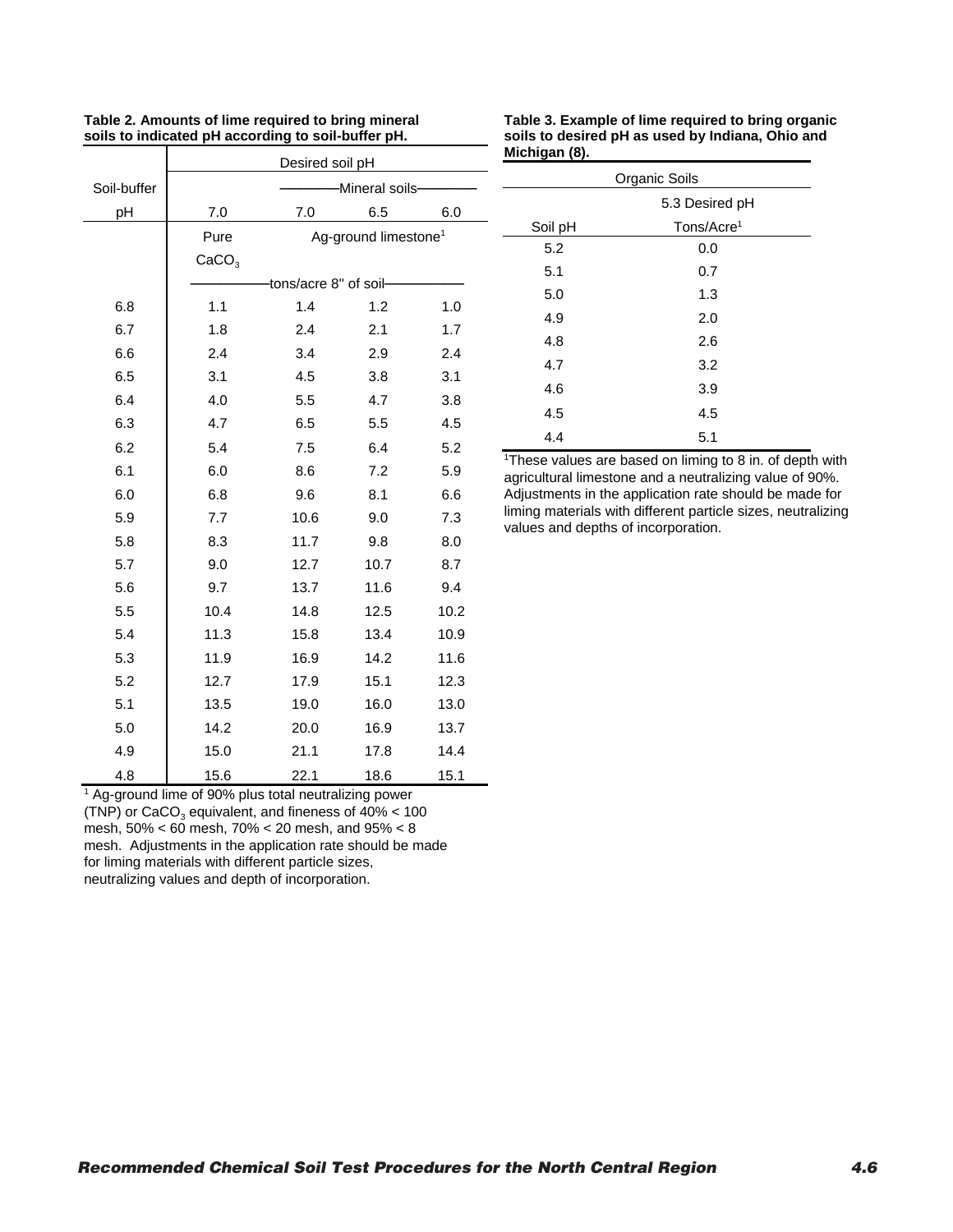## References

- 1. Brown, J. R., and J. R. Cisco. 1984. An Improved Woodruff Buffer for Estimation of Lime Requirements. Soil Sci. Sci. Am. J. 48:587- 592.
- 2. Graham, E. R. 1959. An explanation of theory and methods of soil testing. Missouri Agric. Exp. Stn. Bull. 734.
- 3. Laboski, C. A. M., J. B. Peters, and L. G. Bundy. 2006. Nutrient Application Guidelines for field, vegetable, and fruit crops in Wisconsin. UW-Extension Publication A2809. UW-Madison Cooperation Extension Publications, Madison, Wisconsin.
- 4. McLean, E. O. 1982. Soil pH and lime requirement. p 199-224. In A.L. Page et al. Methods of soil analysis. Part 2. 2nd ed. Agron. Monogr. 9. ASA and SSSA, Madison, Wis.
- 5. McLean, E. O., S. W. Dumford, and F. Coronel. 1966. A comparison of several methods of determining lime requirements of soils. Soil Sci. Soc. Amer. Proc. 30:26-30.
- 6. McLean, E. O., D. J. Eckert, G. Y. Reddy, and J. F. Trierweiler. 1978. An improved SMP soil lime requirement method incorporating doublebuffer and quick-test features. Soil Sci. Soc. Amer. J. 42:311-316.
- 7. McLean, E. O., J. F. Trierweiler, and D. J. Eckert. 1977. Improved SMP buffer method for determining lime requirements of acid soils. Comm. Soil Sci. Pl. Anal. 8:667-675.
- 8. Nathan, M. V., and J. A. Stecker. Soil Testing in Missouri. 2011. A Guide for Conducting Soil Tests in Missouri. University of Missouri Soil Testing Lab Publication. (Electronic Publication).
- 9. Schofield, R. K., and A. W. Taylor. 1955. The measurement of soil pH. Soil Sci. Soc. Amer. Proc. 19:164-167.
- 10. Shoemaker, H. E., E. O. McLean, and P. F. Pratt. 1961. Buffer methods of determining lime requirements of soils with appreciable amounts of extractable aluminum. Soil Sci. Soc. Amer. Proc. 25:274-277.
- 11. Sikora, F. J. 2006. A buffer that mimics the SMP buffer for determining lime requirement of soil. In Soil Sci. Soc. Am. J. 70:474-486. SSSA, Madison, Wisconsin.
- 12. Vitosh, M. L., J. W. Johnson, and D. B. Mengel. 1995. Tri-state fertilizer recommendations for corn, soybeans, wheat and alfalfa. Michigan State University Extension Bulletin E-2567.
- 13. Watson, M. E., and J. R. Brown. 1998. pH and lime requirement. pp. 13-16. In J. R. Brown (ed.), Recommended Chemical Soil Test Procedures for North Central Region, NCR

Publ. No. 221 (revised). Missouri Agr. 0045p. Sta. SB 1001. Columbia, Missouri.

- 14. Woodruff, C. M. 1947. Determination of the Exchangeable Hydrogen and Lime Requirement of the Soil by Means of the Glass Electrode and a Buffered Solution. Soil Sci. Soc. Amer. Proc. 12:141-142.
- 15. Woodruff, C. M. 1948. Testing Soils for Lime Requirement by Means of a Buffered Solution and the Glass Electrode. Soil Sci. 66:53-63.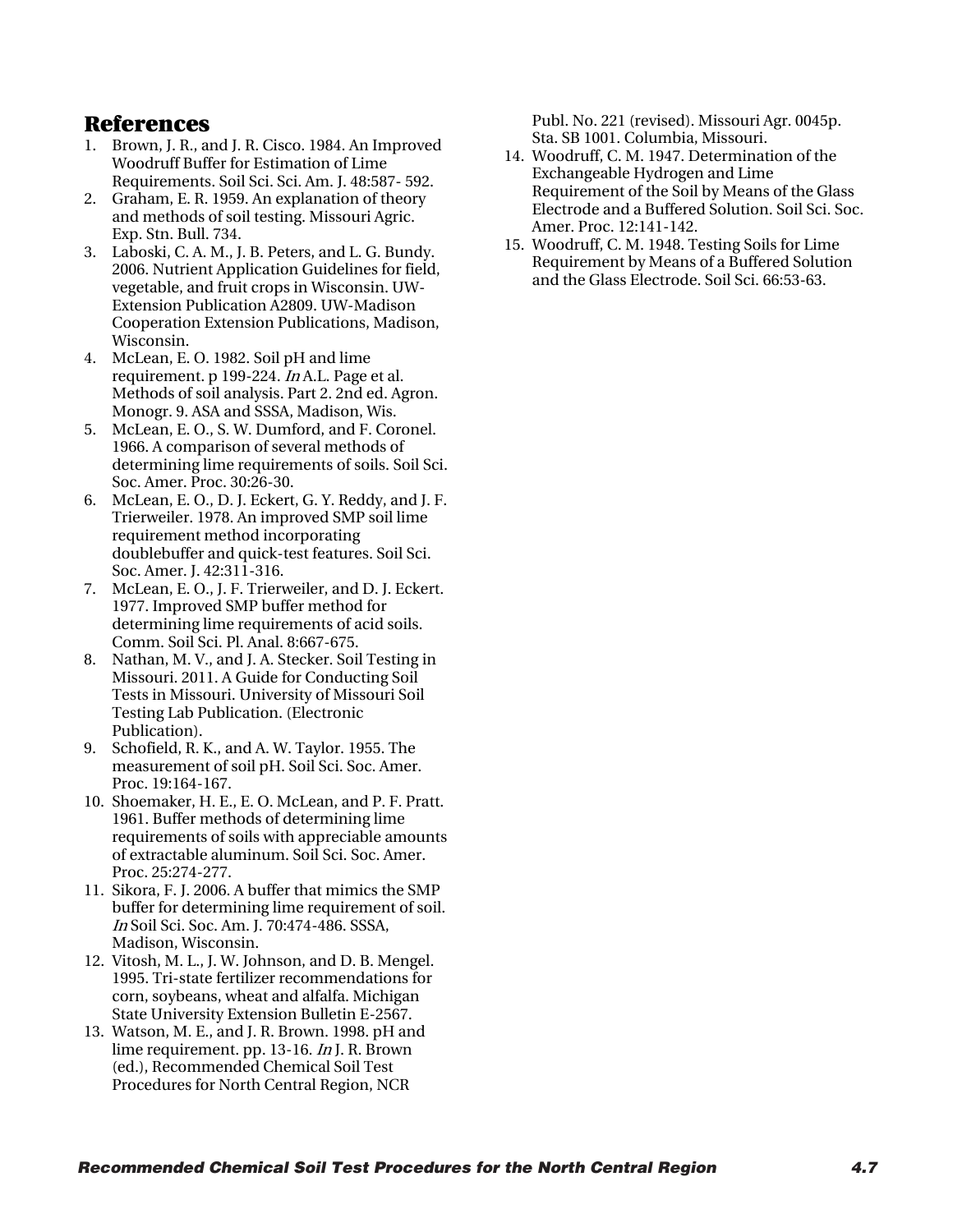## *Chapter 5*

## **Nitrate-Nitrogen**

*R. H. Gelderman and D. Beegle*

## <span id="page-22-0"></span>**Pre-plant Soil Nitrate Test**

Pre-plant Soil Nitrate Tests (PPNT) have been used for decades to predict crop nitrogen (N) needs in the Great Plains region. In these low-rainfall areas, nitrate carryover from the previous growing season is frequently due to low potential for nitrate loss through leaching and denitrification (12, 17). Recent work in humid areas of the Midwest shows that the PPNT is a useful method of adjusting crop N recommendations for the amounts of residual nitrate in soil profiles (6, 7, 10, 14, 29). In humid regions, the PPNT is likely to be most useful on medium and fine-textured soils where previous-year precipitation was normal or below normal, and where previous-year N applications exceeded crop N needs (9).

In general, the PPNT consists of measuring nitrate-N in some portion of the crop root zone and crediting this N against the N needs of the crop to be grown. The PPNT differs in principle from the Pre-sidedress Nitrate Test (PSNT) discussed later in this chapter in that the PPNT provides a direct crediting of soil nitrate against crop N needs, while the PSNT provides an index of N availability that is related to crop N response through test calibration data. Therefore, the PPNT does not provide a direct assessment of the amounts of N likely to be released from organic N sources during the growing season.

Procedures for using the PPNT have recently been summarized by Bundy and Meisinger (8). Soil sampling for the PPNT can be done in the fall (subhumid areas only) or before crops are planted in the spring. This provides more time for sampling and analysis than is usually available for the PSNT. Samples are usually taken to a minimum depth of 2 feet. Some states recommend deeper samples. Standard analytical procedures are appropriate for extraction and analysis of nitrate in the soil samples. Samples should be dried or frozen soon after collection, and moist samples should be protected from warm temperatures.

Interpretation and use of PPNT results to develop fertilizer recommendations for crops varies among states and regions, but direct crediting of nitrate-N against crop N needs is usually involved. Examples of interpretation procedures for PPNT results in humid regions are provided in Bundy and Sturgul (9) and Schmitt and Randall (29).

## **Pre-sidedress Soil Nitrate Test for Corn**

In humid regions, the nitrate-N level in the top foot of soil, measured just prior to sidedressing corn, has been shown to be related to the N-supplying capability of the soil and thus, the probability of a corn yield response to sidedress application of N fertilizer (4, 23, 24). This test, which is called the Pre-sidedress Soil Nitrate Test (PSNT), is essentially an in situ incubation method which provides an index of the N-supplying capability of a soil. It is not used to reduce recommendations by the amount of extracted nitrate-N such as is done with deep nitrate tests in the Great Plains. The PSNT has been especially useful in helping to estimate the probability of corn response to N where manure has been applied. While this test is designed primarily to determine the probability of response to sidedress N, it can also provide some guidance for improving N rate recommendations when a response is predicted.

Standard recommended procedures for extraction and analysis of the soil nitrate-N can be used. However, the timing and method of sampling for the PSNT is unique. Samples must be taken when the corn is approximately 12 inches tall. Samples are taken to a 12 inch depth and must be dried within 24 hours. If they cannot be dried immediately, they must be frozen until they can be dried for analysis. In addition to the standard recommended procedures for extraction and analysis for soil nitrate-N, quick-test methods have been developed in Pennsylvania and Iowa in response to the need for rapid turnaround with this analysis. These kits have been shown to agree well with standard laboratory procedures and have been used successfully (27, 28).

Interpretation of the soil nitrate-N levels and the method of making recommendations for sidedressing N vary from state to state. Research from the Northeast to the Midwest has indicated that the critical level for the PSNT generally ranges from 21 to 25 ppm nitrate-N. Above this level, a response to sidedress N is not expected. Below this level, recommendations can be adjusted based on the nitrate-N level from the PSNT (2, 5, 19).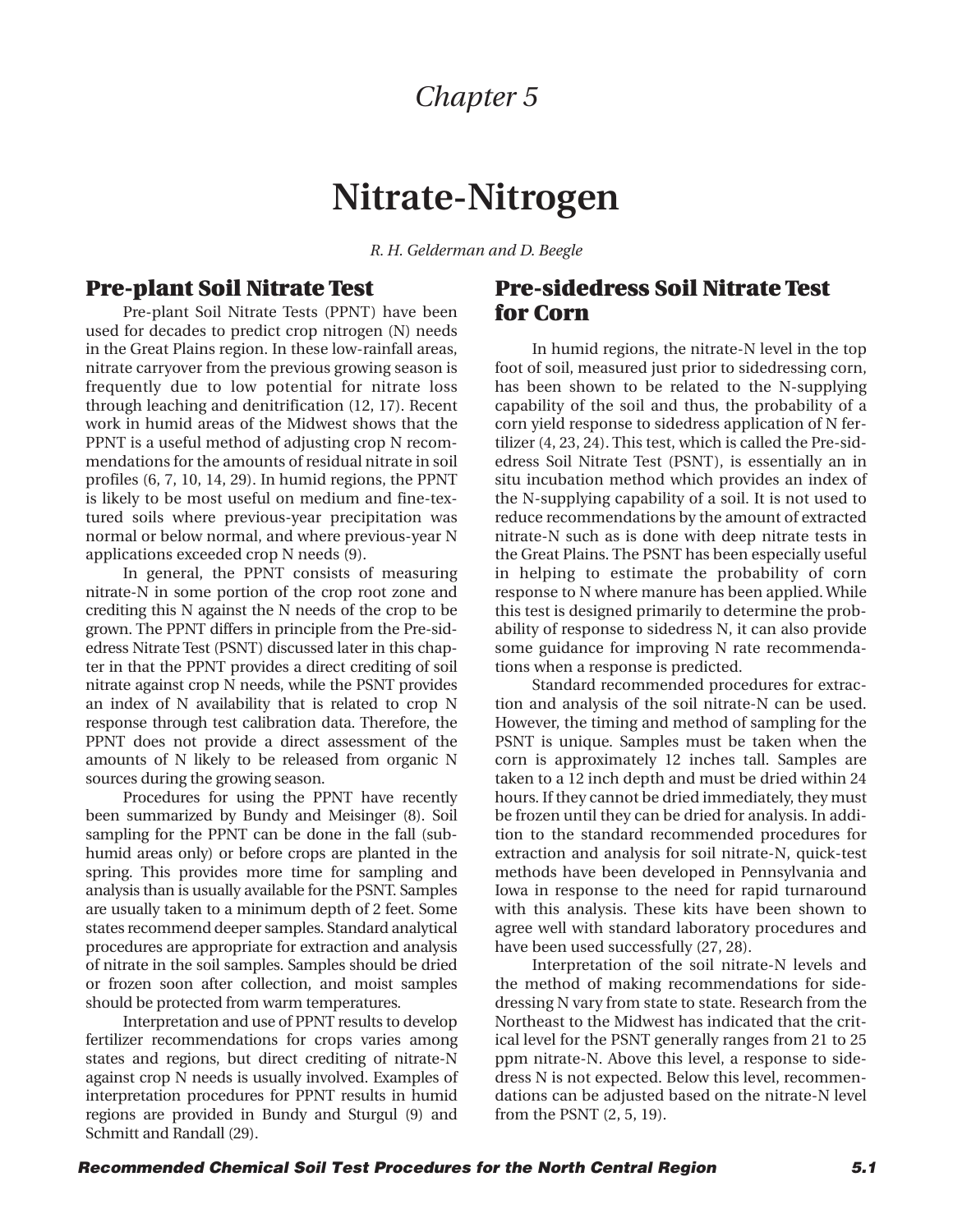## **Extraction**

The high solubility of  $NO<sub>3</sub>$  in water makes extraction with water possible for most soils of the North Central Region. Soils with significant anionexchange properties should be extracted with 1 or 2 molar KCl, unless Cl- or K+ ions interfere with the determination method.

Time of extraction varies from 5 to 30 minutes for various states(15). Kelly and Brown (20) found that shaking the sample for 5 minutes gave similar results to shaking for 8 hours. Oien and Selmer-Olsen (26) found a 2-minute shaking time sufficient to extract nitrates.

The extraction of  $NO<sub>3</sub>$  is relatively simple; however, many methods of determination exist. Errors can arise in each of these methods due to interferences, biological transformations, poor lab technique and many other sources. Variations due to method of determination are of relatively minor importance, though, compared to those due to field sampling techniques and those due to interpretation of the test from field response to added N.

The most commonly used procedures of  $NO<sub>3</sub>$ . determination among states using the test are the Nitrate Electrode and the Cadmium Reduction methods (3). These two methods are presented here. Any method used to determine  $NO<sub>3</sub>$  should be scrutinized by using standard lab "check" soils, known additions and comparisons to reference procedures, such as steam distillation (21).

## **Nitrate Electrode Method**

The function of the nitrate-specific ion electrode as explained by Dahnke (11) is similar to a conventional pH electrode, but instead of developing a potential across a glass membrane, a potential develops across a thin layer of water-immiscible liquid or gel ion exchanger that is selective for  $NO<sub>3</sub>$  ions. This layer of ion exchanger is held in place by a porous membrane.

The aqueous internal filling solution contains fixed levels of  $NO<sub>3</sub>$  ion and provides a stable potential between the inside surface of the membrane and the internal Ag/AgCl reference element. The  $NO<sub>3</sub>$ electrode responds only to the activity of the free, unassociated ions, not to  $NO<sub>3</sub>$  ions which are bound to complexing agents. If the activity of the  $NO_3^-$  ion is greater in the sample solution than in the internal filling solution, there is a net diffusion of  $NO<sub>3</sub>$  ions into the electrode; or if the activity is less than in the sample solution, there is a net diffusion out of the electrode. The diffusion of  $NO<sub>3</sub>$  ions into or out of the electrode will continue until a state of equilibrium is reached, at which time the electrical potential developed across the membrane prevents any further net diffusion of  $NO<sub>3</sub>$  ions.

The lower limit of accurate detection of the  $NO<sub>3</sub>$  electrode is about 1 to 2 ppm  $NO<sub>3</sub>$ –N in solution. This fact largely determines the smallest soil to solution ratios that can be used. Oien and Selmer-Olsen (26) studied ratios (g to mL) of 5-to-50, 10-to-50, 20-to-50, 30-to-50, and 50-to-50. They found that the 5-50 ratio was too large to determine  $NO<sub>3</sub>$  accurately in most soils because the  $NO<sub>3</sub>$  contents are too low. They report that the 20-50 ratio can be used to determine accurately as little as 2 ppm of  $NO<sub>3</sub> - N$ . When they used the  $50-50$  ratio, the  $NO<sub>3</sub>$  values decreased slightly when expressed as mg NO<sub>3</sub>-N per 100 g dry soil.

As ionic strength increases, the activity of the  $NO<sub>3</sub>$  ion decreases. For this reason, numerous extractants have been developed to dampen this effect. The modified extracting solution of Millham et al. (25) is listed below. If chloride and nitrite  $(NO<sub>2</sub>^-)$  are not serious interferences, the silver sulfate and sulfamic acid can be eliminated from this extractant. Using present day module-type electrodes, many workers have found that this extractant is an improvement over water. The electrode can be placed in a filtrate of the extract or directly in the soil/water slurry.

#### **Equipment**

- 1. Nitrate ion-sensitive electrode
- 2. A pH/ion meter or pH-millivolt meter
- 3. NCR-13, 10 g scoop

#### **Reagents**

- 1. Extracting Solution
	- a. Distilled water or
	- b. Ionic strength adjusting solution: 0.01 M  $\text{Al}_2(\text{SO}_4)_3$ , 0.02 M  $\text{H}_3\text{BO}_3$ , 0.01 M  $\text{Ag}_2\text{SO}_4$  and 0.02 M  $NH<sub>2</sub>HSO<sub>3</sub>$  (sulfamic acid): Dissolve 67 g of Al2(SO4)3**•**18H2O, 12 g of H3BO3, 20 g of  $Ag_2SO_4$  and 19 g of  $NH_2HSO_3$  in water and dilute to10 L.
- 2. Standard nitrate solutions: To a 1,000 mL volumetric flask, add  $0.7221$  g of oven-dry KNO<sub>3</sub>; make up to volume with extracting solution. This gives a solution containing 100 ppm of  $NO<sub>3</sub>$ -N.

## **Procedure**

- 1. Measure 20 g of soil into a 100 mL cylindrical container.
- 2. Add 50 mL of extracting solution.
- 3. Shake for 5 minutes on a reciprocal shaker.
- 4. Read the potential while suspension is being stirred with magnetic stirrer.
- 5. Record the millivolt reading (if using a calibration curve technique) or read the  $NO<sub>3</sub>–N$  concentration directly from a pH/ion meter.2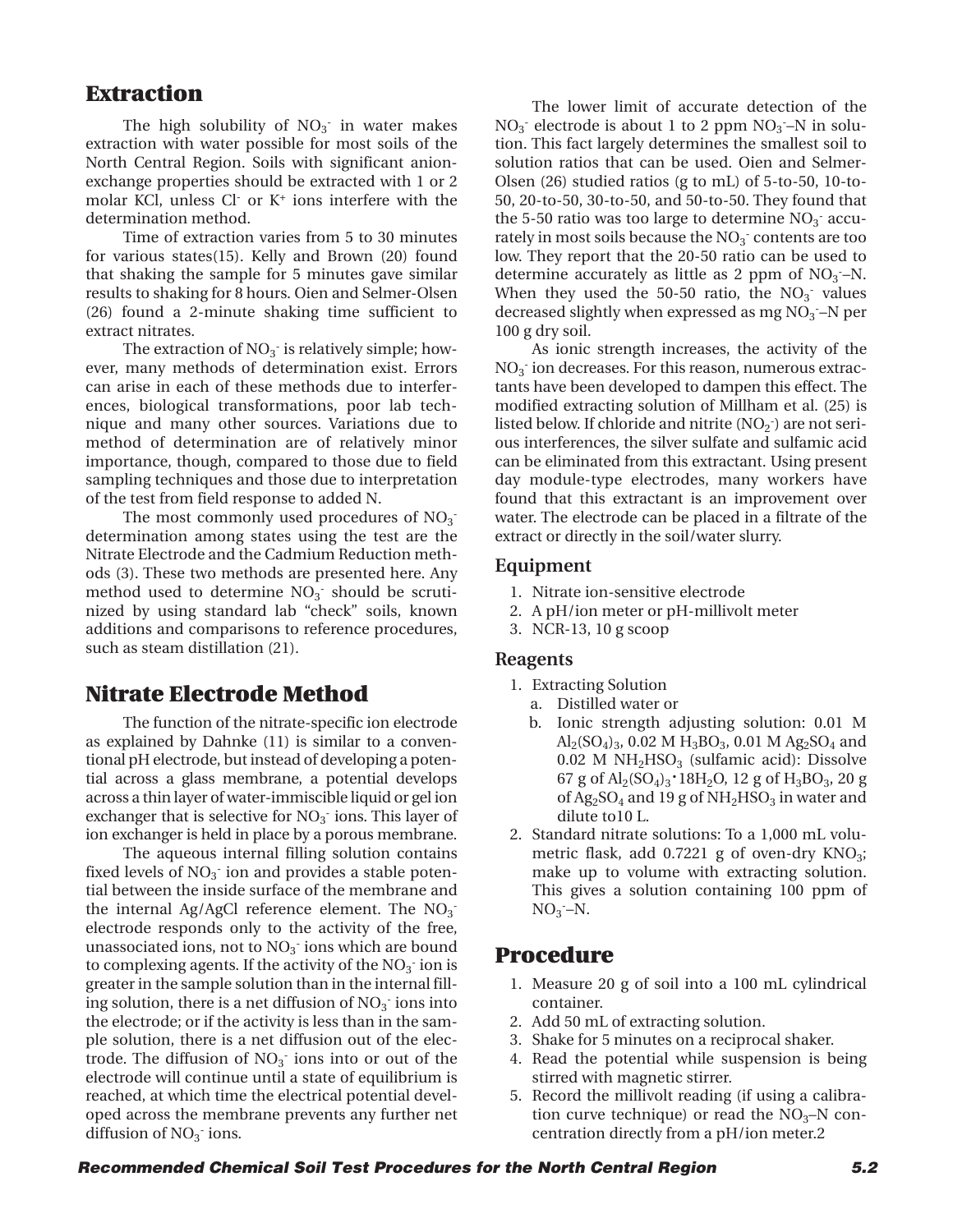| Volume of<br>$100$ ppm<br><b>Stock Solution</b> | Final<br>Volume   | Concentration<br>of $NO_3 - N$<br>in Working Standards |
|-------------------------------------------------|-------------------|--------------------------------------------------------|
| mL                                              | mL                | ppm                                                    |
| 5<br>10                                         | 100<br>100<br>100 | 5<br>10                                                |
| 15<br>20                                        | 100<br>100        | 15<br>20                                               |

## **Cadmium Reduction Method**

This method of determining nitrate reduces  $NO<sub>3</sub>$  to  $NO<sub>2</sub>$  using copperized cadmium. Once reduced, the  $NO<sub>2</sub>$  is usually determined using a modified Griess- Ilosvay method. This method is based on the principle that  $NO<sub>2</sub>$  reacts with aromatic amines (diazotizing agents) in acidic solutions to give diazo salts. These salts couple with aromatic agents to form colored azo compounds or dyes. The color intensity is then determined with a spectrophotometer.

The range of detection for soil extracts using this method has been reported from 0.2 to 15 ppm  $NO<sub>3</sub> - N$  (16). This should be a sufficient range for most soils without additional dilutions. Precision values of 2.1 to 3.4 percent (coefficients of determination) have been reported using a manual method (13).

Other advantages of this method include the sensitivity of the Griess-Ilosvay procedure. This allows sufficient dilution to effectively eliminate any colored extract interference. The procedure is relatively rapid using automated instrumentation. From 40 to 100 samples per hour can be analyzed using automated procedures after samples are extracted. Instrumentation, however, is relatively expensive. Manual methods for cadmium reduction have been described (13, 18, 22). An estimate of 36 samples (previously extracted) analyzed per hour, using four columns, was made by Dorich and Nelson (13). The color of the azo compounds are very stable (1). Nitrite-N is determined simultaneously with  $NO<sub>3</sub>$  –N. However,  $NO<sub>2</sub>$  can be determined separately by not passing one aliquot of the extract through the reducer column. The  $NO<sub>3</sub> - N$  is then determined by subtraction. Alternatively,  $NO<sub>2</sub>$  can be removed from the extract by addition of sulfamic acid.

Extraction can be accomplished with 2 M KCl (13) or with water (18). A procedure will not be specifically described here because of the lengthy methods involved. Each instrument will have its specific literature and method following the above principles. The reader is referred to Keeney and Nelson (22) or Huffman and Barbarick (18) for Manual Cadmium Reduction methods.

## **Acknowledgment**

The authors thank Dr. Larry Bundy of the University of Wisconsin for writing the introduction for the PPNT section.

## **References**

- 1. Barnes, H. and A.R. Folkard. 1951. The determination of nitrates. Analyst (London) 76:599-603.
- 2. Beegle, D.B., G.W. Roth, and R.J. Fox. 1990. Nitrogen soil test for corn in Pennsylvania. Agron. Facts #17 (revised), College of Agri. Sciences, Penn. State Univ., University Park, Pa.
- 3. Beegle, D.B. 1993. Nitrate subcommittee report of NCR-13 committee (unpublished).
- 4. Blackmer, A.M., D. Pottker, M.E. Cerrato, and J. Webb. 1989. Correlations between soil nitrate concentrations in late spring and corn yields in Iowa. J. Prod. Agric. 2:103-109.
- 5. Blackmer, A.M., T.F. Morris, D.R. Keeney, R.D. Voss, and R. Killorn. 1992. Estimating nitrogen needs for corn by soil testing. PM1381. Iowa State Univ. Ext. and Leopold Center, Ames, Iowa.
- 6. Bock, B.R., K.R. Kelley, and J.J. Meisinger. 1992. Predicting N fertilizer needs for corn in humid regions: Summary and future directions. p. 113- 127. *In* B.R. Bock and K.R. Kelley (ed.). Predicting N fertilizer needs for corn in humid regions. Tennessee Valley Authority, Bull. Y-226, Muscle Shoals, Ala.
- 7. Bundy, L.G. and T.W. Andraski. 1995. Soil yield potential effects on performance of soil nitrate tests. J. Prod. Agric. 8:561-568.
- 8. Bundy, L.G. and J.J. Meisinger. 1994. Nitrogen availability indices. p. 951-984. *In* R.W. Weaver et al (ed.) Methods of Soil Analysis, Part 2, 3rd ed. Agron. Monogr. 9. ASA and SSSA, Madison, Wis.
- 9. Bundy, L.G. and S.J. Sturgul. 1994. Soil nitrate tests for Wisconsin cropping systems. Univ. of Wisconsin Ext. Pub. A3624.
- 10. Bundy, L.G., M.A. Schmitt, and G.W. Randall. 1992. Predicting N fertilizer needs for corn in humid regions: Advances in the Upper Midwest. p. 73-89. *In* B.R. Bock and K.R. Kelley (ed.). Predicting N fertilizer needs for corn in humid regions. Bull. Y-226. Tennessee Valley Authority, Muscle Shoals, Ala.
- 11. Dahnke, W.C. 1971. Use of the nitrate specific ion electrode in soil testing. Comm. Soil Sci. Pl. Anal. 2(2):73-84.
- 12. Dahnke, W.C. and G.V. Johnson. 1990. Testing soils for available nitrogen. p. 127-139. *In* R.L. Westerman (ed.) Soil Testing and Plant Analysis, 3rd ed. SSSA, Madison, Wis.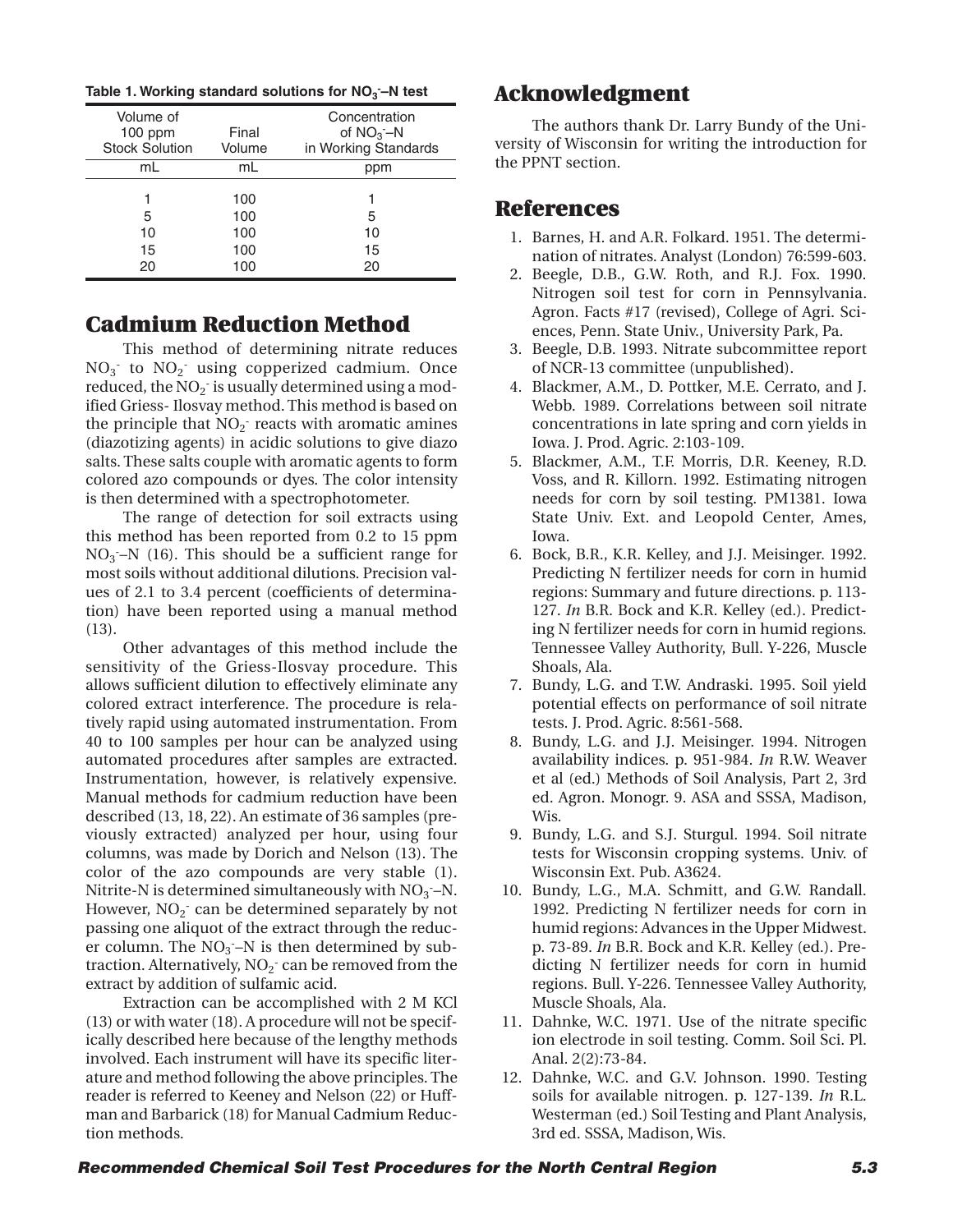- 13. Dorich, R.A. and D.W. Nelson. 1984. Evaluation of manual cadmium reduction methods for determination of nitrate in potassium chloride extracts of soils. Soil Sci. Soc. Am. J. 48:72-75.
- 14. Fox, R.J., G.W. Roth, K.V. Iversen, and W.P. Piekielek. 1989. Soil and tissue nitrate tests compared for predicting soil nitrogen availability to corn. Agron. J. 81:971-974.
- 15. Gray, C. 1983. Survey of state soil testing laboratories in the United States. Mimeo of Soil and Plant Analysis Comm-S877, Soil Sci. Soc. Amer., Texas A & M Univ., College Station, Texas.
- 16. Henriksen, H. and A.R. Selmer-Olsen. 1970. Automatic methods for determining nitrate and nitrite in water and soil extracts. Analyst (London) 95:514-581.
- 17. Hergert, G.W. 1987. Status of residual nitratenitrogen soil tests in the United States. p. 73-88. *In* J.R. Brown (ed.) Soil testing: Sampling, correlation, calibration, and interpretation. ASA Special Publ. 21. ASA, CSSA, and SSSA, Madison, Wis.
- 18. Huffman, S.A. and K.A. Barbarick. 1981. Soil nitrate analysis by cadmium reduction. Comm. Soil Sci. Pl. Anal. 12(1):79-89.
- 19. Jokela, W.E. 1989. The Vermont nitrogen soil test for corn. FS133. Univ. of Vermont Ext. Serv., Burlington, Vt.
- 20. Kelley, W.P. and S.M. Brown. 1921. The solubility of anions in alkali soils. Soil Sci. 12:261-285.
- 21. Keeney, D.R. 1982. Nitrogen-availability indices. p. 711-734. *In* A.L. Page et al. (ed.). Methods of

soil analysis, Part 2, 2nd ed., Agron. Monogr. 9. ASA and SSSA, Madison, Wis.

- 22. Keeney, D.R. and D.W. Nelson. 1982. Nitrogeninorganic forms. p. 643-698. *In* A.L. Page et al. (ed.). Methods of soil analysis, Part 2, 2nd ed., Agron. Monogr. 9. ASA and SSSA, Madison, Wis.
- 23. Magdoff, F.R., D. Ross, and J. Amadon. 1984. A soil test for nitrogen availability to corn. Soil Sci. Soc. Am. J. 48:1301-1304.
- 24. Magdoff, F.R., W.E. Jokela, R.H. Fox, and G.F. Griffin. 1990. A soil test for nitrogen availability in the northeastern United States. Comm. Soil Sci. Pl. Anal. 21:1103-1115.
- 25. Millham, P.J., A.S. Awad, R.E. Paul, and J.H. Bull. 1970. Analysis of plants, soils and waters for nitrate by using an ion-selective electrode. Analyst 95:751-759.
- 26. Oien, A. and A.R. Selmer-Olsen. 1969. Nitrate determination in soil extracts with the nitrate electrode. Analyst 94:888-894.
- 27. Roth, G.W., D.B. Beegle, and P.J. Bohn. 1992. Field evaluation of a pre-sidedress soil nitrate test and quick-test for corn in Pennsylvania. J. Prod. Agric. 5:476-481.
- 28. Roth, G.W., D.B. Beegle, R.J. Fox, J.K. Toth, and W.P. Piekielek. 1991. Development of a quicktest kit method to measure soil nitrate. Comm. Soil Sci. Plant Anal. 22:191-200.
- 29. Schmitt, M.A. and G.W. Randall. 1994. Developing a soil nitrogen test for improved recommendations for corn. J. Prod. Agric. 7:328-334.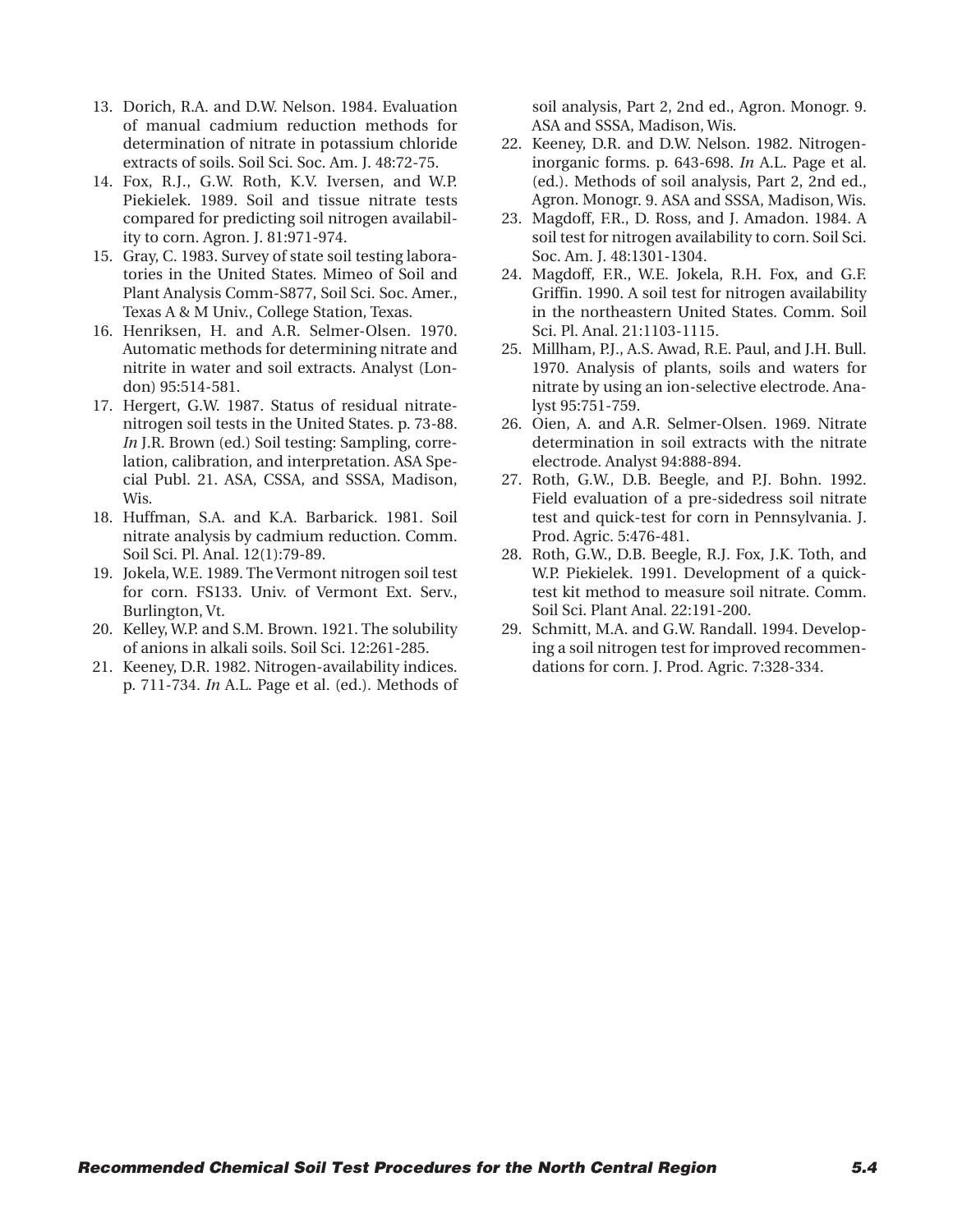## *Chapter 6*

# **Phosphorus**

*K. Frank, D. Beegle and J. Denning*

<span id="page-26-0"></span>All of the state soil testing laboratories in the North Central Region, except two, use the Bray and Kurtz P-1 (3) procedure for phosphorus (P). The exceptions are North Dakota and South Dakota where soils are predominantly calcareous. Consequently, the Sodium Bicarbonate (Olsen) Method (5) is used. Most of the states and provinces that border the North Central Region also use one of these two methods. Each state experiment station has developed correlations and calibrations for the soil conditions within its own state.

The Bray and Kurtz P-1 Test results are well-correlated with yield response on most acid and neutral soils in the region. This test is used for soils that contain small amounts (less than 2 percent) of dolomite or calcium carbonate (1, 9, 12). It should not be used for soils containing large amounts of lime. Since the phosphorus may be precipitated during extraction, the result is very low test values (1,12).

The Sodium Bicarbonate (Olsen) test for P (10,13) is preferred for highly calcareous soils. The test results are well-correlated with crop response to P fertilization on both calcareous and noncalcareous soils. The Sodium Bicarbonate (Olsen) Test values are more highly correlated with yield response on calcareous soils than the Bray and Kurtz P-1 (1:10 ratio). In some cases, the correlation-to-yield was equal to or superior to the Bray and Kurtz P-1 on noncalcareous soils (1, 9, 12).

If the Bray and Kurtz P-1 is the primary method used in the laboratory for extracting ortho-phosphate, the Sodium Bicarbonate (Olsen) Method should be used for highly calcareous soils that test very low in the Bray and Kurtz P-1 method. In general, the Bray and Kurtz P-1 method will extract about the same amount of P as the Sodium Bicarbonate (Olsen) Method in the low range. The Bray and Kurtz P-1 method will extract more P in the medium range than the Olsen method. In the high range, except on highly calcareous soils, the Bray and Kurtz P-1 extracts more P than the Sodium Bicarbonate (Olsen) method. Each of these tests have a separate calibrations to yield response (6).

Another extractant for determining P is the Mehlich 3 procedure (7). This procedure exhibits a good correlation with the Sodium Bicarbonate (Olsen) method on calcareous and non-calcareous soils.. However, Bray and Kurtz P-1 only correlates with Mehlich 3

on non-calcareous soils. Calibrations-to-yield response are more recent where they exist. Research is continuing to supply the calibration data. The response patterns of the Mehlich 3 extractant are similar to the Bray and Kurtz P-1 and the Sodium Bicarbonate (Olsen) tests. Mehlich 3 extracts more P from the soil than does the Bray and Kurtz P-1 or Sodium Bicarbonate (Olsen) tests on acid and neutral soils (6).

The Mehlich 3, Bray and Kurtz P-1 and Sodium Bicarbonate (Olsen) procedures can be used with various reducing agents. The procedures presented here use ascorbic acid with potassium antimony tartrate or an alternative using the Fiske-Subbarrow reducing agent (aminonaphtho-sulfonic acid) (4). The Fiske-Subbarrow procedure is somewhat less sensitive and provides a wider range of soil test values without dilution. The ascorbic acid reducing method (13) is welladapted to the Olsen method. A 1:10 soil-to-extractant ratio for Bray and Kurtz P-1 and Mehlich 3 (1:20 soil-toextractant ratio for Sodium Bicarbonate (Olsen)) should be maintained for either volume-to-volume or volume-to-weight ratios.

## **Bray and Kurtz P-1 Test for Phosphorus**

#### **Background**

The Bray and Kurtz P-1 method of testing for "adsorbed" P was first published in 1945 by Roger H. Bray and Touby Kurtz (3) of the Illinois Agricultural Experiment Station. Research showed the Bray and Kurtz P-1 to be best correlated with crop response to phosphate fertilizer. Most states implemented it into the routine soil test operation with various minor modifications. Surveys and sample exchanges conducted by the NCR-13 committee revealed diversity of phosphate concentrations extracted by the Bray and Kurtz P-1 procedure. Primarily, the differences were caused by extraction techniques that were not adequate. Results of these studies are presented by Munter in his discussion on extraction techniques (8).

A detailed study of the soil-to-solution ratio, type of extraction vessel, shaking speed and time, and the chemistry involved produced the following procedures. Using these procedures should provide the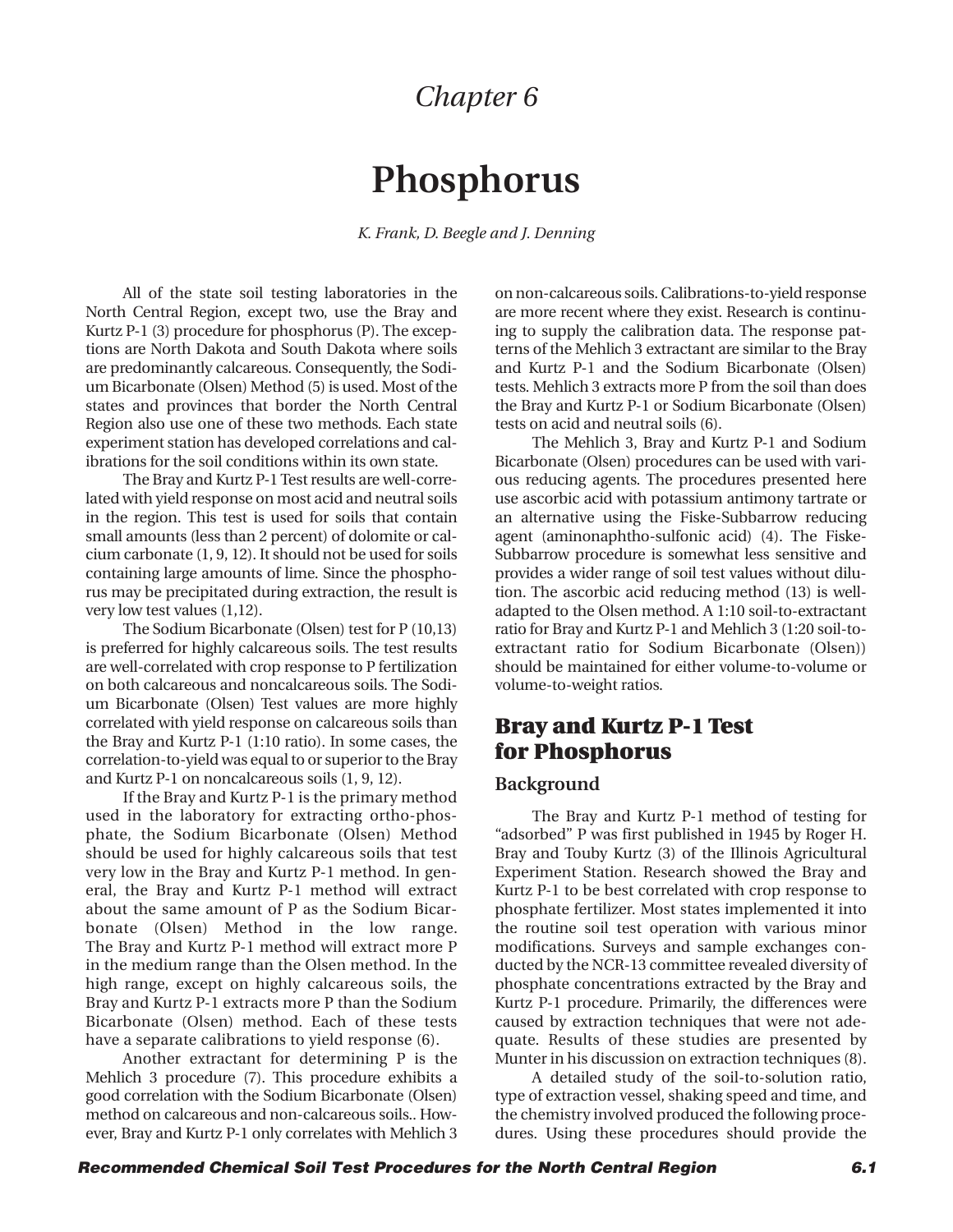conditions necessary to obtain satisfactory replication of results among laboratories. The method detection limit is approximately 1.0 mg  $kg<sup>-1</sup>$  (dry soil basis) and can be reproduced plus or minus 10 percent. The color development procedure can be accomplished manually or by automated techniques as described in the appendix to this chapter (4).

## **Equipment**

- 1. No. 10 (2 mm opening) sieve
- 2. Standard NCR-13, 1 g and 2 g soil scoop
- 3. Automatic extractant dispenser, 25 mL capacity.(If preferred, pipettes are acceptable.)
- 4. 50 mL Erlenmeyer extraction flasks
- 5. Rotating or reciprocating shaker with a capability of 200 excursions per minute (epm)
- 6. Filter funnels, 9 to 11 cm
- 7. Whatman No. 42 or No. 2 (or equivalent) filter paper, 9 to 11 cm. (Acid resistant filter paper may be needed if using automated method of determining concentration by intensity of color. Bits of filter paper may cause an obstruction in the injection valves.)
- 8. Funnel rack
- 9. Appropriate vials for color development
- 10. Volumetric flasks and pipettes required for preparation of reagents and standard solutions; pipettes or a dilutor used for color development
- 11. Photometric colorimeter (manual or automated) suitable for measurement in the 882 nm range (610 to 660 for Fiske-Subbarrow)
- 12. A computer or calculator, used for calculation of the concentrations of phosphorus in the soil

## **Extractant: 0.025 M HCl in 0.03 M NH4F**

- 1. Dissolve 11.11 g of reagent-grade ammonium fluoride (NH<sub>4</sub>F) in about 9 L of distilled water.
- 2. Add 250 mL of 1.00 M HCl (previously standardized) and make to 10 L volume with distilled water.
- 3. Mix thoroughly.
- 4. The pH of the resulting solution should be 2.6 plus or minus .05. The adjustments to pH are made using HCl or ammonium hydroxide (NH4OH).
- 5. Store in polyethylene.

## **Phosphorus Standards**

- 1. Stock Standard Phosphorus Solution (50 ppm P) a. Dissolve 0.2197 g of oven-dried, reagent
	- grade potassium dihydrogen phosphate  $(KH_2PO_4)$  in about 25 mL of distilled water.
	- b. Dilute to a final volume of 1,000 mL with extracting solution. (If this solution is stored at 40°F, its shelf life should be approximately 6 months.)
- 2. Working Standard Solutions
	- a. Using the information in Table 1 for Bray and Kurtz P-1, pipette appropriate volumes of 50 ppm stock standard P solution into proper volumetric flasks.
	- b. Use the extracting solution to bring each standard to the proper volume.

#### **Table 1. Working standard solutions for Bray and Kurtz P-1 and Mehlich 3 tests.**

|                              |       |                             |          | Equivalent Soil<br>Concentration |
|------------------------------|-------|-----------------------------|----------|----------------------------------|
| 50 ppm                       | Final | Concentration<br>of Working | Ascorbic | Fiske-                           |
| <b>Stock Solution Volume</b> |       | Standard                    | Acid     | Subbarow <sup>1</sup>            |
| mL                           | mL    | ppm P                       | ppm P    | ppm P                            |
| 1                            | 250   | 0.2                         | 2.0      | 2.0                              |
| 1                            | 100   | 0.5                         | 5.0      | 5.0                              |
| 2                            | 100   | 1.0                         | 10.0     | 10.0                             |
| 4                            | 100   | 2.0                         | 20.0     | 20.0                             |
| 6                            | 100   | 3.0                         | 30.0     | 30.0                             |
| 8                            | 100   | 4.0                         | 40.0     | 40.0                             |
| 10                           | 100   | 5.0                         | 50.0     | 50.0                             |
| 12                           | 100   | 6.0                         |          | 60.0                             |

<sup>1</sup>Standards appropriate for the range of each method of color development are listed under the respective columns.

## **Ascorbic Acid Method Reagents**

- 1 Acid Molybdate Stock Solution
	- a. Dissolve 60 g ammonium molybdate,  $(NH_4)_6Mo_7O_{24}$ <sup> $\cdot$ </sup>4H<sub>2</sub>O, in 200 mL of distilled water. If necessary, heat to about 60°C until solution is clear and allow to cool.
	- b. Dissolve 1.455 g of antimony potassium tartrate in the molybdate solution.
	- c. Add slowly 700 mL of concentrated sulfuric acid.
	- d. Cool and dilute to a final volume of 1,000 mL. This solution may be blue, but will clear when diluted for use.
	- e. Refrigerate this reagent in the dark.
- 2. Ascorbic Acid Stock Solution
	- a. Dissolve 13.2 g of ascorbic acid in distilled water and dilute to a final volume of 100 mL.
	- b. Refrigerate this reagent in the dark.
- 3. Working Solution
	- a. Prepare fresh each day by adding 25 mL of acid molybdate stock solution to a volumetric flask containing about 800 mL of distilled water.
	- b. Mix thoroughly.
	- c. Add 10 mL of ascorbic acid stock solution.
	- d. Add distilled water to final volume of 1,000 mL.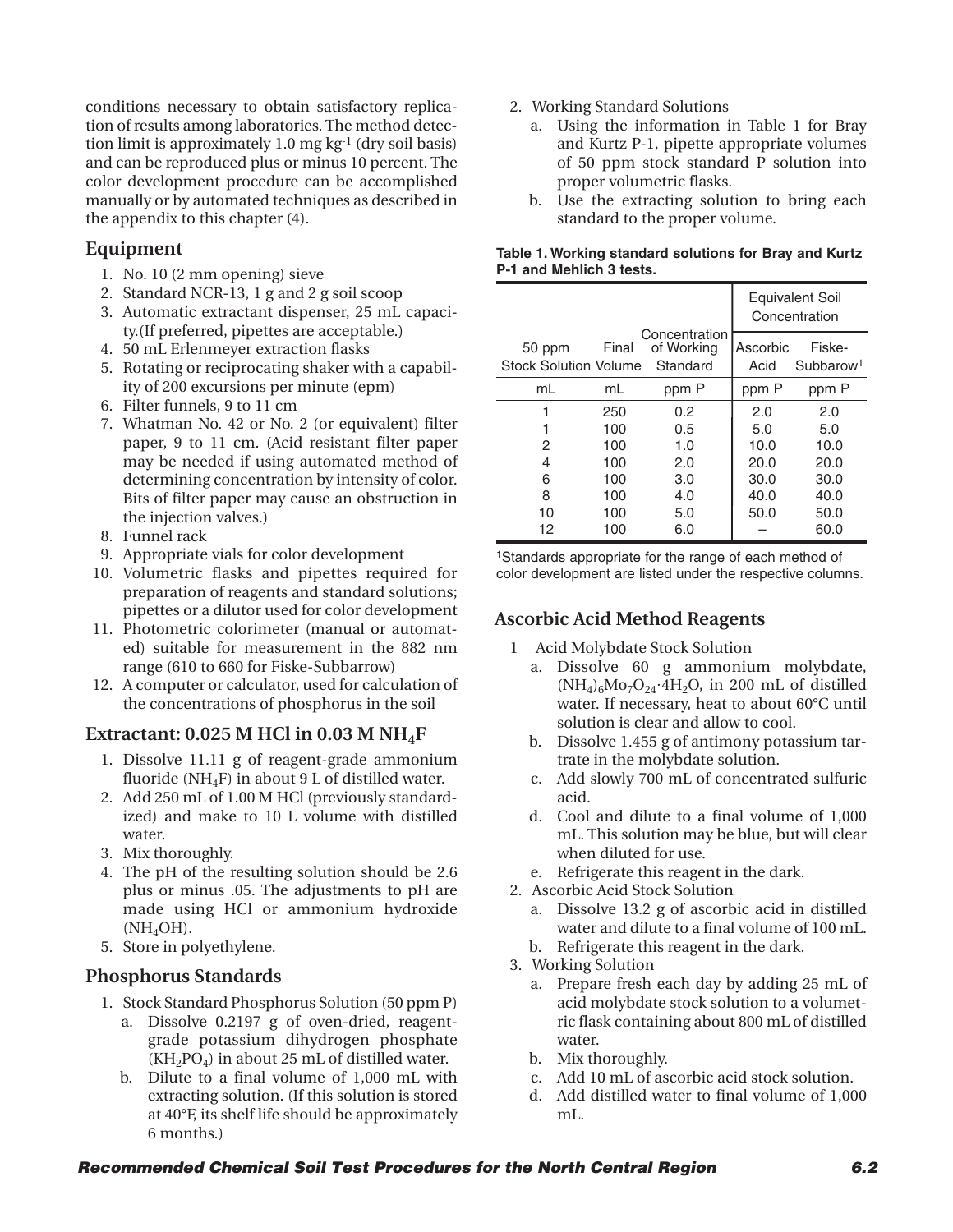## **Fiske-Subbarow Method Reagents**

- 1. Acid Molybdate Stock Solution(P-B Solution)
	- a. Dissolve 75.25 g of ammonium molybdate,  $(NH_4)_6Mo_7O_{24}·4H_2O$ , in 500 mL of distilled water heated to 60°C.
	- b. Cool the solution and mix with 1,500 mL HCl (sp. gr. 1.19, 37.5 percent).
	- c. Dilute the solution to 2,000 mL with distilled H2O in a volumetric flask.
	- d. Store in a glass-stoppered, brown bottle to which 100 g of boric acid  $(H_3BO_3)$  has been added.
- 2. Dry Reducing Agent: Aminonaphthol-sulfonic Acid (P-C Powder)
	- a. Mix 5 g of 1-amino-2-napthol-4 sulfonic acid with 10 g of sodium sulfite  $(Na_2SO_3)$  and 292.5 g of sodium pyrosulfite  $(Na_2S_2O_5)$ .
	- b. Grind the mixture to a fine powder.
	- c. If stored in a cool place in a sealed brown bottle, this reagent will keep for a year. Otherwise, discard after 6 months.
- 1. Dilute Reducing Agent (P-C Solution)
	- a. Dissolve 16 g of dry reducing agent in 100 mL of distilled water heated to 60°C.
	- b. Cool and store in brown bottle.
	- c. Make fresh every 3 weeks.

## **Extraction**

- 1. Scoop 2 g of soil (ratio of soil-to-solution is 1:10, see Chapter 2).
- 2. Add measured volume of soil to a 50 mL Erlenmeyer flask, tapping the scoop on the funnel or flask to remove all of the soil from the scoop.
- 3. Add 20 mL of extracting solution to each flask and shake at 200 or more epm for 5 minutes with the room temperature at 24 to 27°C (8).
- 4. Filter extracts through Whatman No. 42 filter paper or through a similar grade of paper. Refilter if extracts are not clear.

For steps 5 through 9, select either the Ascorbic Acid or Fiske Subbarrow color development procedure.

## **Ascorbic Acid Method Procedure**

- 5. Transfer a 2 mL aliquot of the extract to a test tube (or remove quantitatively all but 2 mL from the filter tube if color is to be developed in the filter tube).
- 6. Add 8 mL of working solution so that thorough agitation and mixing occurs.
- 7. Allow 10 minutes for color development. Read percentage of transmittance or optical density on a colorimeter or spectrophotometer set at 882 nm. Color is stable for about 2 hours.
- 8. Prepare a standard curve by pipetting a 5 mL aliquot of each working standard, developing

color and reading intensity in the same manner as with the soil extracts. Plot intensity against concentration of working standards. Determine concentration in soil extracts from intensity and the standard curve.

9. Convert ppm concentration in filtrate to concentration in the soil:

> ppm P in soil  $=$  ppm P in filtrate  $\times$  10  $\frac{1}{2}$ **b**/acre P insoil= ppm P in filtrate  $\times$  20

For an automated flow injection procedure, see Appendix 1.

## **Fiske-Subbarrow Method Procedure**

- 5. Transfer a 5 mL aliquot of the extract to a test tube (or remove quantitatively all but 5 mL from the filter tube if color is to be developed in the filter tube).
- 6. Add 0.25 mL acid molybdate solution (P-B solution). Shake to mix with filtrate.
- 7. Add 0.25 mL dilute-reducing agent (P-C solution). Allow color to develop 15 minutes before reading samples. Read percentage of transmittance or optical density on a colorimeter or spectrophotometer set at 660 nm within 45 minutes after adding reducing agent.
- 8. Prepare a standard curve by pipetting a 5 mL aliquot of each working standard, developing color and reading intensity in the same manner as with the soil extracts. Plot intensity against concentration of working standards. Determine concentration in soil extracts from intensity and the standard curve.
- 9. Convert ppm concentration in filtrate to concentration in the soil:

ppm P in soil  $=$  ppm P in filtrate  $\times$  10  $\frac{1}{2}$  lb/acre P insoil = ppm P in filtrate  $\times$  20

For an automated flow injection procedure, see Appendix 1.

## **Mehlich 3 Test for Phosphorus**

## **Background**

The Mehlich 3 extraction of P is applicable for a wide range of soil properties ranging in reaction from acid to basic. This extractant was developed by Adolf Mehlich (7). The present Mehlich 3 procedure was developed to improve upon the Mehlich 1 and Mehlich 2 methods. Mehlich 1 did not correlate well with crop growth or yield when used on neutral to alkaline soils where apatite was the predominant source of available P. Mehlich 2 did not extract copper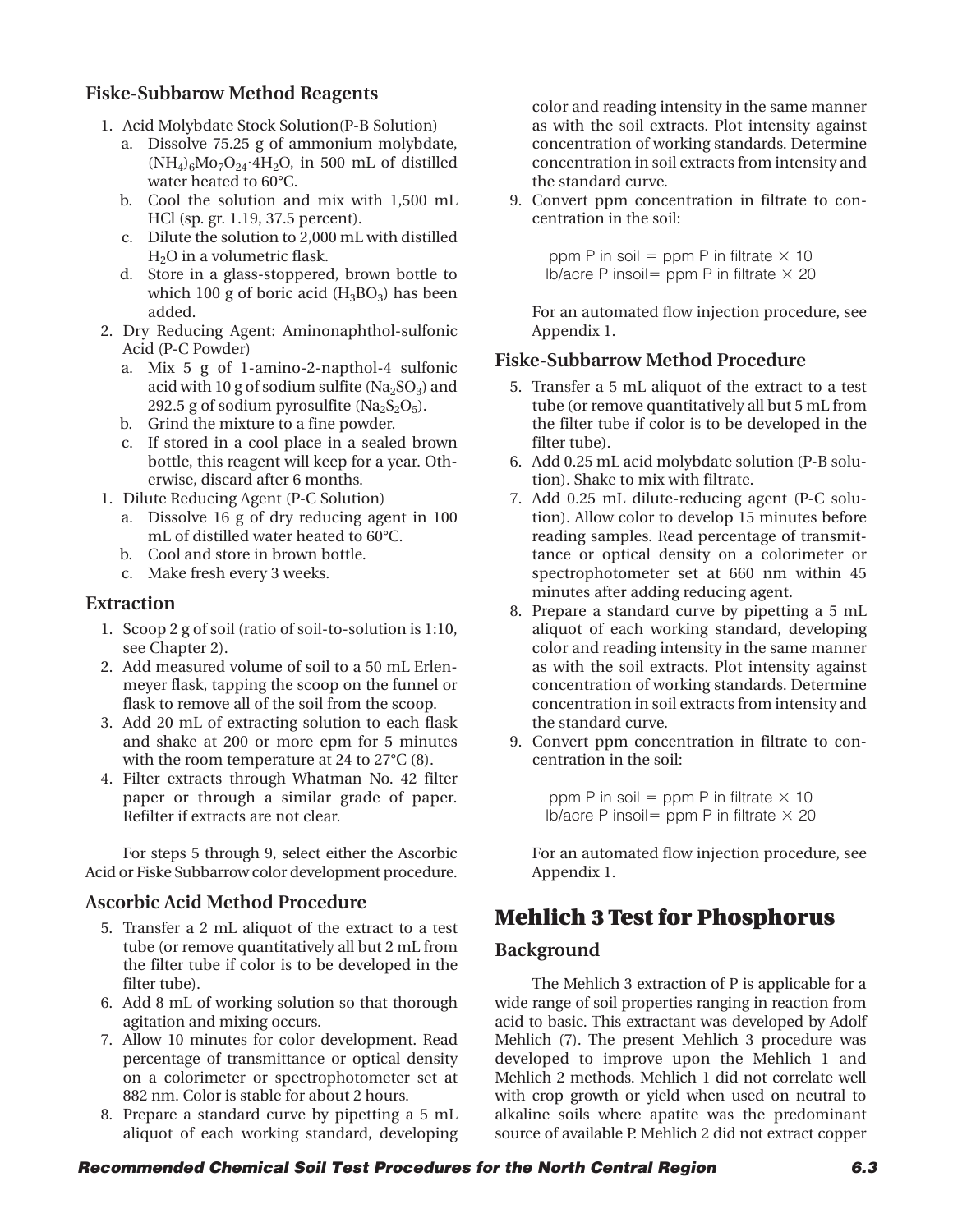adequately and caused corrosive damage to the laboratory and equipment. The Mehlich 3 extraction was developed on a 1:10 soil-to-solution ratio and a 5 minute shaking period at 200 epm. The detection limit of Mehlich 3 procedure is approximately 1.0 mg kg-1 (dry soil basis) and can be reproduced plus or minus 10 percent. The color development procedure can be accomplished manually or by automated techniques.

## **Equipment**

- 1. No. 10 (2 mm opening) sieve
- 2 Standard NCR-13, 1 g and 2 g soil scoop
- 3. Automatic extractant dispenser, 25 mL capacity (If preferred, pipettes are acceptable.)
- 4. 50 mL Erlenmeyer extraction flasks
- 5. Rotating or reciprocating shaker with a capability of 200 excursions per minute (epm)
- 6. Filter funnels, 9 to 11 cm
- 7. Whatman No. 42 or No. 2 (or equivalent) filter paper, 9 to 11 cm (Acid resistant filter paper may be needed if using automated method of determining concentration by intensity of color. Bits of filter paper may cause an obstruction in the injection valves.)
- 8. Funnel tube rack
- 9. Appropriate vials for color development
- 10. Volumetric flasks and pipettes required for preparation of reagents and standard solutions; pipettes or a dilutor used for color development
- 11. Photometric colorimeter (manual or automated), suitable for measurement in the 880 nm range (610 to 660 is acceptable)
- 12. A computer or calculator, used for calculation of the concentrations of phosphorus in the soil

## **Mehlich 3 Extracting Solution**

 $0.2$  N CH<sub>3</sub> COOH (acetic acid, glacial: 99.5 percent, fw 60.04, 17.4 N), 0.25 N  $NH_4NO_3$  (ammonium nitrate: fw 80.05), 0.015 N NH<sub>4</sub>F (ammonium fluoride: fw 37.4), 0.013 N  $HNO<sub>3</sub>$  (nitric acid: 68 to 70 percent, fw 63.02, 15.5 N), 0.001 M EDTA  $[(HOOCCH<sub>2</sub>)<sub>2</sub>NCH<sub>2</sub>CH<sub>2</sub>N(CH<sub>2</sub>COOH)<sub>2</sub>, ethylenedi$ aminetetraacetic acid: fw 292.24].

- 1. Use ACS grade chemicals and distilled water, unless noted, to prepare solutions.
- 2. Ammonium fluoride, EDTA stock solution (3.75  $M NH<sub>4</sub>F: 0.25 M EDTA$ 
	- a. Add 1,200 mL of distilled water to a 2 L volumetric flask.
	- b. Add 277.8 g of ammonium fluoride and mix.
	- c. Add 146.1 g EDTA to the solution.
	- d. Bring solution to 2 L, mix thoroughly and store in plastic (stock solution for 10,000 samples).
- 3. Mehlich 3 extractant preparation
	- a. Add 8 L of distilled water to a 10 L carboy.
- b. Dissolve 200 g of ammonium nitrate in the distilled water.
- c. Add 40 mL NH4F-EDTA stock solution. Mix.
- d. Add 115 mL acetic acid.
- e. Add 8.2 mL of nitric acid.
- f. Add distilled water to bring volume to 10 L. Mix thoroughly (provides enough extractant for 400 samples).

## **Phosphorus Standards**

- 1. Stock Standard Phosphorus Solution (50 ppm P):
	- a. Dissolve 0.2197 g of dry, reagent-grade potassium dihydrogen phosphate  $(KH_2PO_4)$  in about 25 mL of distilled water.
	- b. Dilute to a final volume of 1,000 mL with extracting solution. (If this solution is stored at 40°F, its shelf life should be approximately 6 months.)
- 2. Working Standard Solutions
	- a. Using the information in Table 1 for Mehlich 3, pipette appropriate volumes of 50 ppm stock standard phosphorus solution into proper volumetric flasks.
	- b. Bring each flask to volume with extracting solution.

## **Acid Molybdate Stock Solution**

- 1. Dissolve 60 g ammonium molybdate, (NH4)6Mo7O24**•**4H2O, in 200 mL of distilled water. If necessary, heat to about 60°C until solution is clear and allow to cool.
- 2. Dissolve 1.455 g of antimony potassium tartrate in the molybdate solution.
- 3. Add slowly 700 mL of concentrated sulfuric acid.
- 4. Cool and dilute to a final volume of 1,000 mL. This solution may be blue, but will clear when diluted for use.
- 5. Store in the dark under refrigeration.

## **Ascorbic Acid Stock Solution**

- 1. Dissolve 13.2 g of ascorbic acid in distilled water and dilute to a final volume of 100 mL.
- 2. Store in the dark under refrigeration.

## **Working Solution**

- 1. Prepare fresh daily by adding 25 mL of acid molybdate stock solution to a volumetric flask containing about 800 mL of distilled water.
- 2. Mix thoroughly.
- 3. Add 10 mL of ascorbic acid stock solution.
- 4. Add distilled water to a final volume of 1,000 mL.

## **Procedure**

- 1. Scoop 2 g of soil (see Chapter 2).
- 2. Add measured volume of soil to a 50 mL Erlenmeyer flask, tapping the scoop on the funnel or3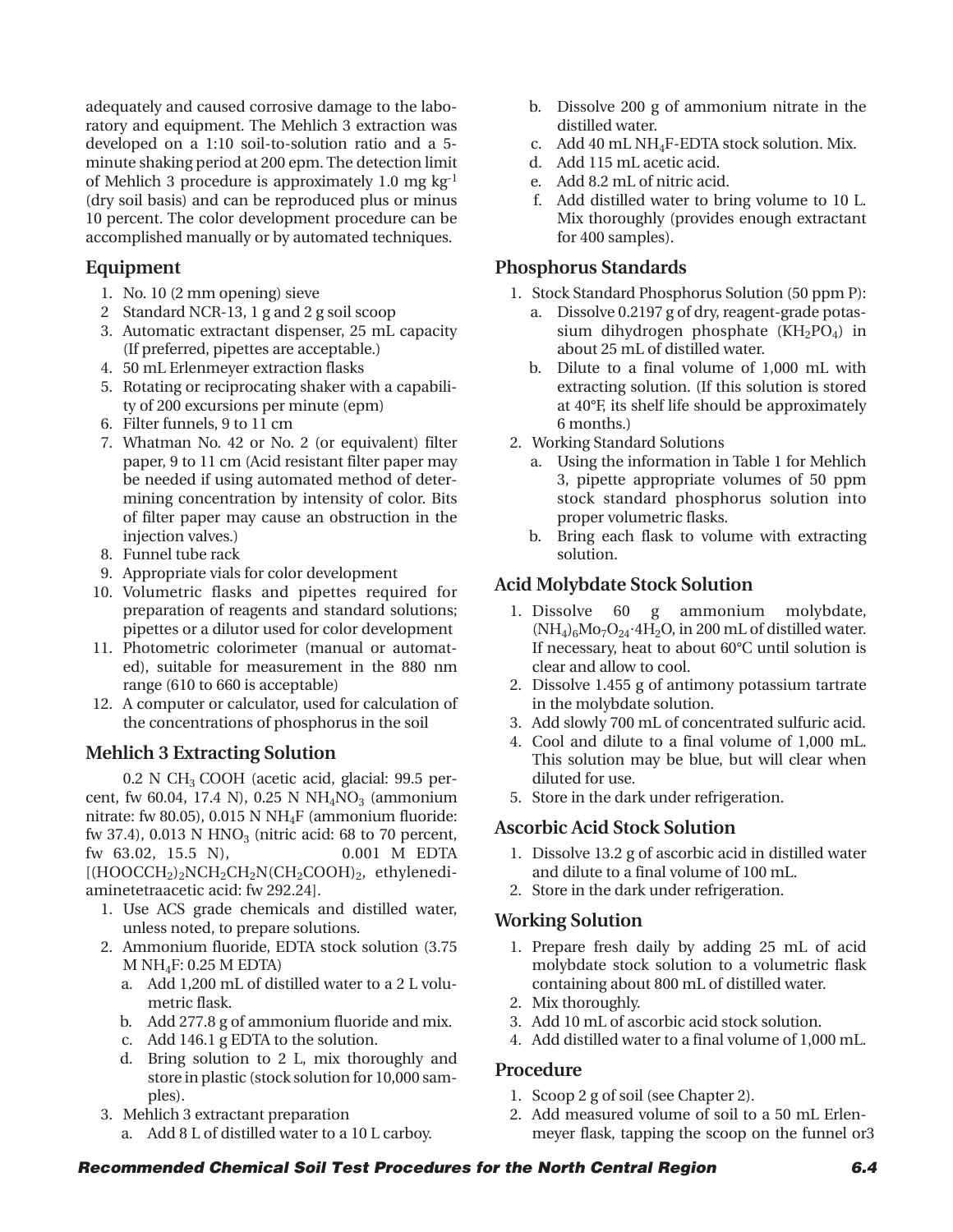flask to remove all of the soil from the scoop.

- 3. Add 20 mL of extracting solution to each flask and shake at 200 or more epm for 5 minutes with the room temperature at 24 to 27°C (8).
- 4. Filter extracts through Whatman No. 42 filter paper or through a similar grade of paper. Refilter if extracts are not clear.
- 5. Transfer a 2 mL aliquot to a test tube (or remove quantitatively all but 2 mL from the filter tube if color is to be developed in the filter tube).
- 6. Add 8 mL of working solution so that thorough agitation and mixing occurs.
- 7. Allow 10 minutes for color development. Read percentage transmittance or optical density on a colorimeter or spectrophotometer set at 882 nm. Color is stable for about 2 hours.
- 8. Prepare a standard curve by aliquoting 2 mL of each working standard, developing color and reading intensity in the same manner as the soil extracts. Plot color intensity against P concentration of the standards.
- 9. Determine ppm P in the extracts (Step 7) using the standard curve and convert ppm concentration in filtrate to concentration in the soil as follows:

ppm P in soil  $=$  ppm P in filtrate  $\times$  10 lb/acre P in soil =  $ppm$  P in filtrate  $\times$  20

## **Olsen (NaHCO<sub>3</sub>) Phosphorus Test**

## **Background**

The Sodium Bicarbonate Method of extracting soil P was first published as USDA Circular 939 in 1954 by Dr. Sterling R. Olsen et al. (10). It was the result of a search for an extractant that would correlate crop response to fertilizer on calcareous soils. This procedure is recommended for calcareous soils, particularly those containing more than 2 percent calcium carbonate. The amount of P extracted will vary with temperature and shaking speed (8). The detection limits of the Sodium Carbonate (Olson) Method is approximately 2.0 mg  $kg<sup>-1</sup>$  (air dried soil basis) and varies plus or minus 12 percent.

## **Equipment**

- 1. No. 10 (2 mm opening) sieve
- 2. Standard NCR-13, 1 g and 2 g soil scoop (1:20 soil-to-solution)
- 3. Automatic extractant dispenser, 25 mL capacity (If preferred, pipettes are acceptable.)
- 4. 50 mL Erlenmeyer extraction flasks (125 mL flask if 2:40 soil-to-solution)
- 5. Rotating or reciprocating shaker with a capability of 200 excursions per minute (epm)
- 6. Filter funnels, 9 to 11 cm
- 7. Whatman No. 42 or No. 2 (or equivalent) filter paper, 9-11 cm (Acid-resistant filter paper may be needed if using automated method of determining concentration by intensity of color. Bits of filter paper may cause an obstruction in the injection valves.)
- 8. Funnel rack
- 9. Appropriate vials for color development
- 10. Volumetric flasks and pipettes required for preparation of reagents and standard solutions; pipettes or a dilutor used for color development
- 11. Photometric colorimeter (manual or automated), suitable for measurement in the 880 nm range (610 to 660 is acceptable)
- 12. A computer or calculator, used for calculation of the concentrations of phosphorus in the soil

## **Extracting Solution:**

#### (0.5 M NaHCO<sub>3</sub>, pH 8.5)

- 1. Dissolve 420 g commercial-grade sodium bicarbonate in distilled water.
- 2. Make to a volume of 10 L.
- 3. A magnetic stirrer or electric mixer is needed to dissolve the NaHC $O<sub>3</sub>$ .
- 4. Adjust to pH 8.5 with 50 percent sodium hydroxide.

## **Acid Molybdate Stock Solution**

#### **Reagent A**

- 1. Dissolve 60 g of ammonium molybdate, (NH4)6Mo7O24**•**4H2O, in 1,250 mL of distilled water.
- 2. Dissolve 1.455 g of antimony potassium tartrate in 500 mL of distilled water.
- 3. Add both of these solutions to 5,000 mL of 2.5 M H2S04 (**ADD THE ACID TO THE WATER**–148 mL of concentrated  $H_2SO_4$  per liter of water).
- 4. Mix and dilute to 10,000 mL with distilled water.
- 5. Store in a glass, pyrex bottle in a dark, cool place.

#### **Reagent B**

1. Dissolve 2.639 g of ascorbic acid in 500 mL of reagent A. This reagent must be prepared each day as needed since it will not keep for more than 24 hours.

## **Stock Standard Solution: 50 ppm**

- 1. Dissolve 0.2197 g of reagent-grade, dry potassium dihydrogen phosphate ( $KH<sub>2</sub>PO<sub>4</sub>$ ) in about 25 mL of distilled water.
- 2. Dilute to a final volume of 1,000 mL with extracting solution.
- 3. Store in the dark under refrigeration.
- 4. This standard should be stable for 6 months.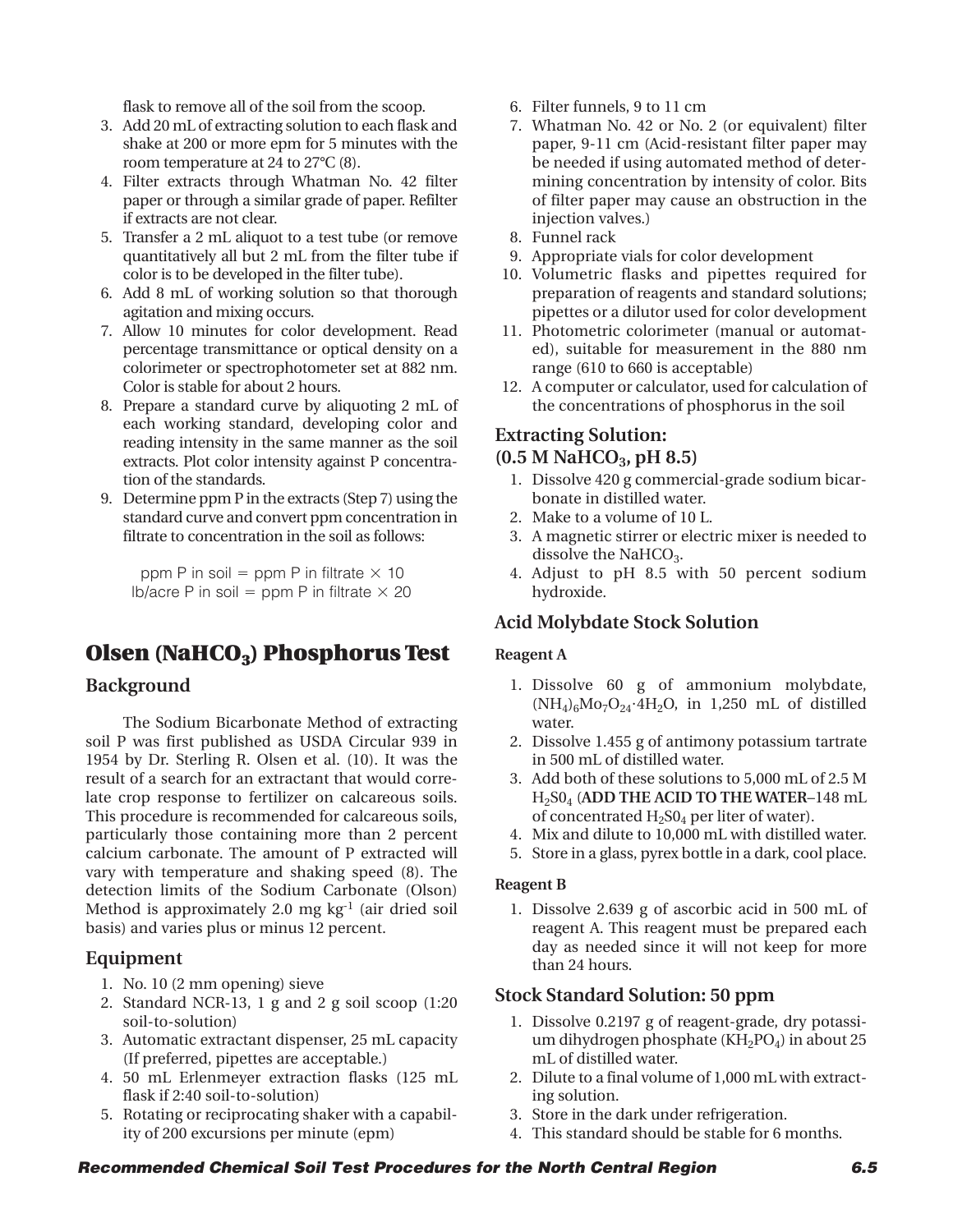## **Working Standards**

- 1. Referring to Table 2, pipette appropriate amounts of 50 ppm stock standard phosphorus solution into volumetric flasks.
- 2. Bring flasks to volume with extracting solution.

#### **Procedure**

- 1. Scoop 2 g of soil into a 125 Erlenmeyer flask (or 1 g soil into a 50 mL flask).
- 2. Add 40 mL of extracting solution to each flask (20 mL of solution if 1 g soil is used).
- 3 Shake at 200 or more epm for 30 minutes with the room temperature between 24 and 27°C.
- 4. Filter extracts through Whatman No. 2 filter paper or a similar grade of paper. Refilter if extracts are not clear.
- 5. Transfer a 5 mL aliquot to a beaker or Erlenmeyer flask (50 mL or larger).
- 6. Add 15 mL of distilled water.
- 7. Add 5 mL of Reagent B and agitate flask so that thorough mixing occurs.
- 8. Allow 10 minutes for color development. Read percentage transmittance or optical density on a colorimeter set at 882 nm. Color is stable for at least 2 hours.
- 9. Prepare a standard curve by pipetting a 5 mL aliquot of each of the working standards, developing color and reading intensity in the same manner as with the soil extracts. Plot intensity against concentration of the working standards. Determine concentration in soil extract from intensity and standard curve.

#### **Calculations**

1. Convert ppm concentration in filtrate to concentration in the soil:

| ppm P in soil = ppm P in filtrate $\times$ 20   |  |  |  |  |  |
|-------------------------------------------------|--|--|--|--|--|
| Ib\acre in soil = ppm P in filtrate $\times$ 40 |  |  |  |  |  |

|  |  | Table 2. Working standard solutions for the Olsen Test. |  |  |
|--|--|---------------------------------------------------------|--|--|
|  |  |                                                         |  |  |

| Volume of<br>50 ppm Stock<br>Solution | Final<br>Volume <sup>1</sup> | Concentration<br>of Working<br>Standard | Equivalent<br>Concentration<br>in Soil |
|---------------------------------------|------------------------------|-----------------------------------------|----------------------------------------|
| mL                                    | mL                           | ppm P                                   | ppmP                                   |
|                                       | 250                          | 0.2                                     | 4.0                                    |
|                                       | 100                          | 0.5                                     | 10.0                                   |
| 2                                     | 100                          | 1.0                                     | 20.0                                   |
| 4                                     | 100                          | 2.0                                     | 40.0                                   |
| 6                                     | 100                          | 3.0                                     | 60.0                                   |
| 8                                     | 100                          | 4.0                                     | 80.0                                   |
| 10                                    | 100                          | 5.0                                     | 100.0                                  |

1Standards appropriate for the range of each method of color development are listed under the respective columns.

## **References**

- 1. Bauer, A., E. B. Norum, J. C. Zubriski, and R. A. Young. 1966. Fertilizer for small grain production on summer-fallow in North Dakota. N. Dakota. Ag. Exp. Stn. Bull. No. 461.
- 2. Blanchar, R. W., and A. C. Caldwell. 1964. Phosphorus uptake by plants and readily extractable phosphorus in soils. Agron. J. 56:218-221.
- 3. Bray R. H., and L. T. Kurtz. 1945. Determination of total, organic and available form of phosphorus in soil. Soil Soc. 59:39-45.
- 4. Lachat Instruments, 1988. QuikChem Method No. 12-115-01-1-A, Phosphorus as orthophosphate. QuikChem Automated Ion Analyzer Methods Manual. Milwaukee, Wis.
- 5. Laverty, J. C. 1963. A modified procedure for determination of phosphorus in soil extracts. Soil Sci. Soc. Amer. Proc. 27:360-361.
- 6. Matejovic, I., and A. Durackova. 1994. Comparison of Mehlich 1-, 2-, and 3-, calcium chloride-, Bray-, Olsen-, Enger-, and Schachtschabel-extractants for determinations of nutrient in two soil types. Comm. Soil Sci. Plant Anal. 25: 1289-1302.
- 7. Mehlich, A. 1984. Mehlich 3 soil test extractant: A modification of the Mehlich 2 extractant. Comm. Soil Sci. Plant Anal. 15:1409-1416.
- 8. Munter, R. C. 1988. Laboratory factors affecting the extractability of nutrients. p. 8-10. *In* W.C. Dahnke (ed.). Recommended chemical soil test procedures for the North Central Region. North Central Region Publication 221 (revised). ND Agric. Exp. Stn., Fargo, N.D.
- 9. Olson, R. A., M. B. Rhodes, and A. F. Dreier. 1954. Available phosphorus status in Nebraska soils in relation to series classification, time of sampling and method of measurement. Agron J. 46:175-180.
- 10. Olsen, S. R., C. V. Cole, F. S. Watanabe, and L. A. Dean. 1954. Estimation of available phosphorus in soils by extraction w ith sodium bicarbonate. USDA Circular 939. U.S. Government Printing Office, Washington D.C.
- 11. Peck, T. R. 1988. Standard soil scoop. p. 4-5. *In* W.C. Dahnke (ed.). Recommended chemical soil test procedures for the North Central Region. North Central Region Publication 221 (revised). ND Agric. Exp. Stn., Fargo, N.D.
- 12. Smith, F. W., B. G. Ellis, and J. Grava. 1957. Use of acid fluoride solutions for the extraction of available phosphorus in calcareous soils and in soils to which rock phosphate has been added. Soil Sci. Soc. Amer. Proc. 21:400-404.
- 13. Watanabe, F. S., and S. R. Olsen. 1965. Test of an ascorbic acid method for determining phosphorus in water and  $NaHCO<sub>3</sub>$  extracts from the soil. Soil Sci. Soc. Amer. Proc. 29, 677-78.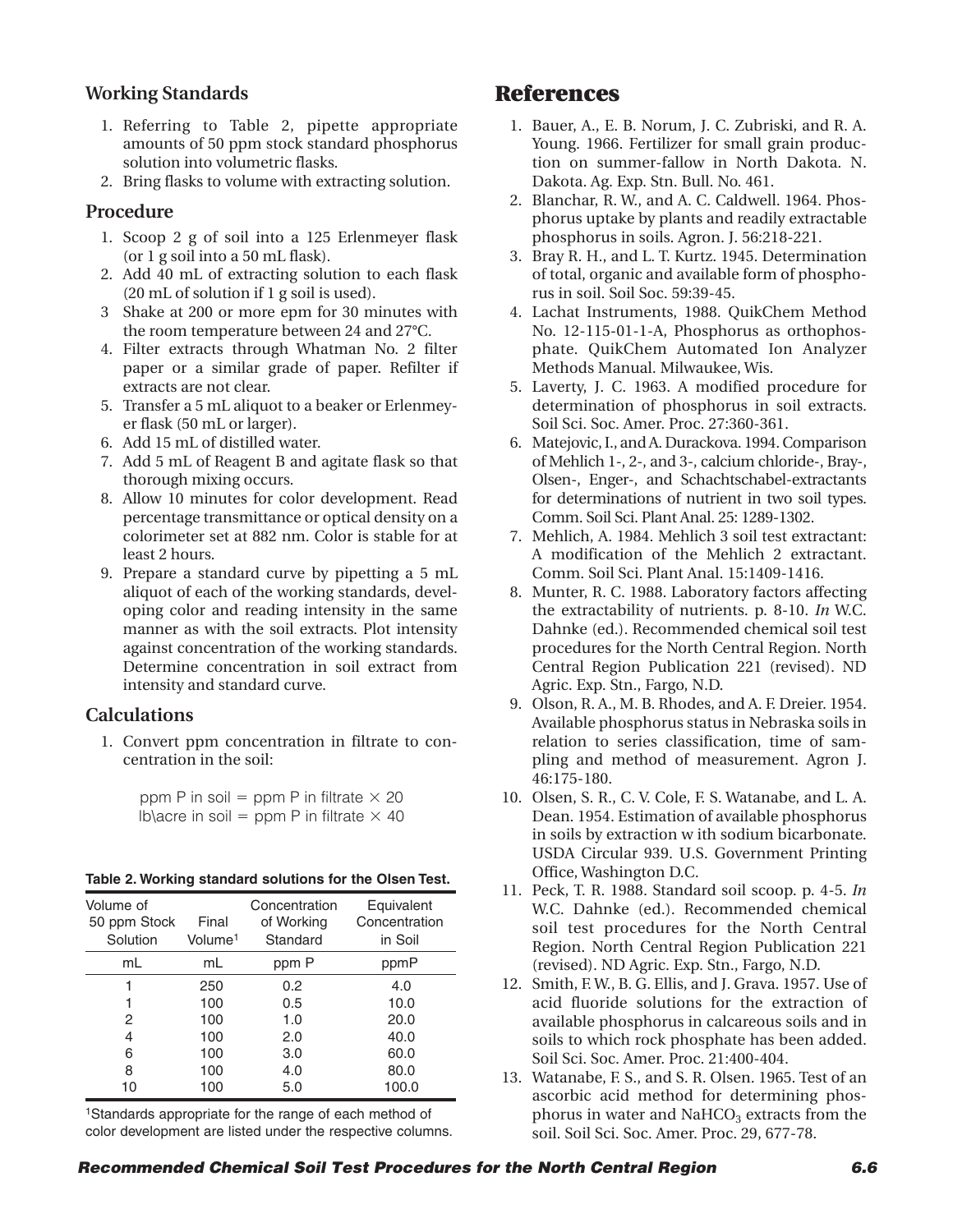# **Appendix**

## **QuikChem Method No. 12-115-01-1-A**

**Parameter:** Phosphorus as orthophosphate **Matrix:** Bray or Mehlich No. 1 extracts of soils **Range:** 0.4 to 20 mg P/L in the extract **Sample Throughput:** 90 samples/hour; 40 s/sample

#### **Principle**

Soil samples are extracted with either a Bray No. 1 or Bray No. 2 solution. Approximately 0.02 mL of this extract sample is injected on the method's manifold where it is diluted. The orthophosphate ion  $(PO<sub>4</sub><sup>3</sup>)$  reacts with ammonium molybdate and antimony potassium tartrate under acidic conditions to form a complex. This complex is reduced with ascorbic acid to form a blue complex which absorbs light at 660 nm. The absorbance is proportional to the concentration of orthophosphate in the sample.

#### **Interferences**

- 1. Silica forms a pale blue complex which also absorbs at 660 nm. This interference is generally insignificant as a silica concentration of approximately 4,000 ppm would be required to produce a 1 ppm positive error in orthophosphate.
- 2. Concentrations of ferric iron greater than 50 mg/L will cause a negative error due to competition with the complex for the reducing agent ascorbic acid. Samples high in iron can be pretreated with sodium bisulfite to eliminate this interference. Treatment with bisulfite will also remove the interference due to arsenates.
- 3. The determination of phosphorus is sensitive to variations in acid concentrations in the sample since there is no buffer. The higher the acidity, the smaller the sensitivity of the method is. Samples, standards and blanks should be prepared in a similar matrix.

## **Sample Preparation: Example Extraction Procedure**

- 1. Scoop 2 mL of soil into an extraction flask. Add 20 mL of the Bray No. 1, Bray No. 2 or Mehlich No. 1 solution (Reagents 2, 3 and 4, below).
- 2. Shake rapidly for 5 minutes.
- 3. Filter sample through a Lachat QuikFilter (Part No. 1000-000) or Whatman #2 filter paper.

changes in the method. The standards described below are made up to match the extract matrix.

#### **Reagent Preparation**

Use deionized water (10 megohm) for all solutions.

- 1. Degassing with helium(He): To prevent bubble formation, degas all solutions except the standards with helium. Use He at 20 lb/inch<sup>2</sup> through a fritted gas dispersion tube. Bubble He vigorously through the solution for 1 minute.
- 2. Bray No. 1 "Weak Bray" Extracting Solution for Midwest soils (0.025 M HCl, 0.03 M NH<sub>4</sub>F)
	- a. To a 1 L container, add 1.0 L or 1.0 Kg of water. Then add 2.1 mL or 2.5 g of concentrated hydrochloric acid and 1.1 g of ammonium fluoride ( $NH<sub>4</sub>F$ ) and shake until dissolved.
- 3. Bray No. 2 Extracting Solution (0.1 M HCl, 0.03 M  $NH<sub>4</sub>F$ 
	- a. To a 1 L container, add 1.0 L or 1.0 Kg of water. Then add 8.4 mL or 10.0 g of concentrated hydrochloric acid and 1.1 g of ammonium fluoride ( $NH_4F$ ) and shake until dissolved.
- 4. Mehlich No. 1 Extraction Solution for Southeast soils (0.05 M HCl, 0.012 M H<sub>2</sub>SO<sub>4</sub>)
	- a. To a 1 L container, add 1.0 L or 1.0 Kg of water. Then add 4.2 mL or 5.0 g of concentrated hydrochloric acid and 0.7 mL or 1.2 g of concentrated sulfuric acid. Shake to mix.
- 5. Stock Ammonium Molybdate Solution
	- a. By volume: In a 1 L volumetric flask dissolve 40.0 g of ammonium molybdate tetrahydrate  $[(NH_4)_6Mo_7O_{24}·4H_2O]$  in approximately 800 mL of water. Dilute to the mark and invert three times. Store in plastic and refrigerate.
	- b. By weight: To a tared 1 L container, add 40.0 g ammoniumn molybdate tetrahydrate  $[(NH_4)_6Mo_7O_{24} \cdot {}_4H_2O]$  and 983 g water. Stir or shake until dissolved. Store in plastic and refrigerate.
- 6. Stock Antimony Potassium Tartrate Solution
	- a. By volume: In a 1 L volumetric flask, dissolve 3.0 g of antimony potassium tartrate (potassium antimony) tartrate hemihydrate K(SbO)C<sub>2</sub>H<sub>4</sub>0<sub>6</sub>·½ H<sub>2</sub>O) in approximately 800 mL of water. Dilute to the mark and invert three times. Store in a dark bottle and refrigerate.
	- b. By weight: To a 1 L dark, tared container, add 3.0 g antimony potassium tartrate (potassi-

*Note:* Any changes from this example may cause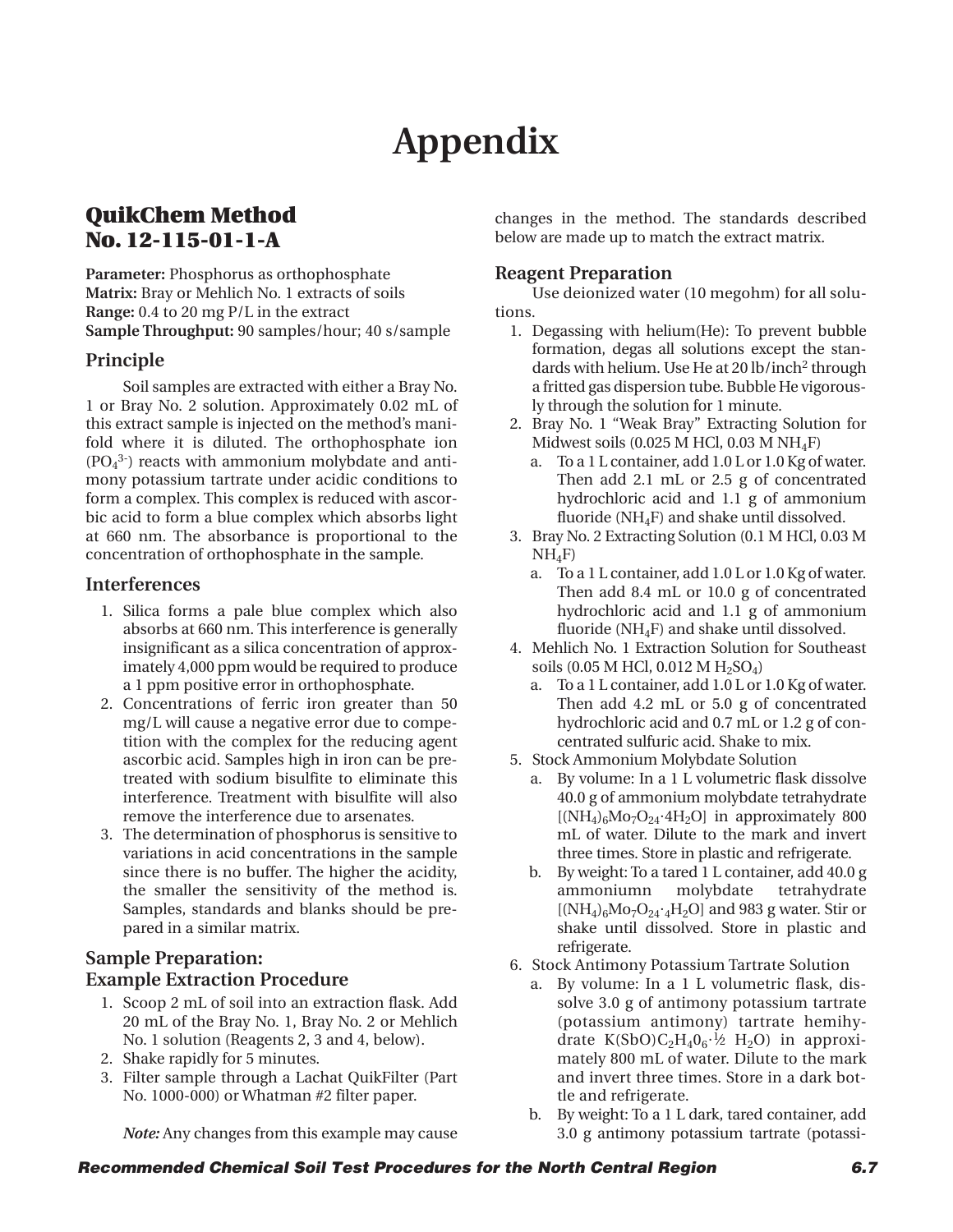um antimonyl tartrate hemihydrate  $K(SbO)C_2H_4O_6^{-1}/_2H_2O$  and 995 g water. Stir or shake until dissolved. Refrigerate.

- 7. Molybdate Color Reagent
	- a. By volume: To a 1 L volumetric flask, add 72.0 mL of the Stock Antimony Potassium Tartrate Solution (Reagent 6, above) and 213 mL of the Stock Ammonium Molybdate Solution (5, above). Dilute to the mark and invert three times. Degas with helium
	- b. By weight: To a tared 1 L container, add 772 g water, 72.0 g of the Stock Antimony Potassium Tartrate Solution (Reagent 6) and 213 g of the Stock Ammonium Molybdate Solution (Reagent 5). Shake and degas with helium.
- 8. Ascorbic Acid Reducing Solution
	- a. By volume: In a 1 L volumetric flask, dissolve 60 g ascorbic acid in about 700 mL of water. Dilute to the mark and invert three times. Prepare fresh weekly.
	- b. By weight: To a tared 1 L container, add 60 g ascorbic acid and 975 g water. Stir or shake until dissolved. Prepare fresh weekly.
- 9. 0.8 M Acid Carrier Solution
	- a. To a 1.1 L container, add 1.0 kg or 1.0 L of water, and 43.5 mL or 80.0 g concentrated sulfuric acid. **CAUTION:** Solution will get hot. Invert to mix.
- 10. Sodium Hydroxide EDTA Rinse
	- a. Dissolve 65 g of sodium hydroxide (NaOH) and 6 g of tetrasodium ethylendiamine tetraacetic acid (Na4EDTA) in 1.0 L or 1.0 kg of water.

## **Standards Preparation Recipes**

- 1. Stock Standard 1,000 mg P/L as  $PO<sub>4</sub><sup>3</sup>$ 
	- a. In a 1 L volumetric flask, dissolve 4.394 g of primary standard grade anhydrous potassium dihydrogen phosphate  $(KH_2PO_4)$  that has been dried for 2 hours at 110°C in about 800 mL of the extracting solution (Reagents 2-4). Dilute to the mark with the extracting solution and invert three times.
- 2. Working Standard Solution 80.0 mg P/L
	- a. By volume: In a 1 L volumetric flask, dilute 80.0 mL of the Stock Standard (Standard 1, above) to the mark with the extracting solution (Reagents 2-4). Invert three times.
	- b. By weight: To a tared 1 L container, add about 80 g of the Stock Standard (Standard 1). Divide the actual weight of the added solution by 0.08, and make up to this resulting total weight with the extracting solution (Reagents 2-4) using a wash bottle for the last 10 g or so. Shake.

mg P/L in the extract A subset of these standards can be used depending on the application.

- a. By volume: To six 200 mL volumetric flasks, add respectively, 50.0, 30.0, 10.0, 5.00, 2.00, and 1.00 mL of the Working Stock Standard (Standard 2) This makes 20.0, 12.00, 4.00, 2.00, 0.800, and 0.400 mg P/L standards, respectively. Dilute each to the mark with the extracting solution described in 2-4 of Reagent Preparation, and invert three times.
- b. By weight: To six tared 200 mL containers, add respectively, about 50, 30, 10, 5, 2, and 1 g of the Working Stock Standard (Standard 2). For each in turn, measure the exact weight of solution added and divide this weight by 0.25, 0.15, 0.05, 0.025, 0.010, and 0.005, respectively. This will, in turn, give you the total weight of the diluted solution to be made. Make up each solution to this total weight using a wash bottle filled with the extracting solution described in Reagent Preparation 2-4. Shake before using. This makes 20.0, 12.00, 4.00, 2.00, 0.800, and 0.400 mg P/L standards, respectively.

If samples often fall within a narrower range, more standards within this narrower range can be added and standards outside this narower range can be dropped.

Apparatus: Lachat QuikChem Automatic Flow Injection Ion Analyzer, which includes:

- 1. Automatic sampler
- 2. Proportioning pump
- 3. Injection module with a microloop
- 4. Colorimeter
	- a. Flow cell: 10 mm, 80 uL
	- b. Interference filter, 660 nm
- 5. Heating bath with temperature controller and a circulating cell: 4 in. coil, 0.81 mm i.d., double wrapped
- 6. Reaction module 12-115-01-1-A
- 7. QuikCalc II software or chart recorder

## **Injection Timing**

- Pump speed: 35
- Cycle period: 40 s
- Load period: 10 s
- Inject period: 30 s
- Inject to start of peak period: 18 s
- Inject to end of peak period: 46 s

## **Gain**

$$
Gain = 900 \times 1
$$

3. Working Standards Set of Six Standards: 0.4-20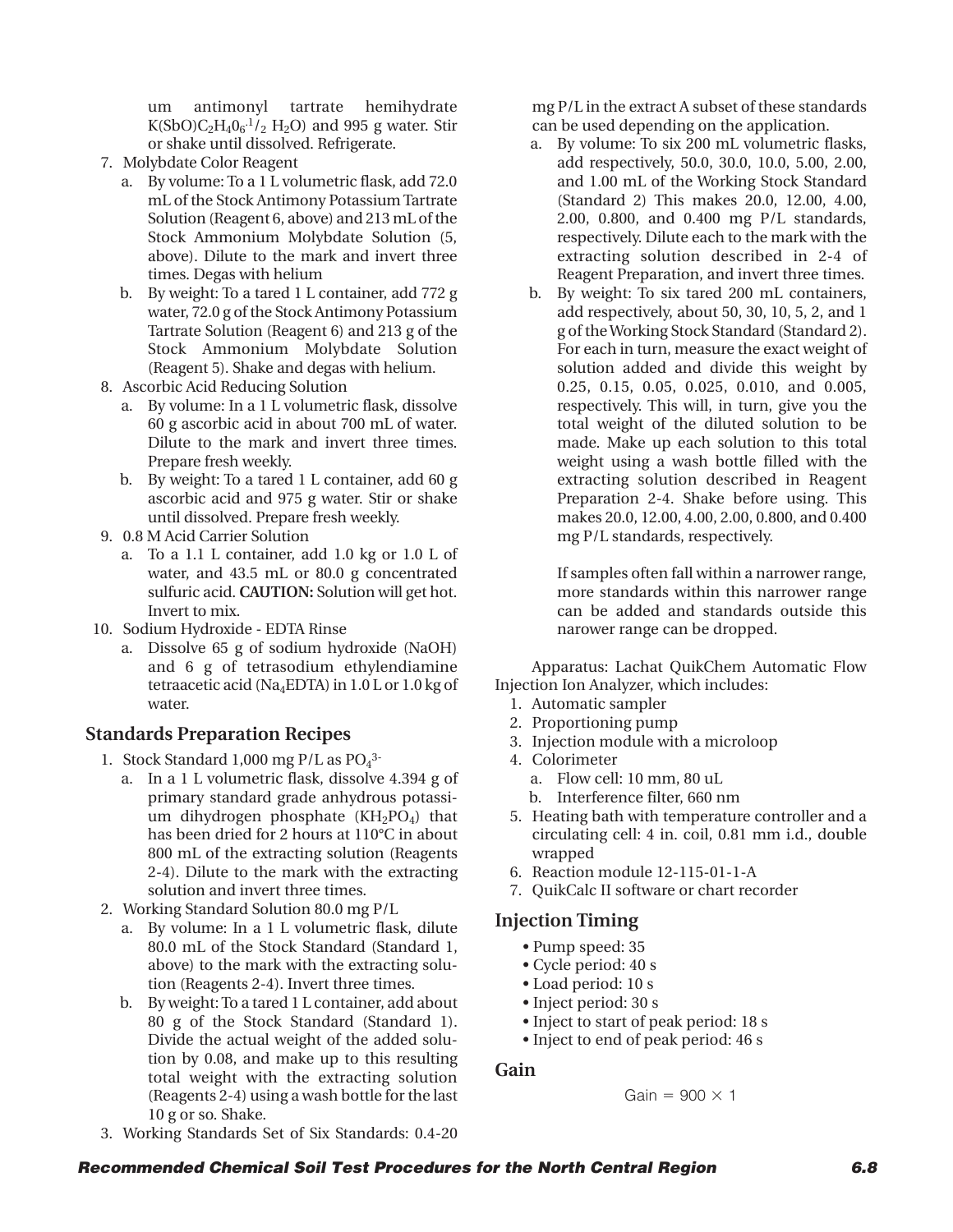## **System Operation**

- 1. Inspect all modules for proper connections.
- 2. Turn on power and all modules, except sampler. Allow heating bath to warm up to 60°C.
- 3. Place reagent feedlines into proper containers.
- 4. Pump system until a stable baseline is attained.
- 5. Set zero on colorimeter. If necessary, manually inject a high standard to set gain on colorimeter.
- 6. Program data system to initial parameters or those empirically determined.
- 7. Place calibration standards and blank in sample tray in descending order of concentration followed by unknowns and check standards.
- 8. At end of run, place the color reagent and ascorbic acid feedlines into the NaOH-EDTA solution (Reagent 8.). Pump this solution for approximately 5 minutes to remove precipitated reac-

tion products. Then place these lines in water and pump for an additional 5 minutes. Then pump dry all lines.

9. Turn off pump, all modules, and release levers on pump tube cassettes.

## **References**

- 1. Van Staden, J.F.J. 1983. AOAC 66:718-726.
- 2. Towns, T.G.1986. Anal. Chem. 58:223-229.

#### **Revision: S. Stieg, Feb. 11, 1988**

Lachat Instruments - 1988. Unauthorized copying of this document is prohibited by law. Additional copies may be obtained from Lachat at no charge.

Permission for inclusion in this publication was granted via letter (editor).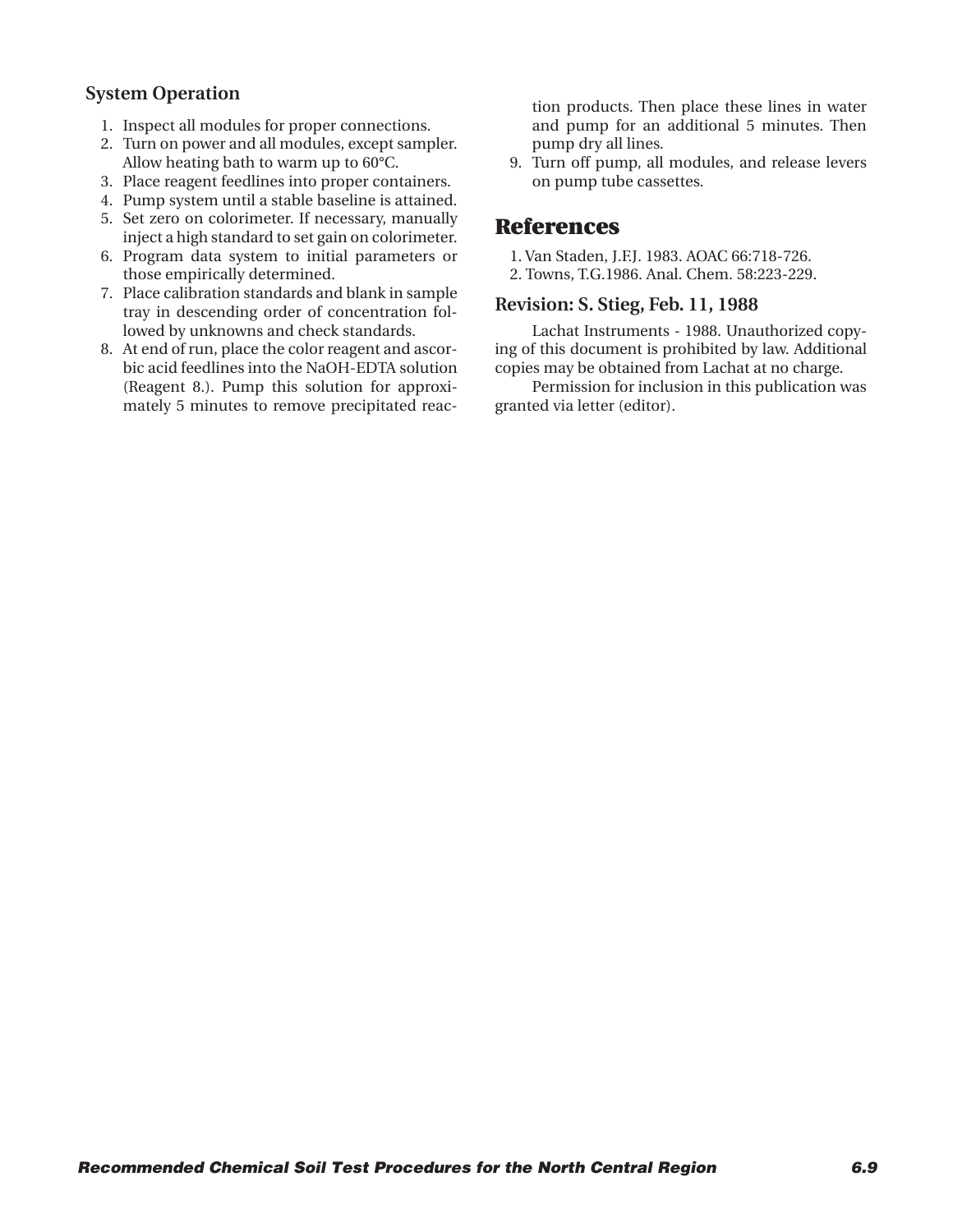## *Chapter 7*

# **Potassium and Other Basic Cations**

*D. Warncke and J. R. Brown*

Potassium (K), calcium (Ca), and magnesium (Mg) availabilities in soil are generally estimated by measurement of the water soluble and exchangeable forms. The amounts of K, Ca, and Mg in the soil solution are quite small relative to the amounts in the exchangeable form. Hence, the quantities of these three cations extracted in most soil test procedures are simply referred to as exchangeable K, Ca, and Mg. Available K levels in soils of the region are important for determining the appropriate rates of supplemental K to apply. Calcium in most North Central Region soils is rarely limiting as a plant nutrient. The measurement of exchangeable Ca may be used with the measurements of the other exchangeable cations to calculate an estimate of the cation exchange capacity of soils and/or to calculate the percentage of base saturation as an index for the need to neutralize excess soil acidity. Magnesium deficiencies have occurred with sufficient frequency in the region to justify testing for Mg. A determination of available Mg will be helpful in deciding when to use dolomitic limestone.

The literature abounds with methodology used to measure exchangeable cations and cation exchange capacity. These methods were recently condensed (4, 6). The reader is referred to these references for details of the most accurate and precise procedures for determining plant available and exchangeable cations.

Soil testing or quick testing compromises some degree of accuracy for speed of determination. Therefore, standard or reference methods of soil testing have been developed to estimate nutrient availability. These estimates are then calibrated for recommendations based upon field trials with crop species of interest. A reference method, such as the one described herein for potassium, must be calibrated for the soil/crop/environment continuum for which it is to be used. These calibrations carried out in the various states and/or soil association areas provide the data for interpretation of the soil tests in terms of fertilizer needs. Thus, if different crop/environment combinations give different yield responses in different soil association areas, different recommendations may result for the same soil test level. K

extractable with neutral  $1 M NH<sub>4</sub>OAC$  has been calibrated with crop responses and supplemental K needs for the varied soils of the North Central Region.

The cation exchange capacity (CEC) of soils is important in determining the supplemental K needs and the appropriate quantities of soil-applied herbicides to use. The precise determination of CEC is time consuming. Soil testing labs in the region have determined that estimation of CEC by summation of exchangeable K, Ca and Mg and neutralizable acidity is acceptable for most soils. In Michigan, Warncke et al. (7) found that CEC by summation is a good estimate of the actual CEC in acid, neutral and calcareous soils. Gelderman (2) reports that CEC measures by summation may be inflated in calcareous soils by dissolution of  $CaCO<sub>3</sub>$  in the neutral 1 M NH<sub>4</sub>OAc. Sodium acetate is a better replacing solution to use in the determination of CEC in calcareous soils.

The Mehlich 3 extractant has been adapted by many laboratories as a near-universal extractant (Mehlich 1984). Workers in the North Central Region have been evaluating the Mehlich 3 as indicated in Chapter 6 for P. The results suggest that Mehlich 3 is a satisfactory extractant for K and for Ca and Mg on non-calcareous soils. These results show that either 1 M ammonium acetate or Mehlich 3 may be used to extract K. However, Mehlich 3 is **not**recommended as a substitute for 1 M ammonium acetate as an extractant for Ca and Mg from calcareous soils.

## **Estimate of Available Potassium**

The following procedure is slightly modified from the "NCR-13 Exchangeable Potassium Procedure" as written by Carson in earlier editions of this publication (1).

#### **Equipment**

- 1. Standard NCR-13, 1 or 2 g scoop
- 2. Automatic or semi-automatic extracting solution dispenser (10 or 20 mL)
- 3. Extracting flasks (50 mL Erlenmeyer or conical flasks)
- 4. Funnels (or filter holding devices) and filter paper.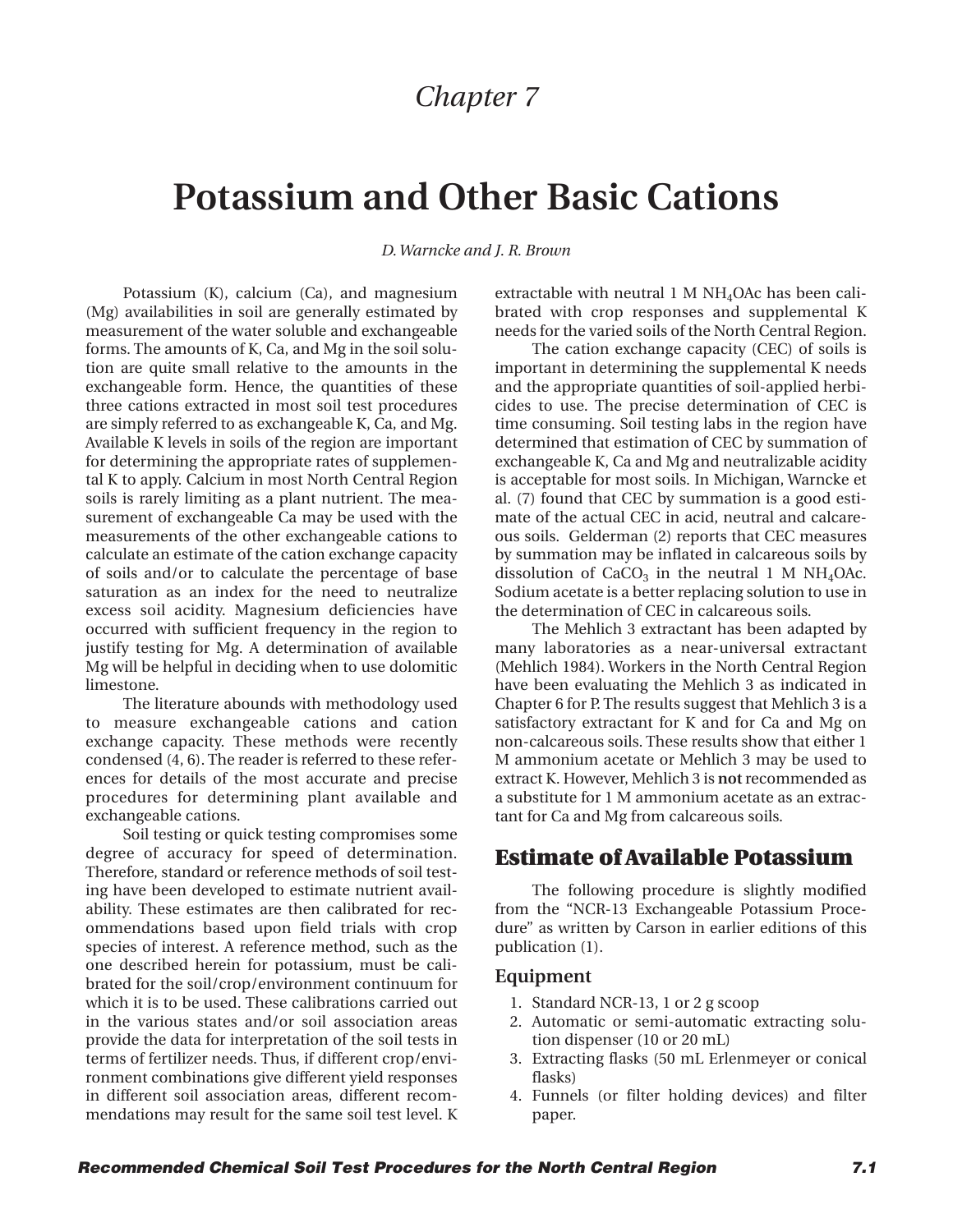- 5. Receiving receptacle (20 to 30 mL beakers or test tubes)
- 6. Rotating or reciprocating shaker capable of 200 excursions per minute (epm)
- 7. Atomic absorption/emission spectrometer (set in the emission mode for K)

*Note:* Most high volume soil testing labs have racks of extracting flasks, funnels and receiving receptacles designed to handle multiple soil samples at one time.

## **Reagents**

- 1. Extracting Solution (1 M NH4OAc at pH 7.0)
	- a. Place approximately 500 mL of distilled water into the mixing vessel. Add 57 mL of glacial acetic acid (99.5 percent) then add 69 mL of concentrated ammonium hydroxide (**MIX IN THE FUME HOOD**). Bring the volume to about 900 mL with distilled water. Adjust to pH 7.0 with 3 M NH4OH or 3M acetic acid. After cooling to room temperature, bring the solution to a volume of 1 L and recheck the pH.
	- b. Alternative: Reagent grade ammonium acetate may be used. Add 77.1 g of  $NH<sub>4</sub>OAC$  to 900 mL of distilled water. After dissolution of the salt, adjust the pH to 7.0 as above. Dilute to a final volume of 1 L. (Check this solution for potassium contamination from the salt.)
- 2. Extracting Solution (Mehlich-3)
	- 0.2 N CH3COOH (acetic acid, glacial: 99.5 percent, fw 60.04, 17.4 N), 0.25 N  $NH_4NO_3$  (ammonium nitrate: fw 80.05), 0.015 N  $NH_4F$  (ammonium fluoride: fw 37.4),  $0.013$  N HNO<sub>3</sub> (nitric acid:68 to 70 percent, fw 63.02, 15.5 N), 0.001 M EDTA  $[(HOOCH<sub>2</sub>)<sub>2</sub>NCH<sub>2</sub>NCCH<sub>2</sub>COOH)<sub>2</sub>$ , ethylenediaminetretraacetic acid: fw 292.24].
	- a. Add 8 L of distilled water to a 10 L carboy.
	- b. Dissolve 200 g of ammonium nitrate in the distilled water.
	- c. Add 40 mL NH4F-EDTA stock solution and mix.
	- d. Add 115 mL acetic acid.
	- e. Add 8.2 mL of nitric acid.
	- f. Add distilled water to bring volume to 10 L. Mix throroughly (provides enough extractant for 400 samples).
- 3. Standards
	- a. Stock solution (1,000 ppm K) Dissolve 1.9073 g oven dry, reagent grade KCl in 1 M NH<sub>4</sub>OAc at pH 7.0. Bring to a volume of 1,000 mL with the extracting solution and mix well.
	- b. Prepare a 100 ppm standard by diluting 100

mL of the 1,000 ppm K stock solution to 1 L with extracting solution. Pipette 10, 20, 30, 40 and 50 mL of the 100 ppm K solution into 100 mL volumetric flasks and bring each to volume with extracting solution. These solutions will contain 10, 20, 30, 40 and 50 ppm K, respectively. The extracting solution serves as the 0 ppm standard.

4. Reference Soil

One or more reference soil samples of medium to low levels of exchangeable K should be available to carry through each run of unknowns. These reference samples should be prepared in bulk by regular sample preparation methods and stored in sealed containers at cool temperatures (4 to 20°C).

## **Procedure**

- 1. Scoop 2 g of prepared soil into an extraction flask. (See Chapter 2 for scooping techniques. Use the appropriate number of blanks and reference samples per laboratory quality assurance/quality control procedures.)
- 2. Add 20 mL of extracting solution to the extraction flask. (*Note:* The quantity of soil and extracting solution may be varied as long as the 1:10 ratio is maintained.)
- 3. Shake for 5 minutes on the shaker at 200 epm. Recheck speed weekly.
- 4. Filter the suspensions through Whatman No. 2 or equivalent filter paper. Refilter or repeat if the extract is cloudy.
- 5. Set up the atomic adsorption/emission spectrometer for K by emission. After warmup, determine the standard curve using the standards and obtain the concentrations of K in the soil extracts.
- 6. To convert K concentration (ppm) in the soil extract solution to ppm in a soil (mg K/kg), multiply by 10. To convert to pounds of K per acre, multiply by 20.

# **Estimates of Exchangeable Ca, Mg and Na**

Some soil testing laboratories test soils for other exchangeable bases or use such determinations for estimation of the cation exchange capacity.

## **Equipment**

The same as for potassium.

#### **Reagents**

1. Extracting Solution: 1 M NH4OAc at pH 7.0. Mehlich 3 may be substituted for non-calcareous soils.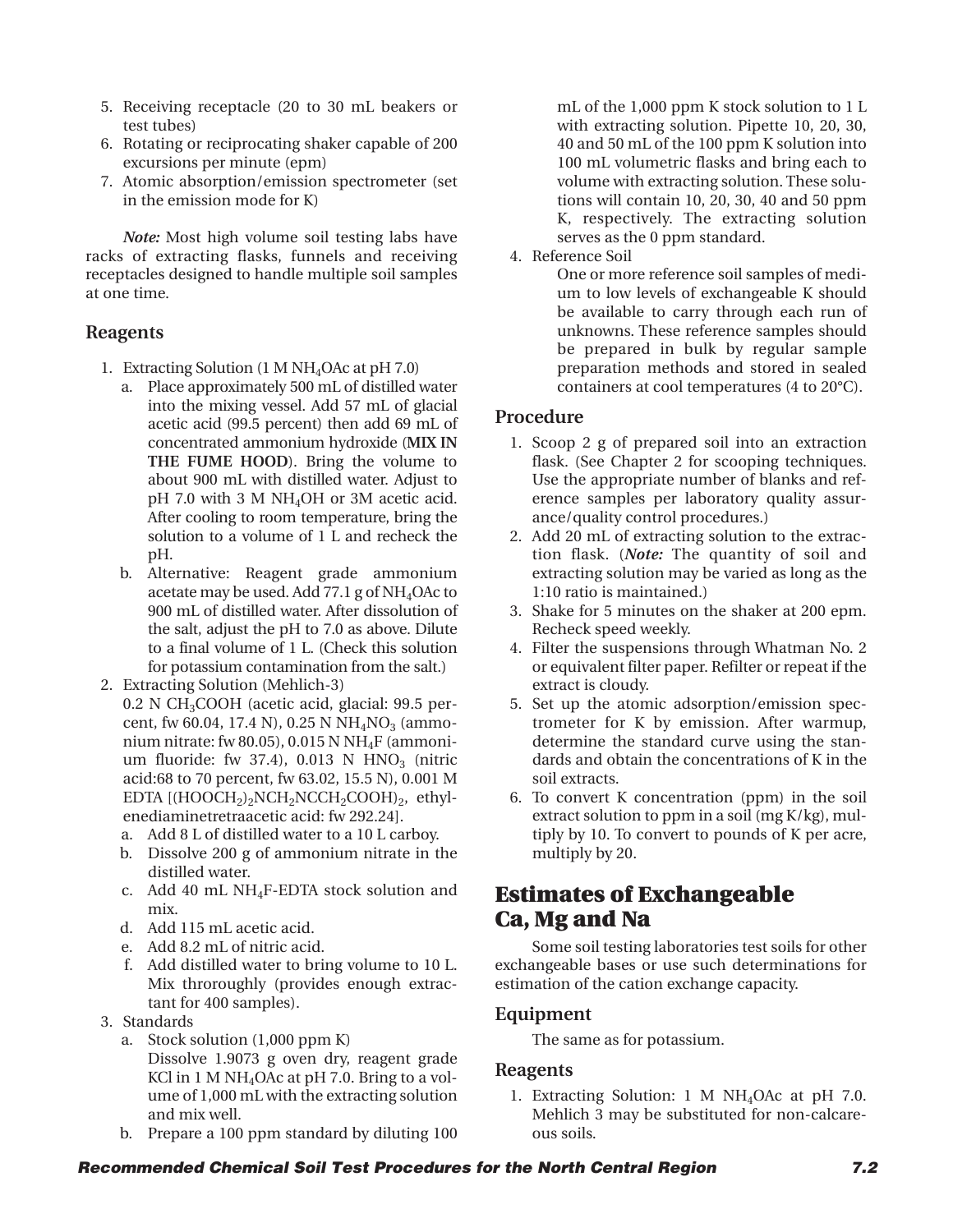#### 2. Standards

Using a protocol similar to that for K, make up a 1,000 ppm stock solution of Ca  $(CaCO<sub>3</sub>$  dissolved in a minimum of HCl), Mg (Mg metal dissolved in HCl), and Na (NaCl). Commercially available stock solutions may be used.

Make working standards for Ca of 0, 10, 20, 30, 40 and 50 ppm and Mg of 0, 1, 2, 3, 4 and 5 ppm using the extracting solution and sufficient lanthanum to give a final concentration of 1percent (wt./vol.). Concentrations of the Na working standards should be the same as for K; 0, 10, 20, 30, 40 and 50 ppm.

#### **Procedure**

Follow the procedure as outlined for K. The same extracts used for K may be used for Ca, Mg and Na. Dilution will be necessary. Make dilutions for Ca and Mg analysis with the extracting solution contaiing 1 percent lanthanum (wt./vol.). The final dilution for Ca and Mg analysis should contain the same lanthanum concentration as the working standards. Ca and Mg are determined by atomic adsorption and Na by emission. The results will be expressed in the same units as for K.

# **Cation Exchange Capacity**

An estimate of the Cation Exchange Capacity (CEC) may be obtained by summing the meq exchangeable bases per 100 g (cmol  $kg^{-1}$ ) and the meq exchangeable acidity per 100 g (cmol kg-1).

Estimates of meq per 100 g (or cmol  $kg^{-1}$ ) may be obtained as follows:

| (extract ppm K $\times$ 10) $\div$ 390 = |  |  |
|------------------------------------------|--|--|
| K meg per 100 g (cmol $kg^{-1}$ )        |  |  |

(extract ppm  $Ca \times 10$ )  $\div 200 =$ Ca meg per 100 g (cmol  $kg^{-1}$ )

(extract ppm  $Mq \times 10$ )  $\div 120 =$ Mg meq per 100 g (cmol kg-1)

(extract ppm  $Na \times 10$ )  $\div$  230 = Na meq per 100 g (cmol kg-1)

Exchangeable acidity may be estimated from the SMP buffer pH measurement:

meg acidity per  $100 g = 12 (7.0 - SMP)$  buffer pH)

This calculation is based upon the Ph.D. thesis by Shoemaker (5) which led to development of the SMP buffer (see Chapter 4).

## **References**

- 1. Carson, P. L. 1980. Recommended potassium test. p. 12-13. *In* W. C. Dahnke, (ed.). Recommended chemical soil test procedures for the North Central Region. North Central Region Publication 221 (revised). N.D. Agric. Exp. Stn., Fargo, N.D.
- 2. Gelderman, Ron. 1988. Personal communication, South Dakota Agric. Exp. Stn., Brooking, S.D.
- 3. Mehlich, A. 1984. Mehlich-3 soil test extractant: A modification of Mehlich-2 extractant. Comm. Soil Sci. Plant Anal. 15:1409-1416.
- 4. Rhoades, J. D. 1982. Cation exchange capacity. p. 149-157. *In* A. L. Page et al. (ed.). Methods of soil analysis. Part 2. 2nd ed. Agronomy Monogr. 9. ASA and SSSA, Madison, Wis.
- 5. Shoemaker, H. E. 1959. Determination of acidity in Ohio soils using lime addition, base titration, and buffer equilibration methods. Ph.D. Thesis, Library, The Ohio State University, Columbus, Ohio.
- 6. Thomas, G. W. 1982. Exchangeable cations. p. 159-165. *In* A. L. Page et al. (ed.). Methods of soil analysis. Part 2. 2nd ed. Agron. Monogr. 9. ASA and SSSA, Madison, Wis.
- 7. Warncke, D. D., L. S. Robertson, and D. L. Mokma. 1980. Cation exchange capacity determination for acid and calcareous Michigan soils. P. 147. *In* Agronomy Abstracts. ASA, Madison, Wis.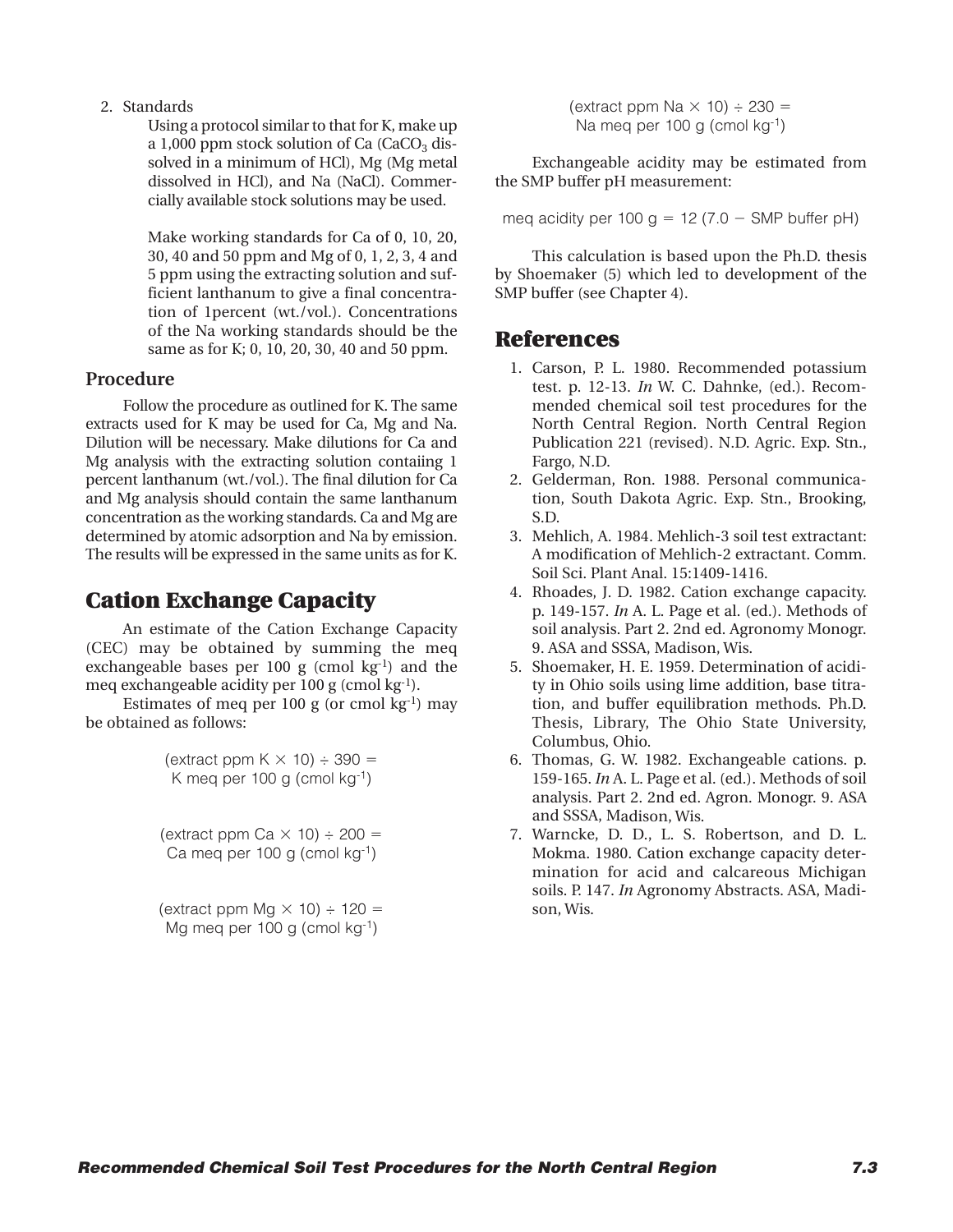# **Sulfate-Sulfur**

#### *David W. Franzen*

Tabatabai (1996) reviewed a large number of methods for S determination in soils. Due to relationships found by Probert (1976) between  $Ca(H_2PO_4)_2$  extracted sulfate and plant uptake, researchers generally accept the monocalcium phosphate extraction procedure as the one most related to crop production. Several other studies in the 1960s and early 1970s supported use of this extractant to some degree (Fox et al., 1964; Hoeft et al., 1973). This is the only extractant method recommended by the North Central region. Hoeft et al (1973) found that, of the extractants examined, monocalcium phosphate with 2N acetic acid performed best and monocalcium phosphate with sulfate-S extractant was not as good at predicting alfalfa yield. However, acetic acid extractant was not as practical over time as water-based monocalcium phosphate extractant and is therefore not used.

Despite the initial success of the monocalcium phosphate extractant in Wisconsin, it is not very robust with regard to other crops. The relationship of extractant to canola yield response to S is low (J. Lukach, North Dakota State University, Langdon Research and Extension Center, personal communication). Sawyer et al. (2009) in Iowa and Gelderman (unpublished data, 2014) in South Dakota experienced similarly low relationships. The monocalcium phosphate extractant procedure should therefore be used with caution, with the understanding that the soil texture, organic matter and recent rain- and snowfall patterns might be more predictive of future S needs than the soil test.

Air-drying soils prior to K analysis has recently been a subject of controversy, but

Tabatabai also cautions against the use of airdrying (1996) in sulfur analysis. He cites several studies from Iowa and Australia, among other regions, that show air-drying increases the amount of sulfate-S extracted with both LiCl and monocalcium phosphate extractants compared with field-moist samples (Tabatabai and Bremner, 1972; Freney, 1958; Barrow, 1961; Williams and Steinbergs, 1964; Williams, 1967). Although air-drying increases sulfate-S, if the relationship between crop uptake and growth and the determination of air-dried soil extracts were established, airdrying could be used if done consistently across all samples. In the successful establishment of the sulfate-S extract, use and alfalfa yield/uptake relationship of Hoeft et al. (1973) air-dried soils was used.

Recent results from Ketterings et al. (2011) suggest that a 0.01 mol  $L^{-1}$  CaCl<sub>2</sub> extract in acid soils would be a superior extractant because it would extract adsorbed SO4 ions. Although future North Central research might include this extractant in S-rate studies, it is not routinely used in our region at present.

## **Monocalcium phosphate extraction procedure**

#### **Equipment for extraction**

- Balance with sensitivity of  $\pm 0.1$  g, or NCERA-13 10 g scoop
- Erlenmeyer flasks, 50 mL or larger
- Automatic pipette of dispenser capable of dispensing 25 mL
- Funnels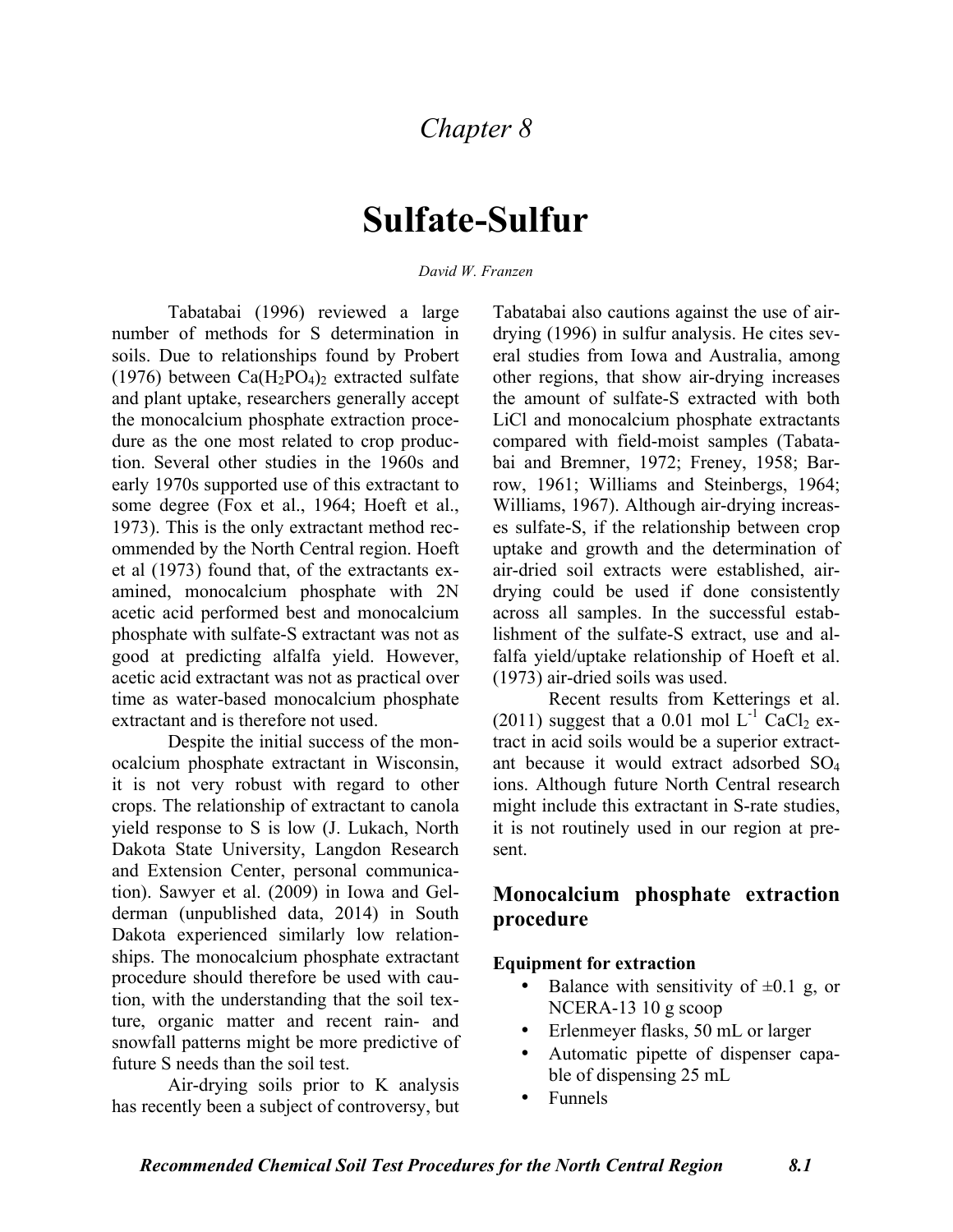- Reciprocating shaker capable of approximately 200 excursions per minute (epm)
- Whatman no. 42 filter paper or equivalent

## **Reagents**

1. Extracting solution to contain 500 ppm phosphorus: Dissolve 36.6 g of analytical grade  $Ca(H_2PO_4)$ . H<sub>2</sub>O in deionized water and bring to a volume of 18L.

2. Standard sulfate stock solution, 500 ppm S: Weigh out 2.717 g analytical grade  $K_2SO_4$ (oven dry at  $100^{\circ}$ C) and transfer to 1 L volumetric flask. Fill to volume with extracting solution.

## **Procedure**

1. Pass air-dried soil through a 10-mesh sieve. 2a. Mineral soils: Scoop 10 g of dried, crushed (10-mesh) soil into 50 mL Erlenmeyer flasks.

2b. Peats and mucks: Due to the high waterholding capacity of organic soils, use 50 mL of extracting solution (see step 3 below). Therefore, record the weight of organic soil delivered with the 10 g scoop. The extra dilution from the 50 mL of extracting solutions will require doubling the S reading obtained from the standard curve. To allow for the low bulk density of organic soils, record the weight of the soil delivered in the 10 g scoop. Then multiply the calculated ppm in soil (see step 6 in the determination procedure) by 10 g per actual weight.

3. Add 25 mL calcium phosphate solution (maintain 2.5-1 ratio of extractant to mineral soil) to each flask and shake at 200+ epm for 30 minutes.

4. Filter the extracts into sample tubes suitable for analysis. If necessary for the analysis, use charcoal to obtain a clear filtrate.

*Alternative seed solution*

Some NC labs use the following reagent due to inconsistency of the previously described basic seed solution.

1. Place a 500 mL volumetric flask on an electric mixer. Place a stirring rod into the flask and turn on the mixer.

2. While the stirrer is running:

Add 250 mL distilled and deionized water (DI water) 75 g sodium chloride (NaCl), 30 mL concentrated HCl, 100 mL absolute ethanol and 50 mL glycerol. Add additional DI water to bring volume up to 500 mL and let dilution mix until the solution turns clear.

This seed solution alternative reagent should be added to the extracting solution at the same volume and in the same sequence as the basic seed solution.

# **Instrumentation methods used to determine extracted S**

Sulfate-S in a monocalcium phosphate extract is measured using a nephelometer, which measures the BaSO<sub>4</sub> precipitate cloud produced by adding  $BaCl<sub>2</sub>$  to the extract. Alternatively, it might be measured using a colorimeter or spectrophotometer after adding BaCl<sub>2</sub>, which measures transmittance of light through the extract. Both instruments should produce similar results. Inductively coupled plasma (ICP) is also used to measure sulfate levels in solution, as well as organic and inorganic S. The advantage of ICP might be its low standard error and the absence of a need for another reagent or charcoal. However, the correlation of ICP with the turbidimetric procedure to follow is lower at sulfate concentrations above 25 ppm (Figures 1a, 1b).

## **Turbidimetric procedure**

This method uses the development of BaSO4 precipitate in slight acidity when excess  $BaCl<sub>2</sub>-2H<sub>2</sub>O$  is added to a solution that contains sulfate-S. Gum acacia, gelatin or glycerol is often added to stabilize the suspension. The density of the suspension is then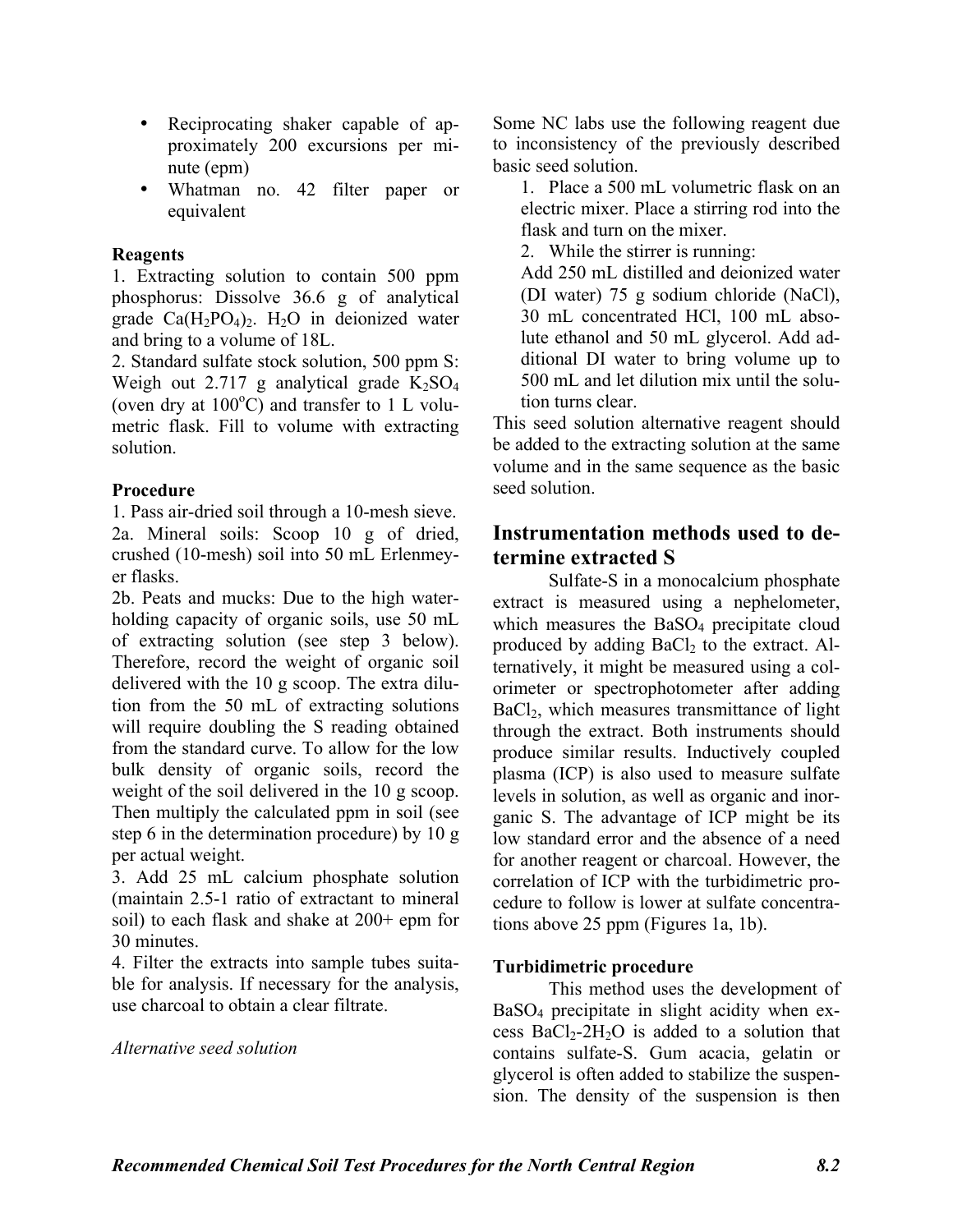measured using a spectrophotometer, colorimeter or nephelometer. Exact duplication of the conditions under which the suspension is formed is required. The rate and extent of formation, its stability and optical qualities of the suspension are affected by the temperature of the solution, acidity, size of the  $BaCl<sub>2</sub>.2H<sub>2</sub>O$  granules, quantity of  $BaCl<sub>2</sub>.H<sub>2</sub>O$ added, time and rate of stirring, time standing of the suspension before measurement, and the presence of impurities (Hesse, 1957; Kolthoff and Sandell, 1952; Reisenauer et al., 1973).

The slightly acidic state of the extractant is required to prevent the precipitation of Ba salts. Co-precipitation of  $Ba(OH)_2$  is also prevented by the acid solution. The most suitable solution of HCl to promote precipitation of BaSO4 is 0.05 M HCl (Kolthoff et al., 1952). Most procedures in regional soil testing laboratories use 0.5 M HCl in their final solutions because it provides coarser BaSO4 crystals. Laboratories have also used the addition of  $BaCl<sub>2</sub>$ -gelatin reagent to a sample with containing 0.045 M HCl. In most turbidimetric procedures, a seed solution of known sulfate is added to promote formation of BaSO<sub>4</sub> crystals.

In samples with low sulfate levels, dissolved organic matter might cause low results, whereas samples with high sulfate levels may give higher results due to the organic matter. Organic matter interference can be eliminated with the addition of activated charcoal to the soil extract (Bardsley and Lancaster, 1960).

## **Equipment**

#### 1. Scoops

a. One to hold 0.15 g charcoal

b. One to hold  $0.3$  g BaCl<sub>2</sub>.H<sub>2</sub>O crystals

2. Magnetic stirrer and ½-inch stirring bars

3. Timer with a second hand

4. Nephelometer with a 420 nm filter, Spec 20 colorimeter or equivalent

#### **Reagents**

1. Seed solution: 20 ppm S in 5.8 M HCl. Dissolve 0.1087 g analytical grade  $K_2SO_4$  in 500 mL deionized  $H_2O$  and add 500 mL concentrated HCl. Drop a Teflon-coated magnet into the  $K_2SO_4/H_2O/HCl$  mixture and and place on a magnetic stirrer. Slowly add 2 g powdered gum acacia while stirring to avoid lump formation. Keep refrigerated when not in use.

2. Barium chloride crystals  $(BaCl<sub>2</sub>.2H<sub>2</sub>O 20-$ 30 mesh)

3. Darco G-6 activated carbon (charcoal). Add  $Ca(H_2PO_4)_2$  extracting solution to thoroughly wet the carbon. Cap the container, shake and filter slowly with suction using a Buchner funnel. Wash three times with deionized water. Sample the last increment and test for sulfate-S by adding  $BaCl<sub>2</sub>$  and HCl. If leachate contains S, pour carbon into beaker and add deionized water. Repeat the procedure above. When no S is detected, dry in oven and keep dry carbon or charcoal in a closed bottle.

| Working standards |
|-------------------|
|                   |

| Volume of     | Final   | $SO_4^{\text{-2}}$ S in | $SO_4^2S$ |
|---------------|---------|-------------------------|-----------|
| $500$ ppm $S$ | volume* | solution                | in soil   |
| Solution      |         |                         |           |
| mL            |         | ppm                     |           |
| 1.0           | 500     | 1.0                     | 2.5       |
| 2.0           | 500     | 2.0                     | 5.0       |
| 4.0           | 500     | 4.0                     | 10.0      |
| 6.0           | 500     | 6.0                     | 15.0      |
| 8.0           | 500     | 8.0                     | 20.0      |
| 12.0          | 500     | 12.0                    | 30.0      |

\*Bring working solutions to volume with the extracting solution.

## **Sulfate-S determination procedure on the monocalcium phosphate extract**

1. Add 0.15 g charcoal or carbon to each sample and shake for three minutes.

2. Filter through Whatman no. 42 filter paper or equivalent-grade filter paper.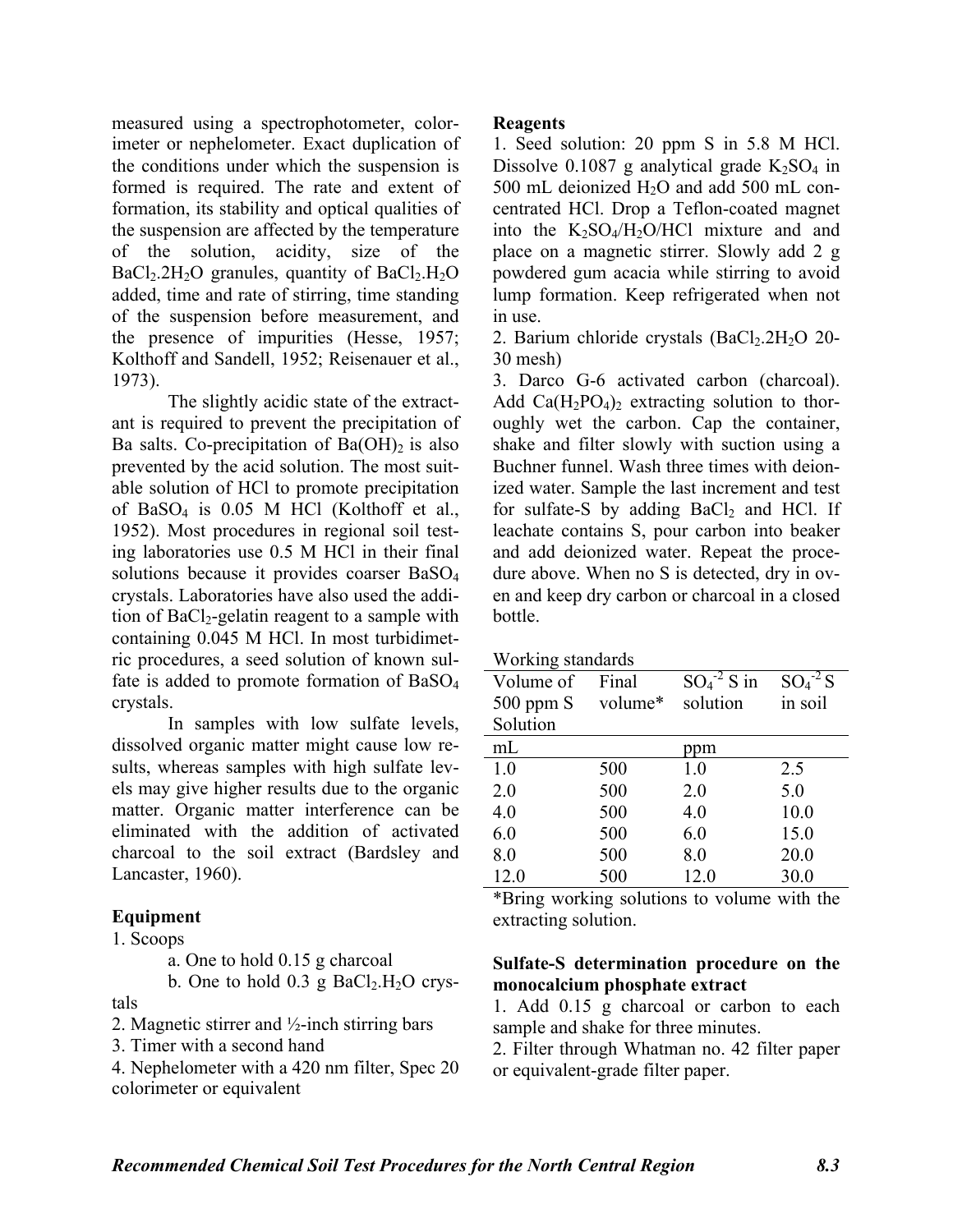3. Shake 25 mL portions of a series of working standards with 0.15 g of charcoal or carbon for three minutes and filter.

4. To mL aliquot of soil extracts (step 1 above) and standards (step 3 above), add 1 mL of seed solution and swirl to mix.

5. Place flask on a magnetic stirrer. Add 0.3 g BaCl<sub>2</sub>.2H<sub>2</sub>O crystals. Stir for one minute. At the end of one minute, read the percentage transmittance (on a spectrophoto-meter or colorimeter set at 420 nm) or the optical density (nephelometer). Set 100 percent transmittance or zero optical density with extracting solution to which no reagents have been added.

6. Plot percentage transmittance readings against concentrations on semi-log paper, or program the computer to determine the relationship. Read ppm sulfate-S in the soil extracts from the standard curve and multiply by 2.5 to determine ppm in the soil sample.

#### **ICP procedure**

Pritchard and Lee (1984) detailed the ICP procedure for analysis of S in extracts. The wavelength of the detected emission was 180.735 nm. In Shirisha et al., 2010, the extractant used on the soil samples was 0.15 percent CaCl2. In Kettering et al. 2011, the extractants compared included both 0.01 mol  $L^{-1}$  CaCl<sub>2</sub> and 0.01 mol  $L^{-1}$  Ca(H<sub>2</sub>PO<sub>4</sub>)<sub>2</sub>. Neither Shirisha et al. (2010) nor Kettering (2011) related any extraction of any soil to crop response. The experiments merely compared the readings obtained from ICP with one or more extracts to determination by turbidimetry. The study by Shirisha (2010) did not use carbon or charcoal prior to determination. The relationship of turbidity-S to ICP-S in Shirisha et al., 2010 can be seen in Figure 1a. The authors stated that the samples with below pH 7.9 had an  $R^2$  of between 0.91 and 0.93. However, the samples with pH 8-8.3 only had an  $R^2$  of 0.12, due to interference of certain ions in the turbidimetric determination. The set of 79 samples in Figure 1a had

an  $R^2$  of 0.89, while the  $R^2$  was only 0.62 when a value greater than 25 ppm was included (Figure 1b). It was also noted that ICP was not as precise as the turbidimetric determination when readings were very low.



**Figure 1a. Relationship of CaCl<sub>2</sub> extracted sulfate-S determined by ICP and determined using the standard turbidimetric procedure when ICP-S is less than 25 ppm. Sharisha et al., 2010.**



Figure 1b. Relationship of CaCl<sub>2</sub> extracted **sulfate-S determined by ICP and determined using the standard turbidimetric procedure when ICP-S is greater than 25 ppm. Sharisha et al., 2010.**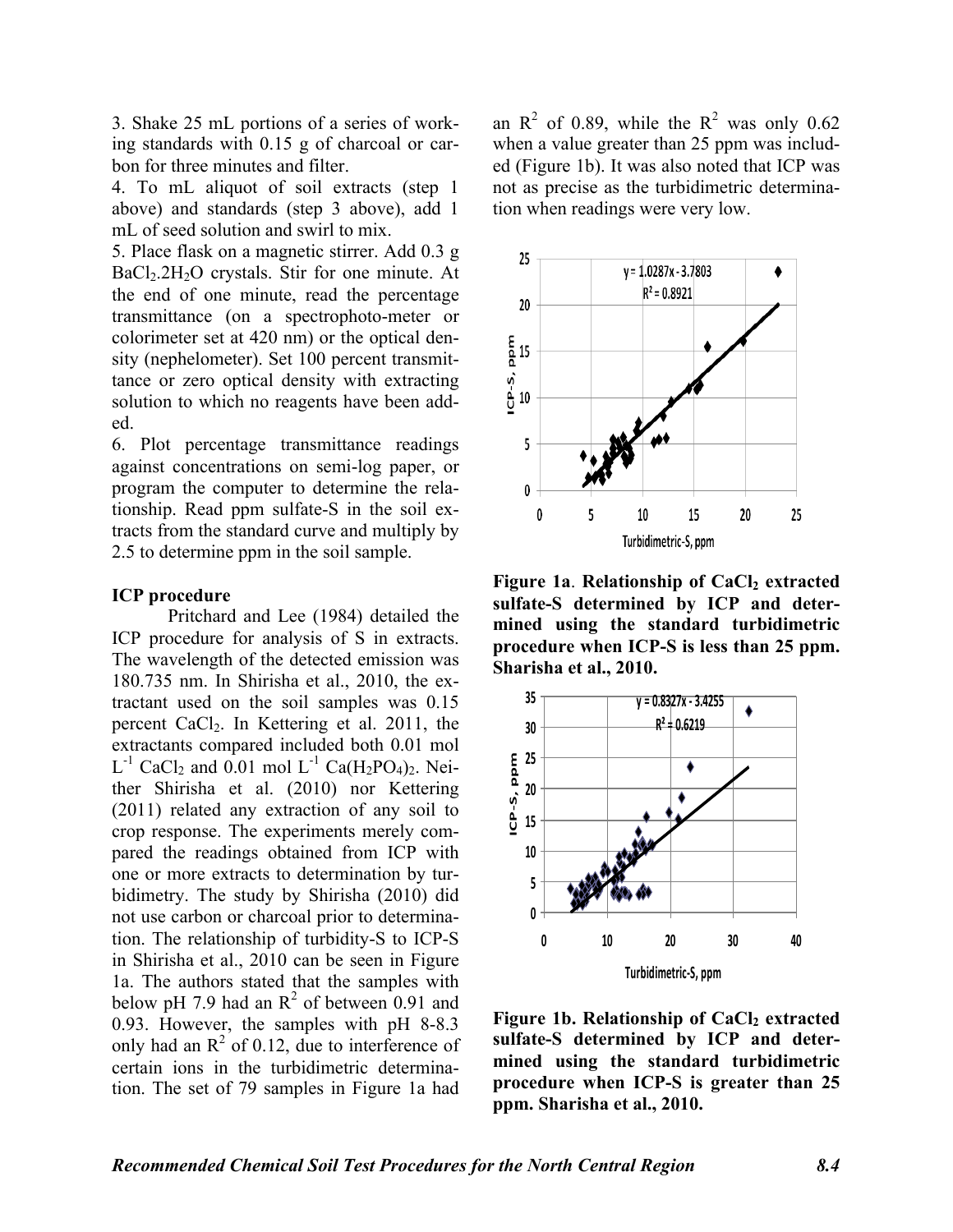The Kettering et al. (2011) study noted large variability in readings from the  $Ca(H_2PO_4)_2$  extract between replicates and soils. The  $Ca(H_2PO_4)_2$  extract also extracted more S from soils higher in organic matter. The authors noted that maybe this was a good thing, but no calibration work was conducted to determine whether the higher extraction was related to less risk of crop response to S. One explanation for higher S readings in the higher organic matter soils was particulate interference and yellowing of the solution in one soil in particular. Contrary to Shirisha et al. (2010), Kettering et al. (2011) observed lower ICP readings compared to turbidimetric. This finding is easier to explain due to the tendency of ICP to determine total S in the extract and not just sulfate ions. Kettering et al. (2011) stated that ICP would be preferred over the turbidimetric method. The main reason given was that adding charcoal to the turbidimetric method removed organic S, which might be available to plants and therefore not measured with the method. Again, no field calibration was conducted to determine if the theory was relevant.

Use of currently recommended procedures for sulfur availability should be used with caution if they are meant to be predictive of crop response. As they currently are written, results might under- or over-estimate the chance of crop response.

#### **References**

- 1. Bardsley, C.E. and J.D. Lancaster. 1960. Determination of reserve sulfur and soluble sulfates in soils. Soil Sci. Soc. Am. Proc. 24:265-268.
- 2. Barrow, N.J. 1961. Studies on mineralization of sulphur from soil organic matter. Aust. J. Agric. Res. 12:306- 319.
- 3. Combs, S.M., J.L. Denning, and K.D. Frank. 1998. Sulfate-Sulfur, Chapter

8, p. 35-40. In Recommended chemical soil test procedures for the North Central region. North Central Regional Research Publication No. 221 (Revised). Missouri Agri. Exp. Sta. SB 1001. Columbia, MO.

- 4. Fox, R.L., R.A. Olson, and H.F. Rhoades. 1964. Evaluating the sulfur status of soils by plant and soil tests. Soil Sci. Soc. Am. Proc. 28:243-246.
- 5. Freney, J.R. 1958. Determination of water-soluble sulphate in soils. Soil Sci. 86:241-244.
- 6. Hesse, P.R. 1957. The effect of colloidal organic matter on the precipitation of barium sulfate and a modified method for determining soluble sulfate in soils. Analyst 82:710-712.
- 7. Hoeft, R.G., L.M. Walsh, and D.R. Keeney. 1973. Evaluation of various extractants for available soil sulfur. Soil Sci. Soc. Am. Proc. 37:401-404.
- 8. Kettering, Q., C. Miyamoto, R.R. Mathur, K. Dietzel, and S. Gami. 2011. A comparison of soil sulfur extraction methods. 2011. Soil Sci. Soc. Am. J. 75:1578-1583.
- 9. Kolthoff, I.M. and E.B. Sandell. 1952. Textbook of Quantitative Inorganic Analysis.
- 10.  $(3<sup>rd</sup>$  Edition). The MacMillian Co., New York.
- 11. Pritchard, M.W. and J. Lee. 1984.Simultaneous determination of boron, phosphorus and sulphur in some biological and soil materials by inductively-coupled plasma emission spectrometry. Analytica Chimica Acta 157:313-326.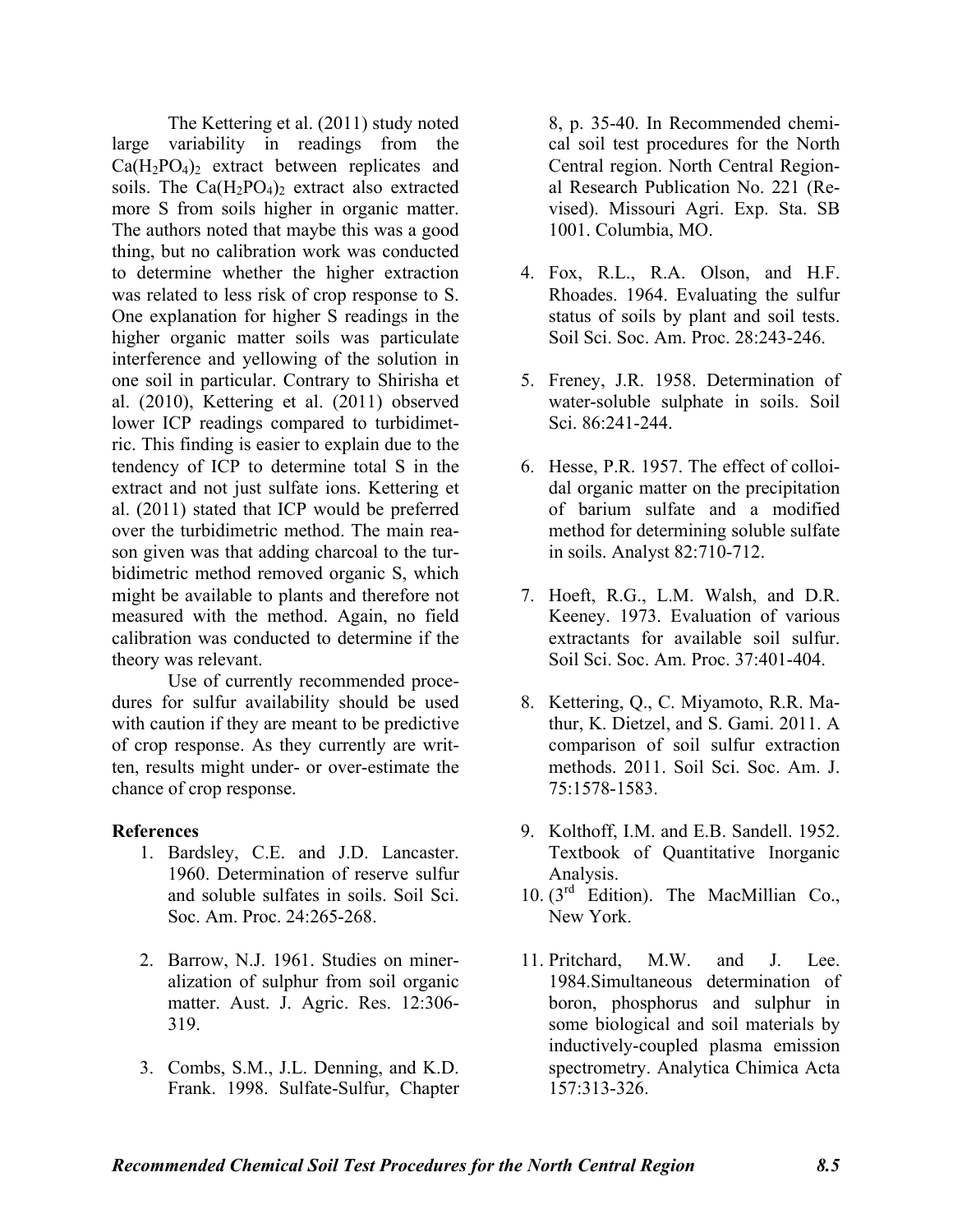- 12. Probert, M.E. 1976. Studies on 'available' and isotopically exchangeable sulphur in some north Queensland soils. Plant Soil 45:461-75.
- 13. Reisenauer, H.M., L.M. Walsh, and R.G. Hoeft. 1973. Testing soils for sulfur, boron, molybdenum and chloride. Chap. 12 *In* L.M. Walsh and J.D. Beaton (ed.) Soil Testing and Plant Analysis, Soil Science Society of America, Madison, WI.
- 14. Shirisha, K., K.L. Sahrawat, K.V.S. Murthy, S.P. Wani, P.N. Gajbhiye, and S. Kundu. 2010. Comparative evaluation of ICP-AES and turbidimetric methods for determining extractable sulfur in soils. Jour. Indian Soc. Soil Sci. 58:323-326.
- 15. Tabatabai, M.A., and J.M. Bremner. 1972. Distribution of total and available sulfur in selected soils and soil profiles. Agron. J. 64:40-44.
- 16. Tabatabai, M.A. 1996. Sulfur. p. 921- 960. *In* J.M. Bartels (ed.) Methods of Soil Analysis, Part 3 Chemical Methods. No. 5 in Soil Science Society of America book series. Soil Science Society of America, American Society of Agronomy, Madison, WI.
- 17. Williams, C.H. 1967. Some factors affecting the mineralization of organic sulphur in soils. Plant Soil 26:205- 223.
- 18. Williams, C.H. and A. Steinbergs. 1964. The evaluation of plantavailable sulphur in soils:II The availability of adsorbed and insoluble sulphates. Plant Soil 21:50-62.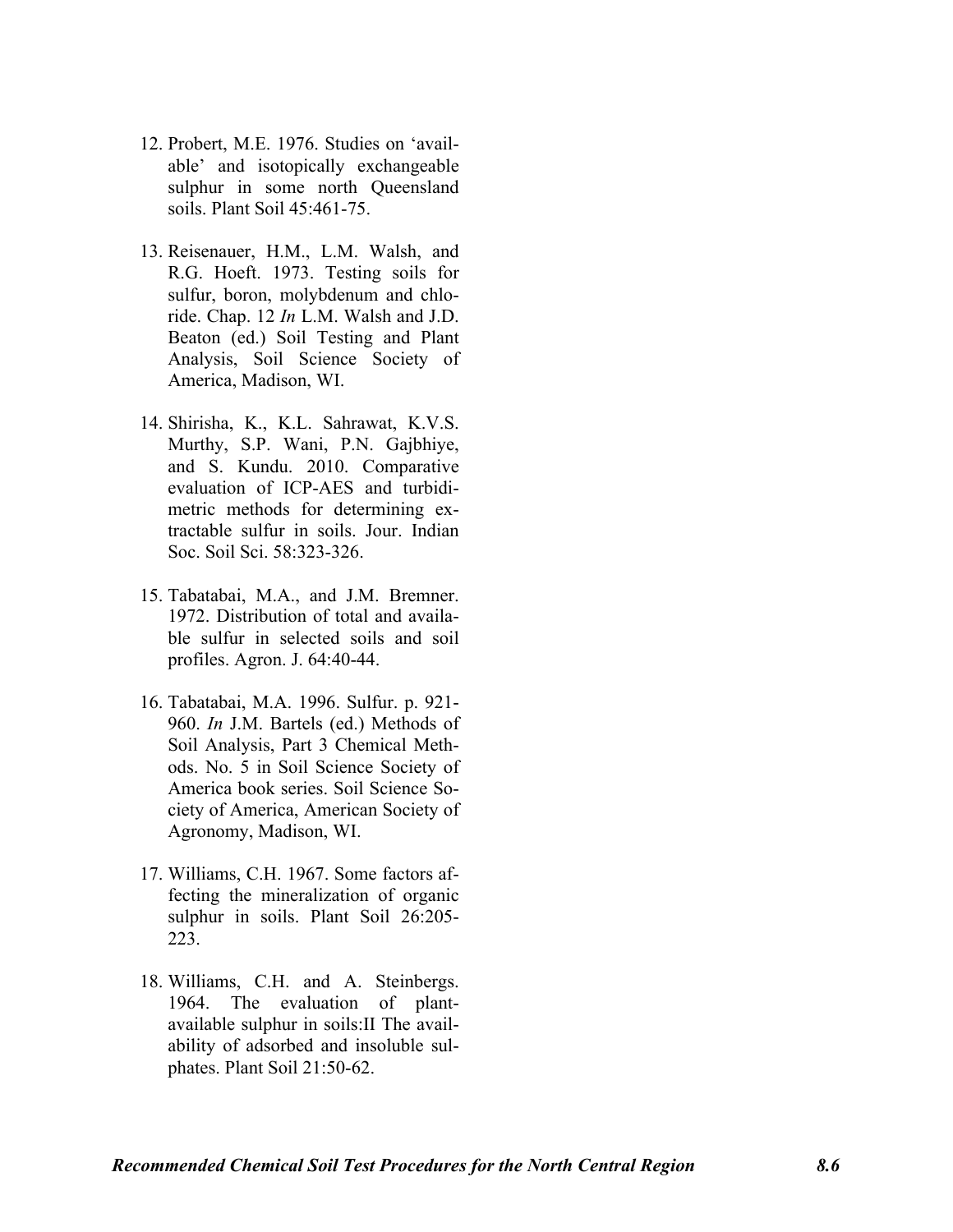# **Micronutrients: Zinc, Iron, Manganese and Copper**

#### *D. A. Whitney*

Deficiencies of zinc (Zn), iron (Fe), manganese (Mn) and copper (Cu) are known to occur in the North Central Region. Of the total crop acreage in the region, however, only a small percentage is affected by micronutrient deficiencies. Zn deficiency has been recognized throughout the region; Fe, Mn, and Cu deficiencies are limited primarily to specific areas.

Over the past three decades, micronutrient soil tests have improved markedly, in part because of improved instrumentation. However, many tests have been developed within a particular problem area and have not been extensively tested for their usefulness across wide areas. More work is needed on relating micronutrient soil tests across geographic and climatic conditions. Most of the state soil testing laboratories in the North Central Region offer tests for one or more of the micronutrients.

Cox and Kamprath (2) found in their extensive review of many extraction procedures, which have been tried for the various micronutrients, that test results need to be supplemented with other information, such as pH, texture and presence of free lime for reliable interpretation.

Micronutrient contamination of samples can occur quite easily if care is not taken in collection and preparation of samples. Soil probes, sample containers and soil grinding equipment should all be checked for potential contamination before being used (see Chapter 1). The effects of sampling and sample storage time on test results have not been fully researched, so before incorporating the tests described in this section into a soil test program, one should study such effects for the specific soil/climatic conditions of a given region.

Sample preparation should follow the guidelines in Chapter 1 of this publication. Additional care in laboratory techniques over those used for the macronutrient tests must be taken within the laboratory in preparing all reagents, cleaning glassware and selecting reagents to avoid contamination.

## **DTPA Extraction**

The DTPA (diethylenetriaminepentaacetic acid) test, a nonequilibrium extraction developed by Lindsay and Norvell (6), has gained wide acceptance because of good correlation for Zn on calcareous soils and the potential for using the same extract for Fe, Mn and Cu. The DTPA test also shows considerable promise for use in monitoring cadmium, nickel and lead in soils that have received sludge applications. The DTPA test is presently being used as the soil test for Zn in Iowa, Kansas, Minnesota, Missouri, Nebraska, North Dakota and South Dakota. In addition, Kansas uses the DTPA test for Fe and Missouri uses the test for Cu, Fe, and Mn when requested.

Lindsay and Norvell (6) showed that the amount of nutrient extracted by the DTPA method is affected by extractant pH, soil-to-solution ratio, chelating agent concentration, shaking time and extraction temperature. Subsequent work by others has shown that extraction intensity and sample preparation also affect the results (4, 5, 10).

Control of extraction conditions is very important for comparable results among laboratories. Most laboratories are following the procedure as developed by Lindsay and Norvell (6), and deviations from this procedure must be carefully monitored to adjust the interpretation levels.

#### **Equipment**

- 1. Atomic absorption, inductively coupled atomic emission (ICP) or direct current plasma atomic emission spectrometers
- 2. Reciprocating or rotating shaker, capable of at least 180 excursions per minute (epm)
- 3. Burets or automatic pipettes, 50 mL Erlenmeyer flasks and filter funnels for extraction
- 4. Standard NCR-13, 10 g soil scoop, (0.85 cc/g)
- 5. Soil pulverizer with 10-mesh, stainless steel sieve checked for micronutrient contamination

#### **Reagents**

1. Extracting Solution: 0.005 M DTPA, 0.01 M  $CaCl<sub>2</sub>$  and 0.1 M triethanolamine (TEA) adjusted to pH 7.3. For 18 L of solution, dissolve 35.4 g of DTPA in 268.6 g of TEA and about 200 mL of demineralized water and stir until dissolved. DTPA is slowly soluble in water but dissolves rapidly in the TEA– $H<sub>2</sub>O$ . Add 26.5 g of CaCl<sub>2</sub>·2H<sub>2</sub>O to about 10 L of micronutrient-free, demineralized water; then add the DTPA/TEA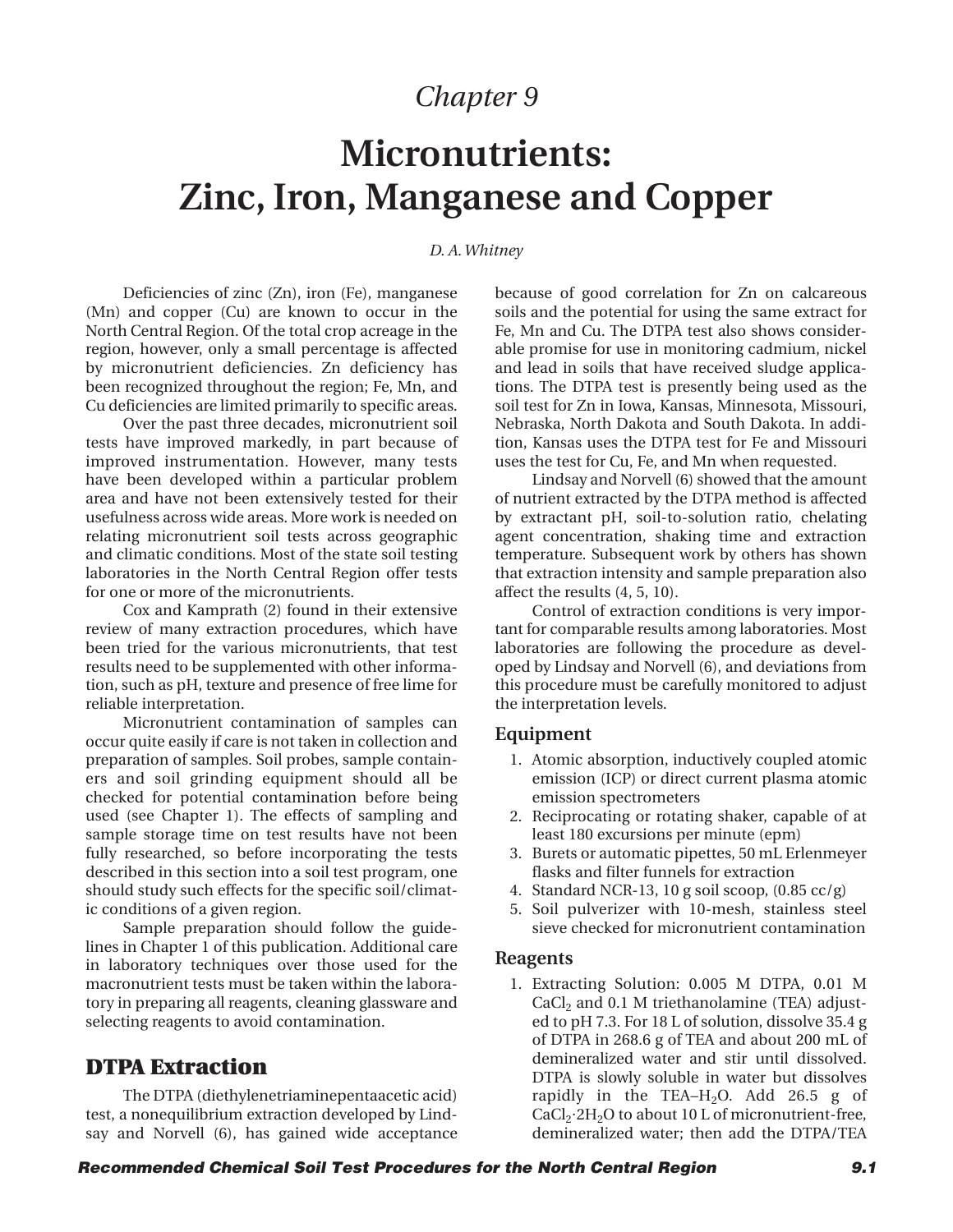mixture and bring to about 17 L with demineralized water. Adjust the pH to 7.3 using concentrated HCl and bring to the 18 L mark. Approximately 70 to 75 mL of HCl will be necessary.

- 2. Stock Standards: 1,000 ppm Zn, 1,000 ppm Fe, 1,000 ppm Mn, 1,000 ppm Cu.
- 3. Working Standards: Standards should be made up in the DTPA extracting solution. Concentration range for standards should cover Zn, 0 to 5 ppm; Fe, 0 to 10 ppm; Mn, 0 to 10 ppm; and Cu, 0 to 2 ppm.

## **Procedure**

- 1. Air dry soil samples and crush to pass a 10 mesh stainless steel sieve. (See Chapter 1 on sample preparation.)
- 2. Scoop 10 g of soil without pressing the soil against the side of the container. Firmly tap the handle of the scoop three times with an 8 inch spatula and level off the soil by passing the spatula over the scoop, holding the spatula at a 90° angle. (See Chapter 2 on the standard soil scoop.)
- 3. Add the measured volume of soil to a 50 mL Erlenmeyer flask, tapping the scoop on the funnel or flask to remove all of the soil from the scoop.
- 4. Add 20 mL of extracting solution (1:2 soil-tosolution ratio) to each flask and shake at 180 or more epm for 2 hours.
- 5. Filter through Whatman No. 42 filter paper or similar grade paper. Refilter if extract is cloudy. Those samples high in extractable Fe will have a yellow color.
- 6. Carry a blank through the entire procedure with each run.
- 7. Read samples on the AA, ICP or DCP spectrometer unit using appropriate standards and instrument settings.
- 8. Report as ppm Zn, Fe, Mn or Cu in the soil:

ppm in soil  $=$  ppm in extract  $\times$  2.

# **0.1 M HCl Extraction for Zinc**

This procedure is based on the assumption that all or a portion of the soil Zn that will become available for plant uptake during a growing season is acid soluble. The quantity of acid-soluble Zn extracted serves as an index of Zn availability (12). The method is primarily for determining acid-extractable Zn in neutral and acid soils. It is not suitable for alkaline soils with excess calcium carbonate because of the neutralization of the acid in the extracting solution, unless some adjustment in the interpretation of

results is made for the excess lime. Nelson, Boawn, and Viets (8) used "titratable alkalinity" as a correction. They also recommended repeated extractions on highly calcareous soils until the pH of the suspension is below 2.0. On calcareous soils, the DTPA test is recommended over the 0.1 M HCl procedure.

The 0.1 M HCl test has been used quite successfully throughout the North Central Region and is presently used in Michigan, Ohio and Wisconsin. The 0.1 M HCl test was developed with little coordination of procedures among states. Thus, procedural differences exist among laboratories. Sorensen et al. (11) showed that soil properties, soil-to-solution ratio and length of extraction all affected the amount of Zn extracted. Variations in the method used must be taken into account when comparing Zn extracted and the interpretation of the results. The method presented here is the procedure developed at the University of Missouri (1).

## **Equipment**

- 1. Atomic absorption spectrophotometer
- 2. Reciprocating or rotary shaker capable of at least 180 epm
- 3. Standard NCR-13, 5 g scoop (85 cc/g)
- 4. Burets or automatic pipettes, 50 mL Erlenmeyer flasks and filter funnels for extraction
- 5. Soil pulverizer and 10-mesh stainless steel sieve checked for Zn contamination

## **Reagents**

- 1. Zn-free, demineralized water
- 2. Redistilled 6 M HCl (reagent-grade concentrated HCl could be used if Zn-free)
- 3. Zn stock standard 1,000 ppm Zn
- 4. Working Zn Standards: Prepare working standards by diluting aliquot of the stock (1,000 ppm Zn) with the extracting solution to cover the normal range in the soil. Standards of 0, 0.1, 0.5, 1.0 and 2.0 ppm will cover the critical range.
- 5. Extracting Solution: Add 300 mL of the redistilled 6 M HCl to about 10 L of the Zn-free, demineralized water and mix. Bring to a final volume of 18 L with demineralized water and mix well.

## **Procedure**

- 1. Air dry soil samples and crush to pass a 10 mesh sieve (see Chapter 1 on sample preparation).
- 2. Scoop 5 g of soil without pressing the soil against the side of the container. Firmly tap the handle of the scoop three times with an 8 inch spatula and level off the soil by passing the spatula over the scoop, holding the spatula at a 90° angle (see Chapter 2 on the standard soil scoop).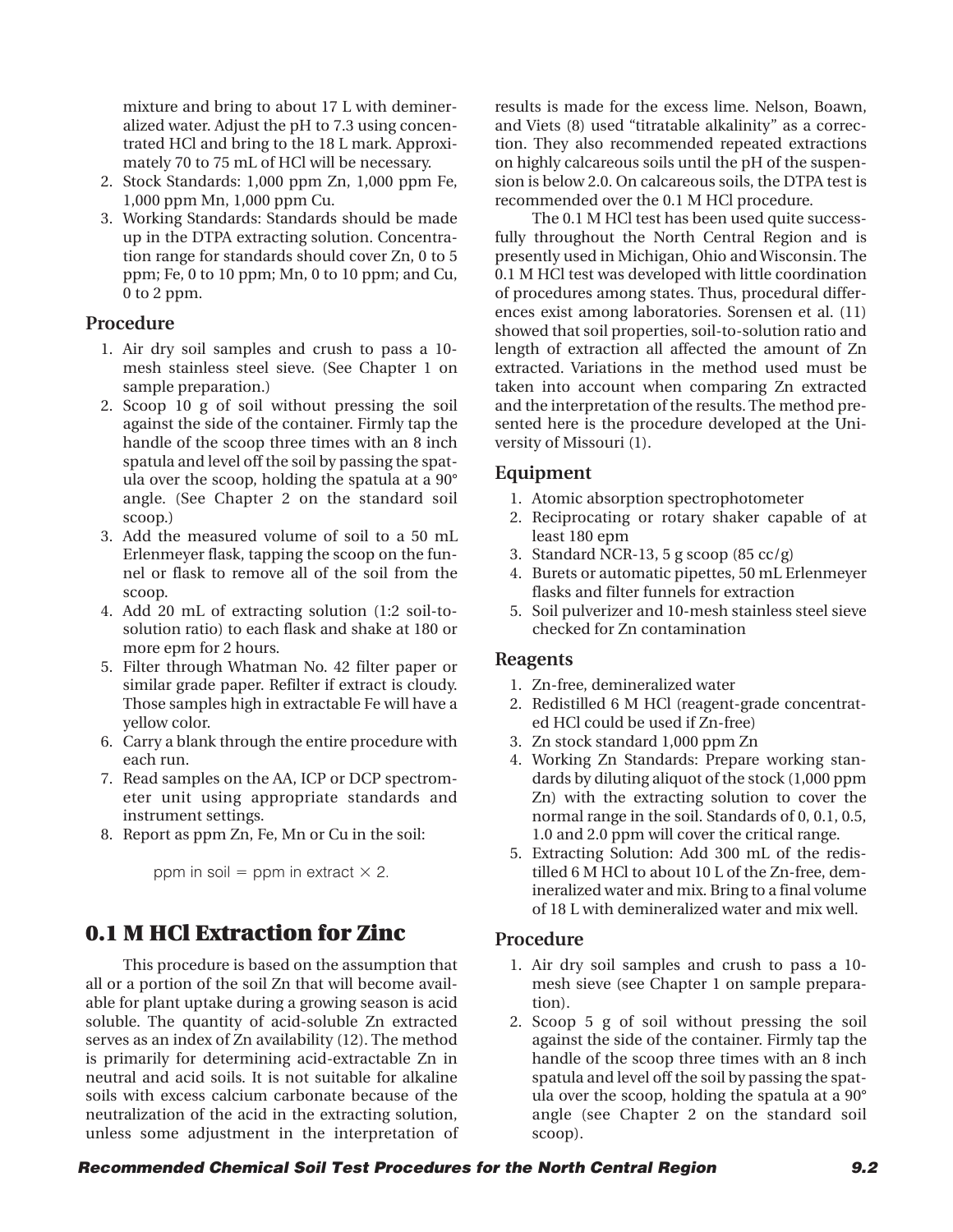- 3. Add the measured volume of soil to a 50 mL Erlenmeyer flask, tapping the scoop on the transfer funnel or flask to remove all of the soil from the scoop.
- 4. Add 20 mL of the extracting solution to each flask, place on the shaker and shake at 180 epm or more for 30 minutes.
- 5. Filter through washed Whatman No. 2 filter paper (or equivalent) into 30 mL polypropylene beakers.
- 6. Carry a blank through the entire procedure with each run.
- 7. Determine Zn in the extracts with the AA unit using appropriate instrument settings and Zn standards.
- 8. Report results as ppm Zn in the soil:

ppm in soil  $=$  ppm in extract  $\times$  4.

# **0.033 M H<sub>3</sub>PO<sub>4</sub> Extraction for Manganese**

Three states in the North Central Region: Michigan, Ohio, and Wisconsin, are testing for Mn. Wisconsin is using 0.033 M  $H_3PO_4$  (3) as their extracting solution. Ohio and Michigan are using 0.1 M HCl. The method presented here is the procedure developed in the Ohio Agricultural Research and Development Center Research-Extension Analytical Laboratory, Ohio State University, Wooster.

## **Equipment**

- 1. Atomic absorption spectrophotometer
- 2. Reciprocating or rotary shaker, capable of at least 180 epm
- 3. Standard NCR-13, 1 g stainless steel scoop (.85  $cc/g$ )
- 4. Burets or automatic pipettes, 50 mL Erlenmeyer flasks and filter funnels for extraction
- 5. Soil pulverizer and 10-mesh stainless steel sieve checked for Mn contamination

#### **Reagents**

- 1. Manganese-free, demineralized water
- 2. Concentrated  $H_3PO_4$  (85.5 percent)
- 3. Mn stock standard of 1,000 ppm Mn
- 4. Extraction Solution: Dilute 2.25 mL of concentrated  $H_3PO_4$  to a volume of 1.0 L with the manganese-free, demineralized water.
- 5. Mn Working Standards: From the 1,000 ppm Mn standard, prepare working standards of 0, 0.5, 1.0, 2.0 and 4.0 ppm Mn in the extracting solution. Additional standards may be necessary for samples low in extractable Mn.

#### **Procedure**

- 1. Air dry soil samples and crush to pass a 10-mesh sieve. (See Chapter 1 on sample preparation.)
- 2. Scoop 1 g of soil without pressing the soil against the side of the container. Firmly tap the scoop handle three times with an 8 inch spatula and level off the soil by passing the spatula over the scoop, holding the spatula at a 90° angle. (See Chapter 2.)
- 3. Add the measured volume of soil to a 50 mL Erlenmeyer flask, tapping the scoop on the transfer funnel or flask to remove all of the soil from the scoop.
- 4. Add 10 mL of the extracting solution to each flask, place on the shaker and shake for 10 minutes at 180 epm.
- 5. Filter through Whatman No. 1 filter paper or similar grade filter paper.
- 6. Carry a blank through the entire procedure with each run.
- 7. Determine Mn in the extracts with the AA unit using appropriate instrument settings and Mn standards. For precise Mn readings on samples testing less than 1 ppm Mn, the AA should be recalibrated on lower standards than shown for the working standards. Randall (9) has reported calcium (Ca) interference in determination of Mn by atomic absorption using an  $H_2$  and air flame. The addition of a final concentration of 150 ppm Ca and 0.24 M HCl to the soil extracts and standards effectively masked the interference. Watson (Ohio State, personal communication) has reported no Ca interference from up to 300 ppm Ca in determination of Mn by atomic absorption using an acetylene and air flame or by inductive coupled plasma (ICP) emission spectroscopy. Each laboratory should check for interferences within their laboratory technique before using the procedure.
- 8. Report results as ppm Mn in the soil:

ppm Mn in soil  $=$  ppm in extract  $\times$  10.

# **1 M HCl Extraction for Copper in Organic Soils**

The 1 M HCI extraction for Cu currently being used in Michigan is for organic soils (7) and is not recommended for use on mineral soils. The procedure presented here is the procedure used at the Michigan State University, Soil and Plant Nutrient Laboratory.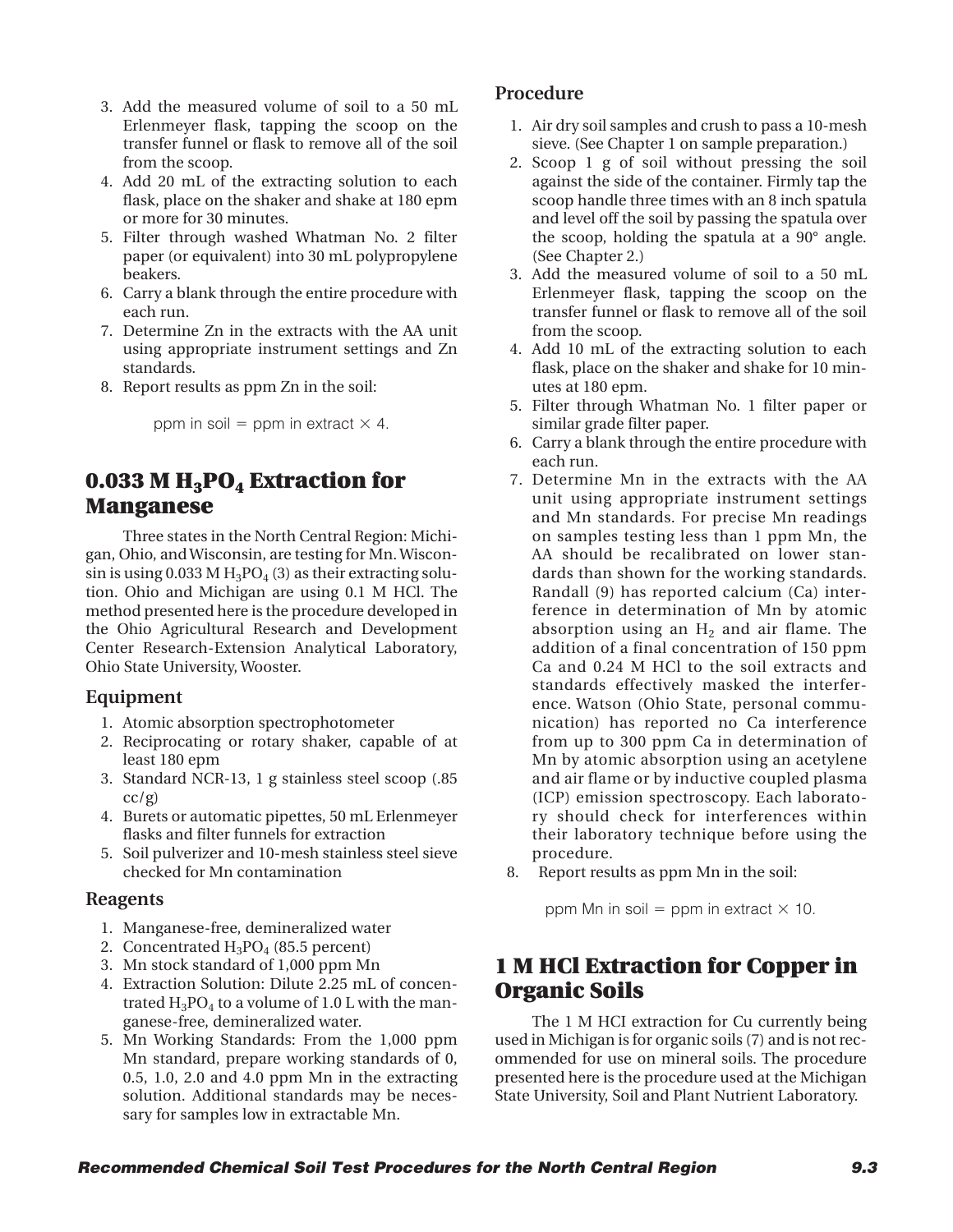## **Equipment**

- 1. Atomic absorption spectrophotometer
- 2. Balance with 0.01 g readability
- 3. 50 mL Erlenmeyer flasks
- 4. Reciprocating or rotating shaker capable of at least 180 excursions per minute (epm)
- 5. Burets and beakers

#### **Reagents**

- 1. Extracting Solution: For 1 M HCl, dilute 86.2 mL of concentrated HCl to a volume of 1.0 L with distilled, deionized water.
- 2. Working Copper Standards: From a 1,000 ppm standard solution, prepare working standards of 0, 1.0, 2.0, 3.0, 4.0, and 5.0 ppm. Make to volume with the extracting solution.

#### **Procedure**

- 1. Air dry soil samples and crush to pass a 10 mesh sieve. (See Chapter 1 on sample preparation.)
- 2. Weigh out 2.0 g of soil and transfer soil to a 50 mL Erlenmeyer flask.
- 3. Add 20 mL of extracting solution and shake for 1 hour on a rotating or reciprocating shaker at 180 epm.
- 4. Filter extracts through Whatman No.2 or similar grade filter paper.
- 5. Carry a blank through the entire procedure with each run.
- 6. Determine Cu in the extracts with the AA unit using appropriate instrument settings and Cu standards.
- 7. Report results as ppm Cu in the soil:

ppm in soil  $=$  ppm in extract  $\times$  10.

## **References**

1. Brown, J. R., J. Garrett, and T. R. Fisher. 1977. Soil Testing in Missouri. University of Missouri-Columbia, Extension Division. Extension Circular 923.

- 2. Cox, F. P., and E. J. Kamprath. 1972. Micronutrient soil tests. p. 289-317. *In* J. J. Mortvedt et al. (ed.). Micronutrients in Agriculture, Soil Sci. Soc. Amer. Inc., Madison, Wis.
- 3. Hoff, D. J., and J. J. Mederski. 1958. Chemical methods of estimating available soil manganese. Soil Sci. Soc. Amer. Proc. 22:129-132.
- 4. Kahn, A. 1979. Distribution of DTPA-extractable Fe, Zn and Cu in soil particle-size fractions. Comm. Soil Sci. Plant Anal. 10:1211-1218.
- 5. Kahn, A., and P. N. Soltanpour. 1978. Effect of wetting and drying on DTPA-extractable Fe, Zn, Mn and Cu in soils. Comm. Soil Sci. Plant Anal. 9:193-202.
- 6. Lindsay, W. L., and W. A. Norvell. 1978. Development of a DTPA soil test for zinc, iron, manganese, and copper. Soil Sci. Soc. Amer. J. 42:421-428.
- 7. Lucas, R. E. 1948. Chemical and physical behavior of copper in organic soils. Soil Sci. 66:119- 129.
- 8. Nelson, J. L., L. C. Boawn, and F. G. Viets, Jr. 1959. A method for assessing zinc status of soils using acid extractable zinc and "titratable alkalinity" values. Soil Sci. 88:275-283.
- 9. Randall, G. W. 1972. Estimation and correction of Mn deficiency in Wisconsin soils. Ph.D. Thesis, University of Wisconsin, Madison.
- 10. Soltanpour, P. N., A. Kahn, and W. L. Lindsay. 1976. Factors affecting DTPA-extractable Zn, Fe, Mn and Cu from soils. Comm. Soil Sci. Plant Anal. 7:797-820.
- 11. Sorensen, R. C., D. D. Oelsligle, and Delno Knudsen. 1971. Extraction of Zn, Fe, and Mn from soils with 0.1 M hydrochloric acid as affected by soil properties, solution:soil ratio and length of extraction period. Soil Sci. 111:352-359.
- 12. Tucker, T. C. and L. T. Kurtz. 1955. A comparison of several chemical methods with the bio-assay procedure for extracting zinc from soils. Soil Sci. Soc. Amer. Proc. 19:477-481.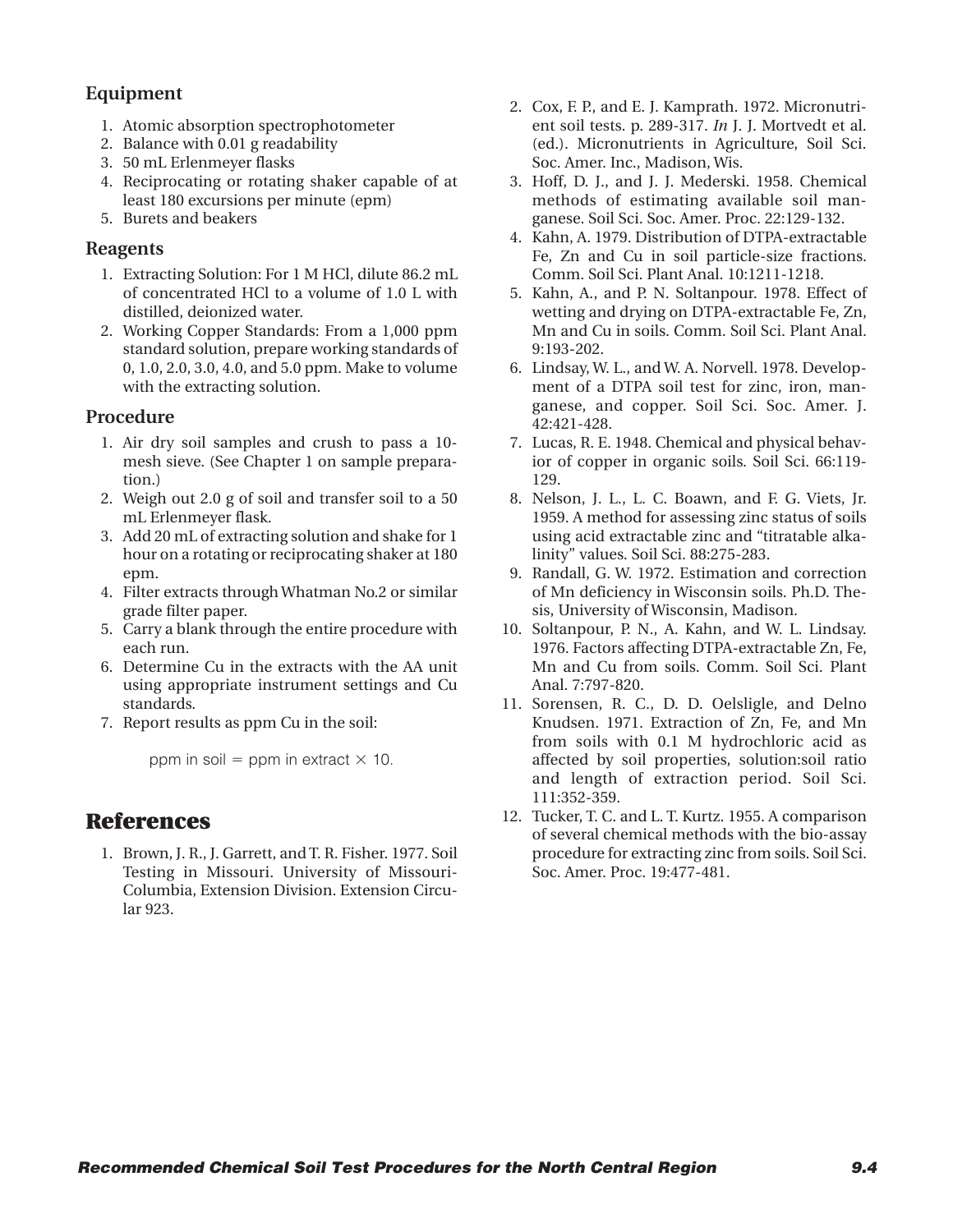# **Boron**

*M. E. Watson*

Boron (B) is an essential nutrient to living plants (16). It has been characterized as a micronutrient because of the small quantity required to support optimum plant growth. B concentrations usually range from 5 to 80 µg per gram of dry plant tissue across plant species. The interval between deficiency and toxicity is narrow for most plant species. Some of the plants most sensitive to B deficiency are celery, cauliflower, cabbage, brussels sprouts, alfalfa, red clover, white clover, apple trees and pear trees.

Plants obtain B from soluble B forms present in the soil. According to Lindsay  $(8)$ ,  $H_3BO_3$  is the predominant B species in soil solution. Only at pH above 9.2 is the  $H_2BO_3$  species expected to become predominant in soils.

Ideally, the test for soil B should measure the form of B that is most important to plants. A successful soil B test must, however, be able to measure the amount of B that is immediately available, as well as that potentially available to plant roots. The better the correlation between plant absorption of B and the measure of B in the soil, the more useful the test. The B test must be sensitive enough to allow accurate measurements of concentrations (either high or low) which are important to the plant. In addition, the test must be free from major interferences caused by other chemical constituents in the soil extract.

Berger and Truog (2) divided soil B into three categories: total B, acid-soluble B  $(H<sub>2</sub>SO<sub>4</sub>)$ , and watersoluble B. They concluded that water-soluble B correlated best with the incidence of black spot in garden beets. Work by Berger and Truog (3), as well as Starck, Truog and Attoe (17), showed that all the B added to a mineral soil could be recovered with a boiling hot water extraction. In 1966, Miljkovic, Matthews and Miller (10) related the uptake of B by sunflowers from eight different soils to the concentration of soil B as determined by a hot water extraction. Next to watersoluble B, clay content had the most influence on B uptake. These two variables in a curvilinear regression accounted for 79 percent of the variability in uptake from cultivated surface soil samples.

Hot-water soluble B can be affected by many soil factors. Clays and oxides of iron and aluminum can fix B (5, 15). Also, the soil organic matter content has been shown to be important, particularly for soils that are not highly cultivated (13, 9). The absorption of hot-water soluble B by lucerne (alfalfa) was shown to be greater from coarse texture soils than from fine texture soils (20). A survey by Ouellette and Lachance (12) revealed that when lucerne was the dominant plant species, B deficiency occurred more frequently on coarse texture soils than on fine texture soils. They concluded that about 0.8 lb of B per acre was necessary for normal growth of lucerne on fine texture soils compared to 0.5 lb of B per acre on coarse texture soils. Variations in soil moisture and cultivation may also affect the amount of hot-water soluble B present. Work by Winsor (21) showed that the concentration of hot-water soluble B increased as the soil moisture level increased. The increase occurred both in virgin and cultivated soils, but was much more in virgin soils. The soil texture in this research was fine sand.

Methods that have commonly been used in the past to measure B have been those using quinalizarin and curcumin dyes (2,11). Azomethine-H has been used to complex the B in plant tissue and soil extracts (1, 6, 14, 22, 23). Kowalenko and Luvkulich (7) used a modified curcumin procedure and an acetate buffer extraction (pH 4.8) to measure available soil B.

It must be emphasized that it is extremely important to use the instrument of detection that is recommended by the method. For example, if the method indicates that an inductively coupled plasma spectrograph (ICP) be used, then a colorimeter should not be substituted. Arbitrarily using another type of instrument can lead to serious errors in the analysis.

The Curcumin Method has generally replaced the Quinalizarin Method because concentrated sulfuric acid is not required for curcumin. Disadvantages of the Curcumin Method are that water must be evaporated from the sample, and a great deal of handling is thus required. An advantage of the Curcumin Method over the Azomethine-H Method is that of greater sensitivity. Methods that use ICP have greatly simplified the measurement of B.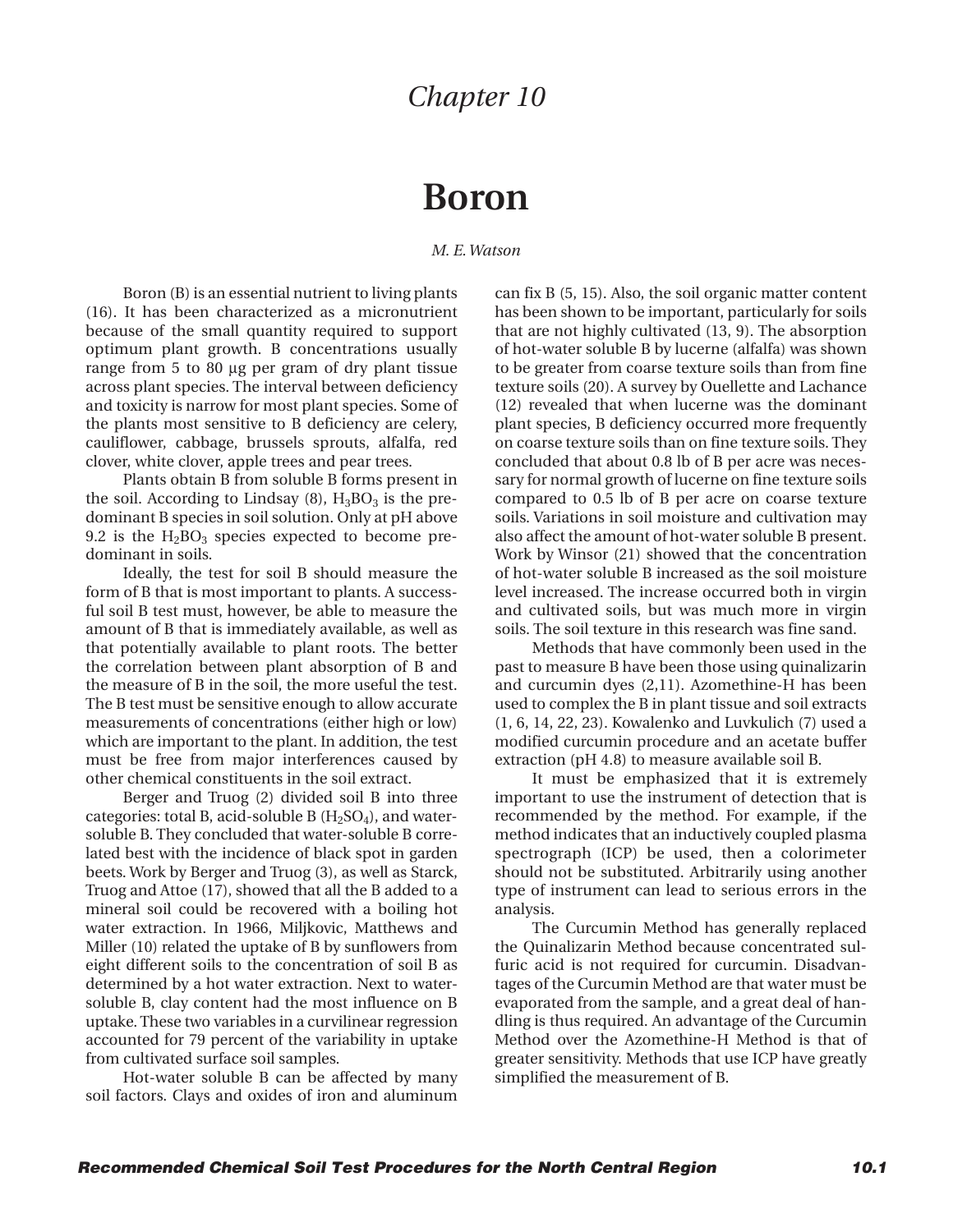# **Hot-Water Extractable Boron**

## **Equipment**

- 1. Standard NCR-13, 10 g soil scoop
- 2. Fiber digestion beakers (600 mL)
- 3. Fiber digestion apparatus
- 4. Centrifuge
- 5. Plastic centrifuge tubes
- 6. Plasticware and/or low boron glassware

## **Reagents**

1. Extracting Solution: Dissolve 1 g of  $CaCl<sub>2</sub> \cdot 2H<sub>2</sub>O$ in deionized water. Make to 1 L volume with high quality, deionized water. Calcium chloride is added to promote soil flocculation.

## **Procedure**

- 1. Scoop 10 g of soil into a 600 mL fiber digestion beaker. Add 20 mL of extracting solution, attach beaker to the condenser of a fiber digestion apparatus, and boil for 5 minutes. Allow solution to cool slightly before removal, but keep warm.
- 2. Remove from apparatus and immediately transfer the suspension to a plastic centrifuge tube. Centrifuge for 15 minutes at 2,700 g. Decant an aliquot from the supernatant extract for analysis.

# **Measurement of Boron Concentration in Extract**

## **Curcumin Method**

#### **Equipment**

- 1. Spectrophotometer or colorimeter capable of measuring absorbance at 545 nm wavelength
- 2. Plastic beakers
- 3. Waterbath

#### **Reagents**

- 1. Stock Standard (1,000 ppm B): Dissolve 5.716 g of  $H_3BO_3$  in about 900 mL of deionized water and dilute to 1 L. Store in polyethylene bottle.
- 2. Working Standard (5 ppm B): Dilute 5.0 mL of 1,000 ppm B solution to 1,000 mL of deionized water.
- 3. Ethyl Alcohol: Use absolute ethyl alcohol to avoid moisture problems, which hinder proper color development.
- 4. Curcumin-oxalic Acid Solution: Dissolve 0.04 g of curcumin and 5.0 g of oxalic acid in 100 mL of absolute alcohol. Keep in a cool, dark place. Use reagent within 2 days; 250 mL of reagent will color 55 samples plus 5 standards.

## **Procedure**

- 1. Pipet a 2 mL aliquot of extract into a plastic beaker. Add 4 mL of curcumin-oxalic acid solution and mix thoroughly by rotating the beaker.
- 2. Evaporate on a waterbath at 55 plus or minus 3°C until the last sample is dry and then continue to heat the residue for at least 15 minutes to ensure dryness.
- 3. Cool and add 25 mL of absolute alcohol. Filter into a clean vial or centrifuge. Read samples in colorimeter at 545 nm.
- 4. Prepare a standard curve by measuring exactly 20 mL of the deionized water into each of five plastic beakers. Add to each beaker exactly the volume of 5.0 ppm B standard as indicated in Table 1. Take a 2 mL aliquot of each solution and follow steps 1, 2 and 3 in the same manner as for the samples.

#### **Table 1. Boron working standards for Curcumin Method.**

| Beaker | Deionized<br>Water | Volume of<br>5 ppm B<br>Standard | Boron<br>in<br>Solution | Boron<br>in<br>Soil |
|--------|--------------------|----------------------------------|-------------------------|---------------------|
|        | mL                 | mL                               | ppm                     | mg/kg               |
| 1      | 20                 |                                  | U                       |                     |
| 2      | 20                 | 0.5                              | 0.12                    | 0.24                |
| 3      | 20                 | 1.0                              | 0.24                    | 0.475               |
| 4      | 20                 | 2.0                              | 0.455                   | 0.91                |
| 5      | 20                 | 3.0                              | 0.65                    | 1.30                |

## **Comments**

To avoid B contamination, it is best to use plasticware where possible. Nitrate at quantities in excess of 20 µg per aliquot can interfere. Evaporation and gentle ignition in the presence of  $Ca(OH)_{2}$  will eliminate nitrate. Heating acid solutions containing B to temperatures above 55°C may result in loss of B if  $Ca(OH)<sub>2</sub>$  has not been added. To prevent loss of B from acid solutions, add sufficient  $Ca(OH)_2$  to make the solution alkaline.

Iron, molybdenum, titanium and zirconium interfere only in unusually high amounts ( more than 300 ppm in B solution to be analyzed) (19).

# **Azomethine-H Method**

#### **Equipment**

- 1. Spectrophotometer or colorimeter capable of measuring absorbance at 420 nm wavelength
- 2. Plasticware
- 3. Whatman No. 42 filter paper or a similar grade of paper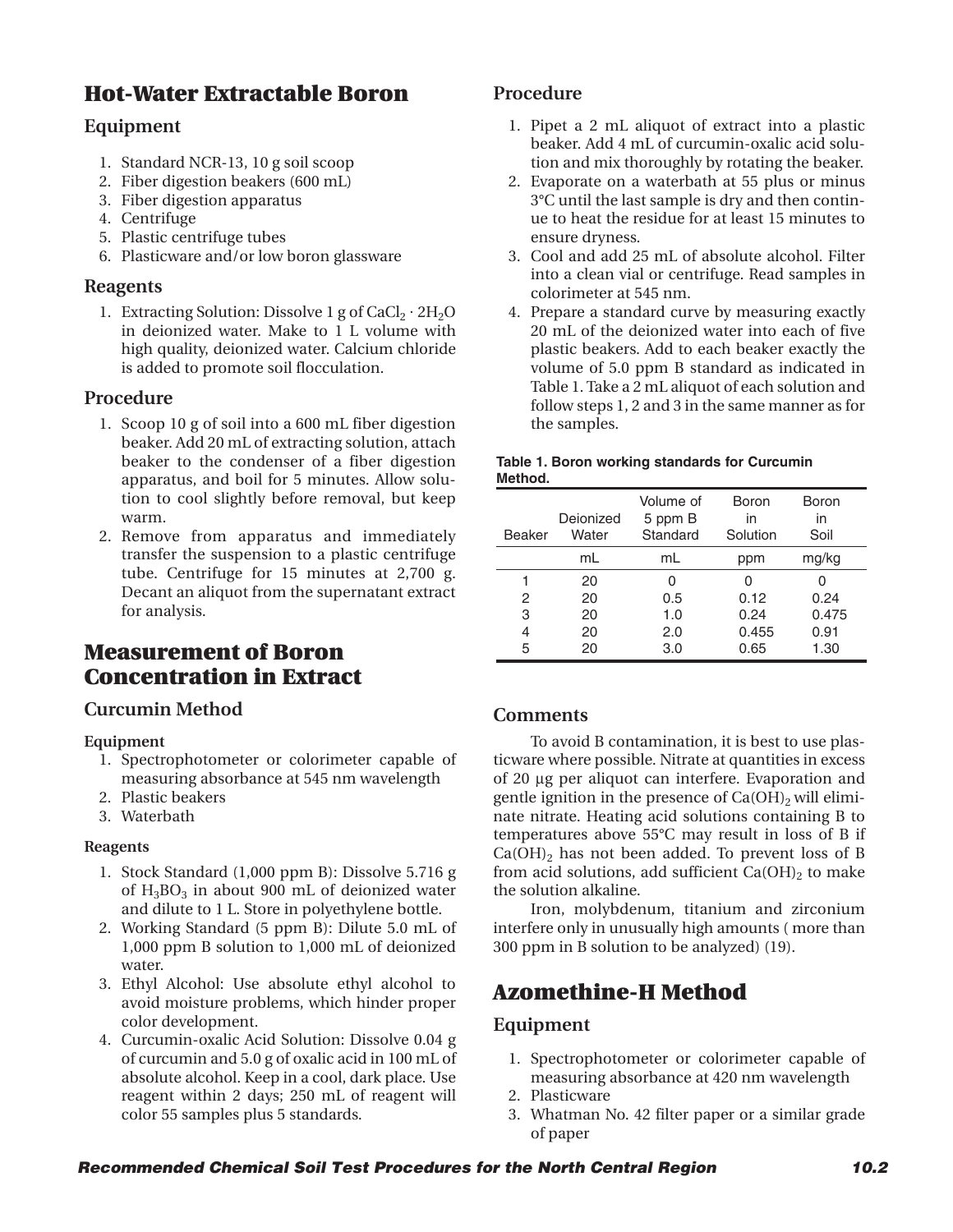## **Reagents**

- 1. Buffer-masking Solution: Dissolve 250 g of ammonium acetate and 15 g of ethylenedinitrilo-tetraacetic acid disodium salt (i.e., disodium ethylenediamine tetraacetate, EDTA disodium salt) in 400 mL of high-quality, deionized water and slowly add 125 mL of glacial acetic acid.
- 2. Azomethine-H Solution: Dissolve 0.45 g of Azomethine-H in 100 mL of 1 percent L-ascorbic acid solution. Prepare fresh reagent each week and store in the refrigerator.
- 3. Boron Stock Solution (1,000 ppm B): Weigh 5.716 g boric acid  $(H_3BO_3)$  into a 1 L volumetric flask and dilute to volume with deionized water.
- 4. Boron Stock Solution (20 ppm B): Pipet 20 mL of 1,000 ppm B solution into 1,000 mL volumetric flask and dilute to volume with deionized water.
- 5. Working Standards: Pipet the appropriate volumes of 20 ppm B into 100 mL volumetric flasks and dilute to volume with deionized water. (See Table 2.)

**Table 2. Boron working standards for Azomethine-H Method.**

| Beaker | Volume of<br>20 ppm<br>Boron<br>Standard | Boron<br>Final<br>Volume | Boron<br>in<br>Solution | Boron<br>in<br>Soil |
|--------|------------------------------------------|--------------------------|-------------------------|---------------------|
|        | mL                                       | mL                       | ppm                     | mg/kg               |
|        |                                          | 100                      |                         |                     |
| 2      |                                          | 100                      | 0.2                     | 0.4                 |
| 3      | 2                                        | 100                      | 0.4                     | 0.8                 |
| 4      | 4                                        | 100                      | 0.8                     | 1.6                 |
| 5      | 5                                        | 100                      | 1.6                     | 3.2                 |

#### **Procedure**

- 1. If necessary, filter supernatant solution through Whatman No. 42 filter paper (or similar grade paper) fitted in plastic funnels. Inspect filtrate for clarity and refilter if necessary. If filtrate is strongly yellow, refilter with one-half teaspoon of activated charcoal in the filter paper cone.
- 2. Pipet a 1 mL aliquot of soil extract into a plastic tube or small beaker, followed by 2 mL of the buffer-masking solution. Thoroughly mix by swirling.
- 3. Add 2 mL of Azomethine-H reagent and mix the contents thoroughly.
- 4. Allow mixture to stand 30 minutes, then measure light transmission at 420 nm wavelength.
- 5. Prepare a standard curve by adding 1 mL of each of the B working standards (Table 2) to a plastic tube or beaker and follow steps 2 through 4 as applied to soil extracts. Plot per-

centage transmittancy versus B concentration in lb/acre.

#### **Comments**

If it is necessary to use charcoal, it should be washed several times with dilute HCl to remove possible B contamination. It is important that the solutions be mixed thoroughly.

# **Inductively Coupled Plasma Optical Emission Spectrophotometric Method**

The Spectrophotometric Method (ICP) is highly correlated with the Curcumin Method  $(r = 0.985)$  and the Azomethine-H Method  $(r = 0.990)$  for the measurement of B extracted from many soils (4, 18). However, if the hot-water extracting solution were to remove organic compounds that contain bound B, then it is likely that the ICP method would result in a higher B concentration value than would other methods which measure only the free B in solution. The high temperature plasma of the ICP would cause the release of the B from the organic compound. Based on the correlation with other methods, this does not appear to be a problem.

## **Equipment**

- 1. Inductively Coupled Plasma Optical Emission Spectrograph
- 2. Whatman No. 2 filter paper or similar grade paper
- 3. 10 mL plastic tubes

#### **Reagents**

- 1. Stock Standard (1,000 ppm B): Dissolve 5.716 g of  $H_3BO_3$  in about 900 mL of deionized water and dilute to 1 L. Store in a polyethylene bottle.
- 2. Working Standard (5 ppm B): Dilute 5 mL of 1,000 ppm B stock solution to 1,000 mL with deionized water.

#### **Procedure**

- 1. If necessary, filter the centrifuged extracts through Whatman No. 2 filter paper or similar grade paper into small plastic tubes. Aspirate the supernatant into the standardized ICP.
- 2. Prepare B standards by accurately measuring exactly 20 mL of deionized water into each of five plastic beakers. Add to each beaker exactly the volume of 5 ppm B standard as indicated in Table 3.
- 3. Use the prepared standards to standardize the ICP across the full range of B standards.
- 4. Carry a blank (a beaker containing only deionized water) through the entire procedure to esti-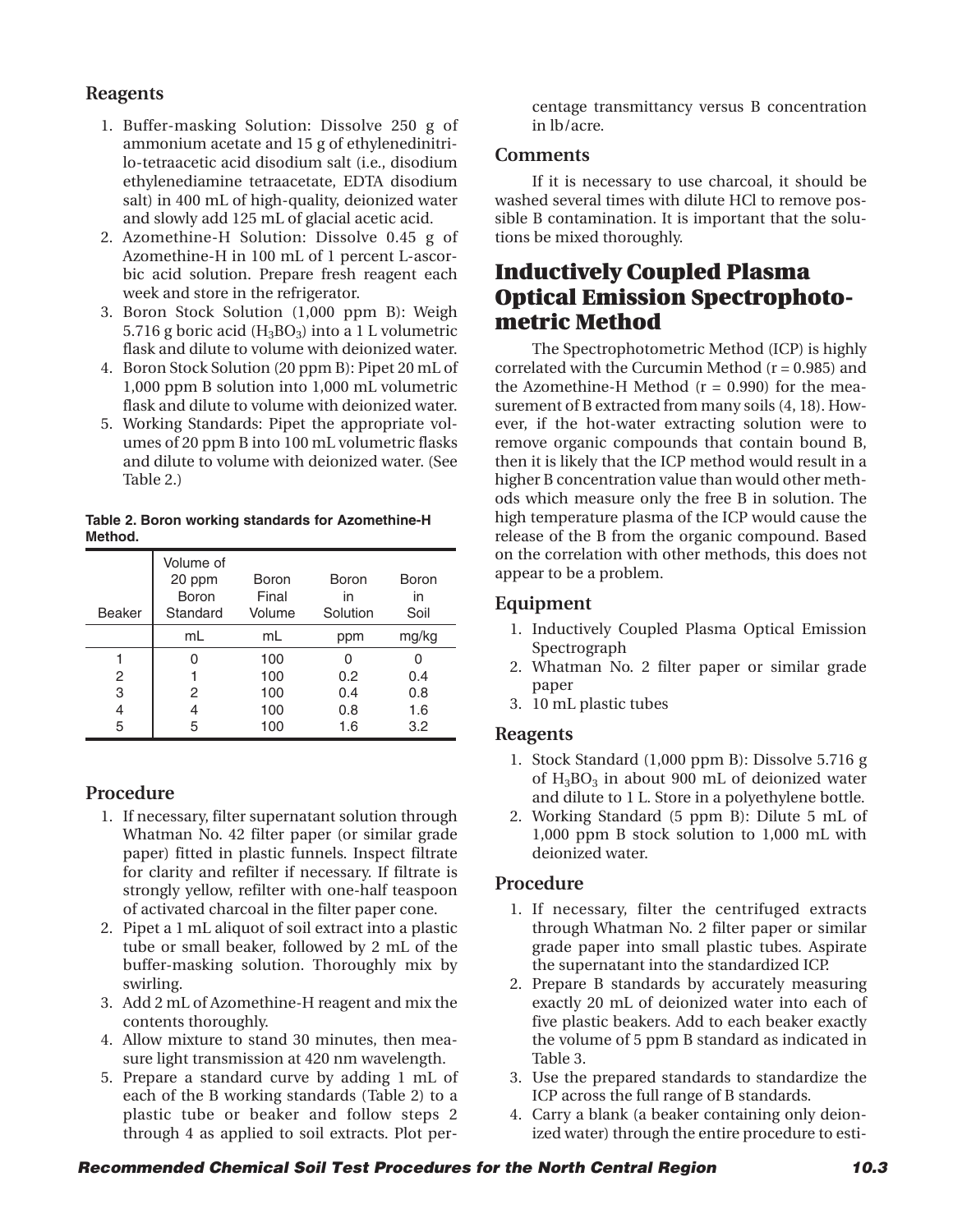mate any B contamination that may be present.

5. Use a 40 second preburn setting and a 10 second integration time. Three, 10 second integrations should be done.

|        |           | Volume of<br>5 ppm | Boron    | Boron |
|--------|-----------|--------------------|----------|-------|
|        | Deionized | Boron              | in       | in    |
| Beaker | Water     | Standard           | Solution | Soil  |
|        | mL        | mL                 | ppm      | mg/kg |
| 1      | 20        | O                  |          |       |
| 2      | 20        | 0.5                | 0.12     | 0.24  |
| 3      | 20        | 1.0                | 0.24     | 0.475 |
| 4      | 20        | 2.0                | 0.455    | 0.91  |
| 5      | 20        | 3.0                | 0.65     | 1.30  |

**Table 3. Boron working standards for ICP Method.**

## **References**

- 1. Basson, W. D., R. G. Bohmer, and D. A. Stanton. 1969. An automated procedure for the determination of boron in plant tissue. Analyst 94:1135- 1141.
- 2. Berger, K. C., and E. Truog. 1940. Boron deficiencies as revealed by plant and soil tests. J. Amer. Soc. Agron. 32:297.
- 3. Berger, K. C., and E. Truog. 1944. Boron tests and determinations for soils and plants. Soil Sci. 57:25-36.
- 4. Gestring, W. D., and P. N. Soltanpour. 1981. Boron analysis in soil extracts and plant tissue by plasma emission spectroscopy. Comm. Soil Sci. Plant Anal. 12(8)733-742.
- 5. Hingston, F. J. 1964. Reactions between boron and clays. Aust. J. Soil Res. 2:83-95.
- 6. John, M. K., H. H. Chuah, and J. H. Neufield. 1975. Application of improved azomethine-H method to the determination of boron in soils and plants. Analytic Letters 8(8):559-568.
- 7. Kowalenko, C. G., and L. M. Lavkulich. 1976. A modified curcumin method for boron analysis of soil extracts. Can. J. Soil Sci. 56:537-539.
- 8. Lindsay, W. L. 1972. Inorganic phase equilibria of micronutrients of soils. p. 41-57. *In* J.J. Mortvedt, et al. (ed.). Micronutrients in agriculture. Amer. Soc. Agron., Madison, Wis.
- 9. Miljkovic, N. S., B. C. Matthews, and M. H. Miller. 1966. The available boron content of the

genetic horizons of some Ontario soils I. The relationship between water-soluble boron and other soil properties. Can. J. Soil Sci. 46:133-138.

- 10. Miljkovic, N. S., B. C. Matthews and M. H. Miller. 1966. The available boron content of the genetic horizons of some Ontario soils: II. The relationship between boron absorption by sunflowers and other soil properties. Can. J. Soil Sci. 46:139-145.
- 11. Naftel, J. A. 1939. Colorimeter micro-determination of boron by the curcumin-acetate solution method. Anal. Chem. 25:1264-1267.
- 12. Ouellette, G. J., and R. O. Lachance. 1954. Soil and plant analysis as a means of diagnosing boron deficiency in alfalfa in Quebec. Can. J. Agri. Sci. 34:494-503.
- 13. Page, N. R., and W. R. Paden. 1954. Boron supplying power of several South Carolina soils. Soil Sci. 77:427-434.
- 14. Sippola, J., and R. Ervio. 1977. Determination of boron in soils and plants by the azomethine-H method. Finn. Chem. Lett. pp. 138-140.
- 15. Sirus, J. R., and F. T. Bingham. 1968. Retention of boron by layer silicates, sesquioxides and soil materials: II. Sesquioxides. Soil Sci. Soc. Amer. Proc. 32:364-369.
- 16. Somer, L. 1927. The search for elements essential in only small amounts for plant growth. Science 66:482-484.
- 17. Starck, J. R., E. Truog, and O. J. Attoe. 1963. Availability of boron in soils and that absorbed on anion exchange resin and lignin. ROCZN. glebozn 13:431-438.
- 18. Watson, M. E. 1980. Unpublished NCR-13 report.
- 19. Wear, J. I. 1965. Boron. p. 1059-1063. *In* C.A. Black (ed.). Methods of soil analysis, Part 2. Agron. Monogr. 9. ASA and SSSA, Madison, Wis.
- 20. Wear, J. I., and R. M. Patterson. 1962. Effect of soil pH and texture on the availability of watersoluble boron in the soil. Soil Sci. Soc. Amer. Proc. 26:344-346.
- 21. Winsor, H. W. 1952. Variations in soil boron with cultivation and season. Soil Sci. 74:359-364.
- 22. Wolf, B. 1971. The determination of boron in soil extracts, plant materials, compost, manure, water and nutrient solutions. Comm. Soil Sci. Plant Anal. 2:363-374.
- 23. Wolf, B. 1974. Improvements in the azomethine-H method for the determination of boron. Comm. Soil Sci. Plant Anal. 5(1):39-44.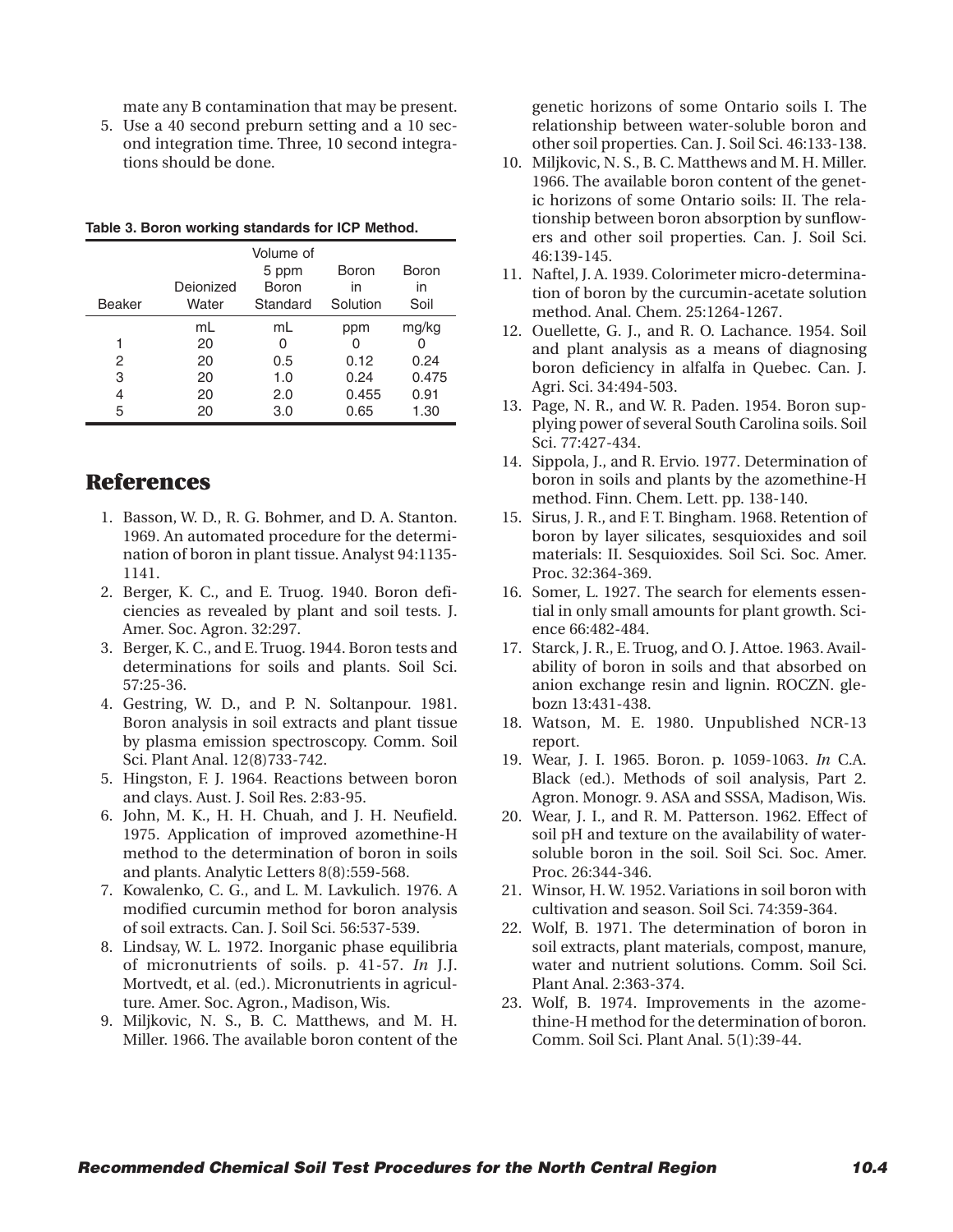# **Chlorides**

*R. H. Gelderman, J. L. Denning and R. J. Goos*

Historically, soil chloride (Cl-) analysis has been conducted primarily for the purpose of salinity characterization and irrigation management. However, recent research in the northwestern United States and in the northern Great Plains has indicated positive cereal responses to Cl- additions (1, 2, 3, 4). Studies in South Dakota have indicated that soil Cl- level is a factor influencing the probability of obtaining a yield response to Cl- (5). The procedures that will be discussed here are intended for determining Cl- fertilizer needs rather than for salinity evaluation. Therefore, detection of relatively low Cl- concentrations is emphasized.

Chloride is similar to nitrate in solubility and mobility in the soil. A 2 foot sampling depth was found to be superior to shallower or deeper depths for predicting wheat plant Cl- concentrations in eastern South Dakota (5).

Chloride is a ubiquitous ion, and precautions must be taken to avoid contamination during sampling and in the laboratory. Many common laboratory reagents and cleansers contain Cl- . Other possible sources of contamination include dust, perspiration, filter paper, glassware, water and paper bags (6). Plastic gloves should be worn when handling filter paper for Cl- determination.

Standard soil sample preparation procedures, as discussed in Chapter 1, appear to be adequate for Cl- determination. Considerable flexibility exists in extraction techniques. Extractants that have been used include H<sub>2</sub>O (5), 0.1 M NaNO<sub>3</sub> (7), 0.5 M K<sub>2</sub>SO<sub>4</sub> (8) and  $0.01$  M  $Ca(NO<sub>3</sub>)<sub>2</sub>$  (9). Theoretically, these should give similar results; however, the method of determination used may make some extractants more convenient than others. Time required for extraction appears to be similar to nitrate extraction. Gaines et al. (7) showed that a 5 minute extraction on Georgia soils was adequate. Other investigators have adopted longer extraction periods of 15 (5), 30 (8), or 60 (9) minutes. Minimum extraction times should be determined through recovery studies on the soils to be analyzed. Comparison of soil-to-solution g to mL ratios of 1:2 or 1:2.5 showed much better precision levels than ratios of 1:4 or 1:5 using the Mercury Thiocyanate Method of Cl- determination (15).

Several methods have been developed to deter-

mine Cl- in soil extracts. Many of these are not suited for routine soil testing and will not be discussed here. The procedures presented are those that have been successfully used in soil testing laboratories in the North Central Region.

A comparison of the Mercury Thiocyanate and Potentiometric Known Addition Methods on a silt loam soil with a mean Cl- concentration of 12 ppm found coeffecients of variance (CV's) of 9 and 24 percent, respectively (15). Precision values for most soil chloride methods are generally poor for samples with Cl- levels of less than 10 ppm. Typical CV's are 15 to 25 percent for such samples (16). Duplicate or triplicate analysis should be performed for these samples.

## **Mercury (II) Thiocyanate Method**

The Mercury (II) Thiocyanate Method is a modification of the procedure of Adriano and Doner (10) for Cl- determination and uses an extraction procedure similar to that suggested by Bolton (9). In this colorimetric method, Cl- displaces thiocyanate which, in the presence of ferric iron, forms a highly colored ferric thiocyanate complex:

$$
2Cl+ + Hg(SCN)2 + 2 Fe3+ \longrightarrow HgCl2 + 2 Fe(SCN)2+
$$

The resulting solution's color is stable and proportional to the original chloride ion concentration.

The procedure is very sensitive and has a detection limit of approximately 1 µgCl g<sup>-1</sup> soil. Nitrate, sulfide, cyanide, thiocyanate, bromide and iodide can cause interferences, but are usually not present in sufficient amounts to be a problem. Similar procedures have been modified for use with auto-analyzers.

#### **Equipment**

- 1. Standard NCR-13, 10 g scoop
- 2. Spectrophotometer
- 3. Shaker
- 4. 50 mL Erlenmeyer flasks, filter funnels or tubes

#### **Reagents**

1. Extracting Solution (0.01M Ca(NO<sub>3</sub>)<sub>2</sub>·4H<sub>2</sub>O): Weigh 4.72 g into a 2 L volumetric flask. Bring to volume with distilled water.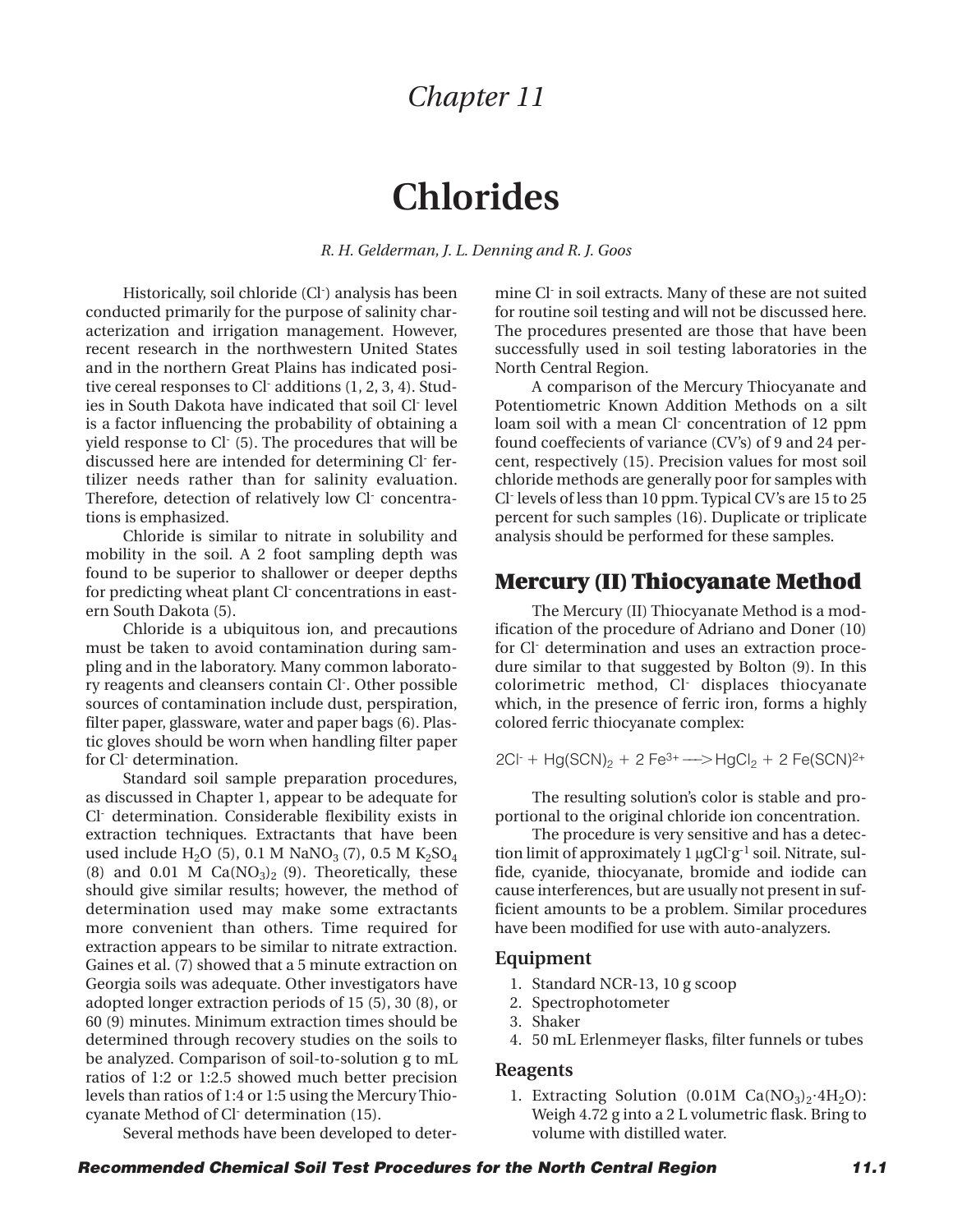- 2. Saturated Mercury (II) Thiocyanate  $[Hg(SCN)_2]$ Solution, 0.075 percent: Add approximately 0.75 g Hg(SCN) $_2$  to 1 L of distilled water and stir overnight. Filter through Whatman No. 42 paper. It is important that this solution be saturated because it may then be stored for long periods of time.
- 3. Ferric Nitrate Solution: Dissolve 20.2 g Fe(NO3)3**•**9H2O (Ferric (III) nitrate nonahydrate) in approximately 500 mL of distilled water and add concentrated nitric acid  $(HNO<sub>3</sub>)$  until the solution is almost colorless (20 to 30 mL). Make up to 1 L with distilled water. Excess  $HNO<sub>3</sub>$  is unimportant as long as there is enough to prevent darkening of stored solution.
- 4. Charcoal washed in  $0.01M$  Ca(NO<sub>3</sub>)<sub>2</sub> and dried.
- 5. Chloride Standard Stock Solution (1,000 ppm Cl- ): Dissolve 0.2103 g reagent-grade KCl in approximately 50 mL of extracting solution. Bring up to 100 mL.
- 6. Chloride Standard Intermediate Solution (100 ppm): Dilute 10 mL of stock solution to 100 mL with extracting solution.
- 7. Chloride Standard Working Solutions: Dilute 0.5, 1.0, 2.0, 3.0, 4.0, 5.0, and 10.0 mL of 100 ppm standard solution to 100 mL with extracting solution. This is equivalent to 0.5, 1.0, 2.0, 4.0, 5.0, and 10.0 ppm Cl- .

#### **Procedure**

- 1. Scoop 10 g of crushed soil into a 50 mL Erlenmeyer flask. Do duplicate or triplicate analyses. Include a blank.
- 2. Add approximately 25 mg washed charcoal (dried).
- 3. Add 25 mL extracting solution.
- 4. Shake for 15 minutes at 180 or more excursions per minute (epm) and filter immediately following shaking using Whatman No. 42 filter paper or equivalent.
- 5. Transfer a 10 mL aliquot to a 50 mL beaker.
- 6. Add 4 mL each of the thiocyanate and the ferric nitrate solutions. Swirl to mix.
- 7. Allow 10 minutes for color development and read at 460 nm. Set 100 percent transmittancy with extracting solution.
- 8. Prepare a standard curve by pipetting a 10 mL aliquot of each of the working standards and proceeding as with the soil extracts. Plot transmittance or absorbance against concentration of the working standards.
- 9. Determine chloride concentration in the extract from the meter reading and standard curve. Subtract the chloride in the blank and convert to ppm in soil by multiplying by a dilution factor of 2.5.

# **Potentiometric Known Addition Method**

Direct reading of soil extracts with the solid state Cl- electrode has not been reliable across diverse soils and may give high readings (11). The electrode has worked well when used as an endpoint indicator in titrations. A more convenient alternative to potentiometric titrations is the Potentiometric Known Addition Method outlined here. It is particularly well-suited for situations where occasional analysis for Cl- concentration is needed since no calibration is necessary.

The basic approach of the method was reported by Bruton (12) for Cl- and fluoride determination in phosphates, and involves measuring the electrode potential before and after addition of a known quantity of Cl- to a sample. The change in potential is then related to sample concentration by assuming a Nernst-type relationship and a theoretical electrode response of 59.1 mV per 10-fold change in concentration. This electrode response should be verified by measuring the potential after successive additions of the standard.

## **Equipment**

- 1. Standard NCR-13, 10 g scoop
- 2. Shaker
- 3. Solid state Cl- electrode and double junction reference electrode
- 4. pH/ion meter or pH millivolt meter
- 5. Magnetic stirrer

#### **Reagents**

- 1. Extracting Solution (0.5 M  $K_2SO_4$ ): Weigh 87.0 g of  $K_2SO_4$  into a 1 L volumetric flask. Bring to volume with distilled water.
- 2. Chloride Standard Stock Solution (1,000 ppm Cl- ): Dissolve 0.2103 g reagent-grade KCl in approximately 50 mL of extracting solution. Bring up to 100 mL volume with extracting solution.
- 3. Chloride Standard Working Solution, 50 ppm Cl- : Dilute 5 mL of stock solution to 100 mL with extracting solution.

#### **Procedure**

- 1. Scoop 10 g of crushed soil into a 50 mL Erlenmeyer flask. Do duplicate or triplicate analyses. Include a blank sample.
- 2. Add 30 mL of extracting solution.
- 3. Shake for 15 minutes at 180 or more epm. Samples can be either filtered (No. 42 Whatman or equivalent), centrifuged, or left to settle to produce clear solutions.
- 4. Pipette 20 mL of the solution into a 50 mL beaker.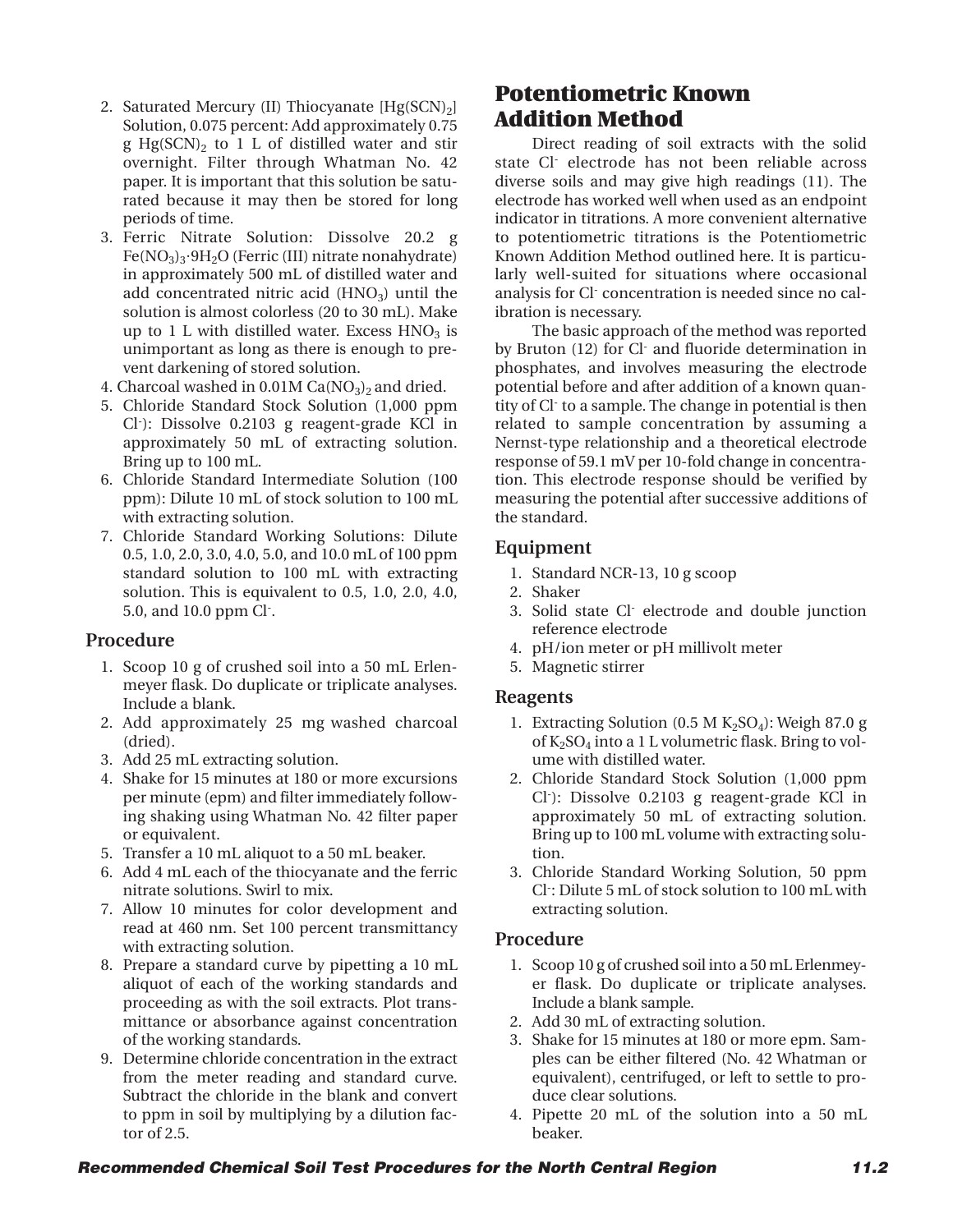- 5. Place beaker on a stirrer, add magnet and mix.
- 6. Immerse Cl- electrode into the beaker and record mv reading once the meter has stabilized.
- 7. Add 2 mL of 50 ppm Cl- solution and record mv reading when meter has stabilized.
- 8. The difference between the first and second readings is  $\Delta E$ .
- 9. Sample concentration can be determined by either of the following approaches:
	- a. Obtain a Q value which corresponds to the **D**E value from a known addition table that is usually supplied with the electrode. Multiply the Q value by the concentration of the standard (50 ppm) and subtract the blank concentration to determine the sample concentration.
	- b. Calculate the concentration directly as follows:

$$
C = \frac{(C_S) (V_S)}{V + V_S} \times [10^{-\Delta E/59.1} - V/(V + V_S)]^{-1}
$$

 $C =$  concentration of sample  $C<sub>S</sub>$  = concentration of standard  $V = mL of sample$  $V_S$  = mL of standard

In this procedure the equation simplifies to:

$$
C = \frac{4.545}{10^{-\Delta E/59.1} - 0.909}
$$

- 10. Subtract the blank concentration from C.
- 11. Convert extract concentration to ppm in soil by multiplying by a dilution factor of 3.0.

# **Ion Exchange Chromatographic Method**

Chemically suppressed ion chromatography was introduced by Small, Stevens, and Bauman (14) in 1975. The main advantages of this method are high sensitivity, the ability to separate and quantify similar types of ions (i.e. F<sup>-</sup>, Cl<sup>-</sup> and Br<sup>-</sup>), multiple element analyses and increased freedom from sample matric effect. Mosko (13) demonstrated some problems encountered in the analyses of a range of aqueous samples.

## **Equipment**

- 1. Balance (0.01 g)
- 2. Reciprocating shaker, capable of approximately 200 epm
- 3. Dispenser or buret, capable of dispensing 25 mL
- 4. 50 mL Erlenmeyer flasks and filter-funnel tubes
- 5. Mechanical vacuum extractor (Centurion) and syringes
- 6. Ion chromatography system, including appropriate inline filters, column(s) and detector
- 7. Strip chart recorder and/or micro computer aided data acquisition

#### **Reagents**

- 1. Extracting Solution: Calcium hydroxide (saturated solution). Add calcium oxide to water (3 g/L of distilled water); shake thoroughly. Filtration of the solution is desirable, but not necessary.
- 2. Eluant for Ion Chromatograph: Weigh 0.2544 g of sodium carbonate and 0.2520 g sodium bicarbonate into a liter volumetric flask and make to volume with double-distilled or distilled, deionized (DDI) water.
- 3. Regenerant for Chemically Suppressed Ion Chromatography System Utilizing a Micromembrane Suppressor: Add 1.5 mL concentrated sulfuric acid to a 1 L volumetric flask and make to volume with DDI water.
- 4. Chloride Stock Standard Solution (1,000 ppm Cl- ): Dissolve 0.1648 g reagent-grade sodium chloride in approximately 50 mL extracting solution. Make to 100 mL volume with extracting solution.
- 5. Chloride Standard Intermediate Solution (100 ppm Cl- ): Pipette 10 mL of stock solution into a 100 mL volumetric flask and bring to volume with extracting solution.
- 6. Ion Exchange Resin: Dowex 50W-X8 or equivalent (Bjorad 50W-X8) 50 to 100-mesh (prevents divalent and trivalent cations from poisoning separator and suppressor columns).

| Table 1. Chloride working standards: Ion Chromato- |  |  |
|----------------------------------------------------|--|--|
| graphic Method.                                    |  |  |

| <b>Beaker</b> | Volume<br>of 100 ppm<br>CI- | Final<br>Volume | Chloride<br>Solution | Equivalent<br>Concentrate Concentrate<br>in Soil |
|---------------|-----------------------------|-----------------|----------------------|--------------------------------------------------|
|               | mL                          | mL              | ppm                  | ppm                                              |
|               |                             | 100             |                      |                                                  |
| 2             | 0.5                         | 100             | 0.5                  | 1.25                                             |
| 3             |                             | 100             |                      | 2.5                                              |
| 4             | 5                           | 100             | 5                    | 12.5                                             |
| 5             | 10                          | 100             | 10                   | 25.0                                             |
| 6             | 20                          | 100             | 20                   | 50.0                                             |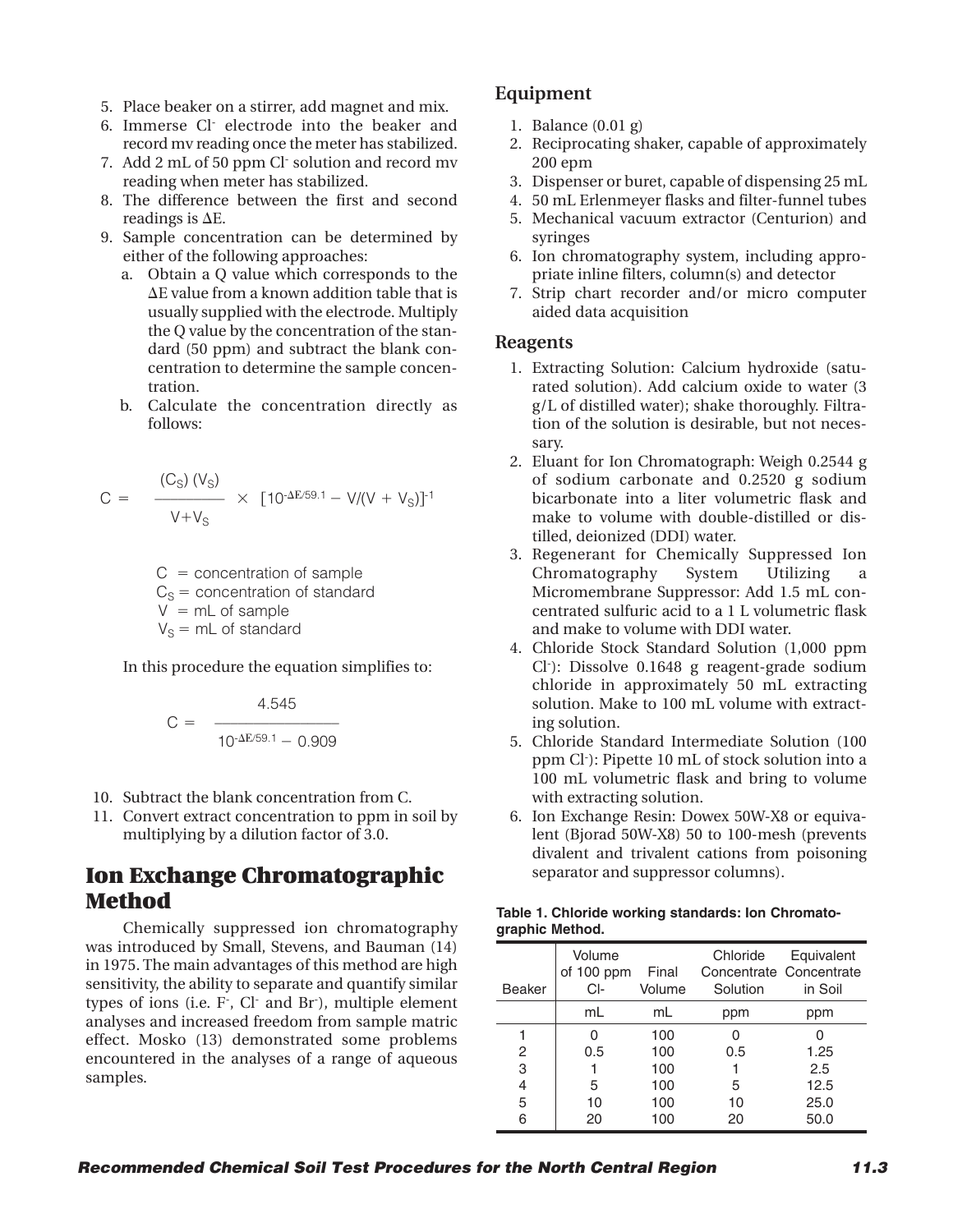## **Procedure**

- 1. Weigh 10.0 g of crushed soil into a 50 mL Erlenmeyer flask.
- 2. Dispense 25 mL of extracting solution into each flask. (Alternatively add approximately 0.1 to 0.2 g of calcium oxide to each flask, then despense 25 mL DDI water into each flask.)
- 3. Shake for 5 minutes at 180 or more epm.
- 4. Filter sample into filter tubes through Whatman No. 2 filter papers that have been washed with DDI water.
- 5. Set up mechanized vacuum extractor utilizing 0.2 micron filters. (As an alternative to this procedure (# 5-7), samples can be clarified by centrifuging for 30 minutes at 35,000 to 40,000 rpm. Decant samples into test tubes for analysis.)
- 6. Pour the filtered sample extract or standard into each syringe and allow it to equilibrate with the exchange resin about 5 minutes.
- 7. Extract samples and/or standards through 0.2 micron filters.
- 8. Set ion chromatographic analysis parameters.
	- a. Eluent flow rate
	- b. Regenerant flow rate
	- c. Retention time for Cl- (determined experimentally)
- 9. Inject samples using strip-chart recorder and/or micro computer to acquire the chromatographic data.
- 11. Results are calculated by measuring peak height or peak area from strip-chart recording or by computer software when sample run is complete.
	- a. Fit of standards to the standard calibration curve must be checked.
	- b. Dilution factors are checked and data is checked for error.
	- c. Quality control standards (soil extracts and solution standards) are checked.
- 12. Cleanup of labware.
	- a. Rinse with distilled water.
	- b. Soak in a dilute acid bath at least 30 minutes.
	- c. Rinse three times with DDI water.

# **References**

- 1. Christensen, N.W., R.G. Taylor, T.L. Jackson and B.L. Mitchell. 1981. Chloride effects on water potentials and yield of wheat infected with takeall root rot. Agron. J. 73:1053-1058.
- 2. Timm, C.A., R.J. Goos, B.E. Johnson, F.J. Sobolik and R.W. Stack. 1986. Effect of potassium fertilizers on malting barley infected with common

root rot. Agron. J. 78:197-200.

- 3. Fixen, P.E., G.W. Buchenau, R.H. Gelderman, T.E. Schumacher, J.R. Gerwing, F.A. Cholick and B.G. Farber. 1986. Influence of soil and applied chloride on several wheat parameters. Agron. J. 78:736-740.
- 4. Fixen, P.E., R.J. Gelderman, J.R. Gerwing and F.A. Cholick. 1986. Response of spring wheat, barley, and oats to chloride in potassium chloride fertilizers. Agron. J. 78:664-668.
- 5. Fixen, P.E., R.H. Gelderman, J.R. Gerwing, and B.G. Farber. 1987. Calibration and implementation of a soil Cl test. J. Fertilizer Issues 4:91-97.
- 6. Parker, M.B., G.J. Gascho and T.P. Gaines. 1983. Chloride toxicity of soybeans grown in Atlantic Coast Flatwoods soils. Agron. J. 75:439-443.
- 7. Gaines, T.P., M.B. Parker and G.J. Gascho. 1984. Automated determination of chloride in soil and plant tissue by sodium nitrate. Agron. J. 76:371- 374.
- 8. Dahnke, W.C., Personal communication. North Dakota Agric. Exp. Stn.
- 9. Bolton, J. 1971. The chloride balance in a fertilizer experiment on sandy soil. J. Sci. Fd. Agric. 22:292-294.
- 10. Adriano, D.C., and H.E. Doner. 1982. Bromine, chlorine, and fluorine, p. 461-462 *in* A.L. Page et al. (ed.). Methods of soil analysis, Part 2. 2nd ed. Agron. Monogr. 9, ASA and SSSA, Madison, Wis.
- 11. Hipp, B.W. and G.W. Langdale. 1971. Use of solid-state chloride electrode for chloride determinations in soil extractions. Comm. Soil Sci. Plant Anal. 2:237-240.
- 12. Bruton, Lowell G. 1971. Known addition ion selective electrode technique for simultaneously determining fluoride and chloride in calcium halophosphate. Anal. Chem. 43:479-581.
- 13. Mosko, J.A. 1984. Automated determination of inorganic anions in water by ion chromotography. Anal. Chem. 56:629-633.
- 14. Small, H., T.S. Stevens and W.B. Bauman, 1975. Novel ion exchange chromatography method using conductance detection. Anal. Chem. 47:1801-1809.
- 15. Drymalski, S.M. and R.H. Gelderman. 1990. A routine colorimetric method to determine soil chloride. p. 267. Agron. Abstracts, ASA, Madison, Wis.
- 16. Gelderman, R., P. Hodgson, K. Frank, and T. Peck. 1992. Soil Bank Subcommittee Report for NCR-13 Committee.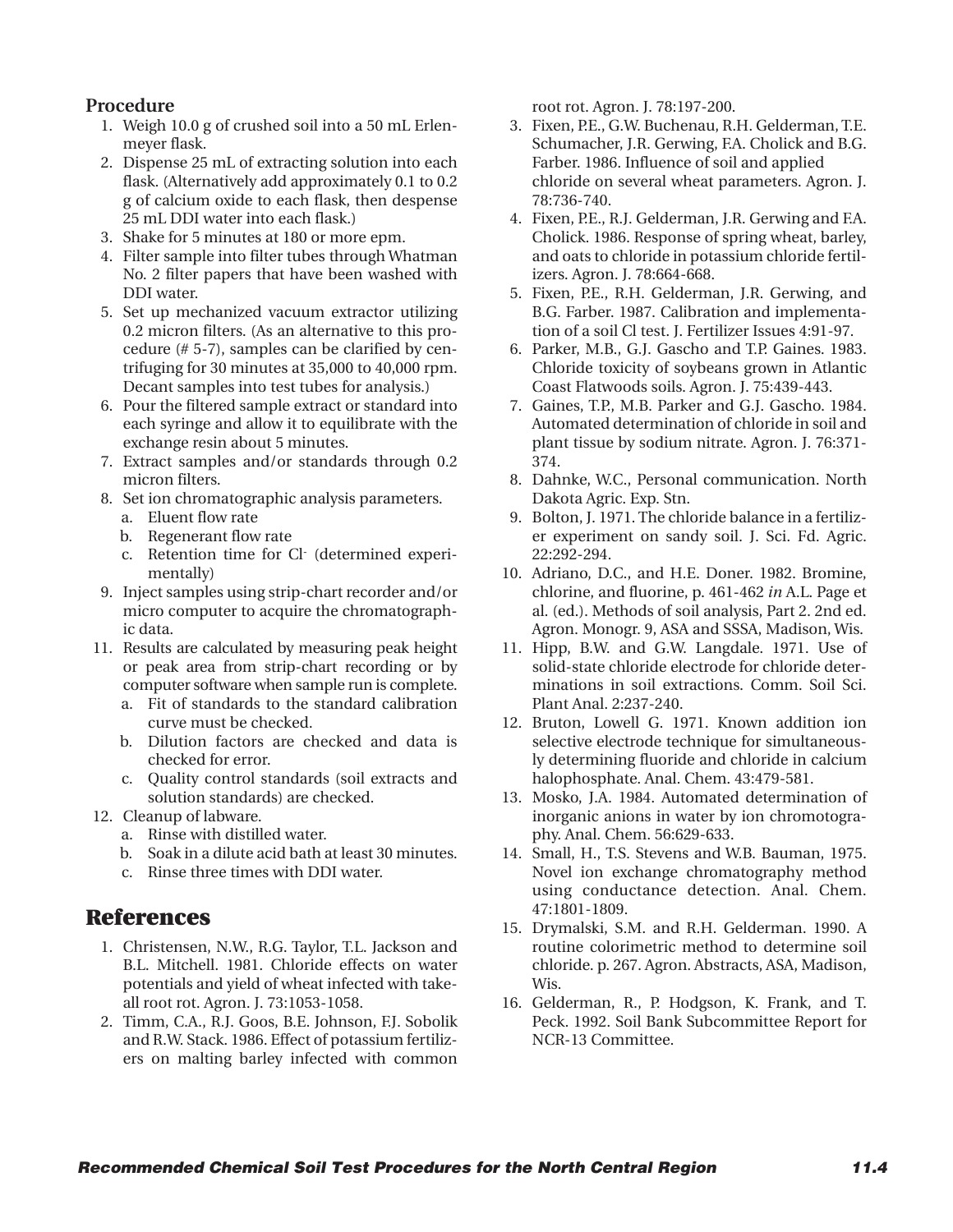# **Soil Organic Matter**

*S. M. Combs and M. V. Nathan*

The importance of soil organic matter (OM) in supplying nutrients, contributing to cation exchange capacity, improving soil structure, etc., is well recognized. In many states, OM content of the soil is used to adjust nitrogen (N), sulfur, herbicide, and/or lime recommendations. OM is also important in adjusting herbicide application rates and in calculating loading rates for sewage sludge and other wastes.

OM determinations are usually based on either 1) determination of some constituent which comprises a relatively constant percentage of the OM, such as N or carbon (C) or 2) weight loss on removal of the OM from the mineral fraction by oxidation with  $H_2O_2$ , ignition or ignition after decomposition of silicates with HF.

Mehlich (13) extracted "humic matter" with 0.2 M NaOH – 0.0032 M DTPA – 2 percent ethanol from North Carolina soils. Use of this procedure on Wisconsin soils resulted in poor reproducibility in replicate samples. It is believed that mobilization of clay may be partly responsible.

## **Carbon Determination**

Estimation of OM by determination of C is used extensively. Determining total N is not widely used because of the relatively wide variation of N content in organic materials from different sources. C can be determined by:

- 1. Dry combustion after removal of carbonates and measurement of  $CO<sub>2</sub>$  evolved.
- 2. Chromic acid oxidation after removal of carbonates and measurement of  $CO<sub>2</sub>$  evolved.
- 3. Chromic acid oxidation for determination of easily oxidized material (external heat applied).
- 4. Chromic acid oxidation for determination of easily oxidized material (spontaneous heating).

The dry combustion method measures total C whereas the chromic acid methods determine only that C which is easily oxidizable, i.e. C in graphite and coal is not oxidized by chromic acid. The methods involving measurement of evolved  $CO<sub>2</sub>$  requires special apparatus and are not well adapted to rapid analysis of a large number of samples common to routine testing. Consequently, the methods which involve chromic acid oxidation for the determination of easily oxidizable C are most widely used. These methods (3 and 4) differ primarily in the source and amount of heat used to drive the reaction. Method 3 utilizes an external source of heat which permits heating to a higher temperature than can be achieved with Method 4, which derives its heat from the heat of dilution of concentrated  $H<sub>2</sub>SO<sub>4</sub>$ . Consequently, the reaction in Method 3 is much faster and oxidation of the OM more complete. However, conditions must be carefully controlled to achieve reproducible results.

A temperature of approximately 120°C is obtained in the heat-of-dilution reaction of concentrated  $H_2SO_4$  (2). This is sufficient to oxidize the active forms of organic C but not the more inert forms. Walkley and Black (20) recovered 60 to 86 percent of the organic C in the soils they studied. As a result of this and other work, a recovery factor of 77 percent is commonly used to convert "easily oxidizable" organic C to total organic C. Later work (1), however, showed that the recovery factor varied from 59 to 94 percent. The use of external heat, such as employed in the Schollenberger Method (14, 15), gives a higher recovery of organic C and less variation in percentage recovery among different groups of samples.

When external heat is applied, temperature control is extremely important. The actual temperature selected is not too critical so long as the procedure is standardized for that temperature. As temperature increases, reaction time required should decrease and precision increase.

Three main sources of error arise with chromic acid digestion (19): 1) interfering inorganic constituents, 2) differences in digestion conditions and reagent composition, and 3) variable composition of the OM itself.

Chlorides, if present, reduce  $Cr_2O_7^{2}$  and lead to high results. They can be rendered ineffective by precipitation with  $Ag_2SO_4$  added to the digestion acid or by water leaching prior to digestion. The presence of Fe2+ also leads to high results, but drying soils containing  $Fe<sup>2+</sup>$  during sample preparation oxidizes  $Fe<sup>2+</sup>$ to  $Fe^{3+}$  and minimizes the amount of  $Fe^{2+}$  present. Higher oxides of manganese compete with  $Cr_2O_7^2$  for oxidation of OM, leading to low results. Usually this is not a serious error. Carbonates and elemental C do not introduce any significant error.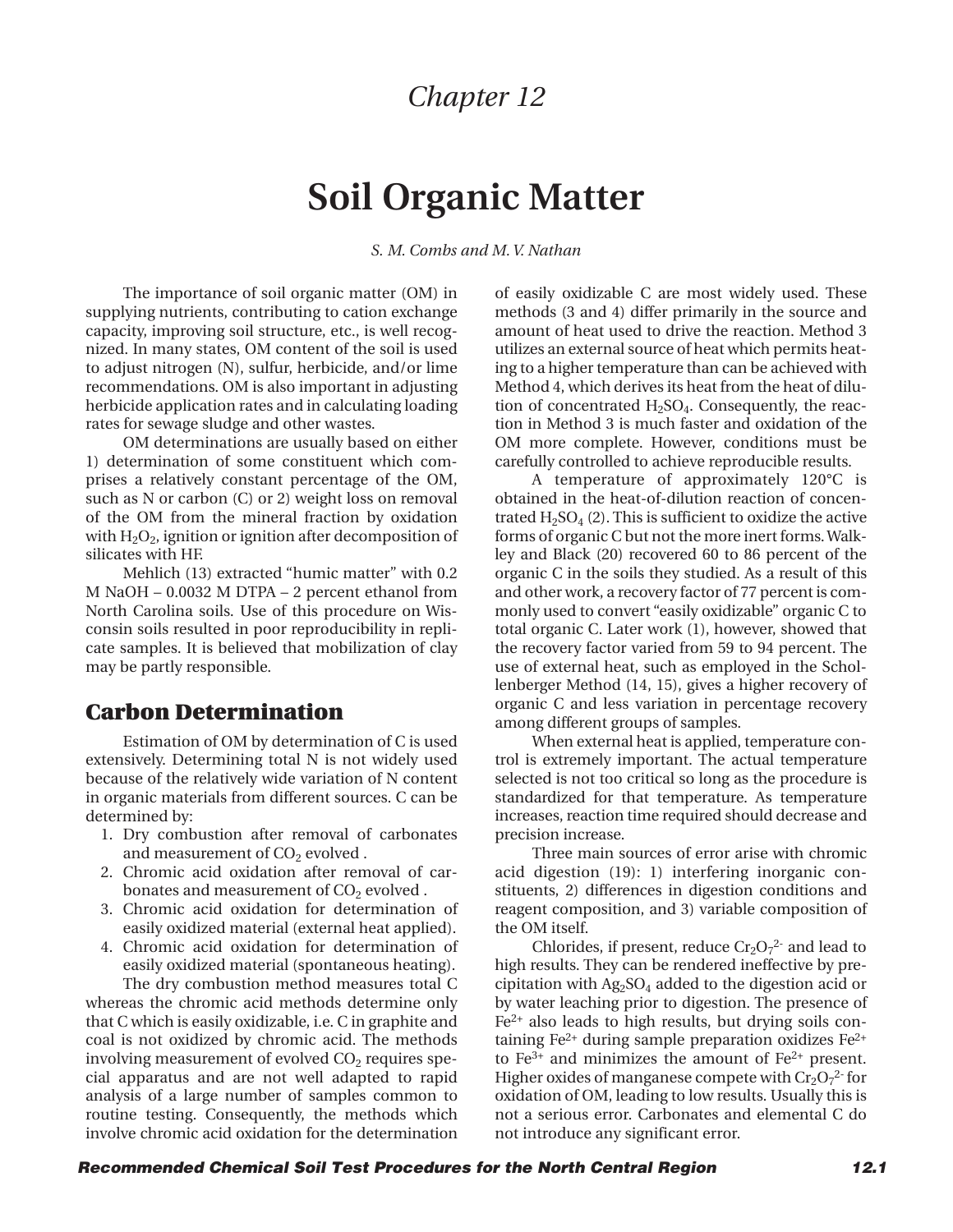#### **Equations**

1. Reaction of  $Cr_2O_7^2$  with organic matter.

a. The 
$$
Cr^2O_7^2
$$
 will react with C as follows:

$$
2Cr2O72- + 3C0 + 16 H+ \overline{\Delta}
$$
  

$$
4Cr3+ + 3CO2 + 8H2O
$$

b. Similarly,  $Cr_2O_7^2$  will react with organic hydrogen as follows:

$$
Cr_2O_7^{2-} + 6H^0 + 8 H^+ \longrightarrow 2Cr^{3+} + 7H_2O
$$

c. The presence of organic oxygen will decrease the amount of total C oxidized by the  $Cr_2O_7^{2-}$ because of the following reaction:

$$
RCOOH \xrightarrow[\Delta]{ } RH + CO_2
$$

Reaction b tends to compensate for the loss of C due to Reaction c so that the assumption that each C atom is oxidized from  $C^0$  to  $C^{4+}$  reflects the overall electron change in the reaction. Excess  $Cr_2O_7^{2-}$  is back titrated with standard Fe<sup>2+</sup> solution to determine the amount that has reacted.

2. Reaction of ferrous iron (Fe<sup>2+</sup>) with  $Cr_2O_7^2$ :

$$
6Fe^{2+} + Cr_2O_7^{2-} + 14H + \frac{\longrightarrow}{\Delta}
$$
  
2Cr<sup>3+</sup> + 6Fe<sup>3+</sup> + 7H<sub>2</sub>O

## **Weight Loss Determination**

Recent interest in weight loss methods has arisen out of a desire to eliminate the use of chromic acid because of concern for disposal of the chromium and hazards associated with its use. Even though weight loss determinations can be subject to errors caused by volatilization of substances other than organic materials and incomplete oxidation of carbonaceous materials, they are a promising alternative. Ball (3) compared the weight loss of 117 upland, 22 lowland, and 11 organic soils of North Wales at 850 and 375°C with OM determined by a modification of the Walkley and Black (20) procedure. Results at both temperatures were highly correlated with OM by the Walkley and Black procedure, but the lower temperature was deemed preferable. Goldin (9) compared loss of weight on ignition of 60 noncalcareous soils of northwestern Washington and British Columbia with organic carbon determined with a Leco carbon analyzer and found the two methods to be highly correlated ( $R^2$  = 0.98). Storer (18) automated the procedure with a computerized weighing system.

High temperature heating (more than 500°C)

can result in loss of  $CO<sub>2</sub>$  from carbonates, structural water from clay minerals, oxidation of  $Fe<sup>2+</sup>$  and decomposition of hydrated salts (3, 5, 12). However, heating below 500°C should eliminate these potential errors. Davies (7) for example compared the weight loss-on-ignition (LOI) at 430°C for 17 British soils containing 9 to 36.5 percent  $CaCO<sub>3</sub>$  with OM determined by the Walkley-Black Method. The relationship indicated no interference from the carbonates (r = 0.974). Addition of  $CaCO<sub>3</sub>$  to a pH 6.8 soil to give soil to CaCO<sub>3</sub> ratios of 10:0 to 10:5 had no effect on LOI.

Water loss by minerals between 105 and 360°C may occur. Results of thermo-gravimetric analysis of several Israeli arid zone soils and two synthetic mixes showed that heating samples for 24 hours at 105°C was necessary to remove hygroscopic water which would otherwise be interpreted as OM (5). Selecting a temperature above 105°C as the base temperature but below which the OM decomposes should help minimize water loss from minerals.

OM may be overestimated when preheated at 105° C in low OM soils (Nathan, M. V., unpublished data). Preheating at 150° C gave LOI results better correlated to Walkley-Black results. Gypsum (CaSO4**•**2HO) in soils of subhumid and arid regions could present a problem with LOI (16, Jensen, T., personal communication). Gypsum contains 20.9 percent water and loses  $1^{1}/_{2}$  H<sub>2</sub>O at 128°C and the remaining  $H_2O$  at 163°C (10). Therefore, preheating at 150°C or higher should eliminate much of the problem with gypsum. Schulte and Hopkins (16) found that drying soils for 24 hours at 105°C removed all the water from gypsum and that 50 percent was lost in 2 hours. Gypsum was found completely dehydrated in 2 hours at 150°C. To ensure complete dehydration of gypsiferous soils, a minimum of 2 hours at 150°C or overnight at 105°C is necessary (16). Other hydrated salts such as Epsom salts (MgSO<sub>4</sub>·7H<sub>2</sub>O) and calcium chloride (CaCl<sub>2</sub>·6H<sub>2</sub>O), lose some water at temperatures greater than 150°C (10). Sodium salts  $(Na_2CO_3 \cdot 10H_2O$  and  $Na_2SO_4 \cdot 10H_2O$  have the potential to decompose to NaOH and  $CO<sub>2</sub>$  at 270°C, but the effect of heating at 105 or 150°C on water loss from these salts is not known (10).

The use of LOI to estimate OM has given higher values than other methods (Table 1). Hence, a regression equation is needed to estimate OM from LOI. The differences in slopes shown in Table 1 result from differences in heating times and temperature and, possibly, from differences in the nature of the clay and OM fractions. Goldin (9) and David (6), for example, obtained different regression equations for mineral soils than for forest floor litter. Peters (personal communication) and Storer (18) obtained different slopes and intercepts when high OM samples were excluded from the regression analysis.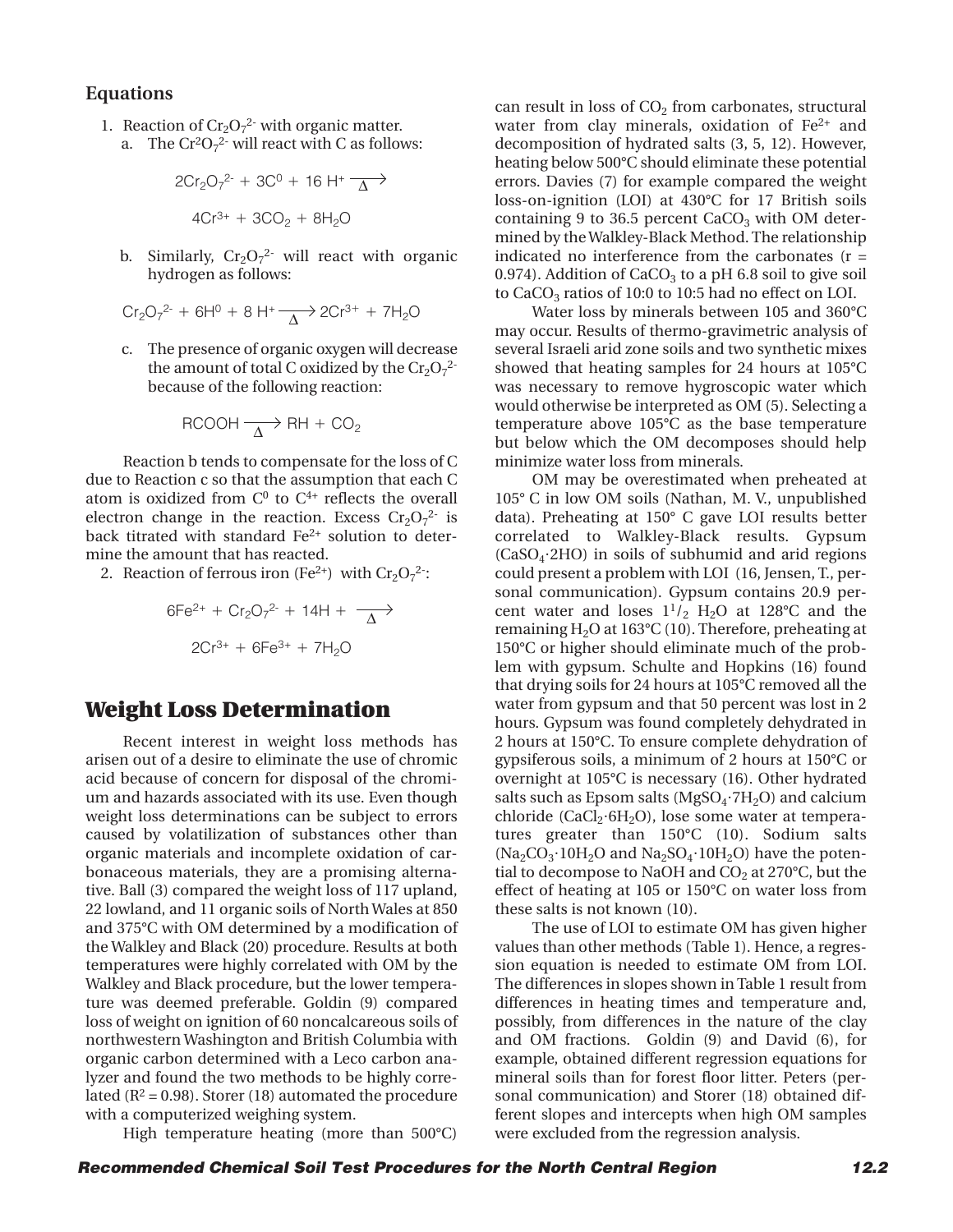| Reference                                    | °C  | Hours | b    | a       | $R^2$ | n   |
|----------------------------------------------|-----|-------|------|---------|-------|-----|
| Peters (1991)<br>Personal Comm.              | 360 | 2     | 0.73 | 0.08    | 0.93  | 63  |
| Peters (1991)<br>Personal Comm. <sup>2</sup> | 360 | 2     | 0.66 | 0.04    | 0.84  | 60  |
| Schulte et al.<br>(1991)                     | 360 | 2     | 1.04 | $-0.36$ | 0.97  | 356 |
| Schulte et al.<br>$(1991)^3$                 | 360 | 2     | 0.97 | $-0.33$ | 0.90  | 316 |
| Ball (1964)                                  | 375 | 16    | 0.79 | $-0.7$  |       | 65  |
| Ben-Dor & Banin<br>(1989)                    | 400 | 8     | 0.84 | $-0.32$ | 0.97  | 91  |
| Donkin (1991)                                | 400 | 0.57  | ٠    |         | 0.98  | 55  |
| Davies (1974)                                | 430 | 24    | 0.85 | 0.56    | 0.99  | 174 |
| David (1988)                                 | 450 | 12    | 0.90 | $-0.02$ | 0.92  | 174 |
| David (1988) <sup>4</sup>                    | 450 | 12    | 5    | 5       | 0.89  | 164 |
| Lowther et al.<br>(1990)                     | 450 | 16    | 0.78 | $-0.20$ | 0.99  | 38  |
| Storer (1984)                                | 500 | 4     | 0.81 | $-1.47$ | 0.98  | 215 |
| Storer (1984) <sup>3</sup>                   | 500 | 4     | 0.60 | $-0.33$ | 0.87  | 210 |
| Goldin (1987) <sup>6</sup>                   | 600 | 6     | 0.70 | $-1.24$ | 0.86  | 60  |
| Goldin (1987) <sup>4</sup>                   | 600 | 6     | 0.72 | $-4.29$ | 0.89  | 12  |

**Table 1. Heating times and temperature reported in the literature for loss-on-ignition (LOI).**

 $1_V = OM$ ; if organic C was reported, OM was calculated assuming 58 percent  $C$ ;  $x =$  LOI.

2OM less than 5 percent (the Gambia).

3OM less than 9.9 percent.

4Forest floor liter.

 $5OM = -4.72 + 1.40$  LOI - 0.0443 (LOI)<sup>2</sup>.

6Mineral soils (Canada).

Schulte et al. (17) studied the effects of heating time, sample size and number of samples ignited at one time on LOI at 360°C. The number of samples ignited at one time in a muffle furnace did not affect LOI. For an organic soil containing 34 percent OM, beaker size (20 or 50 mL) was unimportant, but LOI increased as sample size decreased. Sample size was not significant for a mineral soil (3.6 percent OM). Time of heating, however, was significant for both soils. When the LOI at 360°C for 2 hours of 356 Wisconsin soils was compared with OM determined by Walkley-Black titration, the regression equation was:

 $OM = -0.36 + 1.04$  LOI(R<sup>2</sup> = 0.97).

OM in these samples ranged from 0.1 to 54 percent. When only samples containing less than 10 percent OM were included, the regression equation was:

$$
OM = -0.33 + 0.973
$$
  $LOI(R2 = 0.90)$ 

This confirms the recommendations (6, 9, 17) that **separate regression equations be developed for soils differing widely in mineralogy or use.**

### **Soil Organic Matter Methods**

Three methods of estimating OM are given in this chapter. The first is the Walkley-Black method (19, 20). This method uses the heat of dilution of concentrated acid to drive the oxidation of C in organic matter to CO<sub>2.</sub> The unreduced Cr<sub>2</sub>O<sub>7</sub><sup>2-</sup> is measured by titration. Calcualtion of a percentage OM assumes 77 percent oxidization of organic C and that OM is 58 percent C.

The second method, a modification of the Schollenberger method (14, 15), relies upon outside heat to drive the organic C oxidation by chromic acid. Two digestion alternatives are presented and the amount of Cr reduction is estimated colorimetrically.

The third method of estimating soil OM, loss of weight on ignition, is included because of hazards associated with the use of  $Cr_2O_7^2$ . This ion in a strong acid medium is a powerful oxidant. It is corrosive to skin, mucous membranes, the respiratory tract and the gastrointestinal tract. It may create a cancer risk. Some municipalities restrict the amount of Cr that can be discharged into the sewage system. For these reasons, alternative procedures not involving  $\rm Cr_2O_7$ <sup>2-</sup> have been sought.

All three methods should be standardized against two check samples differing in OM content based upon total C determined by dry combustion after removal of carbonates. As with the Walkley-Black method, it is assumed that soil OM is 58 percent C. These procedures were developed for surface soils. The assumptions, concerning the percentage of C in OM and that 77 percent of the C is oxidized by chromic acid, may not be valid for subsoils (1).

# **Walkley-Black Method**

#### **Equipment**

- 1. 500 mL Erlenmeyer flasks
- 2. 10 mL pipette
- 3. 10 and 20 mL dispensers
- 4. 50 mL burette
- 5. Analytical balance
- 6. Magnetic stirrer
- 7. Incandescent lamp

#### **Reagents**

- 1.  $H_3PO_4$ , 85 percent
- 2.  $H_2SO_4$ , concentrated (96 percent)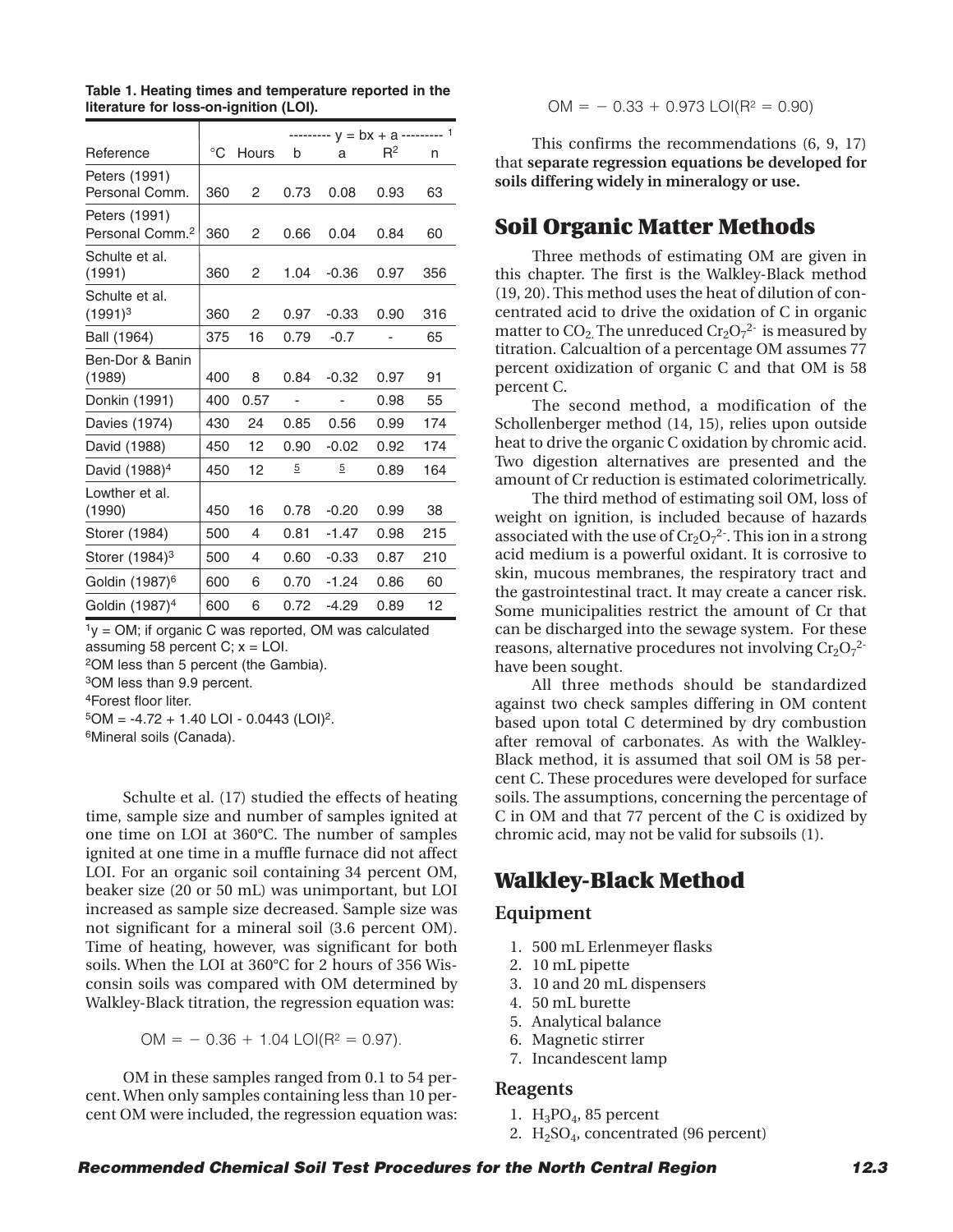- 3. NaF, solid
- 4. Standard 0.167 M  $K_2Cr_2O_7$ : Dissolve 49.04 g of dried (105°C)  $K_2Cr_2O_7$  in water and dilute to 1 L.
- 5. 0.5 M Fe2+ Solution: Dissolve 196.1 g of  $Fe(NH_4)_2(SO_4) \cdot 6H_2O$  in 800 mL of water containing 20 mL of concentrated  $H_2SO_4$  and dilute to 1 L. The  $Fe<sup>2+</sup>$  in this solution oxidizes slowly on exposure to air so it must be standardized against the dichromate daily.
- 6. Ferroin Indicator: Dissolve 3.71 g of o-phenanthroline and 1.74 g of FeSO<sub>4</sub>·7H<sub>2</sub>O in 250 mL of water.

### **Procedure**

- 1. Weigh out 0.10 to 2.00 g dried soil (less than 60 mesh) and transfer to a 500 mL Erlenmeyer flask. The sample should contain 10 to 25 mg of organic C (17 to 43 mg OM). For a 1 g sample, this would be 1.2 to 4.3 percent OM. Use up to 2.0 g of sample for light colored soils and 0.1 g for organic soils.
- 2. Add 10 mL of 0.167 M  $K_2Cr_2O_7$  by means of a pipette.
- 3. Add 20 mL of concentrated  $H<sub>2</sub>SO<sub>4</sub>$  by means of dispenser and swirl gently to mix. Avoid excessive swirling that would result in organic particles adhering to the sides of the flask out of the solution.
- 4. Place the flasks on an insulation pad and letstand 30 minutes.
- 5. Dilute the suspension with about 200 mL of water to provide a clearer suspension for viewing the endpoint.
- 6. Add 10 mL of 85 percent  $H_3PO_4$ , using a suitable dispenser, and 0.2 g of NaF, using the "calibrated spatula" technique. The  $H_3PO_4$  and NaF are added to complex Fe3+ which would interfere with the titration endpoint.
- 7. Add 10 drops of ferroin indicator. The indicator should be added just prior to titration to avoid deactivation by adsorption onto clay surfaces.
- 8. Titrate with  $0.5 M Fe<sup>2+</sup>$  to a burgundy endpoint. The color of the solution at the beginning is yellow-orange to dark green, depending on the amount of unreacted  $Cr_2O_7^2$  remaining, which shifts to a turbid gray before the endpoint and then changes sharply to a wine red at the endpoint. Use of a magnetic stirrer with an incandescent light makes the endpoint easier to see in the turbid system (fluorescent lighting gives a different endpoint color). Alternatively use a Pt electrode to determine the endpoint after Step 5 above. This will eliminate uncertainty in determining the endpoint by color change. If less than 5 mL of Fe<sup>2+</sup> solution was required to backtitrate the excess  $Cr_2O_7^2$  there was insufficient

 $Cr_2O_7^2$  present, and the analysis should be repeated either by using a smaller sample size or doubling the amount of  $K_2Cr_2O_7$  and  $H_2SO_4$ .

- 9. Run a reagent blank following the above procedure without soil. The reagent blank is used to standardize the Fe<sup>2+</sup> solution daily.
- 10. Calculate C and organic matter percentages: a. Percentage easily oxidizable organic C:

% C=  
\n
$$
{}^{(B-S) \times M \text{ of } Fe^{2+} \times 12 \times 100}
$$
\n
$$
S = \frac{1}{2}
$$
\n
$$
S = \frac{1}{2}
$$
\n
$$
S = \frac{1}{2}
$$
\n
$$
S = \frac{1}{2}
$$
\n
$$
S = \frac{1}{2}
$$
\n
$$
S = \frac{1}{2}
$$

 $B = mL$  of Fe<sup>2+</sup> solution used to titrate blank.  $S = mL$  of Fe<sup>2+</sup> solution used to titrate sample.  $12/4,000 =$  milliequivalent weight of C in grams.

To convert easily oxidizable organic C to total C, divide by 0.77 (or multiply by 1.30) or other experimentally determined correction factor.

b. Percentage organic matter (OM):

% OM = 
$$
\frac{\% C}{0.58}
$$
 =  $\% C \times 1.72$ 

## **Routine Colorimetric Determination of Organic Matter**

#### **Equipment**

- 1. NCR-13, 1 g scoop
- 2. Glass marbles<sup>2</sup> having a diameter slightly larger than the mouth of a 50 mL Erlenmeyer flask
- 3. 50 mL Erlenmeyer flasks
- 4. Digestion oven, 90°C, with air circulation fan and fume exhaust
- 5. 10 mL and 25 mL pipettes or dispensers
- 6. Standard OM samples

#### **Reagents**

1. Digestion solution (0.5 M  $\text{Na}_2\text{Cr}_2\text{O}_7$  in 5 M H<sub>2</sub>SO<sub>4</sub>): Dissolve 140 g Na<sub>2</sub>Cr<sub>2</sub>O<sub>7</sub>·2H<sub>2</sub>O in 600 mL of distilled water. Slowly add 278 mL of concentrated  $H_2SO_4$ . Allow to cool and dilute to 1 L.

#### **Procedure**

- 1. Scoop 1 g of soil into a 50 mL Erlenmeyer flask, using standard scooping techniques.
- 2. Add, by means of a pipette or dispenser, 10 mL of

*<sup>1</sup>Marbles (1 inch in diameter) are available from The Peltier Glass Co., Ottawa, IL 61350.*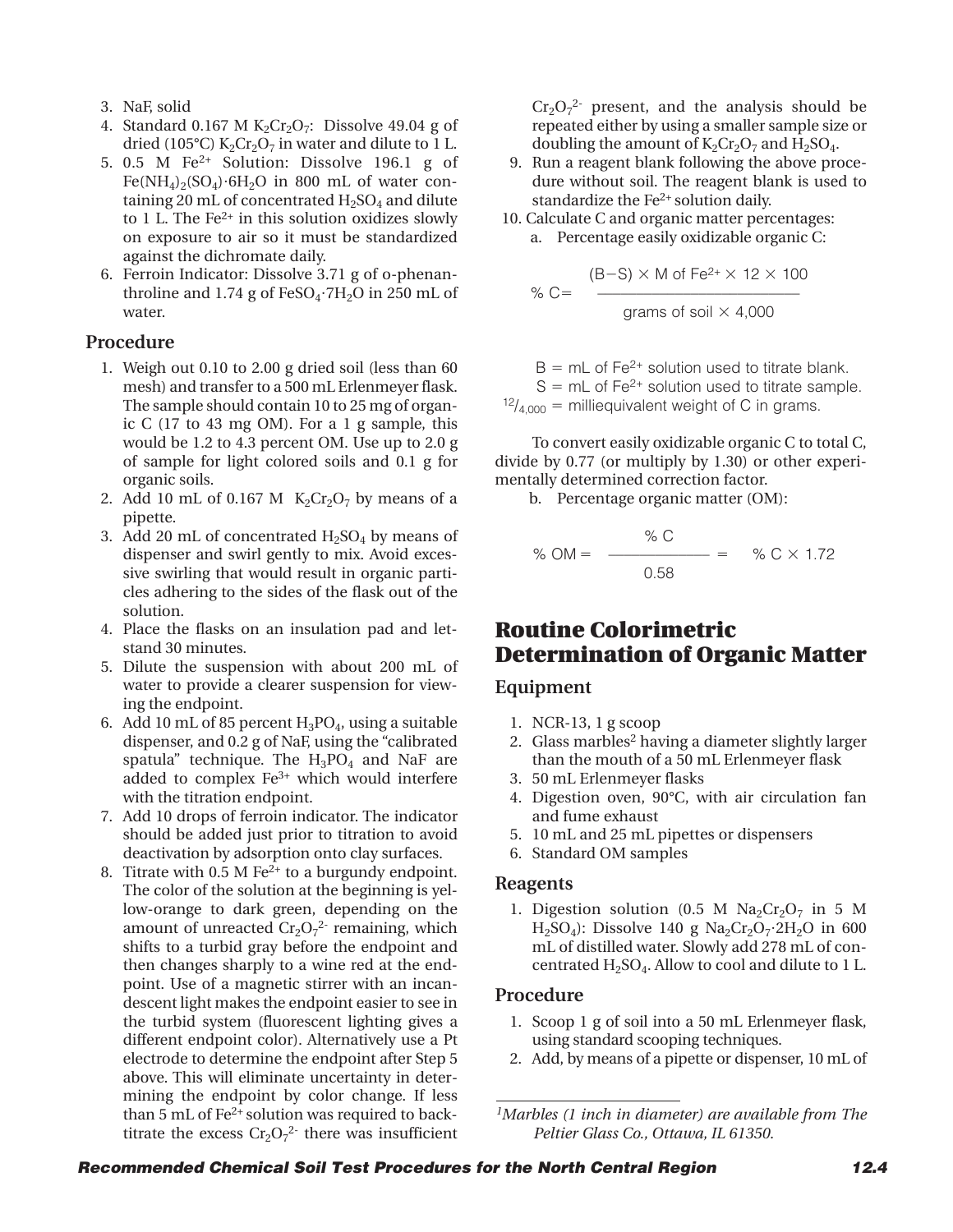dichromate-sulfuric acid digestion solution. Include a reagent blank without soil.

- 3. Cover the Erlenmeyer flasks with glass marbles, which act as reflux condensers, to minimize loss of chromic acid.
- 4. Place in the digestion oven and heat to 90°C for 90 minutes.
- 5. Remove samples from the oven, let cool 5 to 10 minutes, remove the glass marble caps, and add 25 mL of water.
- 6. Mix the suspension thoroughly by blowing air through the suspension via the 25 mL pipettes used to add water or by mechanical shaking.
- 7. Allow to stand three hours or overnight.
- 8. Transfer 10 mL (or other suitable volume) of clear supernatant into a colorimeter tube. This can be accomplished conveniently by use of a pipette bank set to dip a suitable distance into the supernatant solution. Care must be taken not to disturb the sediment on the bottom of the flasks.
- 9. The blue color intensity of the supernatant is read on a colorimeter at 645 nm, with the reagent blank set to give 100 percent transmittance (or 0 absorbance). The instrument is calibrated to read percentage OM (or tons/acre) from a standard curve prepared from soils of known OM content.

# **Alternate Procedure Involving Heat of Dilution**

#### **Reagents**

- 1.  $0.5 M Na<sub>2</sub>Cr<sub>2</sub>O<sub>7</sub>$ : Dissolve 149 g of  $Na<sub>2</sub>Cr<sub>2</sub>O<sub>7</sub>$ <sup>2</sup> H<sub>2</sub>O in water and dilute to 1 L.
- 2.  $H<sub>2</sub>SO<sub>4</sub>$ , concentrated, 96 percent

#### **Procedure**

- 1. Scoop 1 g of soil into a 50 mL Erlenmeyer flask using standard scooping techniques.
- 2. Add 10 mL of  $Na<sub>2</sub>Cr<sub>2</sub>O<sub>7</sub>$  solution by means of dispenser.
- 3. Add 10 mL of concentrated sulfuric acid using a suitable dispenser. A supply of 2 percent  $NAHCO<sub>3</sub>$  should be readily available to neutralize spilled acid on skin, clothing or lab bench.
- 4. Allow to react for 30 minutes.
- 5. Dilute with 15 mL of water and mix.
- 6. Proceed with Step 7 immediately above.

A sample exchange involving 25 soil samples among 13 labs in the North Central Region showed that results using the routine colorimetric procedure agreed closely with those of the Walkley-Black Method. However, the standard deviation was somewhat greater with the routine colorimetric procedure, as might be expected (see Table 2). Other modifications of the Walkley-Black Method gave greater amounts of variation among labs. This variation would likely have been lower had the comparisons all been made by the same lab. Nevertheless, the results underscore the need to standardize carefully whatever procedure is followed.

# **Organic Matter Standard Curve**

Analyze standard soils of known OM content (determined by the Walkley-Black Method, above, or by means of a carbon analyzer) in duplicate by the Heat of Dilution Procedure, above, or by means of a carbon analyzer, except read absorbance on the colorimeter. Then plot the known percentage OM (or tons OM/acre) against absorption readings. Calibrate an instrument scale in percentage OM (or tons OM/acre) using values obtained from the graph.

#### **Table 2. Comparison of organic matter determined by different modifications of the Walkley-Black Method.**

|                                            | Mean              |      |
|--------------------------------------------|-------------------|------|
| Comparison                                 | Organic Matter SD |      |
|                                            | ——— Percent —     |      |
| <b>External Heat Applied:</b>              |                   |      |
| Titration (4) vs. Colorimetric (10)        |                   |      |
| Titration                                  | 2.93              | 0.16 |
| Colorimetric                               | 2.82              | 0.65 |
| <b>Heat of Dilution:</b>                   |                   |      |
| Titration (4) vs. Colorimetric (10)        |                   |      |
| Titration                                  | 2.93              | 0.16 |
| Colorimetric                               | 2.58              | 0.59 |
| <b>Colorimetric Procedures:</b>            |                   |      |
| Weight (4) vs. Scoop (6)                   |                   |      |
| Weight                                     | 2.60              | 0.53 |
| Scoop                                      | 2.97              | 0.70 |
| Filter (3) vs. Settle (6)                  |                   |      |
| Filter                                     | 2.15              | 0.26 |
| Settle                                     | 3.21              | 0.54 |
| Heat of Dilution (4) vs. External Heat (6) |                   |      |
| Heat of Dilution.                          | 2.58              | 0.59 |
| External Heat                              | 2.99              | 0.68 |

Results are means of 25 samples ranging from 0.3 to 8.1 percent organic matter analyzed by 13 North Central Region soil testing labs in 1979.

Numbers in parentheses indicate number of labs involved in each comparison.

# **Alternate Procedure: Loss of Weight on Ignition (Adapted from Storer, 1984)**

#### **Equipment**

- 1. Oven, capable of heating to 650°C
- 2. Crucibles 20 mL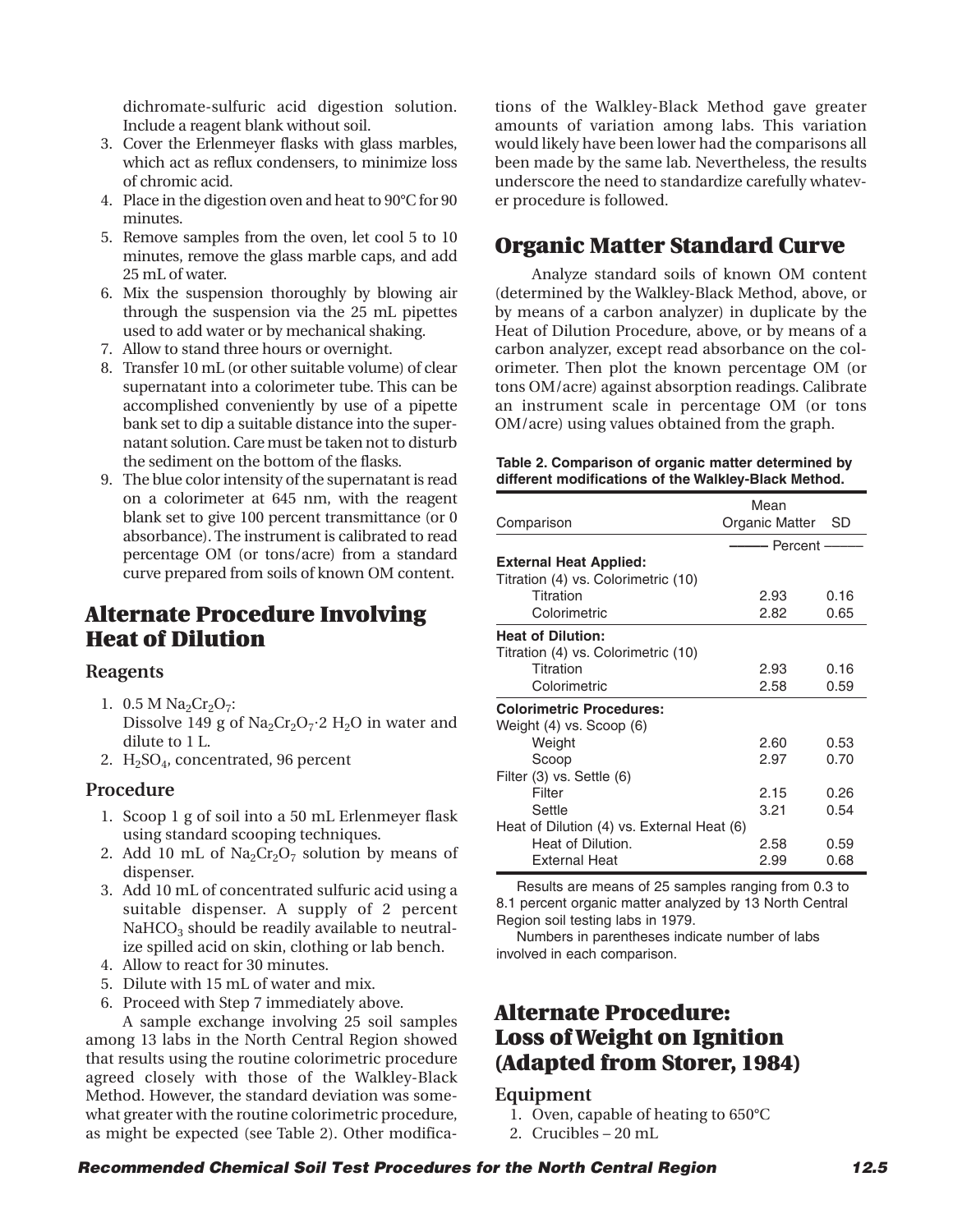- 3. Stainless steel crucible rack from local manufacturer
- 4. Balance sensitive to plus or minus 1 mg in draftfree environment (see Storer (18) for computerized weighing system)

#### **Procedure**

- 1. Scoop 5 to 10 g of dried, ground (10 mesh) soil into tarred crucibles.
- 2. Dry for 2 hours at 105°C (for gypsiferous and low organic matter soils, heat for 2 hours at 150°C).
- 3. Record weight to plus or minus 0.001 g.
- 4. Heat at 360°C for two hours (after temperature reaches 360°C).
- 5. Cool to 150°C.
- 6. Weigh in a draft-free environment to plus or minus 0.001 g.
- 7. Calculate percentage loss of weight on ignition:

% LOI = 
$$
\frac{\text{(wt. at 105°C)} - \text{(wt. at 360°C)} \times 100}{\text{wt. at 105°C}}
$$

8. Estimate OM.

Estimation of OM from LOI is done by regression analysis. Select soils covering the range in OM expected in your state or area of testing. Determine percent OM by the Walkley-Black Method described above. Regress OM on LOI. The resulting equation is used to convert LOI to percentage OM but should not be used outside the testing area.

# **References**

- 1. Allison, L. E. 1960. Wet combustion apparatus and procedure for organic and inorganic carbon in soil. Soil Sci. Soc. Am. Proc. 24:36-40.
- 2. Allison, L. E. 1965. Organic carbon. p. 1367- 1389. *In* C. A. Black. Methods of soil analysis. Part 2. Agron. Monogr. 9. ASA and SSSA., Madison, Wis.
- 3. Ball, D. F. 1964. Loss-on-ignition as an estimate of organic matter and organic carbon in noncalcareous soils. J. Soil Sci. 15:84-92.
- 4. Barshad. I. 1965. Thermal analysis techniques for mineral identification and mineralogical comparison. p. 699-742. *In* C. A. Black (ed.). Methods of soil analysis. Part 1. Agron. Monogr. 9, ASA and SSSA, Madison, Wis.
- 5. Ben-Dor, E. and A. Banin. 1989. Determination of organic matter content in arid-zone soils using a simple "loss-on-ignition" method. Comm. Soil Sci. Plant Anal. 20: 1675-1695.
- 6. David, M. B. 1988. Use of loss-on-ignition as an estimate of soil organic carbon in forest soils. Comm. Soil Sci. Plant Anal. 19:1593-1599.
- 7. Davies, B. E. 1974. Loss-on-ignition as an estimate of soil organic matter. Soil Sci. Soc. Am. Proc. 38:150-151.
- 8. Donkin, M. J. 1991. Loss-on-inition as an estimate of soil organic matter in A-horizon forestry soils. Comm. Soil Sci. Plant Anal. 22:233-241.
- 9. Goldin, A. 1987. Reassessing the use of loss-onignition for estimating organic matter content in non calcareous soils. Comm. Soil Sci. Plant Anal. 18:1111-1116.
- 10. Lide, D. R. (ed). 1993. Handbook of Chemistry and Physics. CRC Press, Ann Arbor, Mich.
- 11. Lowther, J. R., P. J. Smethurst, J. C. Carllyle, and E. K. S. Nambiar. 1990. Methods for determining organic carbon on podzolic sands. Comm. in Soil Sci. Plant Anal. 21:457-470.
- 12. Jackson, M. L. 1958. Soil Chemical Analysis. Prentice-Hall, Inc. Englewood Cliffs, N.J.
- 13. Mehlich, A. 1984. Photometric determination of humic matter in soils: A proposed method. Comm. Soil Sci. Plant Anal. 15:1417-1422.
- 14. Schollenberger, C. J. 1927. A rapid approximate method for determining soil organic matter. Soil Sci. 24:65-68.
- 15. Schollenberger, C. J. 1945. Determination of soil organic matter. Soil Sci. 59:53-56.
- 16. Schulte, E. E. and B. G. Hopkins. 1996. Estimation of soil organic matter by weight-loss-on ignition. Chap. 3. *In* F. R. Magdoff et al. (ed.). Soil Organic Matter: Analysis and Interpretation. SSSA Spec. Publ. 46, SSSA, Madison, Wis.
- 17. Schulte, E. E., C. Kaufman, and J. B. Peters. 1991. The influence of sample size and heating time on soil weight loss-on-ignition: Comm. in Soil Sci. Plant Anal. 22:159-168.
- 18. Storer, D. A. 1984. A simple high sample volume ashing procedure for determining soil organic matter. Comm. Soil Sci. Plant Anal. 15:759-772.
- 19. Walkley, A. 1947. A critical examination of a rapid method for determining organic carbon in soils—effect of variations in digestion conditions and of inorganic soil constituents. Soil Sci. 63:251-264.
- 20. Walkley, A., and I. A. Black. 1934. An examination of Degtjareff method for determining soil organic matter and a proposed modification of the chromic acid titration method. Soil Sci. 37:29-37.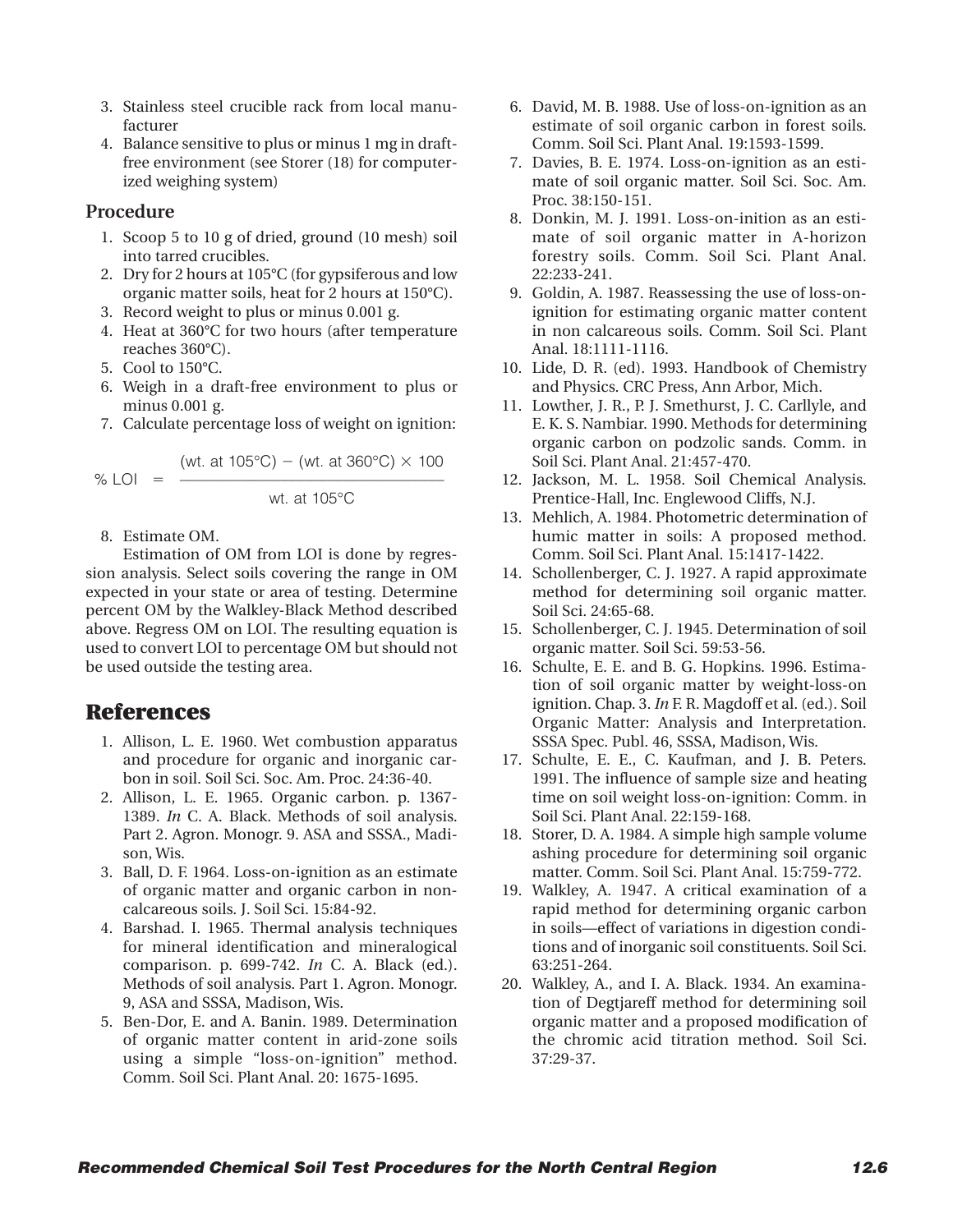# **Soil Salinity**

#### *D. A. Whitney*

All soils contain some water soluble salts which include essential nutrients for plant growth. When the level of water soluble salts exceeds a certain level, harmful effects on plant growth occur. A soil with excess total soluble salts is referred to as a saline soil. Saline soil is the most common type of salt-affected soil and usually the easiest type to reclaim (2, 5).

Another type of salt-affected soil is termed a sodic or alkali soil. They have a low total soluble salt content, a high pH (usually 8.5 or higher) and exchangeable sodium in excess of 15 percent of the cation exchange capacity. These soils usually are dispersed due to the excessive sodium (2, 5). Salt-affected soils often result from the lateral or artesian flow of salty water onto an area. In other cases it is caused by an impermeable layer in the soil resulting in a high water table or side-hill seeps. In well-drained, irrigated soils the application of poor quality water in amounts insufficient to leach the soluble salts from the surface horizons will result in a salt accumulation. They may also result from saltwater spills associated with oil field activity and from high rates of manure or sludge.

The influence that a certain level of soluble salt will have on crop growth depends upon several factors, such as climatic conditions, soil texture, distribution of salt in the profile, salt composition and plant species (5). The areal extent and depth of a salt problem is usually irregular. Soil sampling on a grid system may be necessary to map the extent of the problem.

Soluble salts are most commonly detected by measuring the soil solution's ability to conduct an electrical current, referred to as electrical conductivity (EC). The common unit of measurement for EC has been mmhos/cm. The official international unit of measurement is seimen/m (S/m). One mmhos/cm is equal to 0.1 S/m or 1.0 dS/m.

There are several detection methods for assessing soluble salt content of a soil. The type of information needed in a particular situation will determine which method is used.

If a rapid in situ measurement of the apparent electrical conductivity is desired showing the extent of a saline area, the noncontacting terrain conductivity meters, such as the EM31 and EM38 made by Geonics Limited (3), can be used. If a more accurate reading is needed, measurement of electrical conductivity on a 1:1 soil-to-water suspension in the laboratory is best. Once a salt problem is identified by one of these methods, the more detailed information needed to correct the situation should be obtained from an electrical conductivity measurement made on a saturated paste extract. Some laboratories use chloride content as an indication of salt content. This is not an acceptable method because many saltaffected soils are low in chlorides but high in sulfates.

# **Soil Salinity Methods**

### **Noncontacting Terrain Conductivity Meters**

Soil electrical conductivity can be obtained from above-ground electromagnetic measurements by relating electromagnetic conductivity to electrical conductivity (1). This method is very fast and accurate once the meter is calibrated for a particular set of conditions. Several soil factors in addition to salinity, such as soil porosity, moisture and amount and type of clay, influence the readings (3); therefore, a single calibration can only be used on similar soils. Refer to the instrument instruction manual for details.

#### **1:1 Soil-to-Water Method**

The electrical conductivity value obtained by the 1:1 Soil-to-Water Method is not as easily interpreted as that for the Saturated Paste Method. With the 1:1 method, the relationship between conductivity and crop growth varies with soil texture. (Table 1).

#### **Equipment**

- 1. Standard NCR-13, 10 g scoop
- 2. Dip-type conductivity cell
- 3. Conductivity meter

#### **Reagents**

- 1. Distilled water
- 2. Calibration solution (0.01 M KCl solution): Dissolve 0.7456g KCl in 1 L of water. This solution has a conductivity of 1.41 mmhos/cm or dS/m at 25°C.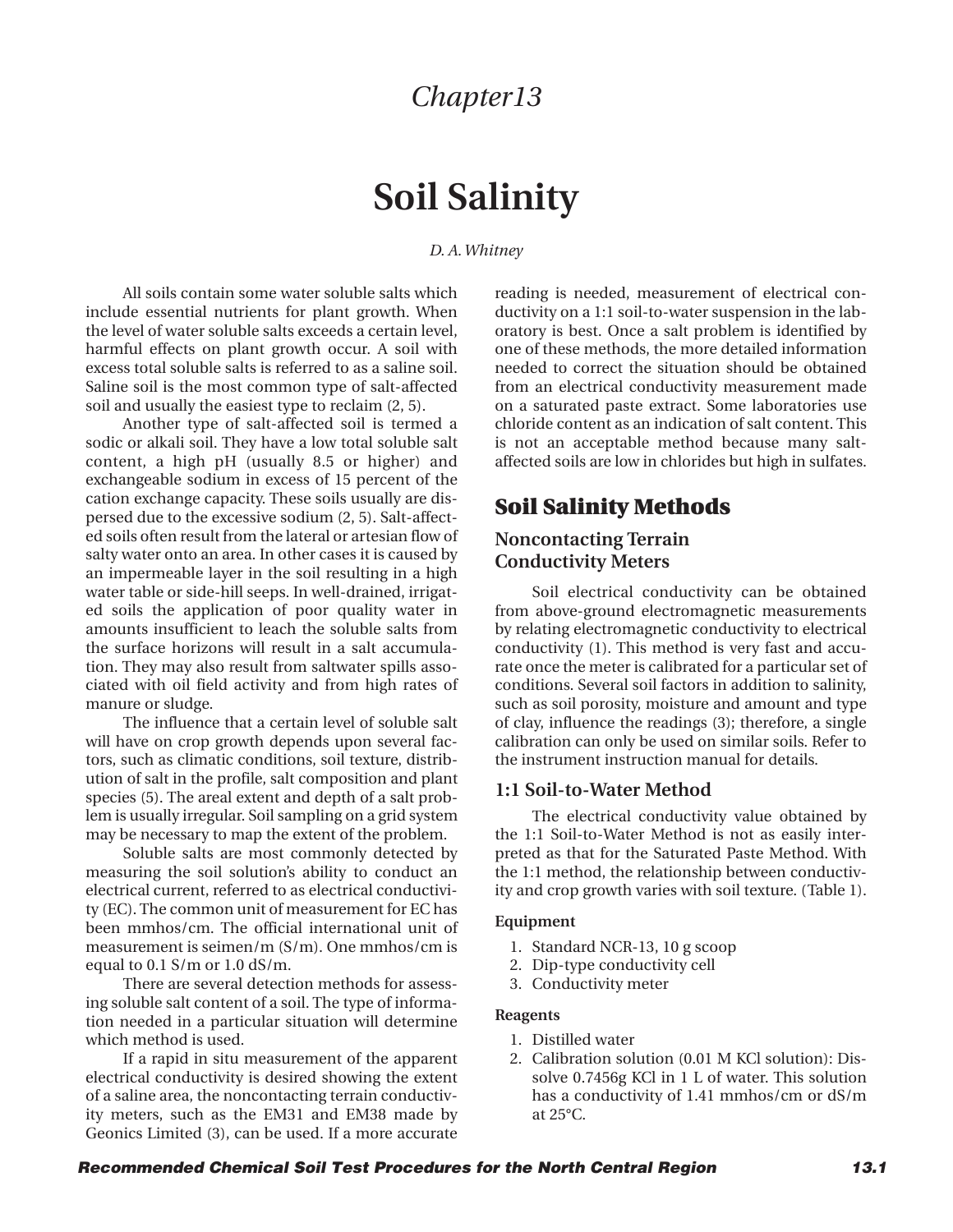#### **Procedure**

- 1. Scoop 20 g of soil into a large test tube or paper portion cup.
- 2. Add 20 mL of distilled water. Periodically stir the suspension and allow it to equilibrate for 15 to 20 minutes. This sample could also be used for a pH measurement after (not before) taking the conductivity measurement.
- 3. Insert the conductivity cell calibrated with the 0.01 M KCl into the suspension and read the conductivity in mmhos/cm.

#### **Saturated Paste Method**

The Saturated Paste Method has long been the recommended method for assessing soil salinity in relation to plant growth. The advantage of this method is that the saturation moisture percentage is directly related to the field moisture range. Conductivity by this method relates directly to plant response for all soils without adjustment for texture (6) as with the 1:1 method. The disadvantage of this method is more expense and time.

#### **Equipment**

- 1. Conductivity meter
- 2. Conductivity cell
- 3. 250 mL containers (such as plastic cups)
- 4. Buchner funnels

#### **Reagents**

- 1. Distilled water
- 2. 0.01 M KCl solution: Dissolve 0.7456g KCl in 1 L of water. This solution has a conductivity of 1.41 mmhos/cm at 25°C.

#### **Procedure**

- 1. The amount of soil used will depend on the number of measurements that will be made on the extract. A 250 g sample provides sufficient extract for most purposes.
- 2. Add distilled water to the soil while stirring it with a spatula. At saturation, the soil paste will glisten as it reflects light, flow slightly when the container is tipped, and the paste slides freely and cleanly off the spatula for all soils except clays.
- 3. After mixing, allow the sample to stand for at least 1 hour and then recheck for saturation. Free water should not collect on the soil surface. If the paste stiffens or loses its glisten, add more water and remix. If free water exists on the surface after standing, add more soil and remix.
- 4. Transfer the saturated paste to the filter funnel and apply vacuum.
- 5. Determine conductivity and/or other measurements on extract.

## **Calibration**

The 1:1 method is meant to be used as a screening method to determine if there is a possible salinity problem. Unlike the Saturated Paste Method, the degree of salinity for the 1:1 method is related to soil texture (Table 1). Once it is determined that a salt problem exists, the Saturated Paste Method is used to determine the kind and amount of salt in order to plan a corrective program (6).

| Pasie Melliou.                          |           |                       |  |                                               |        |  |
|-----------------------------------------|-----------|-----------------------|--|-----------------------------------------------|--------|--|
|                                         |           |                       |  | Degree of Salinity-                           |        |  |
|                                         |           |                       |  |                                               | Very   |  |
|                                         | Non-      |                       |  | Slightly Mod. Strongly Strongly               |        |  |
| <b>Texture</b>                          | Saline    | Saline                |  | Saline Saline                                 | Saline |  |
| 1:1 Method                              |           |                       |  | --------mmhos/cm or dS/m--------              |        |  |
| Coarse to<br>Loamy Sand<br>Loamy Fine   |           |                       |  | $0-1.1$ 1.2--2.4 2.5-4.4 4.5-8.9              | $9.0+$ |  |
| Sand to Loam                            |           | 0-1.2 1.3-2.4 2.5-4.7 |  | 4.8-9.4                                       | $9.5+$ |  |
| Silt Loam to<br>Clay Loam               |           |                       |  | $0-1.31$ 1.4-2.5 2.6-5.0 5.1-10.0             | 10.1   |  |
| Silty Clay<br>Loam to Clay              |           |                       |  | 0-1.4 1.5-2.8 2.9-5.7 5.8-11.4 11.5+          |        |  |
| <b>Saturated</b><br><b>Paste Method</b> |           | -mmhos/cm or dS/m-    |  |                                               |        |  |
| All Textures                            | $0 - 2.0$ |                       |  | $2.1 - 4.0$ $4.1 - 8.0$ $8.1 - 16.0$ $16.1 +$ |        |  |

#### **Table 1. The relationship between conductivity and degree of salinity for the 1:1 Method and the Saturated Paste Method.**

## **References**

- 1. Corwin, D .L., and J. D. Rhoades. 1982. An improved technique for determining soil electrical conductivity-depth relations from aboveground electromagnetic measurements. Soil Sci. Soc. Amer. J. 46:517-520.
- 2. Johnsgard, Gordon A. 1974. Salt-affected problem soils in North Dakota Ext. Bull. No. 2, North Dakota State Univ., Fargo, N.D.
- 3. McNeill, J. D. 1980. Electrical conductivities of soils and rocks. Technical Note TN-S. Geonics Ltd., 1745 Meyer-side Drive, Mississauga, Ontario, Canada L5Y 1C5.
- 4. Maas, E. V., and G. J. Hoffman. 1977. Crop salt tolerance-current assessment. Jour. of the Irrig. and Drainage Division, ASCE, Vol.103:115-134.
- 5. Milne, R. A., and E. Rapp. 1968. Soil salinity and drainage problems. Publication 1314, Canada Dept. of Agric., Ottawa, ON.
- 6. Richards, L. A. (ed.). 1969. Diagnosis and Improvement of Saline and alkali soils. USDA Agric. Handbook No.60, U.S. Government Printing Office, Washington, D.C.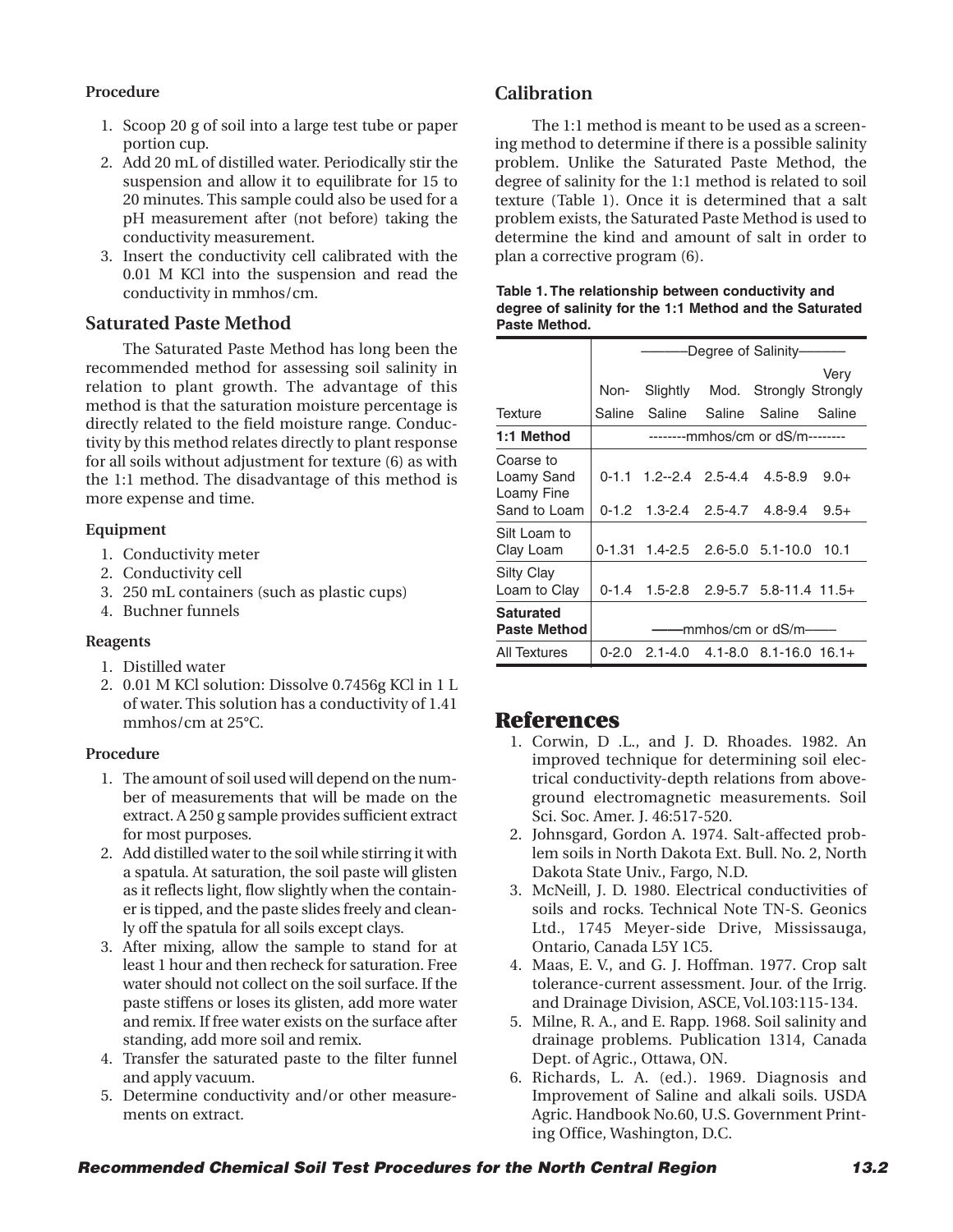# **Greenhouse Root Media**

#### *D. Warncke*

Root media used for production of plants in greenhouses and nurseries are composed of lightweight, natural and processed material such as peat, perlite, vermiculite, sand, bark, coconut fiber (coir), compost and similar materials. These are mixed together in various combinations to provide the actual root media. These lightweight mixes are easy to handle and provide good aeration and moistureholding properties, but provide little nutrient-holding capability. Soil systems provide plant available nutrients in the soil solution (intensity factor) and have a reserve nutrient supplying capacity with exchangeable cations, "fixed" nutrients and insoluble complexes (capacity factor). Most prepared root media contain only small amounts of soil, if any, and therefore have a limited nutrient reserve (capacity factor). Hence, the availability of nutrients in most prepared root media is dependent on the intensity factor.

Geraldson (2) developed an "intensity and balance" testing system for poorly buffered sandy soil systems using the saturation/extraction approach adopted by the U.S. Salinity Laboratory (9). Lucas et al. (4, 5) found that saturation extracts of greenhouse root media gave a reliable measure of plant available nutrients. Researchers in the Netherlands (6, 7) have also reported saturation extract results to be a dependable measure of the available nutrient status of peat-based mixes. In summarizing test results over a 2-year period, Whipker et al. (16) demonstrated that root media analysis by saturation extraction is a valuable tool for evaluating greenhouse nutrition problems.

Saturation extraction methodology provides several advantages over previous procedures (11, 12, 14). For many years, soil testing laboratories have handled prepared soilless root media samples in a manner similar to that for field soil samples. Analytical procedures used have been modifications of the Spurway (8) test procedures. These worked well for testing greenhouse soil mixes when soil was the base material. However, as the composition of greenhouse root media has changed to include peat and processed materials, the field soil testing procedures have become inadequate. The major shortcomings in treating greenhouse root media in the same way as field soils are related to handling and diagnostic sample size. Drying, grinding and sieving of greenhouse samples result in significant alteration of the sample properties. Trying to measure out a uniform, small sample (2.0 or 1.7 cc) from a heterogenous mix of materials is difficult. Interpretation of the results must take into account the bulk density which may range from 0.2 to 1.2 g/cc. The Saturated Media Extract (SME) approach has been shown to successfully eliminate these handling, sampling and interpretation problems (11, 12, 14). This procedure can also be used to evaluate the suitability of composts for use in growing plants.

With the saturation procedure a large sample of the root media (400 cc), just as the grower uses it, is extracted and analyzed, reducing sampling error. With no preliminary handling necessary, samples can be processed and analyzed quickly. The water holding characteristics of the various root media tend to be related to the bulk density. This acts as an automatic compensator for differences in bulk densities which affect interpretation of results from saturation extracts. As demonstrated by Geraldson (3), nutrient balance is very important in weakly buffered systems such as exist with many greenhouse root media. With the SME approach, nutrient balance information is readily calculated. Root media which contain slowrelease fertilizer can be extracted by the saturation extract method with very little inflation of the tests results (13). With other handling and extraction procedures, test values are greatly inflated due to excessive solubilization of the slow-release fertilizer.

Available micronutrient levels in plant growth media are important for the growth of container grown plants. In peat and bark based root media, the basic micronutrients are complexed by organic compounds (10). Hence, the concentrations of these micronutrients in a water saturation extract are quite low. Zinc and manganese concentrations rarely exceed 0.8 mg/L and iron rarely exceeds 4.0 mg/L. Therefore, it is difficult to distinguish between deficient and adequate levels.

In evaluating 15 extractants, Berghage et al. (1) found that extractable levels of iron, manganese and zinc could be increased greatly by using weak solutions of various salts, acids or chelates in the saturating solution with the saturation extract procedure.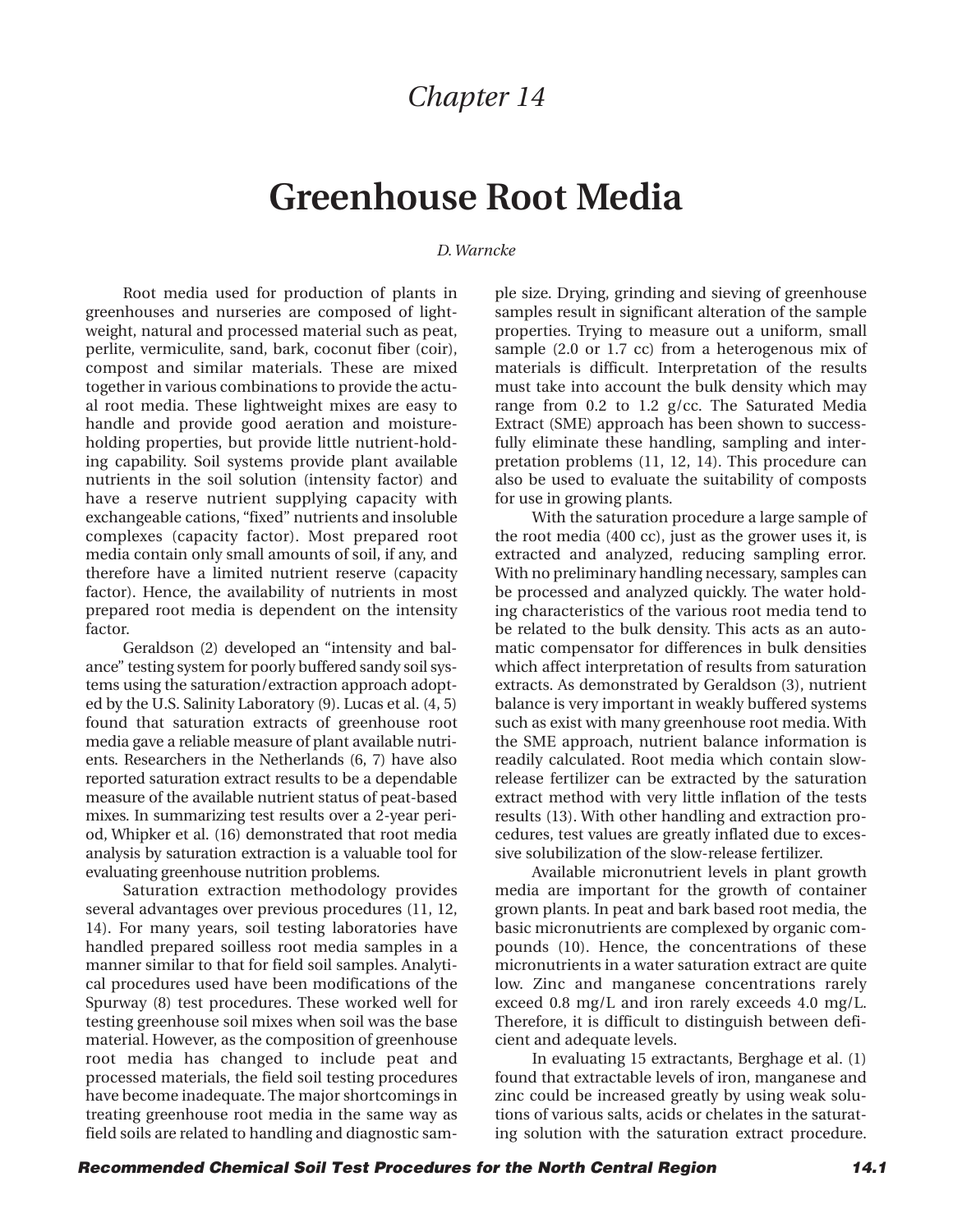Saturation with a 0.005 M DTPA solution was found to most consistently increase extractable micronutrient levels while having only a minor effect on the other key test parameters: total soluble salts and extractable levels of nitrate, phosphorus, potassium, calcium, magnesium, sodium and chloride.

# **Saturated Media Extract Method**

The Saturated Media Extract Method (SME) was developed at Michigan State University and has been routinely used in their soil testing lab. It allows extraction of moist samples just as they come from greenhouses. Drying of samples is unnecessary and undesirable. Storage of prepared root media in either the dry or moist state will influence the soluble nitrate-nitrogen (N) and soluble salt levels. If samples will not be extracted within two hours of receipt, store them in a refrigerated area.

#### **Equipment**

- 1. 600 mL plastic beaker
- 2. Spatula
- 3. Buchner funnel, 11 cm
- 4. Filter paper (Whatman No. 1) 11 cm
- 5. Vacuum flask, 500 mL
- 6. Vacuum pump
- 7. Vial, snap-cap 100 mL
- 8. Conductivity meter, (Solu-bridge 31 or equivalent)
- 9. Dipping type conductivity cell with cell constant equaling 1.0
- 10. Thermometer
- 11. pH meter with expanded scale or specific ion meter
- 12. pH glass electrode with a paired calomel reference electrode
- 13. Nitrate electrode with paired reference electrode
- 14. Colorimeter
- 15. Flame emission, atomic absorption and/or plasma emission spectrophotometer
- 16. Volumetric flasks and pipettes as required for preparation of reagents and standard solutions

#### **Reagents**

- 1. Distilled or deionized water
- 2. 0.01 M potassium chloride (for standardizing solu-bridge)
- 3. Reagents for determining pH, nitrate-N, phosphorus, potassium, calcium, magnesium and micronutrients of interest

#### **Procedure**

1. Fill a 600 mL beaker about two-thirds full with the root medium. Gradually add distilled water while mixing until the sample is just saturated. At saturation the sample will flow slightly when the container is tipped and is easy to work with a spatula. After mixing, allow the sample to equilibrate for 1 hour and then recheck the criteria for saturation. The saturated sample should have no appreciable free water on the surface, nor should it have stiffened. Adjust as necessary by addition of root medium or distilled water. Then allow to equilibrate for an additional 30 minutes.

- 2. Determine the pH of the saturated sample by carefully inserting the electrodes. Wiggle the electrodes gently to attain good solution contact.
- 3. Attach a Buchner funnel lined with filter paper to a vacuum flask. Apply a vacuum and transfer the saturated sample into the Buchner funnel. Spread the sample out with a spatula and tap the funnel to eliminate entrapped air and to insure good contact between the saturated sample and the filter. Continue vacuum, collecting the extract in the flask. No more than 15 minutes of vacuum should be required. Transfer the extract to a snap-cap vial. All subsequent analyses are done on the extracted solution.
- 4. Soluble Salts: (See Chapter 13.) Use 0.01 M KCl to calibrate the solu-bridge. Prepare a 0.01 M KCl solution by dissolving 0.7456 g KCl in about 800 mL of distilled or deionized water. Then bring it to 1 L volume with distilled or deionized water. With the temperature adjustment properly made, a 0.01 M KCl solution should have an electrical conductivity of 1.418 dS per m (mS per cm). *Note:* For those with older solu-bridges:

$$
1.0 \text{ dS m}^{-1} = 1.0 \text{ mmho cm}^{-1}
$$
.

To determine the electrical conductivity of the extract solution, check its temperature and adjust the temperature dial on the solu-bridge. Rinse the electrode and dip the conductivity cell into the extract solution and record the reading in  $dS \, \text{m}^{-1}$  (mS cm<sup>-1</sup>).

5. Nitrate-N and Ammonium-N: (See Chapter 5.) Nitrate and ammonium can be determined with the appropriate specific ion electrode or by cadmium reduction (nitrate) and Nesslerization (ammonium) through an autoanalyzer unit. With the high concentrations of nitrate usually present, use of a nitrate electrode is preferred. After establishing the standard curve, determine the nitrate-N content with a nitrate electrode. Record the millivolt reading on an expanded scale pH meter or specific ion meter, and obtain the concentration of nitrate from a standard curve of Emf vs. nitrate concentration plotted on semi-logarithmic graph paper.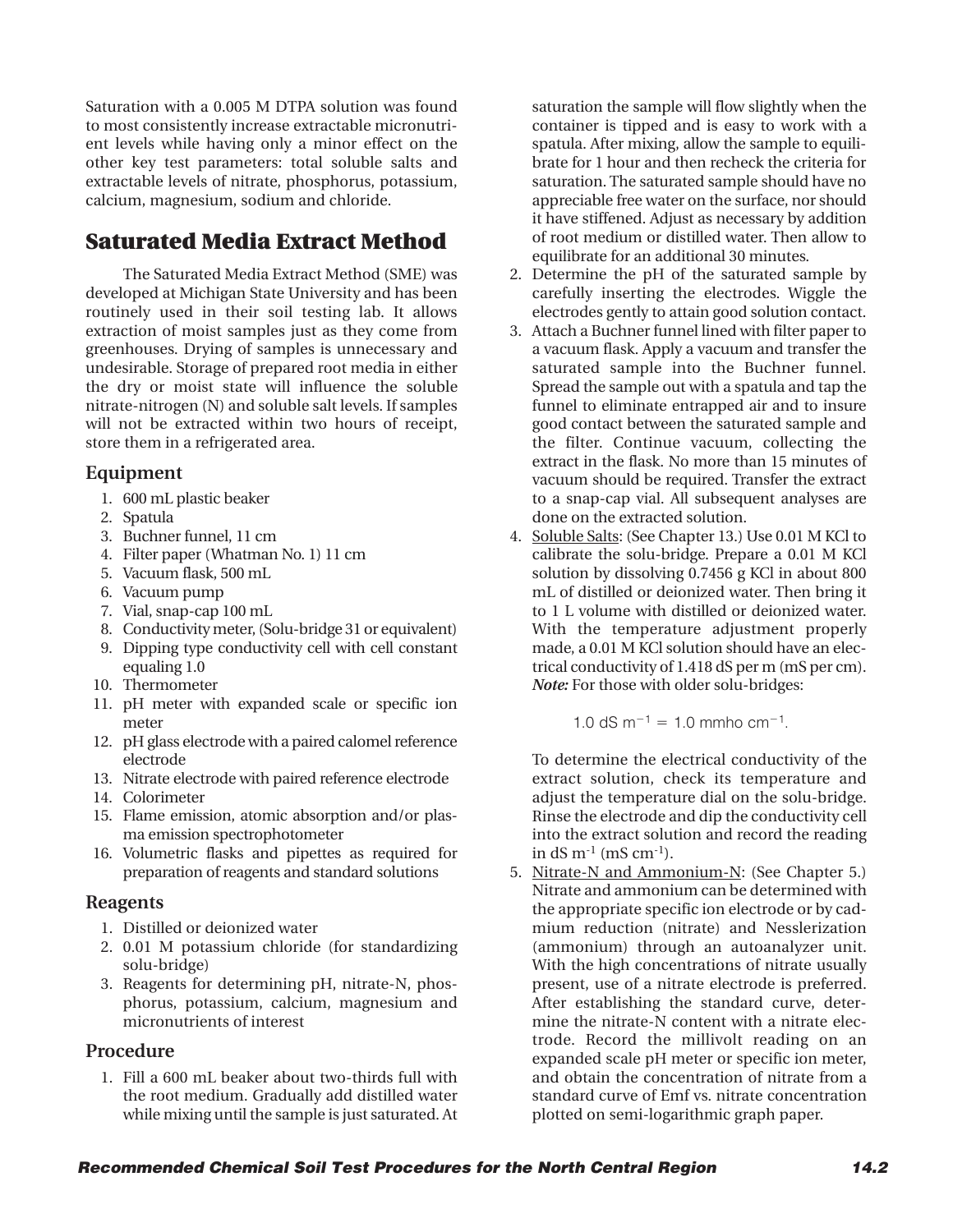- 6. Phosphorus, potassium, calcium, magnesium: Determine phosphorus on a aliquot of the extract by one of the accepted colorimetric procedures (See Chapter 6). Determine potassium, calcium and magnesium on an aliquot of the extract by flame emission or atomic adsorption spectroscopy (See Chapter 7). All of these elements may also be determined with an Inductively Coupled Plasma Emission Spectrograph (ICP).
- 7. Micronutrients: Most micronutrients of interest can be determined with an ICP. For methods of analysis, refer to Chapter 9.

# **Modified (DTPA) Saturated Media Extract Method**

By using 0.005 M DTPA as the primary saturating solution, extraction of the basic micronutrients (zinc, manganese and iron) can be greatly enhanced. For each liter of DTPA solution to be prepared, transfer exactly 1.97 g dry DTPA (diethylenetriaminepenta-acetic acid) into a 1 L volumetric flask and add about 800 mL of distilled or deionized water. Heating the water to 50°C and stirring facilitates dissolution of the DTPA. After the solution has cooled, make to volume with distilled or deionized water. The modified SME method involves a change in the procedure used to saturate the growth media and in the measurement of pH.

#### **DTPA Saturation Extract Preparation**

- 1. Place 400 cc of growth media into a 600 mL beaker.
- 2. Add 100 mL of 0.005 M DTPA.
- 3. While mixing gradually, add pure water to bring the media just to the point of saturation.

From this point on, proceed as indicated under the original SME Method, except for pH determination. Since the DTPA solution affects the media pH, use one part of the media by volume and two parts of deionized water by volume for a separate determination of the media pH.

#### **Calculations**

Soluble salt levels are reported as dS m<sup>-1</sup> or mS cm-1. The electrical conductivity (dS m-1 or mS cm-1) can theoretically be converted to ppm (mg/L) by multiplying by 640. However, empirically, 700 seems to provide more practical information. Results for nitrate-N, phosphorus, potassium, calcium and magnesium are reported as mg/L of extract. Nutrient balance is determined by calculating the percent of total soluble salts for each nutrient as follows:

%nutrient = 
$$
\frac{\text{(nutrient conc.) (100)}}{\text{Total soluble salt conc.}}
$$

\n
$$
= \frac{\text{(mg/L) (100)}}{\text{(mg/L)}}
$$

Total soluble salt conc. **5** electrical conductivity  $\times$  700

#### **Interpretation**

Desirable pH, soluble salt and nutrient levels vary with the greenhouse or nursery crop being grown and management practices. The general guidelines given in Table 1 can be used in making a preliminary judgment of the results obtained with either the water or DTPA saturation extracts. When using the DTPA Extraction Method, the generally adequate ranges for key micronutrients are: boron, 0.7 to 2.5 mg/L; iron, 15 to 40 mg/L; manganese, 5 to 30 mg/L; and zinc, 5 to 30 mg/L. The specific desirable levels vary with the crop being grown.

**Table 1. General interpretation guidelines\* for greenhouse growth media analyzed by the Saturated Media Extract Method.**

| Analysis              |          | Low Acceptable Optimum |             | High                 | Verv<br>High |
|-----------------------|----------|------------------------|-------------|----------------------|--------------|
| Soluble<br>salt, dS/m | $0 - 75$ | $.75 - 2.0$            | $2.0 - 3.5$ | $3.5 - 5$            | $5.0+$       |
| Nitrate-N<br>mg/L     | $0 - 39$ | 40-99                  |             | 100-199 200-299 300+ |              |
| Phosphorus<br>mg/L    | $0 - 2$  | $3 - 5$                | $6 - 10$    | $11 - 18$            | $19+$        |
| Potassium<br>mg/L     | $0 - 59$ | 60-149                 |             | 150-249 250-349 350+ |              |
| Calcium<br>mg/L       | $0 - 79$ | 80-199                 | $200+$      |                      |              |
| Magnesium<br>mg/L     | $0 - 29$ | 30-69                  | 70+         |                      |              |

\*These guidelines are suitable for use with results obtained by either water or DTPA extraction.

Desired nutrient balance is to have 8 to 10 percent of the total soluble salt be nitrate-N, less than 3 percent ammonium-N, 11 to 13 percent potassium, 14 to 16 percent calcium and 4 to 6 percent magnesium. If chloride and sodium are determined, their percentage should each be less than 10 percent.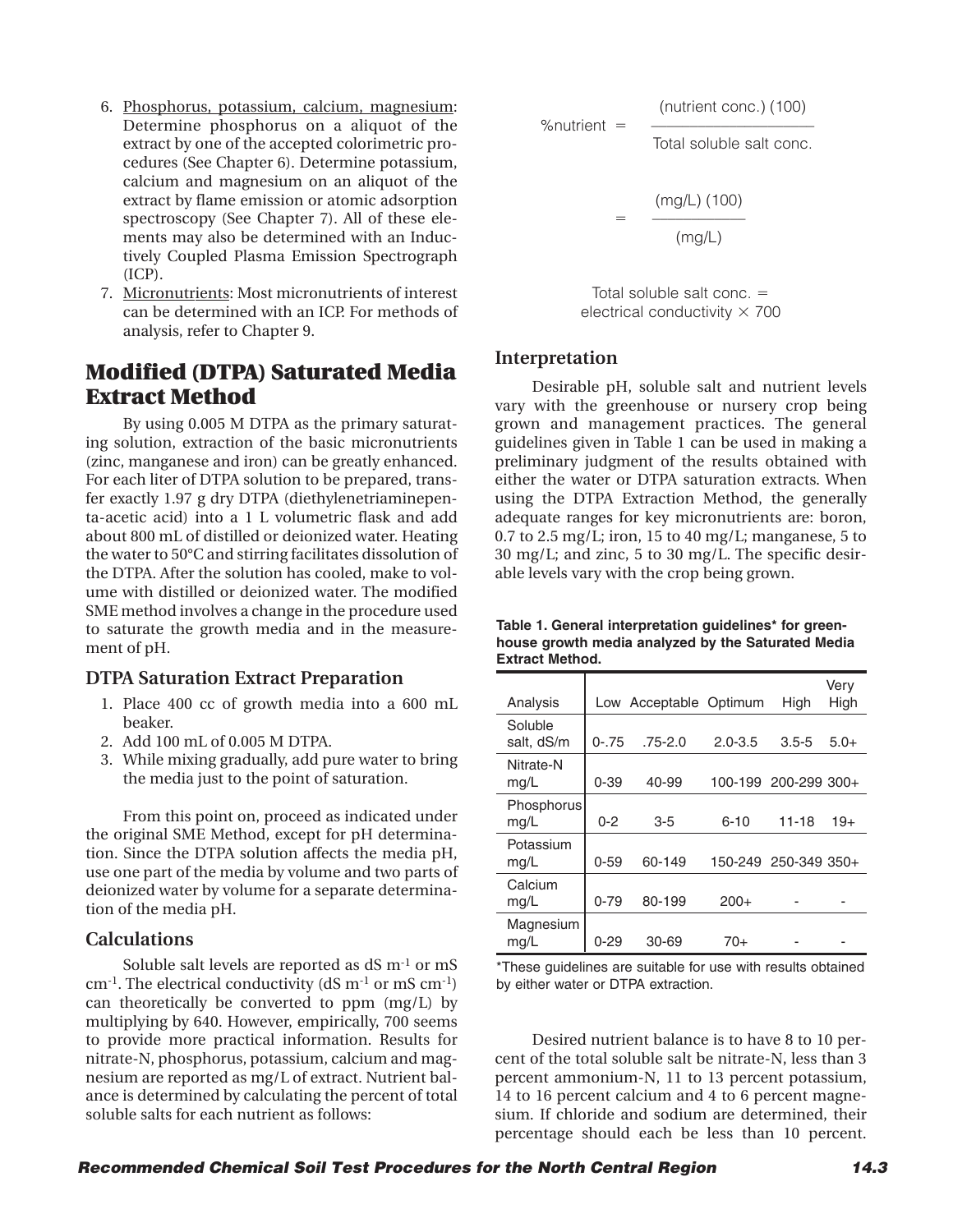Adjustments in available nutrient levels can be made by the following additions (12, 13, 15); 75 g calcium nitrate  $(15-0-0)$  per cubic meter  $(2 \text{ oz.}/\text{yard}^3)$  to increase the test level 10 ppm N; 600 g (0-46-0) per cubic meter  $(1 \text{ lb./}\sqrt{3})$  to increase the test level 5 ppm phosphorous; and 55 grams potassium nitrate per cubic meter  $(1.5/\text{yard}^3)$  to increase the test level 10 ppm K.

# **Modified Spurway Procedure**

Modified Spurway Procedures can be used to analyze greenhouse root media if care is taken in the handling process. Care must be taken not to alter the growth medium composition through grinding and/or sieving. Diagnostic sample size should be adequate to minimize error due to sample variability. A minimum size sample is 5 cc. A larger size sample is desirable, but becomes more difficult to extract. Before analysis, the root media is allowed to air dry.

#### **A Typical Spurway Procedure**

Extract 5 cc (1 tsp) sample with 25 mL of 0.018 M acetic acid (Spurway active extraction solution). Shake the sample for 1 minute and filter. Analyze this extract using suitable methods and standards. Some labs have modified this approach by using extractants similar to those used for field soils. Sample-tosolution ratio and shaking time have also been adjusted by some labs. Each modification necessitates a change in interpretation guidelines.

Determine pH using one part growth medium to one part distilled water on a volume-to-volume basis. Determine soluble salt content on a volumeto-volume basis using a 1:2 or 1:5 root medium-towater ratio.

Bulk density must be determined to aid in interpretation of the results. When expressed in mg/kg, the acceptable test levels are higher for growth media of low bulk density. Determine bulk density by filling a 100 mL graduate cylinder with the growth media and tapping the cylinder firmly on the bench top five times. The volume is recorded and the sample weighed. Bulk density equals weight divided by volume and is expressed in g/cm3.

## **References**

1. Berhage, R. D., D. M. Krauskopf, D. D. Warncke, and I. Widders. 1987. Micronutrient testing of plant growth media: Extractant identification and evaluation. Comm. Soil Sci. Plant Anal. 18:1089-1110.

- 2. Geraldson, C. M. 1957. Soil soluble salts determination of and association with plant growth. Proc. Florida State Hort. Soc. 71:121-127.
- 3. Geraldson, C. M. 1970. Intensity and balance concept as an approach to optimal vegetable production. Comm. Soil Sci. Plant Anal. 1:187- 196.
- 4. Lucas, R. E., and P. E. Rieke. 1968. Peats for soil mixes. 3rd Int'l. Peat Congress 3:261-263.
- 5. Lucas, R. E., P. E. Rieke, and E. C. Doll. 1972. Soil saturated extract method for determining plant nutrient levels in peats and other soil mixes. 4th Int'l. Peat Congress 3:221-230.
- 6. Sonneveld, C., and J. van den Ende. 1971. Soil analysis by means of a 1:2 volume extract. Plant and Soil 35:505-516.
- 7. Sonneveld, C., J. van den Ende, and P. A. van Dijk. 1974. Analysis of growing media by means of a  $1:1^1/2$  volume extract. Comm. Soil Sci. Plant ⁄ Anal. 5:183-202.
- 8. Spurway, D. H., and K. Lawton. 1949. Soil Testing. Mich. Agri. Exp. Sta. Bul. 132.
- 9. U.S. Salinity Laboratory Staff, 1954. Diagnosis and Improvement of Saline and Alkali Soils. USDA Agric. Hand. No. 60, U.S. Government Printing Office, Washington, D.C.
- 10. Verloo, M. G. 1980. Peat as a natural complexing agent for trace elements. Acta Hort. 99:51-56.
- 11. Warncke, D. D. 1975. Greenhouse soil testing. Proc. 5th Soil-Plant Analyst Workshop, NCR-13 Comm., Bridgeton, Mo.
- 12. Warncke, D. D. 1976. Saturation extractable nutrient levels of six greenhouse soil mixes equilibrated with four rates of fertilizer. Agron. Abst. Amer. Soc. Agron., Madison, Wis., p. 155.
- 13. Warncke, D. D. 1979. Testing greenhouse growing media: Update and research. Proc. 7th Soil-Plant Analyst Workshop, NCR-13 Comm., Bridgeton, Mo.
- 14. Warncke, D. D. 1986. Analyzing greenhouse growth media by the saturation extraction method. Hort. Sci. 21:223-225.
- 15. Warncke, D. D., and D. M. Krauskopf. 1983. Greenhouse growth media: Testing and nutritional guidelines. Mich. State Univ. Coop. Ext. Bul. E-1736.
- 16. Whipker, Brian E., Terri Kirk and P. Allen Hammer. 1994. Industry root media analysis results: Useful in determining greenhouse nutrition problems and educational opportunities. Comm. Soil Sci. Plant Anal. 25:1455-146.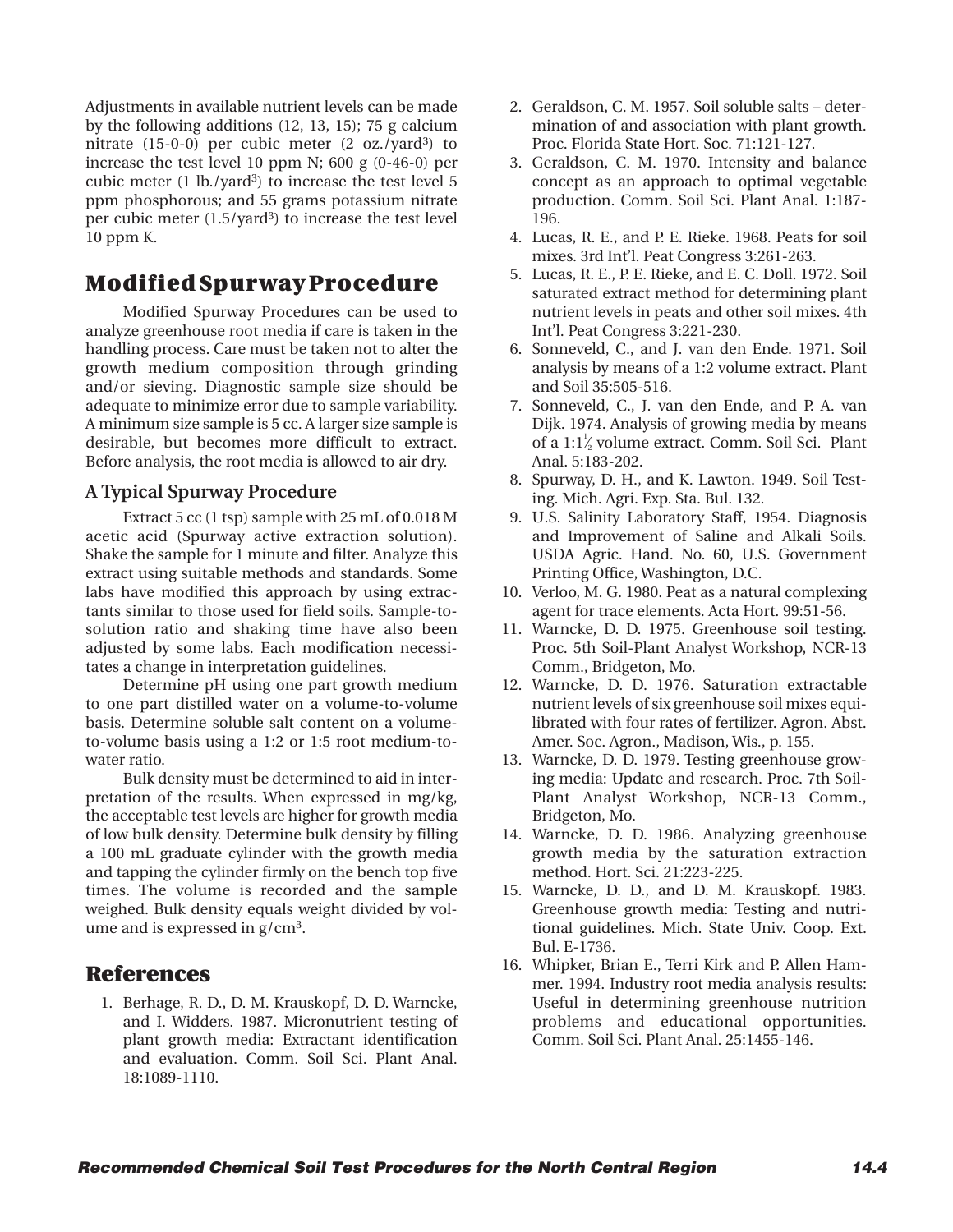# **Laboratory Quality Assurance Program**

*B. Hoskins and A. Wolf*

A quality assurance (QA) program is necessary at some level in all laboratories to document analytical uncertainty and to promote confidence in analytical results. QA can be divided into two parts: quality control and quality assessment. Quality control (QC) is comprised of those lab practices which are undertaken specifically to achieve accurate and reliable analytical results. Quality assessment is comprised of those processes undertaken to monitor and document the effectiveness of the QC program. A regular assessment of QC will document both accuracy (closeness to the known or expected value) and precision (agreement or repeatability of multiple results for the same sample) (2). Accuracy and precision, together, characterize analytical uncertainty.

A QA program will add additional time, effort and cost to any lab operation. This additional overhead should be more than offset by an improved ability to pinpoint problems early, resulting in a streamlining of operations. An effective QA program will also improve customer satisfaction with analytical results. The relative cost-to-benefit ratio of individual QC components or techniques should be considered when implementing or modifying a QA program (2).

The scale of a QA program should be in proportion to the scale of the lab operation and to the enduse of the analytical results. It is not the purpose of this chapter to delineate QA standards for all laboratories. Specific QA program components and guidelines should be determined internally within each lab operation, with input from and participation by all lab personnel.

The purpose of any soil testing laboratory is to provide a consistent index of soil fertility and to identify soil properties which may affect plant growth or potentially harm the environment. The end-use for this information may not be the same in all cases. The accuracy and precision needed to generate consistent lime and fertilizer recommendations may be different than that needed for the purpose of regulating trace element application from municipal sludge, for example. In any case, there should always be a concerted effort to provide the best quality analytical results possible from the lab resources available.

# **Components of a Quality Control Program**

A good QC program includes documentation, training, and implementation of good laboratory practices (GLP) and procedures. Many of the QC procedures suggested here may already be in use or require only slight alterations of existing processes used in most laboratories. This chapter does not include a complete listing of GLP or QC program components, but is intended to address common operational problems and practices affecting analytical accuracy and precision.

First of all, a complete listing of standard operating procedures (SOP) is always a good practice. As cited in Chapter 1 on soil sample preparation, slight alterations in soil testing procedures can cause surprisingly large differences in the final results. A detailed description of all steps in sample preparation, extraction, calibration, solution preparation, and instrument setup/operation/maintenance, down to minor details, can help minimize analytical uncertainty. Quality assessment methods and expectations can also be included within SOP, spelling out what types of reference samples are to be run, at what frequency, and with general guidelines for allowable ranges of results. Numbers and frequency of reagent blanks (see below) should be specified within applicable SOP. Documentation of SOP is also required by many contractors, as well as by most laboratory certification agencies.

Sample preparation and, where applicable, solution analysis procedures within SOP should be referenced wherever possible to published standard methods to demonstrate method conformity and to inform customers of the exact methodology in use. One of the purposes of this bulletin is to provide a methodology reference for all soil testing laboratories in the North Central Region.

A second useful QC technique, which can especially benefit new employees, is a written summary of known sources of error in the lab operation. These include, but are certainly not limited to, the examples listed in Table 1.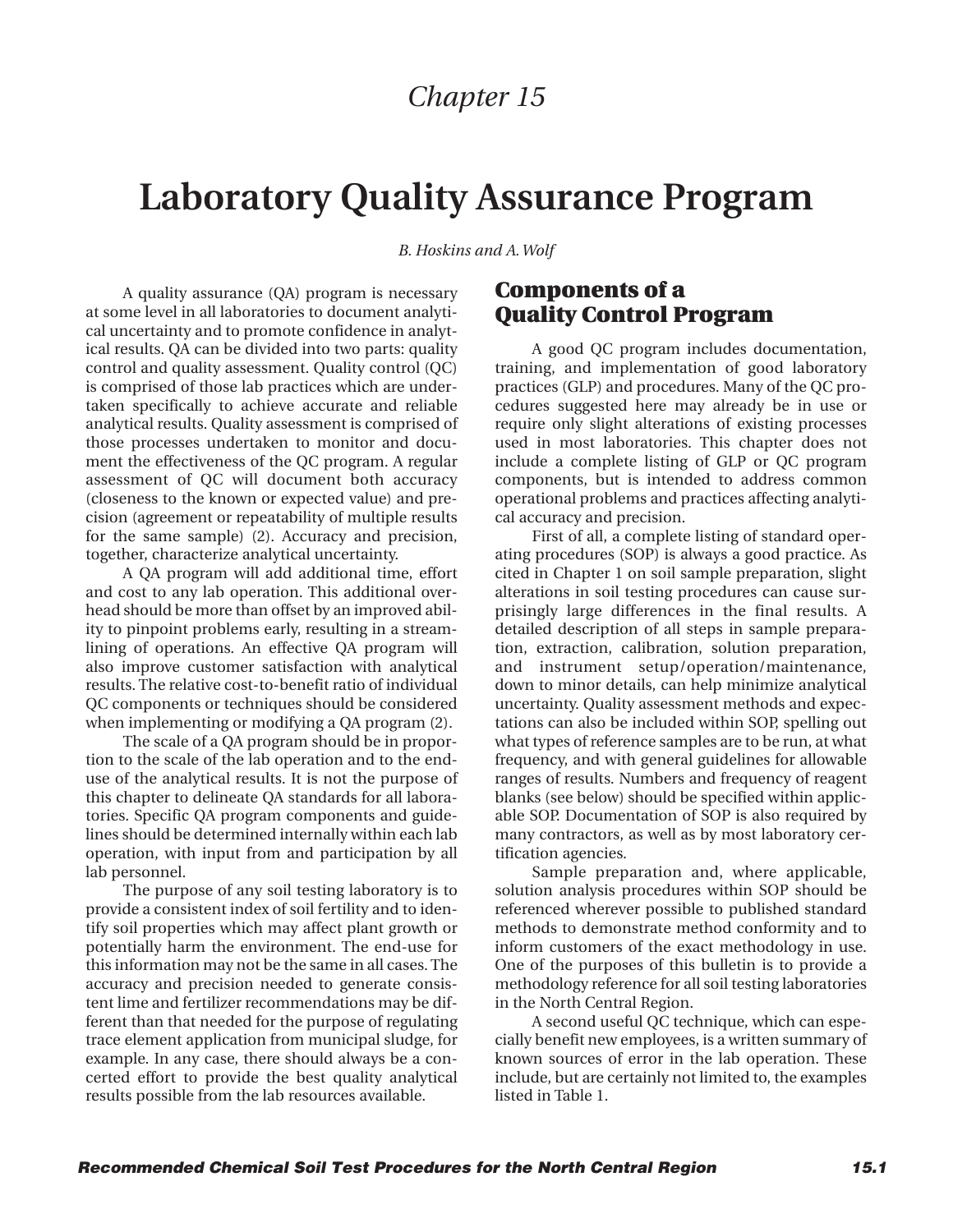| Table T. KNOWN SOURCES OF ENOT IN SOIL LESTING 1805. |                                                                       |
|------------------------------------------------------|-----------------------------------------------------------------------|
| <b>Example Source of Error</b>                       | <b>Corrective Action</b>                                              |
| Segregation or stratification                        | Rehomogenize before                                                   |
| of soils in storage.                                 | sub-sampling for analysis.                                            |
| Sample or equip. contamination                       | Store samples, reagents,                                              |
| by lab environment.                                  | equipment separately.                                                 |
| Sample carryover on                                  | Rinse with cleaning                                                   |
| extraction vessels or apparatus.                     | solution between samples.                                             |
| Samples weighed, processed                           | Run known reference                                                   |
| or analyzed out of order.                            | sample at regular interval.                                           |
| Inaccurate concentrations in                         | Check new standards                                                   |
| calibration solutions.                               | against old before use.                                               |
| Sample or calibration solution<br>matrix mismatch.   | Make up standards in<br>extracting solution used<br>for soil samples. |
| Drift in instrument response                         | Use frequent<br>calibration/QC checks.                                |

Poor instrument sensitivity | Optimize all operating

Faulty data handling or **Proofread input, automate** 

or high detection limits. parameters.

human transcription errors. | data transfer.

#### **Table 1. Known sources of error in soil testing labs.**

Keeping a log of known errors encountered over time, some of which may be peculiar to a specific apparatus or process, can be an invaluable tool when troubleshooting laboratory problems. An error log also promotes continuity within a group or succession of technicians/operators, as well as more consistent operation over time for any individual technician.

A third laboratory practice, often overlooked, is the inclusion of process or reagent blanks. One or more empty sample containers are carried through the entire preparation process, with all extractants or other reagents added. The final solution is analyzed in the same manner and for the same analytes as prepared solutions from actual samples. Blanks can be run at regular intervals or only on occasion, depending on whether the blank concentrations are significant (or even above detection limits). Blanks are more likely to be significant for those analytes present at relatively low concentrations, as in micronutrient or trace element analysis.

The blank(s) will quantify the contribution of containers, reagents and the laboratory environment to the elemental concentrations of the final solutions. Any significant and consistent blank values are subtracted from the solution concentration values for each of the analytes in samples run in association with the blank(s). Blank subtraction is meant to be used to correct for systematic sources of contamination, not random ones. Groups of process or reagent blanks can also be used to calculate effective detection limit, defined as three times the standard deviation of the blank values for each analyte (3). Blanks

should be run at regular intervals until valid mean and standard deviation statistics can be generated and a determination made as to whether blank values are significant and constant. Blank values should be rechecked after any major change in procedures or reagents.

## **Quality Assessment**

The second part of a QA program is quality assessment. Quality assessment checks the effectiveness of the QC practices used in the laboratory, and is used to determine if an analytical process is meeting QA guidelines. Quality assessment is achieved through systematic documentation of accuracy and precision.

## **Documenting Accuracy**

Accuracy of analytical results can be documented by analyzing reference samples of known content. A reference sample is a bulk, homogenized sample which is as similar as possible to the routine samples being tested. Several standard reference materials (SRM) can be purchased from commercial or government sources, such as the National Institute of Standards and Technology (Standard Reference Materials Catalog, NIST Special Publication 260, Gaithersburg, MD 20899-0001). SRMs typically have a certified analysis (with a range of uncertainty) of the elemental content for several analytes. Analysis of an SRM is considered the most unbiased way to document accuracy in a laboratory QA program (1). There are several drawbacks, however. SRMs are quite expensive and typically of limited volume. Many analytes of interest will not be reported or are reported, but not certified. SRMs usually do not list extractable or "available" content based on soil fertility testing methodology. Those reference soils which are available are typically guaranteed for total content only.

An alternative to purchasing a reference sample is to become enrolled in one or more proficiency testing or sample exchange programs. In these programs, subsamples of bulk, homogenized soils are sent to all cooperating laboratories, which analyze them by specified methods and protocols. Analytical results for soil fertility testing methods which are not typically reported for purchased SRMs can be obtained in this way. Mean (or median) values and standard deviations (or mean absolute deviations) are determined and reported for each analyte and for each method, based on the data returned by participating labs. While this does not constitute a certified or guaranteed analysis, the mean values obtained from several laboratory sources can be considered closer to the "true" values than results derived solely from one lab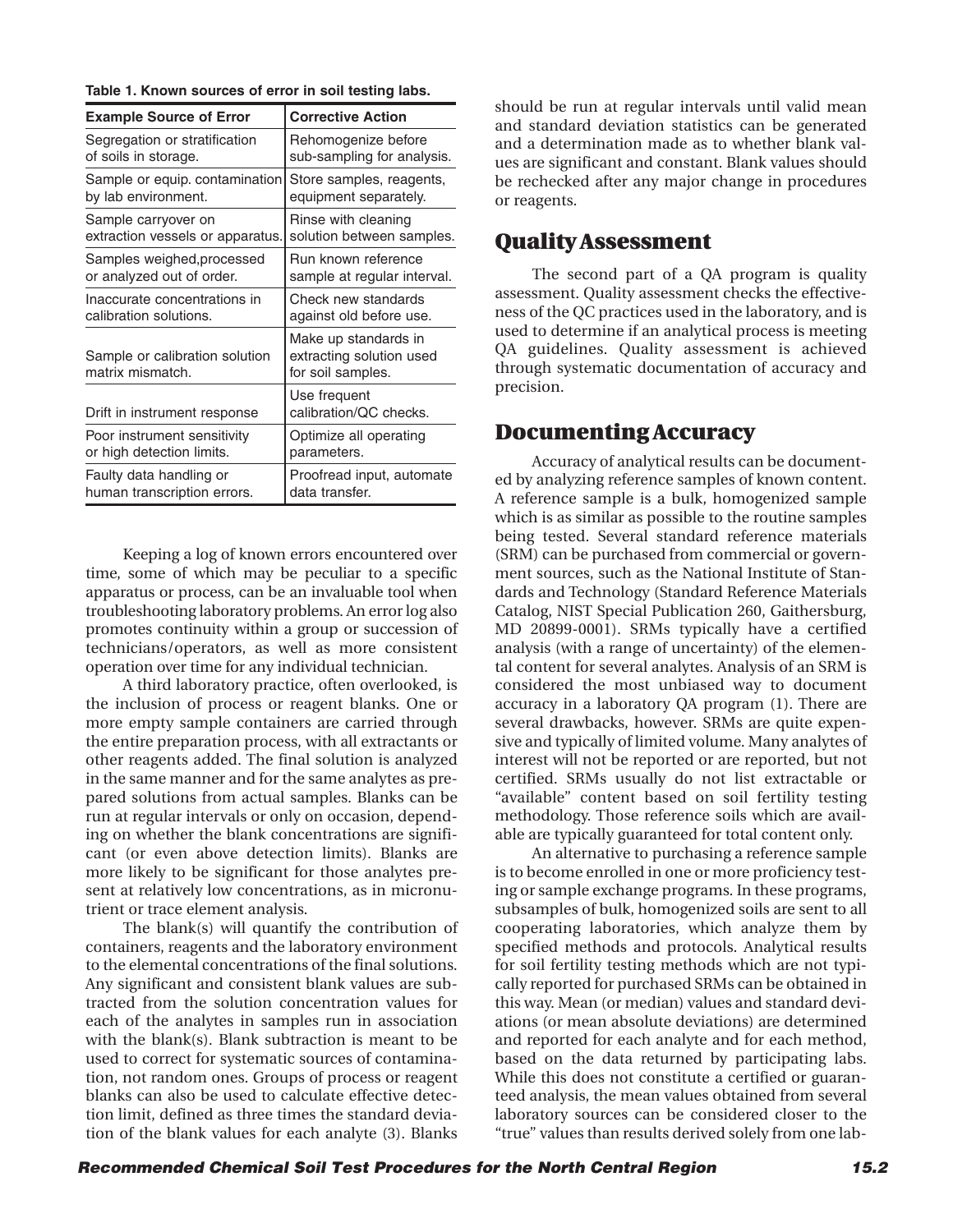oratory. Similarly, the relative accuracy of a laboratory's own internal reference sample can be evaluated by having subsamples analyzed by other laboratories using the same methodology. Proficiency testing programs are available through the Soil and Plant Analysis Council (Georgia University Station, P.O. Box 2007, Athens, GA 30612-0007) and through the International Soil Exchange Program (P.O. Box 8005, 6700 EC Wageningen, The Netherlands) at a reasonable cost.

Many smaller sample exchange programs occur within soil testing work groups, regions or states. However, small scale exchanges can suffer from poor statistical control due to the relatively small number of contributing laboratories.

## **Documenting Precision**

Precision of analytical results can be documented through replicate testing of routine samples or by routine analysis of internal reference samples. Replicate analysis typically involves two or more analyses of routine sample unknowns at some specified frequency, such as every fifth or every 10th sample. The frequency of replication should be determined by balancing the additional time/effort/expense incurred with an adequate ongoing documentation of precision. A relatively high frequency of replication should be used initially. Replication frequency can be reduced after the minimum number of replicates has been generated to produce valid statistics (see R-Chart section) and once QA precision standards for the method are being met. Replicate analysis is especially useful where appropriate reference samples are unavailable (2). Since actual sample unknowns are being used, the final solution matrix and the concentration ranges of each analyte will automatically match those of the samples being run. Matrix and concentration range mismatch can be a concern when running internal or external reference samples (1). Since all analytical results are generated internally, no determination of accuracy is provided by the use of sample replication.

An alternative or supplement to replicate analysis is to run internal reference sample(s). An internal reference is typically a bulk, homogenized sample, subsamples of which are run at regular or irregular intervals in the routine sample stream. Bulk samples can be prepared relatively easily and with minimal expense. It is important that the bulk sample be sieved and thoroughly homogenized before use and remixed at regular intervals (ie.,weekly) to prevent sample stratification. Internal reference samples are usually the first line, daily QC check in most laboratories. Since all analytical results are derived internally, an internal check sample can only legitimately be used as a precision check.

# **General Considerations**

Quality assessment samples can be run with the full knowledge of the technical staff or as single or double blind samples. Check samples of known composition run at known intervals can be used by technicians to monitor the quality of analytical results as they are being produced. A blind sample is known to the technical staff as a check sample, but the composition is unknown. A double blind sample is completely unknown to the technical staff and eliminates the possibility of bias in results from knowing the location or composition of the check sample. Blind and double blind samples are best reserved for formal QC appraisals (3).

By consistently running internal check samples and occasionally running an SRM and/or sets of exchange samples, statistical control of both precision and accuracy can be adequately documented at the least cost (1).

# **Statistical Control**

Descriptive statistics used to quantify a laboratory QA program can be presented in a variety of ways, not all of which will be described here. Accuracy is measured in terms of the deviation or relative deviation of a measured value from the known or certified value. Precision is presented in terms of standard deviation (SD) or relative standard deviation (RSD) from the mean of repeated measurements on the same sample. Together, accuracy and precision document the systematic and random errors which reflect the analytical uncertainty in laboratory results.

Besides documenting uncertainty, descriptive statistics from an established QA program can be used for other purposes. Accuracy and precision statistics are the performance criteria used to determine if a methodology is in "statistical control" (that is, whether quality assurance standards are being met over the long term). Check sample statistics can also be used by technicians and managers as daily decision-making tools during sample analysis to determine if expected results are being generated and if the analytical system is functioning properly at any given time. Determining that a problem exists at the time it is happening can save a great deal of lost time in running samples over again at a later date (1).

# **X-Charts**

Quality assessment statistics can be presented graphically through control charts for ease of interpretation. X-charts can be used to present both accuracy and precision data. Repeated measurements of external or internal reference samples are graphed on a time line. A minimum of seven measurements is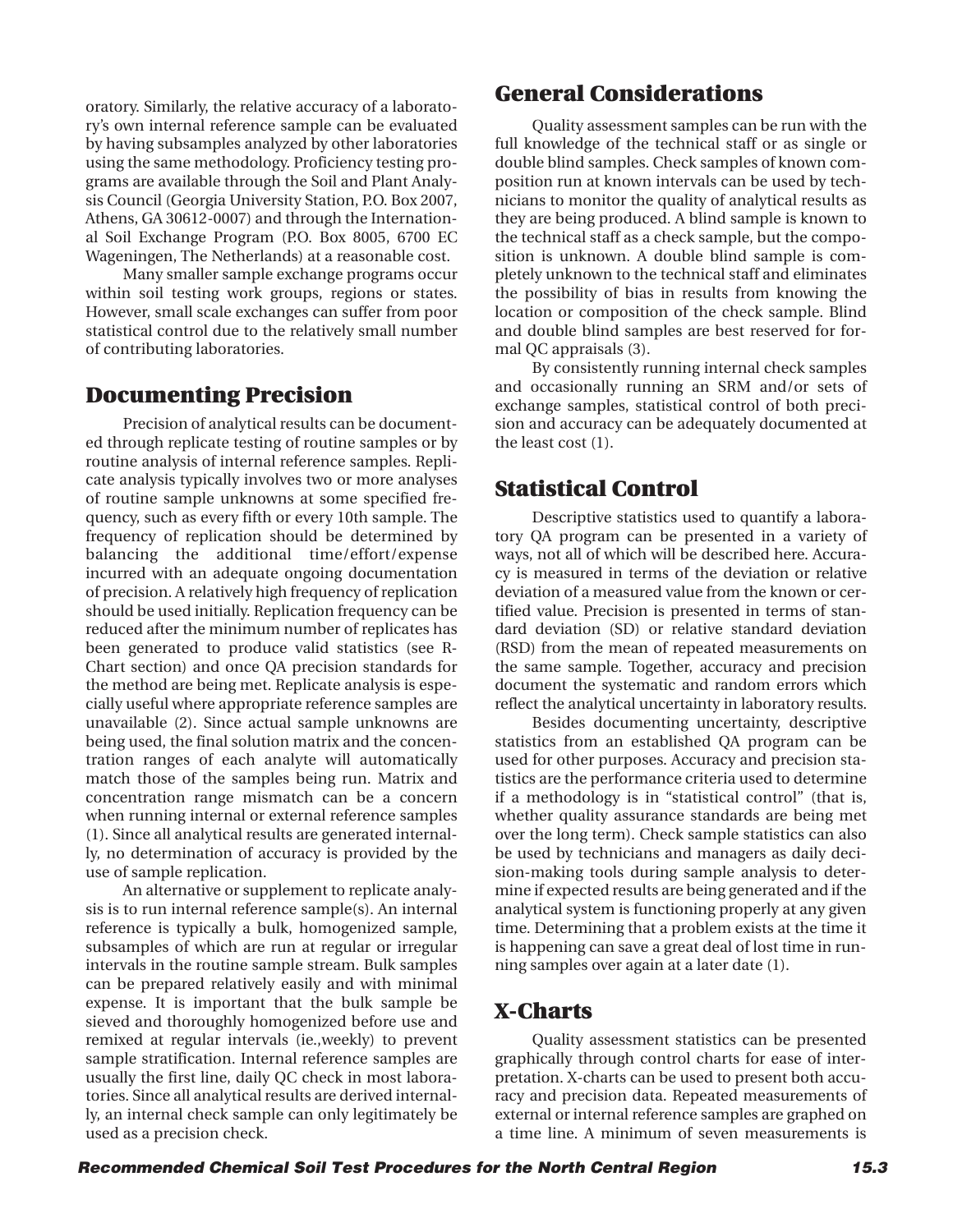needed, though 15 are recommended for valid statistical calculations (3). Superimposed on the individual results is the cumulative mean (in the case of an internal reference sample) or the known value (in the case of an external SRM or exchange sample). Control levels which typically represent plus or minus 2 SD (upper and lower warning limits, UWL & LWL) and plus or minus 3 SD (upper and lower control limits, UCL & LCL) from the mean are also superimposed (see Figure 1). In a normally distributed sample population, plus or minus 2 SD represents a 95 percent confidence interval (CI) and plus or minus 3 SD corresponds to a 99 percent CI.

An individual value between UWL and UCL or LWL and LCL is considered acceptable, though two or more in a row are unacceptable. A single value outside UCL or LCL is considered unacceptable. If statistical control is considered unacceptable based on either standard, all routine sample unknowns between the unacceptable check sample(s) and the last check sample which was in control should be rerun. Check sample results which fall within the warning limits, but which are exhibiting a trend toward the UWL or LWL, can signal a potential problem in the process which needs to be addressed (1). Xcharts are especially useful as a day-to-day tool to monitor for ongoing or emerging problems. It should be recognized that the above control limits are guidelines based only on statistical analysis of a normally distributed sample population. Depending on the required or desired accuracy for the specific analysis, the analyst may want to vary these accordingly.

## **R-Charts**

Another graphical display is the R-chart or range chart. When two or more replicate analyses are run on a routine sample or a reference sample, the difference between the lowest and highest values in a set of replicates (or just the difference between replicates when there are only two) is called the replicate range. The Rchart maps individual replicate ranges for a given analyte over time. The replicated samples should ideally be within an acceptable total range of concentration for the same analytical process or methodology (1). A cumulative mean range is calculated and superimposed on the individual range values. Warning and control limits are calculated as 2.512 times (95 percent CI) and 3.267 times (99 percent CI) the mean range (3). Since replicate ranges are all positive values, only one warning and control limit are displayed (see Figure 2). Since R-chart data consist solely of replicate ranges, they can only be used to document precision. A minimum of 15 replicated samples is recommended for producing an R-Chart (3)



**Figure 1. Typical X-chart used in a QA/QC program.**



**Figure 2. Typical R-chart used in a QA/QC progarm.**

## **QA Statistical Standards**

Since warning and control limits are calculated from cumulative statistical data, new quality assessment data are always viewed relative to past performance. Cumulative statistics effectively characterize the inherent capability of a laboratory operation to execute a given methodology. The purpose of quality assurance is not to enforce acceptable precision as much as to delineate attainable precision (3)

For instance, accuracy and precision are expected to be relatively poor in those cases where the level of an analyte is close to the detection limit for the instrumentation available. Realistic QA standards for accuracy and precision in any lab must take this inherent capability into account. Once attainable standards are determined, they should be used to maintain consistent analytical quality. QA standards should be re-evaluated when methodologies are changed or modified and as analytical capabilities are improved.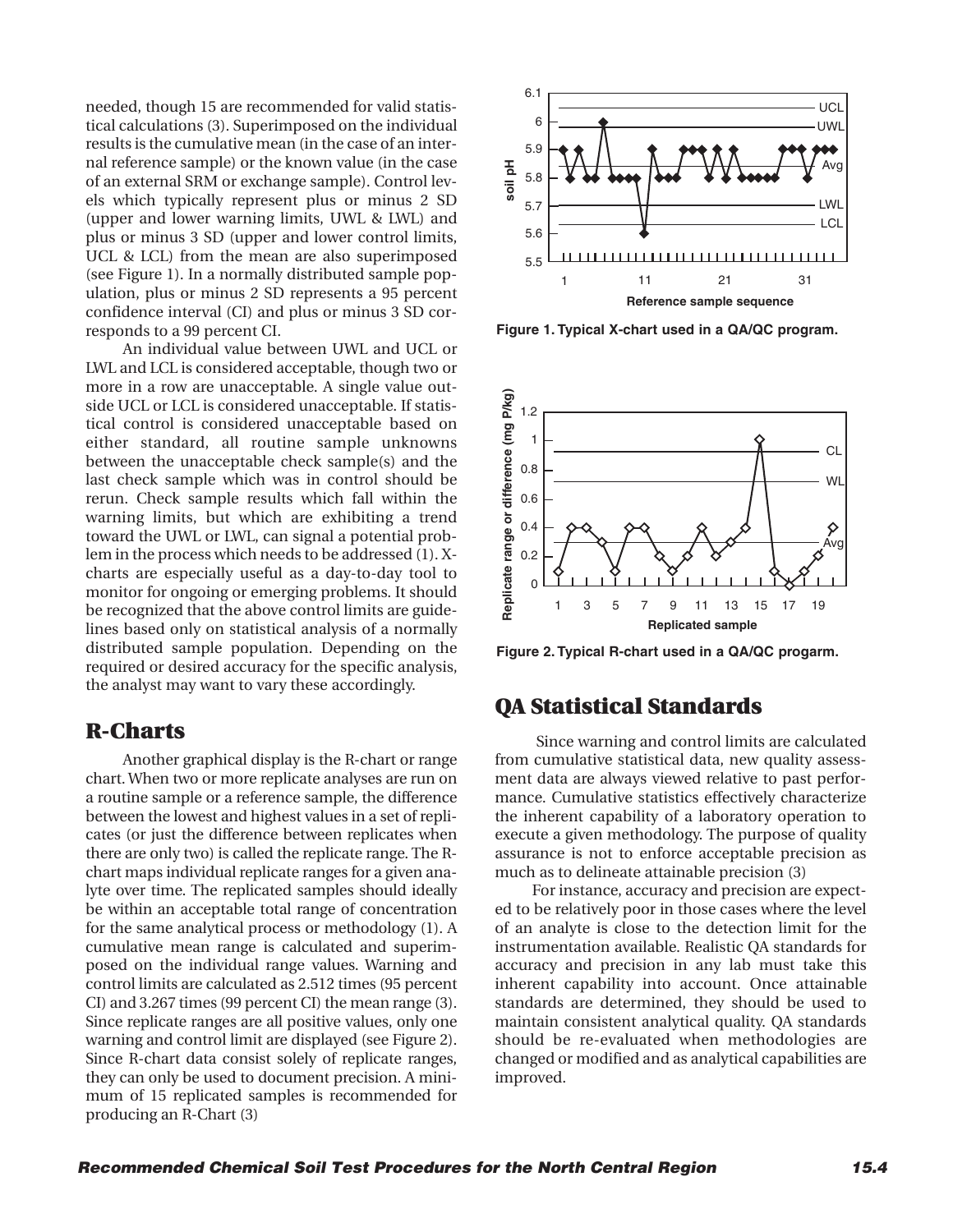# **Recommended Reading**

For a more thorough coverage of QA/QC, including statistical analysis, planning, documentation and control charting, the books by Garfield (1991) and Taylor(1992) are highly recommended.

### **References**

1. Delavalle, N. B. 1992. Handbook on reference

methods for soil analysis. Quality assurance plans for agricultural testing laboratories: p. 18 - 32. Soil and Plant Analysis Council, Inc. Athens, Ga.

- 2. Garfield, F. M. 1991. Quality Assurance Principles for Analytical Laboratories. Association of Official Analytical Chemists. Arlington, Va.
- 3. Taylor, J. K. 1987. Quality Assurance of Chemical Measurements. Lewis Publishers, Inc. Chelsea, Mich.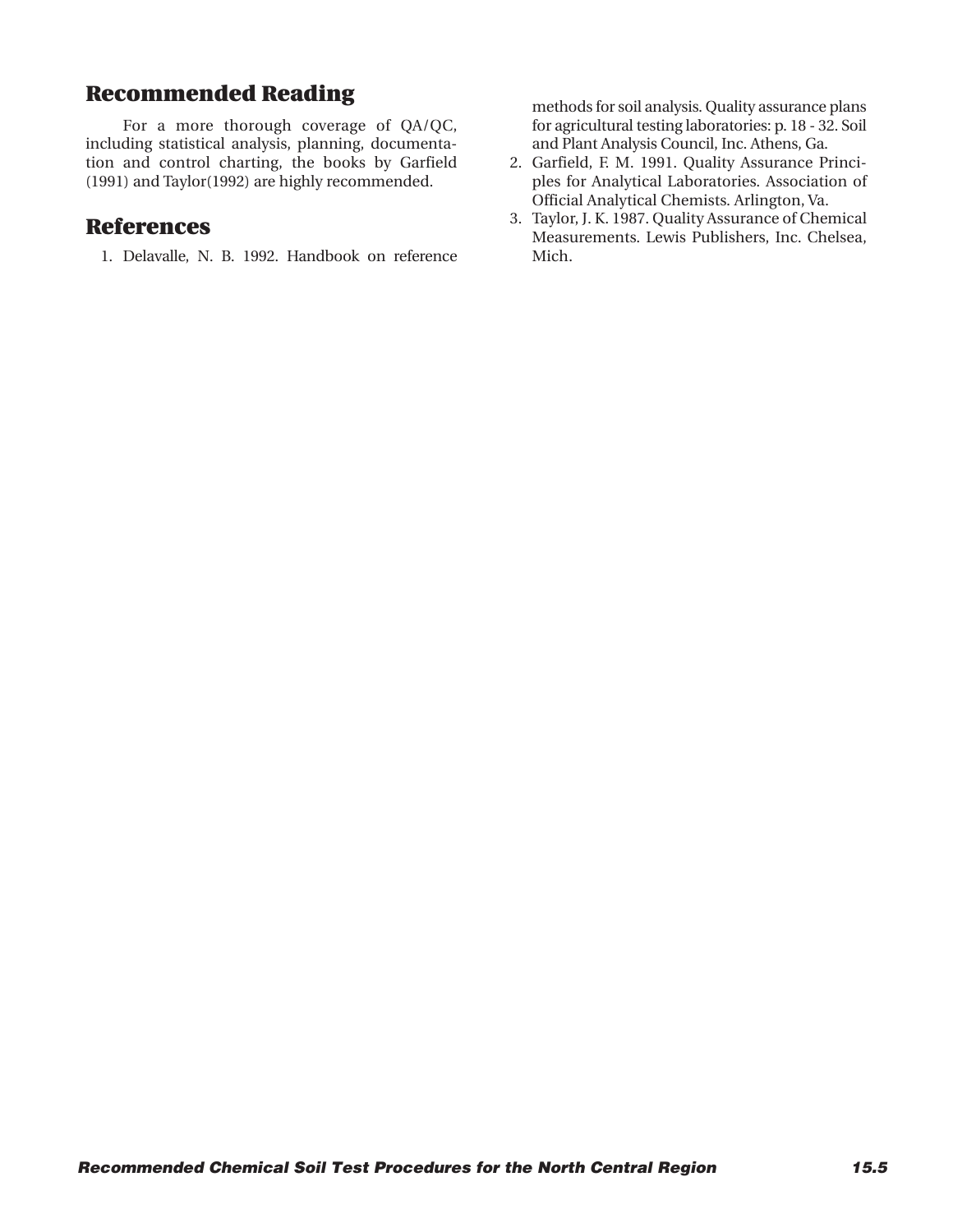# **Glossary of Terms**

#### **A**

**Acid Soil** – A soil with a pH below 7.0. The degree of acidity increases as the pH decreases.

**Alkaline Soil** – A soil having a basic reaction with a pH above 7.0

**Anion** – A negatively charged atom or combination of atoms; e.g., Cl<sup>-</sup>, CO<sub>3</sub><sup>2-</sup>, NO<sub>3</sub>-, SO<sub>4</sub><sup>2-</sup>

**Available Soil Nutrients** – Soil nutrients in chemical forms accessible to plant roots or compounds likely to be convertible to such forms during the growing season.

# **C**

**Calcareous Soil** – A soil having a pH above 7.0 that effervesces when a drop of 6 M HCl is placed on it.

**Cation** – A positively charged atom or combination of atoms; e.g., Ca<sup>2+</sup>, K<sup>+</sup>, Mg<sup>2+</sup>, Na<sup>+</sup>, NH<sub>4</sub><sup>+</sup>, H<sup>+</sup>, Mn<sup>2+</sup>, Zn<sup>2+</sup>.

**Cation Exchange Capacity** – The capacity of a soil to adsorb cations on the negatively charged colloids of the soil expressed in milliequivalents per 100 grams or cmol**1** charge per kilogram.

**Chemical Extractant** – An aqueous solution of one or more chemicals used to extract plant available nutrients from soil.

**Composite Soil Sample** – A soil sample consisting of several single core samples taken to a specified depth that, mixed together, represents a given area to that specified depth.

#### **E**

**Extractable Soil Nutrients** – Plant nutrients that can be removed from the soil by a specified chemical extractant.

#### **L**

**Lime Requirement** – The quantity of liming material required to increase the pH of a specified depth or volume of soil to a desired level to eliminate the adverse effects of soil acidity on plant growth.

# **N**

**Nutrient Soil Test** – A procedure used to extract one or more nutrients from soil to estimate the level of plant available nutrients in a soil sample using a chemical extractant.

# **P**

**Parts Per Million (ppm)** – Indicates the number of units of an element or compound contained in a million units of soil.

# **S**

**Saline Soil** – A soil containing enough soluble salts to impair plant growth, usually greater than 4 dS/m of electrical conductivity in a saturation extract.

**Saline/Sodic Soil** – A soil containing a sufficiently high combination of both salts and sodium to impair plant growth.

**Saturated Soil Paste** – Soil containing sufficient water to saturate the sample without the presence of any free water on the surface of the soil/water mixture. A saturated soil paste will glisten in light and flow slightly when tipped.

**Saturation Extract** – Solution drawn by vacuum from a saturated soil paste.

**Sodic Soil** – A soil containing enough exchangeable sodium to affect its properties and impair plant growth, usually greater than 15 percent of the exchangeable cations.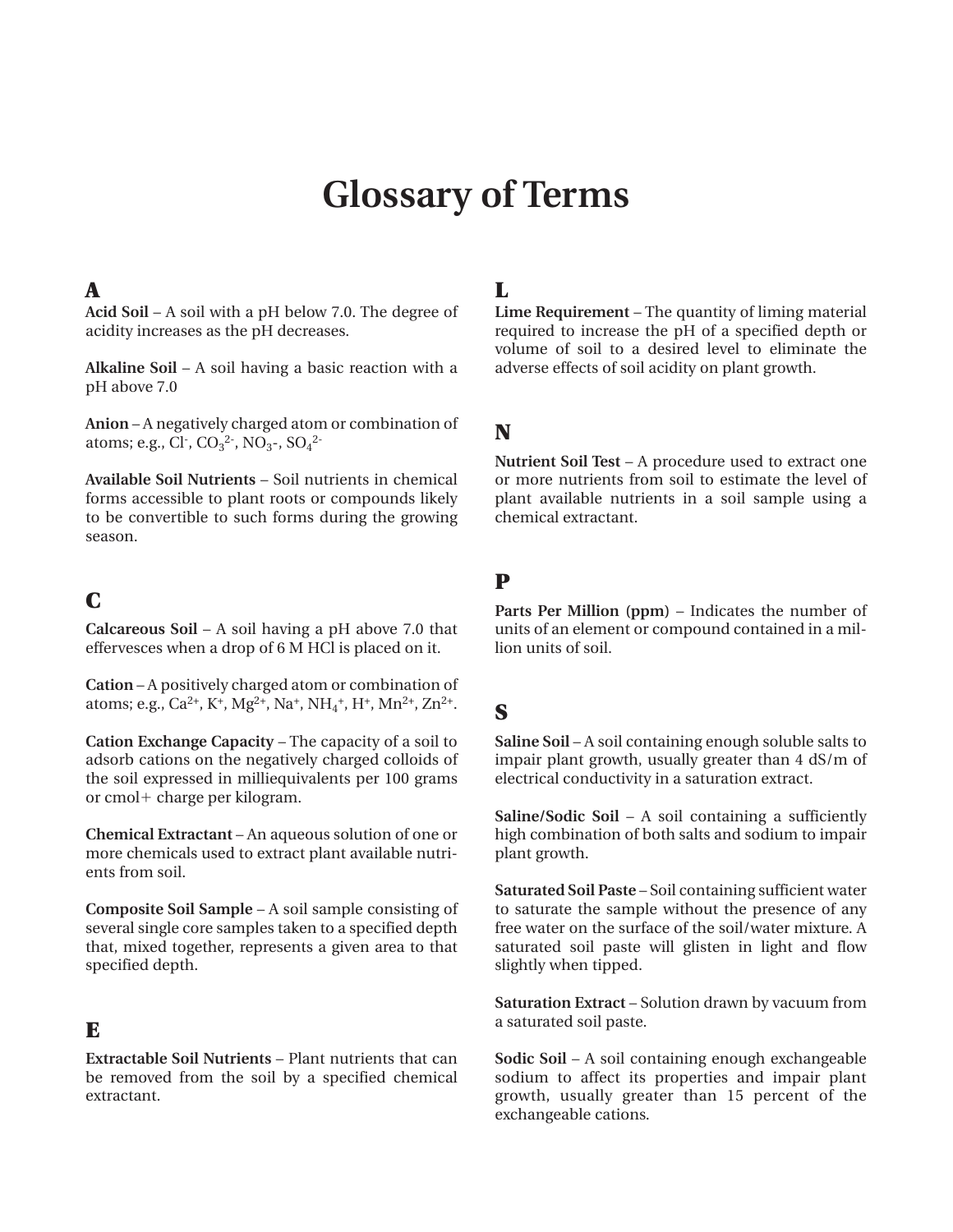**Soil Buffer Capacity** – Relative ability of a soil to resist change, usually in pH when acidic or basic materials are added.

**Soil pH** – A measure of the hydronium ion  $(H_3O^+)$  or, more commonly, the hydrogen ion  $(H^+)$  activity in the soil solution.

**Soil Sampling**– The procedure of collecting a portion of soil from a field that is representative of an area and to the same depth used in calibration of a soil test.

**Soil Test Calibration** – A two stage process to: 1) determine the agronomic meaning of a soil test index value in terms of a particular crop response, and 2) establish the amount of nutrient element required for specific crops within each test category to achieve optimum yield.

**Soil Test Correlation** – The process of determining the relationship between plant nutrient uptake or yield and the amount of nutrient extracted by a nutrient soil test. This procedure is used to select a suitable chemical extractant.

**Soil Test Interpretation Category** – An interval of soil test values associated with the corresponding probabilities of response by specific crops to nutrient applications.

**Soil Test Critical Level** – The concentration of an extractable nutrient above which a yield response to added fertilizer would be unlikely for a particular soil test method.

**Soil Test Interpretation** – The process of developing nutrient application recommendations from soil test levels and other soil, crop and climatic conditions.

**Soil Test Value** – The amount of a nutrient extracted with a given soil test procedure and expressed as a concentration or index. Its relative level is determined through the process of soil test calibration.

# **T**

**Total Soluble Salts** – Total soluble anions and cations in a soil, usually measured by conductivity in a soil/water suspension or extract.

## **W**

**Working Standard Solutions** – A set of solutions of known elemental concentration used for calibrating an instrument to determine the element concentration in unknown soil extract solutions.